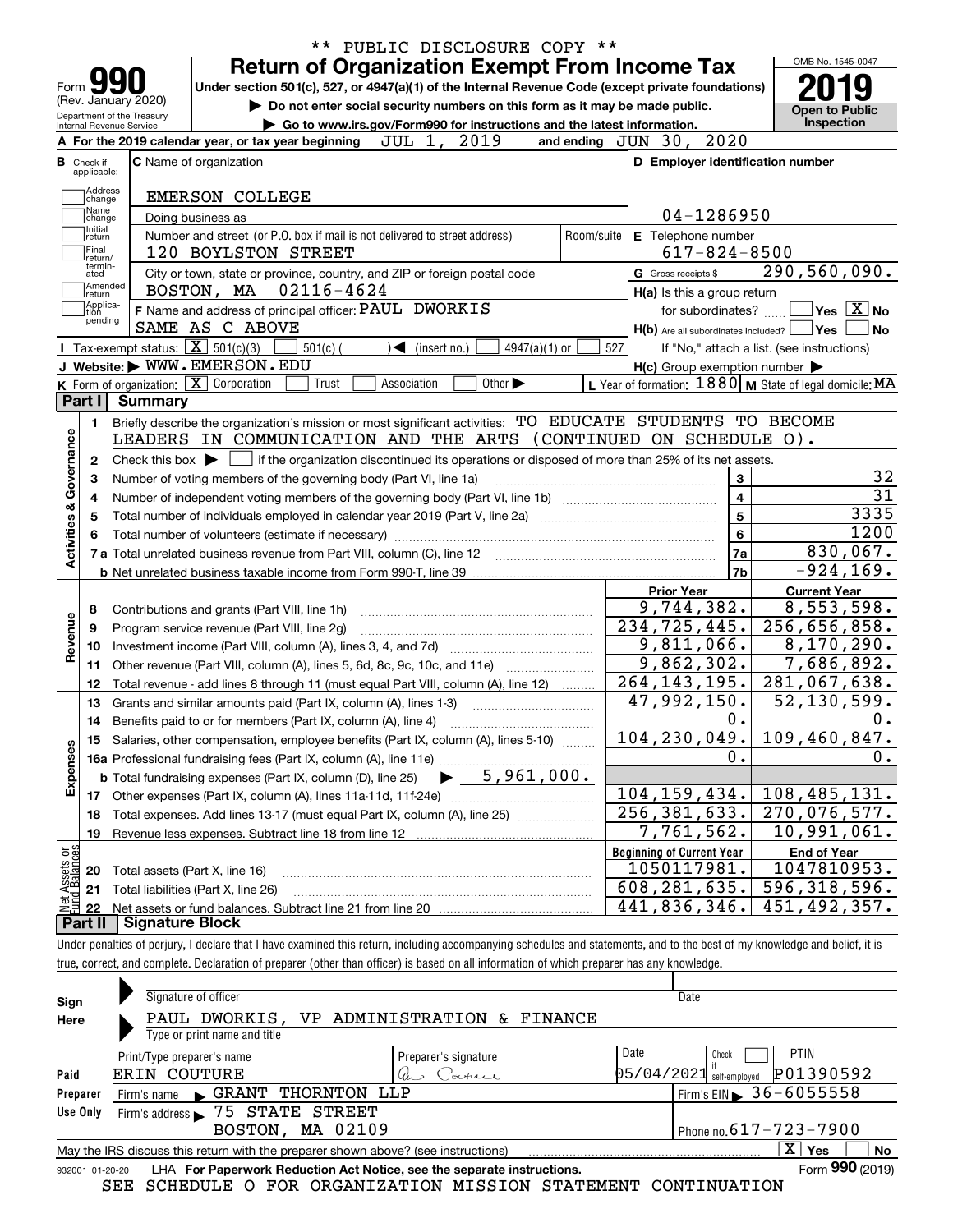# **Application for Automatic Extension of Time To File an Exempt Organization Return** (Rev. January 2020) OMB No. 1545-0047

**EXEMPL OF GETTICATION RETURNATION**<br>
Department of the Treasury<br>
Internal Revenue Service<br> **EXEMPLE OF SERVICE OF SERVICE OF SERVICE OF SERVICE OF SERVICE OF SERVICE OF SERVICE OF SERVICE OF SERVICE OF SERVICE OF SERVICE** ▶ Go to www.irs.gov/Form8868 for the latest information.

**Electronic filing** *(e-file)***.** You can electronically file Form 8868 to request a 6-month automatic extension of time to file any of the forms listed below with the exception of Form 8870, Information Return for Transfers Associated With Certain Personal Benefit Contracts, for which an extension request must be sent to the IRS in paper format (see instructions). For more details on the electronic filing of this form, visit *www.irs.gov/e-file-providers/e-file-for-charities-and-non-profits.*

### **Automatic 6-Month Extension of Time.** Only submit original (no copies needed).

All corporations required to file an income tax return other than Form 990-T (including 1120-C filers), partnerships, REMICs, and trusts must use Form 7004 to request an extension of time to file income tax returns.

| Type or                     | Name of exempt organization or other filer, see instructions.                                                                                                                                                                                                                                                                                                                    |        | Taxpayer identification number (TIN) |                         |        |
|-----------------------------|----------------------------------------------------------------------------------------------------------------------------------------------------------------------------------------------------------------------------------------------------------------------------------------------------------------------------------------------------------------------------------|--------|--------------------------------------|-------------------------|--------|
| print                       | EMERSON COLLEGE                                                                                                                                                                                                                                                                                                                                                                  |        | 04-1286950                           |                         |        |
| File by the                 | Number, street, and room or suite no. If a P.O. box, see instructions.                                                                                                                                                                                                                                                                                                           |        |                                      |                         |        |
| due date for<br>filing your | 120 BOYLSTON STREET                                                                                                                                                                                                                                                                                                                                                              |        |                                      |                         |        |
| return. See                 | City, town or post office, state, and ZIP code. For a foreign address, see instructions.                                                                                                                                                                                                                                                                                         |        |                                      |                         |        |
| instructions.               | BOSTON, MA 02116-4624                                                                                                                                                                                                                                                                                                                                                            |        |                                      |                         |        |
|                             | Enter the Return Code for the return that this application is for (file a separate application for each return) $\dots$                                                                                                                                                                                                                                                          |        |                                      |                         | 0 1    |
| Application                 |                                                                                                                                                                                                                                                                                                                                                                                  | Return | <b>Application</b>                   |                         | Return |
| <b>Is For</b>               |                                                                                                                                                                                                                                                                                                                                                                                  | Code   | <b>Is For</b>                        |                         | Code   |
|                             | Form 990 or Form 990-EZ                                                                                                                                                                                                                                                                                                                                                          | 01     | Form 990-T (corporation)             |                         | 07     |
| Form 990-BL                 |                                                                                                                                                                                                                                                                                                                                                                                  | 02     | Form 1041-A                          |                         | 08     |
|                             | Form 4720 (individual)                                                                                                                                                                                                                                                                                                                                                           | 03     | Form 4720 (other than individual)    |                         | 09     |
| Form 990-PF                 |                                                                                                                                                                                                                                                                                                                                                                                  | 04     | Form 5227                            |                         | 10     |
|                             | Form 990-T (sec. 401(a) or 408(a) trust)                                                                                                                                                                                                                                                                                                                                         | 05     | Form 6069                            |                         | 11     |
|                             | Form 990-T (trust other than above)                                                                                                                                                                                                                                                                                                                                              | 06     | Form 8870                            |                         | 12     |
| $\mathbf{1}$                | for the whole group, check this box $\Box$ . If it is for part of the group, check this box $\Box$<br>a list with the names and TINs of all members the extension is for.<br>I request an automatic 6-month extension of time until 05/17, 2021, to file the exempt organization return<br>for the organization named above. The extension is for the organization's return for: |        |                                      | and attach              |        |
| $\mathbf{X}$                | calendar year 20 _____ or                                                                                                                                                                                                                                                                                                                                                        |        |                                      |                         |        |
|                             |                                                                                                                                                                                                                                                                                                                                                                                  |        |                                      |                         |        |
| $\mathbf{2}$                | If the tax year entered in line 1 is for less than 12 months, check reason: $\vert$   Initial return<br>Change in accounting period                                                                                                                                                                                                                                              |        | Final return                         |                         |        |
|                             | 3a If this application is for Forms 990-BL, 990-PF, 990-T, 4720, or 6069, enter the tentative tax, less any                                                                                                                                                                                                                                                                      |        |                                      |                         |        |
|                             | nonrefundable credits. See instructions.                                                                                                                                                                                                                                                                                                                                         |        |                                      | $3a$ $\frac{1}{3}$      | 0.     |
|                             | b If this application is for Forms 990-PF, 990-T, 4720, or 6069, enter any refundable credits and                                                                                                                                                                                                                                                                                |        |                                      |                         |        |
|                             | estimated tax payments made. Include any prior year overpayment allowed as a credit.                                                                                                                                                                                                                                                                                             |        |                                      | $3b$ \$                 | 0.     |
| c                           | Balance due. Subtract line 3b from line 3a. Include your payment with this form, if required, by using EFTPS                                                                                                                                                                                                                                                                     |        |                                      |                         |        |
|                             | (Electronic Federal Tax Payment System). See instructions.                                                                                                                                                                                                                                                                                                                       |        |                                      | $3c$ $\sqrt{5}$         | 0.     |
|                             | Caution: If you are going to make an electronic funds withdrawal (direct debit) with this Form 8868, see Form 8453-EO and Form 8879-EO for payment                                                                                                                                                                                                                               |        |                                      |                         |        |
| instructions.               |                                                                                                                                                                                                                                                                                                                                                                                  |        |                                      |                         |        |
|                             | For Privacy Act and Paperwork Reduction Act Notice, see instructions.                                                                                                                                                                                                                                                                                                            |        |                                      | Form 8868 (Rev. 1-2020) |        |

JSA 9F8054 2.000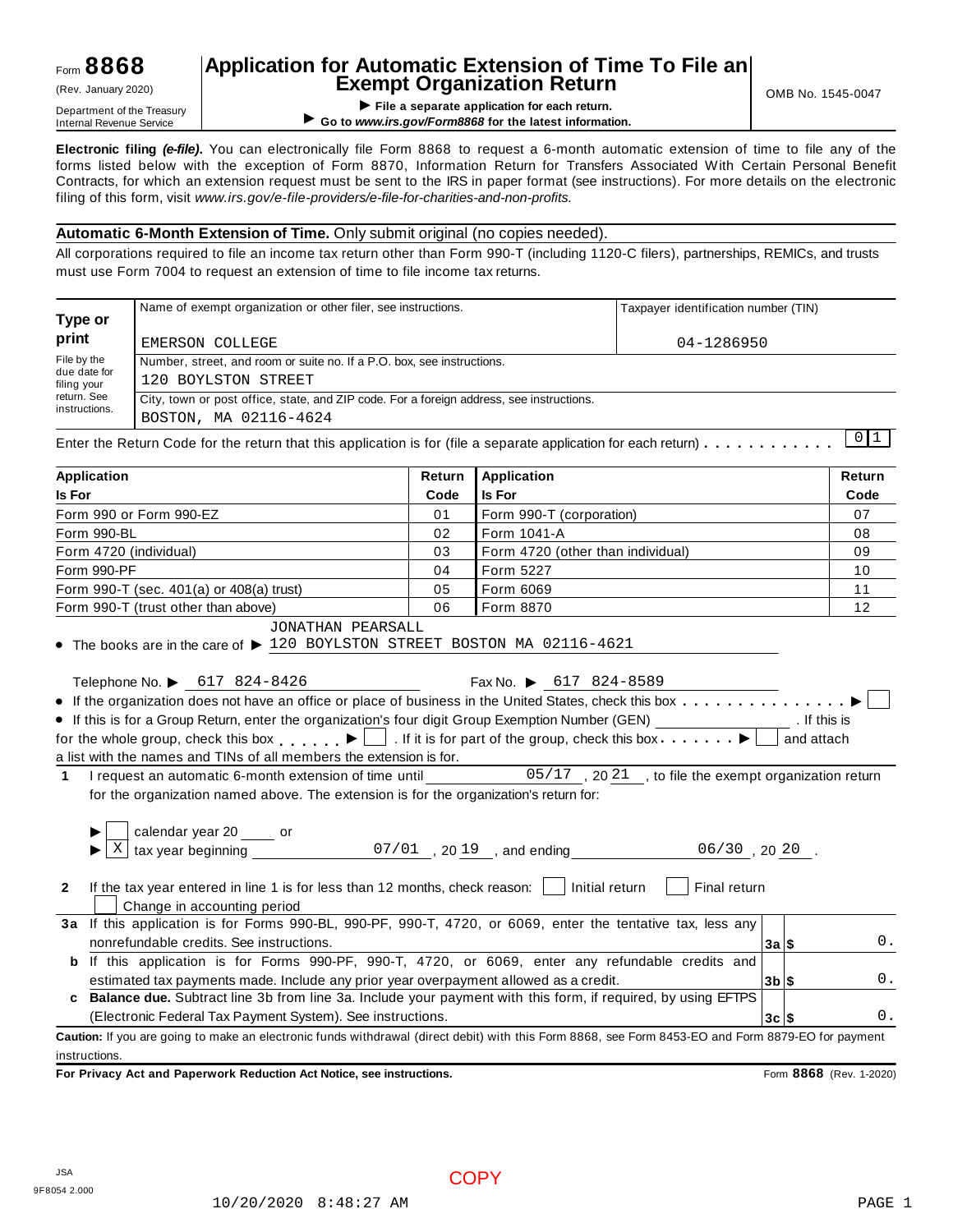|              | <b>EMERSON COLLEGE</b><br>Form 990 (2019)                                                                                                                                                                                                                                                                                                                                                                                                                                                                                                                                                                                                                                                                             | 04-1286950                                               | Page 2                                             |
|--------------|-----------------------------------------------------------------------------------------------------------------------------------------------------------------------------------------------------------------------------------------------------------------------------------------------------------------------------------------------------------------------------------------------------------------------------------------------------------------------------------------------------------------------------------------------------------------------------------------------------------------------------------------------------------------------------------------------------------------------|----------------------------------------------------------|----------------------------------------------------|
|              | <b>Statement of Program Service Accomplishments</b><br>Part III                                                                                                                                                                                                                                                                                                                                                                                                                                                                                                                                                                                                                                                       |                                                          |                                                    |
|              |                                                                                                                                                                                                                                                                                                                                                                                                                                                                                                                                                                                                                                                                                                                       |                                                          | $\overline{\mathbf{x}}$                            |
| 1            | Briefly describe the organization's mission:<br>EMERSON COLLEGE IS INTERNATIONALLY RECOGNIZED AS THE PREMIER LIBERAL                                                                                                                                                                                                                                                                                                                                                                                                                                                                                                                                                                                                  |                                                          |                                                    |
|              | ARTS INSTITUTION DEVOTED TO COMMUNICATION AND<br>THE ARTS.<br>SCHEDULE 0)                                                                                                                                                                                                                                                                                                                                                                                                                                                                                                                                                                                                                                             | CONTINUED IN                                             |                                                    |
| $\mathbf{2}$ | Did the organization undertake any significant program services during the year which were not listed on the<br>prior Form 990 or 990-EZ?<br>If "Yes," describe these new services on Schedule O.                                                                                                                                                                                                                                                                                                                                                                                                                                                                                                                     |                                                          | $\overline{\mathsf{Yes} \mathrel{\overline{X}}$ No |
| 3            | Did the organization cease conducting, or make significant changes in how it conducts, any program services?<br>If "Yes," describe these changes on Schedule O.                                                                                                                                                                                                                                                                                                                                                                                                                                                                                                                                                       |                                                          | $ Yes X $ No                                       |
| 4            | Describe the organization's program service accomplishments for each of its three largest program services, as measured by expenses.<br>Section 501(c)(3) and 501(c)(4) organizations are required to report the amount of grants and allocations to others, the total expenses, and<br>revenue, if any, for each program service reported.                                                                                                                                                                                                                                                                                                                                                                           |                                                          |                                                    |
| 4a l         | 52, 130, 599. ) (Revenue \$<br>167, 672, 140. including grants of \$<br>(Expenses \$<br>(Code:<br>EMERSON COLLEGE PROVIDES UNDERGRADUATE AND GRADUATE PROGRAMS<br>CHALLENGING STUDENTS TO THINK AND COMMUNICATE WITH CLARITY,<br>THE CURRICULUM INTEGRATES COMMUNICATION WITH LIBERAL ARTS<br>AND INSIGHT.<br>AND EMPHASIZES A GLOBAL OUTLOOK AND PRACTICAL EXPERIENCE TO HELP<br>DEVELOP THE INHERENT CAPACITIES OF EACH STUDENT.<br>APPROXIMATELY 4,040 UNDERGRADUATE AND 1,198 GRADUATE STUDENTS ANNUALLY<br>THIS YEAR FROM 50 U.S. STATES, WASHINGTON D.C., PUERTO RICO, THE<br>VIRGIN ISLANDS, GUAM, THE NORTHERN MARIANA ISLANDS AND 63 COUNTRIES.<br>THE COLLEGE HAS MORE THAN 800 FULL AND PART-TIME FACULTY. | 216,097,883.<br><b>SUBSTANCE</b><br>THE COLLEGE EDUCATES |                                                    |
| 4b           | 60,001,000.<br>$0 \cdot$ ) (Revenue \$<br>including grants of \$<br>(Expenses \$<br>(Code:<br>AUXILIARY ENTERPRISES PROVIDE SERVICES FOR THE STUDENTS TO ENSURE THEY<br>ARE APPROPRIATELY SUPPORTED.<br>THE SERVICES PREDOMINANTLY INCLUDE ROOM,<br>THEATRE OPERATIONS AND THE BOOKSTORE.<br>BOARD.                                                                                                                                                                                                                                                                                                                                                                                                                   | 45,018,241.                                              |                                                    |
| 4c           | (Code: ) (Expenses \$                                                                                                                                                                                                                                                                                                                                                                                                                                                                                                                                                                                                                                                                                                 | $($ Revenue \$                                           |                                                    |
|              |                                                                                                                                                                                                                                                                                                                                                                                                                                                                                                                                                                                                                                                                                                                       |                                                          |                                                    |
|              |                                                                                                                                                                                                                                                                                                                                                                                                                                                                                                                                                                                                                                                                                                                       |                                                          |                                                    |
| 4d           | Other program services (Describe on Schedule O.)                                                                                                                                                                                                                                                                                                                                                                                                                                                                                                                                                                                                                                                                      |                                                          |                                                    |
|              | (Expenses \$<br>(Revenue \$<br>including grants of \$                                                                                                                                                                                                                                                                                                                                                                                                                                                                                                                                                                                                                                                                 |                                                          |                                                    |
| 4е           | $\overline{227,673,140}$ .<br>Total program service expenses                                                                                                                                                                                                                                                                                                                                                                                                                                                                                                                                                                                                                                                          |                                                          | Form 990 (2019)                                    |
|              | 932002 01-20-20                                                                                                                                                                                                                                                                                                                                                                                                                                                                                                                                                                                                                                                                                                       |                                                          |                                                    |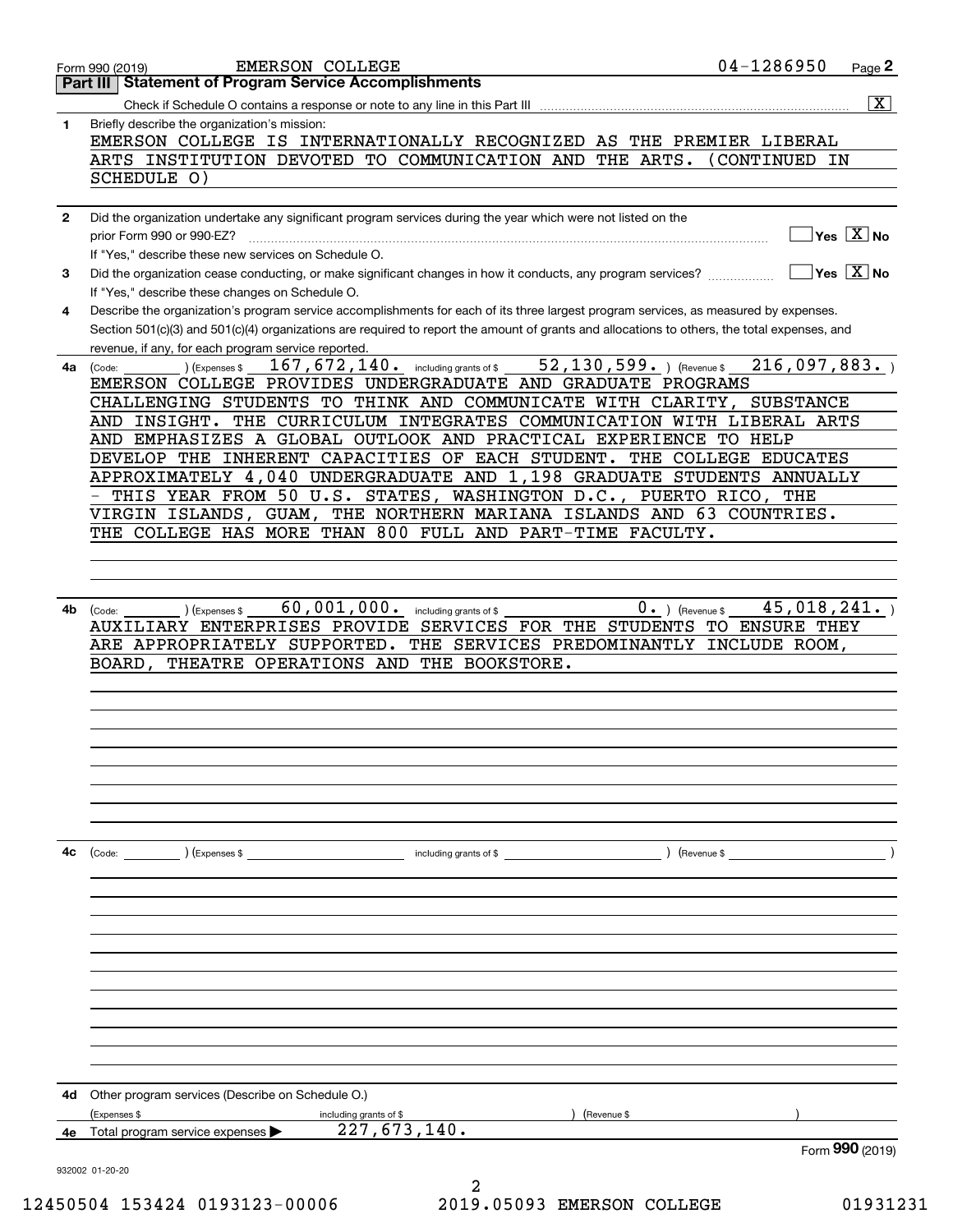| Form 990 (2019) |  |  |
|-----------------|--|--|

|     |                                                                                                                                       |                 | Yes | No                    |
|-----|---------------------------------------------------------------------------------------------------------------------------------------|-----------------|-----|-----------------------|
| 1.  | Is the organization described in section 501(c)(3) or 4947(a)(1) (other than a private foundation)?                                   |                 |     |                       |
|     |                                                                                                                                       | 1               | X   |                       |
| 2   |                                                                                                                                       | $\mathbf{2}$    | X   |                       |
| 3   | Did the organization engage in direct or indirect political campaign activities on behalf of or in opposition to candidates for       |                 |     |                       |
|     |                                                                                                                                       | 3               |     | X.                    |
| 4   | Section 501(c)(3) organizations. Did the organization engage in lobbying activities, or have a section 501(h) election in effect      |                 |     |                       |
|     |                                                                                                                                       | 4               | х   |                       |
| 5   | Is the organization a section 501(c)(4), 501(c)(5), or 501(c)(6) organization that receives membership dues, assessments, or          |                 |     |                       |
|     |                                                                                                                                       | 5               |     | x                     |
| 6   | Did the organization maintain any donor advised funds or any similar funds or accounts for which donors have the right to             |                 |     |                       |
|     | provide advice on the distribution or investment of amounts in such funds or accounts? If "Yes," complete Schedule D, Part I          | 6               |     | X.                    |
| 7   | Did the organization receive or hold a conservation easement, including easements to preserve open space,                             |                 |     | X.                    |
|     |                                                                                                                                       | $\overline{7}$  |     |                       |
| 8   | Did the organization maintain collections of works of art, historical treasures, or other similar assets? If "Yes," complete          | 8               |     | X.                    |
| 9   | Did the organization report an amount in Part X, line 21, for escrow or custodial account liability, serve as a custodian for         |                 |     |                       |
|     | amounts not listed in Part X; or provide credit counseling, debt management, credit repair, or debt negotiation services?             |                 |     |                       |
|     |                                                                                                                                       | 9               |     | х                     |
| 10  | Did the organization, directly or through a related organization, hold assets in donor-restricted endowments                          |                 |     |                       |
|     |                                                                                                                                       | 10              | х   |                       |
| 11  | If the organization's answer to any of the following questions is "Yes," then complete Schedule D, Parts VI, VII, VIII, IX, or X      |                 |     |                       |
|     | as applicable.                                                                                                                        |                 |     |                       |
|     | a Did the organization report an amount for land, buildings, and equipment in Part X, line 10? If "Yes," complete Schedule D,         |                 |     |                       |
|     |                                                                                                                                       | 11a             | х   |                       |
|     | <b>b</b> Did the organization report an amount for investments - other securities in Part X, line 12, that is 5% or more of its total |                 |     |                       |
|     |                                                                                                                                       | 11 <sub>b</sub> |     | X                     |
|     | c Did the organization report an amount for investments - program related in Part X, line 13, that is 5% or more of its total         |                 |     |                       |
|     |                                                                                                                                       | 11c             |     | x                     |
|     | d Did the organization report an amount for other assets in Part X, line 15, that is 5% or more of its total assets reported in       |                 |     |                       |
|     |                                                                                                                                       | <b>11d</b>      |     | х                     |
| e   | Did the organization report an amount for other liabilities in Part X, line 25? If "Yes," complete Schedule D, Part X                 | 11e             | х   |                       |
| f   | Did the organization's separate or consolidated financial statements for the tax year include a footnote that addresses               |                 |     |                       |
|     | the organization's liability for uncertain tax positions under FIN 48 (ASC 740)? If "Yes," complete Schedule D, Part X                | 11f             | x   |                       |
|     | 12a Did the organization obtain separate, independent audited financial statements for the tax year? If "Yes," complete               |                 |     |                       |
|     |                                                                                                                                       | 12a             | X   |                       |
|     | <b>b</b> Was the organization included in consolidated, independent audited financial statements for the tax year?                    |                 |     |                       |
|     | If "Yes," and if the organization answered "No" to line 12a, then completing Schedule D, Parts XI and XII is optional                 | 12 <sub>b</sub> |     |                       |
| 13  | Is the organization a school described in section 170(b)(1)(A)(ii)? If "Yes," complete Schedule E                                     | 13              | X   |                       |
| 14a | Did the organization maintain an office, employees, or agents outside of the United States?                                           | 14a             | х   |                       |
|     | <b>b</b> Did the organization have aggregate revenues or expenses of more than \$10,000 from grantmaking, fundraising, business,      |                 |     |                       |
|     | investment, and program service activities outside the United States, or aggregate foreign investments valued at \$100,000            |                 |     |                       |
|     |                                                                                                                                       | 14b             | х   |                       |
| 15  | Did the organization report on Part IX, column (A), line 3, more than \$5,000 of grants or other assistance to or for any             |                 |     |                       |
|     |                                                                                                                                       | 15              |     | X.                    |
| 16  | Did the organization report on Part IX, column (A), line 3, more than \$5,000 of aggregate grants or other assistance to              |                 |     |                       |
|     |                                                                                                                                       | 16              | x   |                       |
| 17  | Did the organization report a total of more than \$15,000 of expenses for professional fundraising services on Part IX,               |                 |     |                       |
|     |                                                                                                                                       | 17              |     | X                     |
| 18  | Did the organization report more than \$15,000 total of fundraising event gross income and contributions on Part VIII, lines          |                 |     |                       |
|     |                                                                                                                                       | 18              |     | x                     |
| 19  | Did the organization report more than \$15,000 of gross income from gaming activities on Part VIII, line 9a? If "Yes."                |                 |     |                       |
|     |                                                                                                                                       | 19              |     | x                     |
|     |                                                                                                                                       | 20a             |     | x                     |
|     | b If "Yes" to line 20a, did the organization attach a copy of its audited financial statements to this return?                        | 20 <sub>b</sub> |     |                       |
| 21  | Did the organization report more than \$5,000 of grants or other assistance to any domestic organization or                           |                 |     |                       |
|     |                                                                                                                                       | 21              |     | X.<br>Form 990 (2019) |
|     | 932003 01-20-20                                                                                                                       |                 |     |                       |

932003 01-20-20

3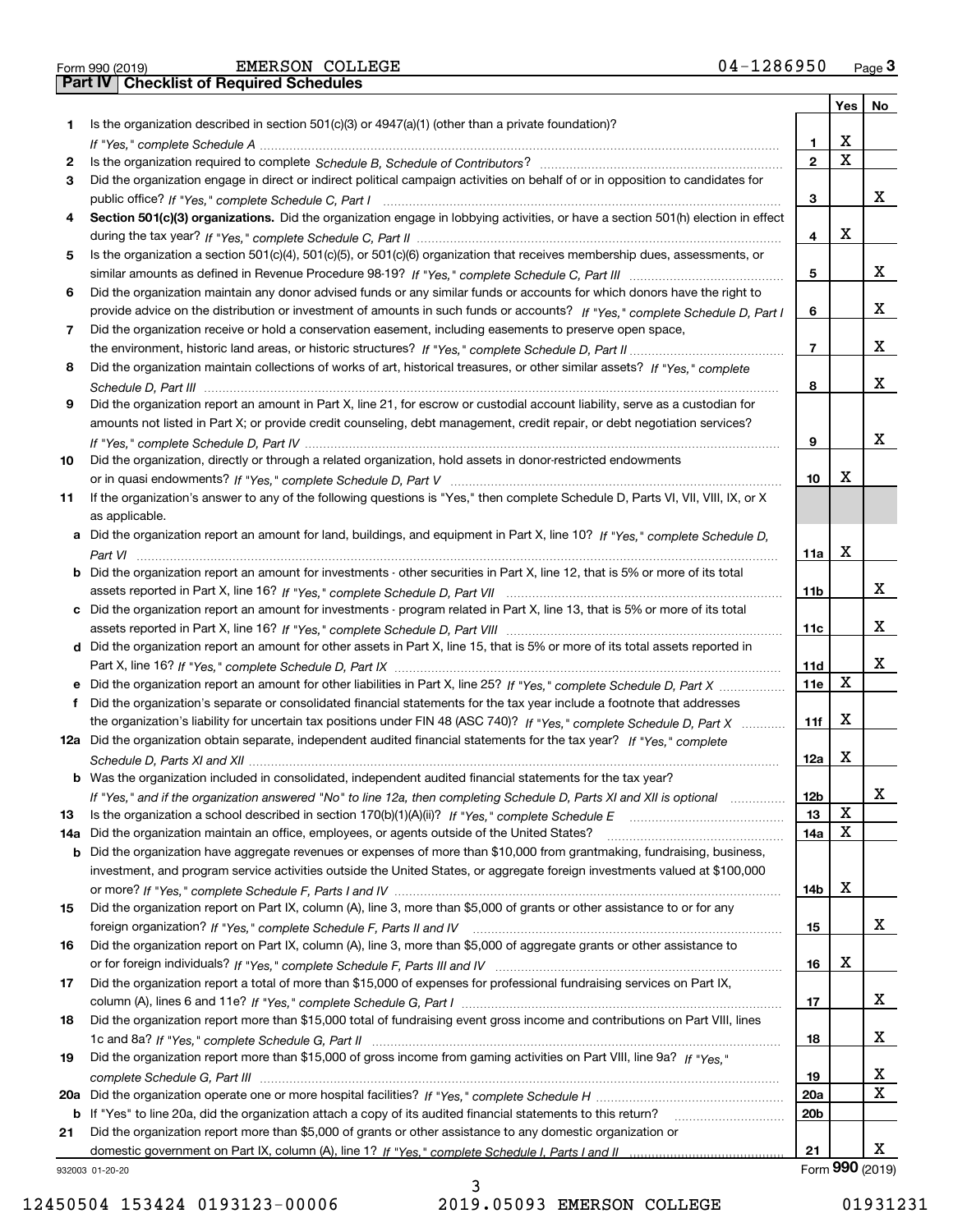| Form 990 (2019) |  |  |
|-----------------|--|--|
|                 |  |  |

*(continued)*

|          |                                                                                                                                    |                 | Yes | No              |
|----------|------------------------------------------------------------------------------------------------------------------------------------|-----------------|-----|-----------------|
| 22       | Did the organization report more than \$5,000 of grants or other assistance to or for domestic individuals on                      |                 |     |                 |
|          |                                                                                                                                    | 22              | X   |                 |
| 23       | Did the organization answer "Yes" to Part VII, Section A, line 3, 4, or 5 about compensation of the organization's current         |                 |     |                 |
|          | and former officers, directors, trustees, key employees, and highest compensated employees? If "Yes," complete                     |                 |     |                 |
|          |                                                                                                                                    | 23              | X   |                 |
|          | 24a Did the organization have a tax-exempt bond issue with an outstanding principal amount of more than \$100,000 as of the        |                 |     |                 |
|          | last day of the year, that was issued after December 31, 2002? If "Yes," answer lines 24b through 24d and complete                 |                 |     |                 |
|          |                                                                                                                                    | 24a             | X   |                 |
|          | <b>b</b> Did the organization invest any proceeds of tax-exempt bonds beyond a temporary period exception?                         | 24b             |     | x               |
|          | c Did the organization maintain an escrow account other than a refunding escrow at any time during the year to defease             |                 |     |                 |
|          |                                                                                                                                    | 24c             |     | х               |
|          |                                                                                                                                    | 24d             |     | $\mathbf X$     |
|          | 25a Section 501(c)(3), 501(c)(4), and 501(c)(29) organizations. Did the organization engage in an excess benefit                   |                 |     |                 |
|          |                                                                                                                                    | 25a             |     | х               |
|          | b Is the organization aware that it engaged in an excess benefit transaction with a disqualified person in a prior year, and       |                 |     |                 |
|          | that the transaction has not been reported on any of the organization's prior Forms 990 or 990-EZ? If "Yes," complete              |                 |     |                 |
|          | Schedule L, Part I                                                                                                                 | 25b             |     | x               |
| 26       | Did the organization report any amount on Part X, line 5 or 22, for receivables from or payables to any current                    |                 |     |                 |
|          | or former officer, director, trustee, key employee, creator or founder, substantial contributor, or 35%                            |                 |     |                 |
|          |                                                                                                                                    | 26              |     | x               |
| 27       | Did the organization provide a grant or other assistance to any current or former officer, director, trustee, key employee,        |                 |     |                 |
|          | creator or founder, substantial contributor or employee thereof, a grant selection committee member, or to a 35% controlled        |                 |     |                 |
|          | entity (including an employee thereof) or family member of any of these persons? If "Yes," complete Schedule L, Part III           | 27              |     | x               |
| 28       | Was the organization a party to a business transaction with one of the following parties (see Schedule L, Part IV                  |                 |     |                 |
|          | instructions, for applicable filing thresholds, conditions, and exceptions):                                                       |                 |     |                 |
|          | a A current or former officer, director, trustee, key employee, creator or founder, or substantial contributor? If                 |                 |     |                 |
|          |                                                                                                                                    | 28a             |     | x               |
|          |                                                                                                                                    | 28 <sub>b</sub> | х   |                 |
|          | c A 35% controlled entity of one or more individuals and/or organizations described in lines 28a or 28b? If                        |                 |     | x               |
|          |                                                                                                                                    | 28c<br>29       | Х   |                 |
| 29<br>30 | Did the organization receive contributions of art, historical treasures, or other similar assets, or qualified conservation        |                 |     |                 |
|          |                                                                                                                                    | 30              |     | х               |
| 31       | Did the organization liquidate, terminate, or dissolve and cease operations? If "Yes," complete Schedule N, Part I                 | 31              |     | х               |
| 32       | Did the organization sell, exchange, dispose of, or transfer more than 25% of its net assets? If "Yes," complete                   |                 |     |                 |
|          |                                                                                                                                    | 32              |     | х               |
| 33       | Did the organization own 100% of an entity disregarded as separate from the organization under Regulations                         |                 |     |                 |
|          |                                                                                                                                    | 33              |     | х               |
| 34       | Was the organization related to any tax-exempt or taxable entity? If "Yes," complete Schedule R, Part II, III, or IV, and          |                 |     |                 |
|          |                                                                                                                                    | 34              |     | х               |
|          | 35a Did the organization have a controlled entity within the meaning of section 512(b)(13)?                                        | <b>35a</b>      |     | х               |
|          | <b>b</b> If "Yes" to line 35a, did the organization receive any payment from or engage in any transaction with a controlled entity |                 |     |                 |
|          |                                                                                                                                    | 35b             |     |                 |
| 36       | Section 501(c)(3) organizations. Did the organization make any transfers to an exempt non-charitable related organization?         |                 |     |                 |
|          |                                                                                                                                    | 36              |     | х               |
| 37       | Did the organization conduct more than 5% of its activities through an entity that is not a related organization                   |                 |     |                 |
|          |                                                                                                                                    | 37              |     | х               |
| 38       | Did the organization complete Schedule O and provide explanations in Schedule O for Part VI, lines 11b and 19?                     |                 |     |                 |
|          | Note: All Form 990 filers are required to complete Schedule O                                                                      | 38              | X   |                 |
| ∣ Part V | <b>Statements Regarding Other IRS Filings and Tax Compliance</b>                                                                   |                 |     |                 |
|          | Check if Schedule O contains a response or note to any line in this Part V                                                         |                 |     |                 |
|          |                                                                                                                                    |                 | Yes | No              |
|          | 6076<br><b>1a</b> Enter the number reported in Box 3 of Form 1096. Enter -0- if not applicable <i>manumumumum</i><br>1a            |                 |     |                 |
|          | 0<br><b>b</b> Enter the number of Forms W-2G included in line 1a. Enter -0- if not applicable <i>manumumumum</i><br>1b             |                 |     |                 |
|          | c Did the organization comply with backup withholding rules for reportable payments to vendors and reportable gaming               |                 |     |                 |
|          | (gambling) winnings to prize winners?                                                                                              | 1c              | X   |                 |
|          | 932004 01-20-20                                                                                                                    |                 |     | Form 990 (2019) |
|          | 4                                                                                                                                  |                 |     |                 |

 <sup>12450504 153424 0193123-00006 2019.05093</sup> EMERSON COLLEGE 01931231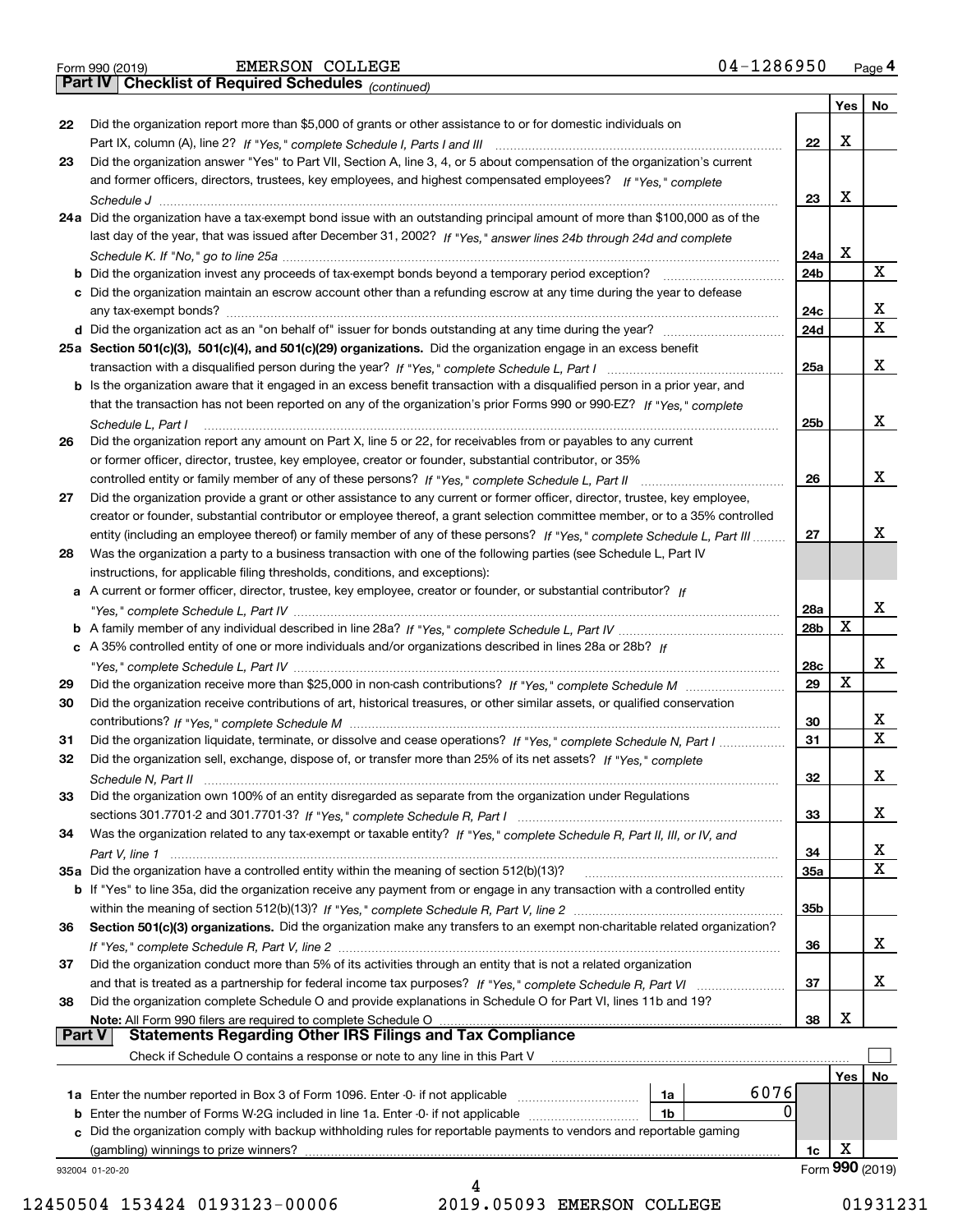|               | 04-1286950<br><b>EMERSON COLLEGE</b><br>Form 990 (2019)                                                                                                                           |                |     | Page $5$ |
|---------------|-----------------------------------------------------------------------------------------------------------------------------------------------------------------------------------|----------------|-----|----------|
| <b>Part V</b> | Statements Regarding Other IRS Filings and Tax Compliance (continued)                                                                                                             |                |     |          |
|               |                                                                                                                                                                                   |                | Yes | No       |
|               | 2a Enter the number of employees reported on Form W-3, Transmittal of Wage and Tax Statements,                                                                                    |                |     |          |
|               | 3335<br>filed for the calendar year ending with or within the year covered by this return [11] [11] the calendar year ending with or within the year covered by this return<br>2a |                |     |          |
|               |                                                                                                                                                                                   | 2 <sub>b</sub> | X   |          |
|               | <b>Note:</b> If the sum of lines 1a and 2a is greater than 250, you may be required to $e$ -file (see instructions) <i>managererous</i>                                           |                |     |          |
|               | 3a Did the organization have unrelated business gross income of \$1,000 or more during the year?                                                                                  | За             | X   |          |
|               |                                                                                                                                                                                   | 3b             | X   |          |
|               | 4a At any time during the calendar year, did the organization have an interest in, or a signature or other authority over, a                                                      |                |     |          |
|               |                                                                                                                                                                                   | 4а             | X   |          |
|               | <b>b</b> If "Yes," enter the name of the foreign country $\triangleright$ <b>NETHERLANDS</b>                                                                                      |                |     |          |
|               | See instructions for filing requirements for FinCEN Form 114, Report of Foreign Bank and Financial Accounts (FBAR).                                                               |                |     |          |
|               | 5a Was the organization a party to a prohibited tax shelter transaction at any time during the tax year?                                                                          | 5a             |     | х        |
|               |                                                                                                                                                                                   | 5b             |     | X        |
|               |                                                                                                                                                                                   | 5c             |     |          |
|               | 6a Does the organization have annual gross receipts that are normally greater than \$100,000, and did the organization solicit                                                    |                |     |          |
|               | any contributions that were not tax deductible as charitable contributions?                                                                                                       | 6a             |     | x        |
|               | <b>b</b> If "Yes," did the organization include with every solicitation an express statement that such contributions or gifts                                                     |                |     |          |
|               | were not tax deductible?                                                                                                                                                          | 6b             |     |          |
| 7             | Organizations that may receive deductible contributions under section 170(c).                                                                                                     |                |     |          |
|               | a Did the organization receive a payment in excess of \$75 made partly as a contribution and partly for goods and services provided to the payor?                                 | 7a             | х   |          |
|               | <b>b</b> If "Yes," did the organization notify the donor of the value of the goods or services provided?                                                                          | 7b             | x   |          |
|               | c Did the organization sell, exchange, or otherwise dispose of tangible personal property for which it was required                                                               |                |     |          |
|               |                                                                                                                                                                                   | 7c             |     | х        |
|               | 7d                                                                                                                                                                                |                |     |          |
|               | e Did the organization receive any funds, directly or indirectly, to pay premiums on a personal benefit contract?                                                                 | 7e             |     | х        |
| Ť             | Did the organization, during the year, pay premiums, directly or indirectly, on a personal benefit contract?                                                                      | 7f             |     | X        |
| g             | If the organization received a contribution of qualified intellectual property, did the organization file Form 8899 as required?                                                  | 7g             |     |          |
|               | h If the organization received a contribution of cars, boats, airplanes, or other vehicles, did the organization file a Form 1098-C?                                              | 7h             |     |          |
| 8             | Sponsoring organizations maintaining donor advised funds. Did a donor advised fund maintained by the                                                                              |                |     |          |
|               | sponsoring organization have excess business holdings at any time during the year?                                                                                                | 8              |     |          |
| 9             | Sponsoring organizations maintaining donor advised funds.                                                                                                                         |                |     |          |
| а             | Did the sponsoring organization make any taxable distributions under section 4966?                                                                                                | 9а             |     |          |
|               | <b>b</b> Did the sponsoring organization make a distribution to a donor, donor advisor, or related person?                                                                        | 9b             |     |          |
| 10            | Section 501(c)(7) organizations. Enter:                                                                                                                                           |                |     |          |
|               | 10a                                                                                                                                                                               |                |     |          |
|               | <b>b</b> Gross receipts, included on Form 990, Part VIII, line 12, for public use of club facilities <i>manumum</i><br>10b                                                        |                |     |          |
| 11            | Section 501(c)(12) organizations. Enter:                                                                                                                                          |                |     |          |
|               | 11a                                                                                                                                                                               |                |     |          |
|               | b Gross income from other sources (Do not net amounts due or paid to other sources against                                                                                        |                |     |          |
|               | 11b                                                                                                                                                                               |                |     |          |
|               | 12a Section 4947(a)(1) non-exempt charitable trusts. Is the organization filing Form 990 in lieu of Form 1041?                                                                    | 12a            |     |          |
|               | <b>b</b> If "Yes," enter the amount of tax-exempt interest received or accrued during the year<br>12b                                                                             |                |     |          |
| 13            | Section 501(c)(29) qualified nonprofit health insurance issuers.                                                                                                                  |                |     |          |
|               |                                                                                                                                                                                   | 13а            |     |          |
|               | Note: See the instructions for additional information the organization must report on Schedule O.                                                                                 |                |     |          |
|               | <b>b</b> Enter the amount of reserves the organization is required to maintain by the states in which the                                                                         |                |     |          |
|               | 13 <sub>b</sub>                                                                                                                                                                   |                |     |          |
|               | 13с                                                                                                                                                                               |                |     |          |
| 14a           | Did the organization receive any payments for indoor tanning services during the tax year?                                                                                        | 14a            |     | X        |
|               |                                                                                                                                                                                   | 14b            |     |          |
| 15            | Is the organization subject to the section 4960 tax on payment(s) of more than \$1,000,000 in remuneration or                                                                     |                |     |          |
|               |                                                                                                                                                                                   | 15             |     | х        |
|               | If "Yes," see instructions and file Form 4720, Schedule N.                                                                                                                        |                |     |          |
| 16            | Is the organization an educational institution subject to the section 4968 excise tax on net investment income?<br>.                                                              | 16             |     | х        |
|               | If "Yes," complete Form 4720, Schedule O.                                                                                                                                         |                |     |          |
|               |                                                                                                                                                                                   |                | റററ |          |

Form (2019) **990**

932005 01-20-20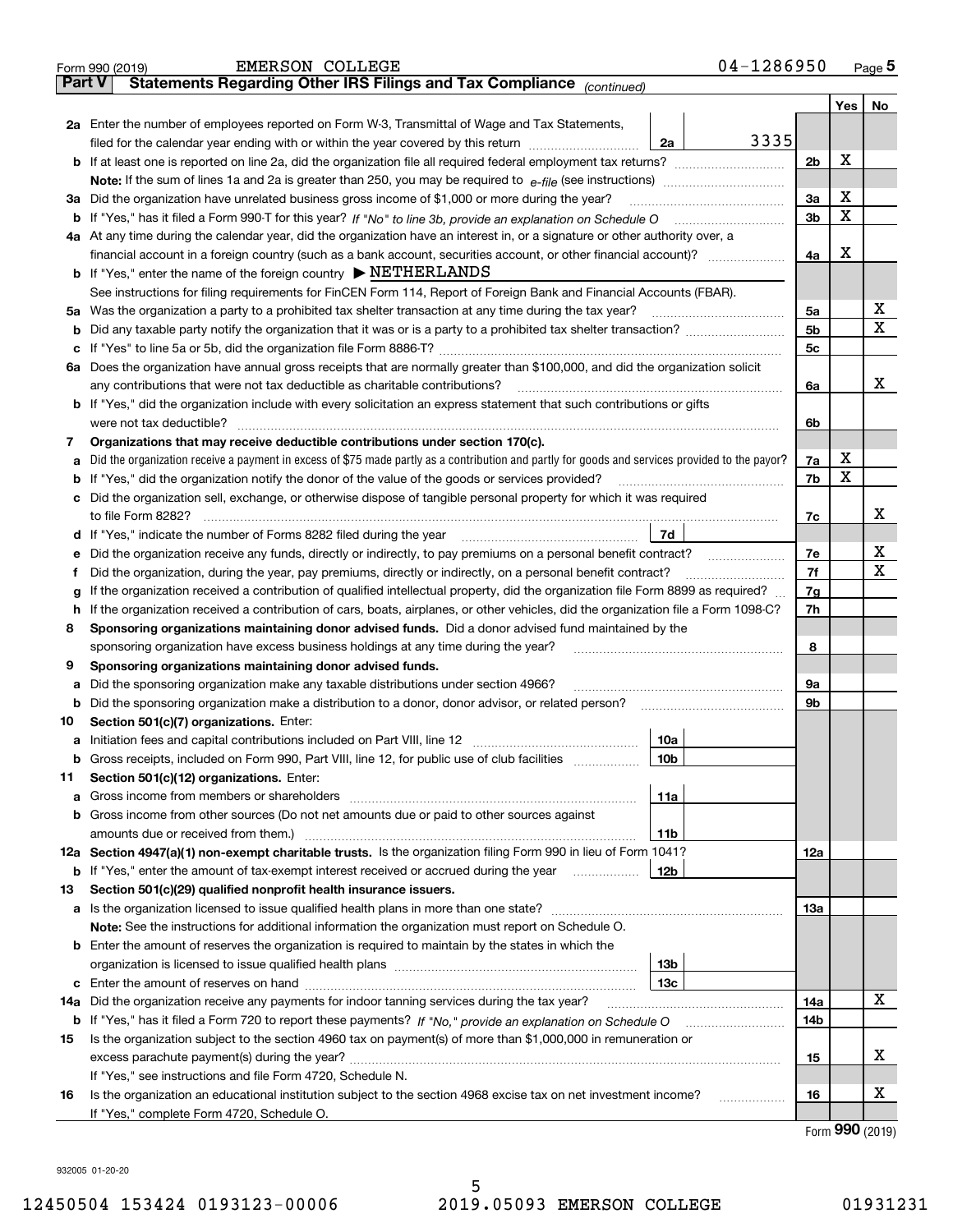|    |                                                                                                                                                  |    |                 |             | $\overline{\mathbf{x}}$                 |
|----|--------------------------------------------------------------------------------------------------------------------------------------------------|----|-----------------|-------------|-----------------------------------------|
|    | <b>Section A. Governing Body and Management</b>                                                                                                  |    |                 |             |                                         |
|    |                                                                                                                                                  | 32 |                 | Yes   No    |                                         |
|    | <b>1a</b> Enter the number of voting members of the governing body at the end of the tax year<br>1a                                              |    |                 |             |                                         |
|    | If there are material differences in voting rights among members of the governing body, or if the governing                                      |    |                 |             |                                         |
|    | body delegated broad authority to an executive committee or similar committee, explain on Schedule O.                                            | 31 |                 |             |                                         |
|    | Enter the number of voting members included on line 1a, above, who are independent<br>1b                                                         |    |                 |             |                                         |
| 2  | Did any officer, director, trustee, or key employee have a family relationship or a business relationship with any other                         |    |                 | х           |                                         |
|    | officer, director, trustee, or key employee?                                                                                                     |    | $\mathbf{2}$    |             |                                         |
| 3  | Did the organization delegate control over management duties customarily performed by or under the direct supervision                            |    |                 |             |                                         |
|    | of officers, directors, trustees, or key employees to a management company or other person?                                                      |    | 3               | $\mathbf X$ | X                                       |
| 4  | Did the organization make any significant changes to its governing documents since the prior Form 990 was filed?                                 |    | 4               |             |                                         |
| 5  |                                                                                                                                                  |    | 5               |             | $\mathbf{X}$<br>$\overline{\textbf{x}}$ |
| 6  | Did the organization have members or stockholders?                                                                                               |    | 6               |             |                                         |
| 7a | Did the organization have members, stockholders, or other persons who had the power to elect or appoint one or                                   |    |                 |             |                                         |
|    |                                                                                                                                                  |    | 7a              |             | X                                       |
|    | <b>b</b> Are any governance decisions of the organization reserved to (or subject to approval by) members, stockholders, or                      |    |                 |             |                                         |
|    | persons other than the governing body?                                                                                                           |    | 7b              |             | х                                       |
| 8  | Did the organization contemporaneously document the meetings held or written actions undertaken during the year by the following:                |    |                 |             |                                         |
| а  |                                                                                                                                                  |    | 8а              | х           |                                         |
| b  |                                                                                                                                                  |    | 8b              | X           |                                         |
| 9  | Is there any officer, director, trustee, or key employee listed in Part VII, Section A, who cannot be reached at the                             |    |                 |             |                                         |
|    |                                                                                                                                                  |    | 9               |             | x                                       |
|    | Section B. Policies (This Section B requests information about policies not required by the Internal Revenue Code.)                              |    |                 |             |                                         |
|    |                                                                                                                                                  |    |                 | Yes         | No<br>X                                 |
|    |                                                                                                                                                  |    | 10a             |             |                                         |
|    | <b>b</b> If "Yes," did the organization have written policies and procedures governing the activities of such chapters, affiliates,              |    |                 |             |                                         |
|    |                                                                                                                                                  |    | 10 <sub>b</sub> |             |                                         |
|    | 11a Has the organization provided a complete copy of this Form 990 to all members of its governing body before filing the form?                  |    | 11a             | x           |                                         |
|    | <b>b</b> Describe in Schedule O the process, if any, used by the organization to review this Form 990.                                           |    |                 |             |                                         |
|    |                                                                                                                                                  |    | 12a             | x           |                                         |
| b  | Were officers, directors, or trustees, and key employees required to disclose annually interests that could give rise to conflicts?              |    | 12 <sub>b</sub> | X           |                                         |
|    | c Did the organization regularly and consistently monitor and enforce compliance with the policy? If "Yes," describe                             |    |                 |             |                                         |
|    | in Schedule O how this was done measured and contain an according to the state of the state of the state of th                                   |    | 12c             | X           |                                         |
| 13 |                                                                                                                                                  |    | 13              | $\mathbf X$ |                                         |
|    | Did the organization have a written document retention and destruction policy? [11] manufaction policy?                                          |    | 14              | X           |                                         |
| 14 |                                                                                                                                                  |    |                 |             |                                         |
| 15 | Did the process for determining compensation of the following persons include a review and approval by independent                               |    |                 |             |                                         |
|    | persons, comparability data, and contemporaneous substantiation of the deliberation and decision?                                                |    |                 |             |                                         |
|    | a The organization's CEO, Executive Director, or top management official [111] [11] manument material manument                                   |    | 15a             | x           |                                         |
|    |                                                                                                                                                  |    | 15 <sub>b</sub> | X           |                                         |
|    | If "Yes" to line 15a or 15b, describe the process in Schedule O (see instructions).                                                              |    |                 |             |                                         |
|    | 16a Did the organization invest in, contribute assets to, or participate in a joint venture or similar arrangement with a                        |    |                 |             |                                         |
|    | taxable entity during the year?                                                                                                                  |    | 16a             |             | х                                       |
|    | b If "Yes," did the organization follow a written policy or procedure requiring the organization to evaluate its participation                   |    |                 |             |                                         |
|    | in joint venture arrangements under applicable federal tax law, and take steps to safeguard the organization's                                   |    |                 |             |                                         |
|    |                                                                                                                                                  |    | 16b             |             |                                         |
|    | <b>Section C. Disclosure</b>                                                                                                                     |    |                 |             |                                         |
| 17 | List the states with which a copy of this Form 990 is required to be filed $\blacktriangleright$ CA, MA                                          |    |                 |             |                                         |
| 18 | Section 6104 requires an organization to make its Forms 1023 (1024 or 1024-A, if applicable), 990, and 990-T (Section 501(c)(3)s only) available |    |                 |             |                                         |
|    | for public inspection. Indicate how you made these available. Check all that apply.                                                              |    |                 |             |                                         |
|    | $X$ Upon request<br>$\mid$ $\rm X\mid$ Own website<br>$X$ Another's website<br>Other (explain on Schedule O)                                     |    |                 |             |                                         |
| 19 | Describe on Schedule O whether (and if so, how) the organization made its governing documents, conflict of interest policy, and financial        |    |                 |             |                                         |
|    | statements available to the public during the tax year.                                                                                          |    |                 |             |                                         |
| 20 | State the name, address, and telephone number of the person who possesses the organization's books and records                                   |    |                 |             |                                         |
|    | JONATHAN PEARSALL - 617-824-8426<br>02116-4621<br>120 BOYLSTON STREET, BOSTON, MA                                                                |    |                 |             |                                         |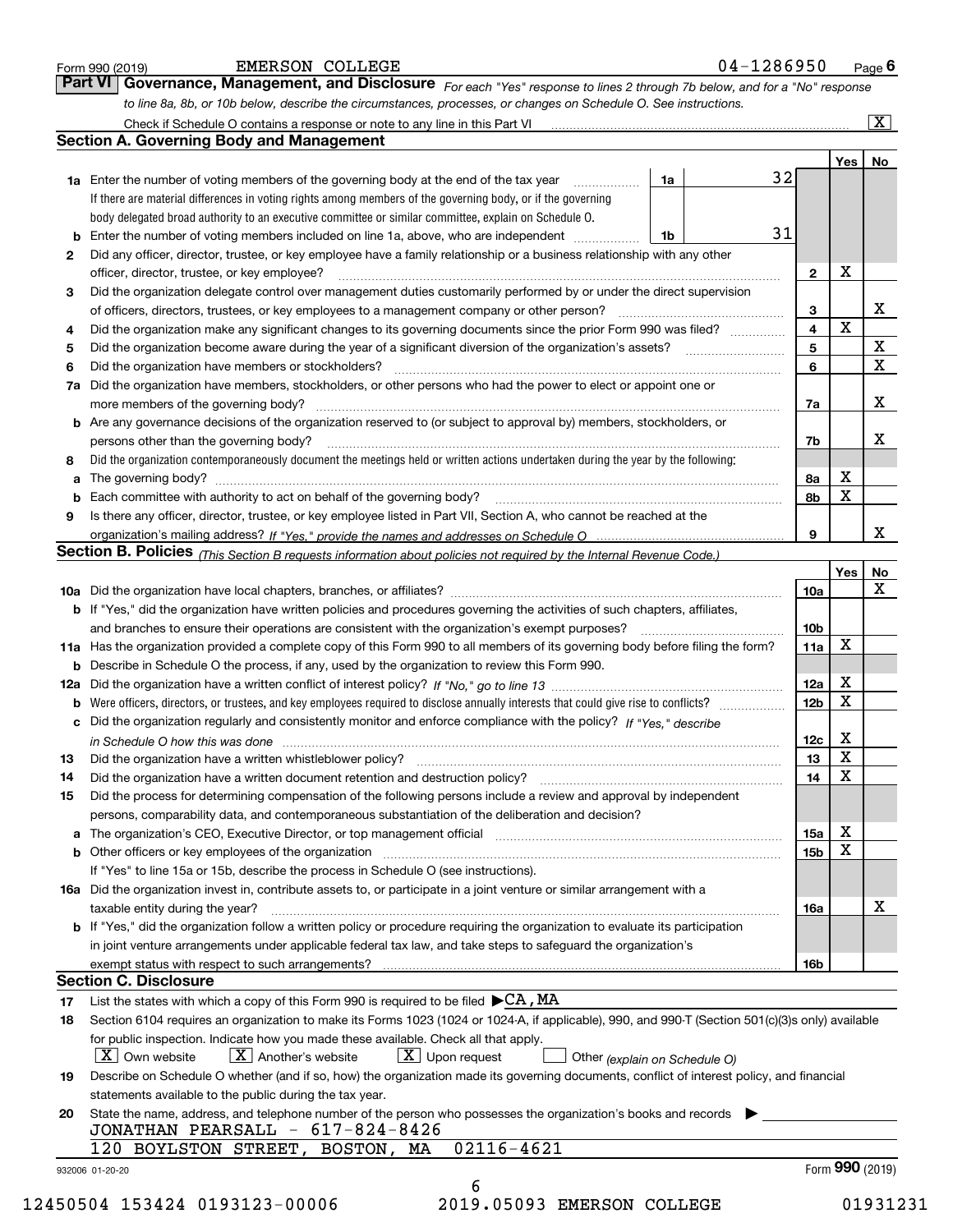| Form 990 (2019) | EMERSON COLLEGE                                                                                                                                           | 04-1286950 | Page - |
|-----------------|-----------------------------------------------------------------------------------------------------------------------------------------------------------|------------|--------|
|                 | Part VII Compensation of Officers, Directors, Trustees, Key Employees, Highest Compensated                                                                |            |        |
|                 | <b>Employees, and Independent Contractors</b>                                                                                                             |            |        |
|                 | Check if Schedule O contains a response or note to any line in this Part VII                                                                              |            |        |
| Section A.      | Officers, Directors, Trustees, Key Employees, and Highest Compensated Employees                                                                           |            |        |
|                 | to Complete this tople for all persons required to be listed. Benef compensation for the colondary very ending with or within the examination's tax year. |            |        |

**1a •** List all of the organization's current officers, directors, trustees (whether individuals or organizations), regardless of amount of compensation. all persons required to be listed. Report compensation for the calendar year ending with or within the organization's tax ye Enter -0- in columns (D), (E), and (F) if no compensation was paid.

 $\bullet$  List all of the organization's  $\,$ current key employees, if any. See instructions for definition of "key employee."

**•** List the organization's five current highest compensated employees (other than an officer, director, trustee, or key employee) who received reportable compensation (Box 5 of Form W-2 and/or Box 7 of Form 1099-MISC) of more than \$100,000 from the organization and any related organizations.

**•** List all of the organization's former officers, key employees, and highest compensated employees who received more than \$100,000 of reportable compensation from the organization and any related organizations.

**former directors or trustees**  ¥ List all of the organization's that received, in the capacity as a former director or trustee of the organization, more than \$10,000 of reportable compensation from the organization and any related organizations.

See instructions for the order in which to list the persons above.

Check this box if neither the organization nor any related organization compensated any current officer, director, or trustee.  $\mathcal{L}^{\text{max}}$ 

| (A)                                  | (B)                    |                                |                                                                  | (C)                     |              |                                   |        | (D)                 | (E)                              | (F)                      |
|--------------------------------------|------------------------|--------------------------------|------------------------------------------------------------------|-------------------------|--------------|-----------------------------------|--------|---------------------|----------------------------------|--------------------------|
| Name and title                       | Average                |                                | (do not check more than one                                      | Position                |              |                                   |        | Reportable          | Reportable                       | Estimated                |
|                                      | hours per              |                                | box, unless person is both an<br>officer and a director/trustee) |                         |              |                                   |        | compensation        | compensation                     | amount of                |
|                                      | week                   |                                |                                                                  |                         |              |                                   |        | from                | from related                     | other                    |
|                                      | (list any<br>hours for |                                |                                                                  |                         |              |                                   |        | the<br>organization | organizations<br>(W-2/1099-MISC) | compensation<br>from the |
|                                      | related                |                                |                                                                  |                         |              |                                   |        | (W-2/1099-MISC)     |                                  | organization             |
|                                      | organizations          |                                |                                                                  |                         |              |                                   |        |                     |                                  | and related              |
|                                      | below                  | Individual trustee or director | Institutional trustee                                            |                         | Key employee |                                   |        |                     |                                  | organizations            |
|                                      | line)                  |                                |                                                                  | Officer                 |              | Highest compensated<br>  employee | Former |                     |                                  |                          |
| M. LEE PELTON<br>(1)                 | 40.00                  |                                |                                                                  |                         |              |                                   |        |                     |                                  |                          |
| PRESIDENT/TRUSTEE                    | 0.00                   | X                              |                                                                  | $\rm X$                 |              |                                   |        | 754,208.            | 0.                               | 155, 534.                |
| (2) RONALD KORVAS                    | 40.00                  |                                |                                                                  |                         |              |                                   |        |                     |                                  |                          |
| VP FOR INST ADV. (THRU 09/2019)      | 0.00                   |                                |                                                                  |                         |              | $\mathbf X$                       |        | 410,563.            | 0.                               | 32,322.                  |
| MICHAELE WHELAN<br>(3)               | 40.00                  |                                |                                                                  |                         |              |                                   |        |                     |                                  |                          |
| PROVOST & VP FOR ACADEMIC AFF.       | 0.00                   |                                |                                                                  | $\overline{\mathbf{X}}$ |              |                                   |        | 335,095.            | 0.                               | 36,480.                  |
| <b>RUTHANNE MADSEN</b><br>(4)        | 40.00                  |                                |                                                                  |                         |              |                                   |        |                     |                                  |                          |
| VP FOR ENROLLMENT MANAGEMENT         | 0.00                   |                                |                                                                  |                         | $\mathbf x$  |                                   |        | 292,989.            | 0.                               | 28,013.                  |
| (5)<br><b>ALLISON SAMPSON</b>        | 40.00                  |                                |                                                                  |                         |              |                                   |        |                     |                                  |                          |
| VP & EXE. DIR., L.A. PROGRAM         | 0.00                   |                                |                                                                  |                         |              | х                                 |        | 284,867.            | 0.                               | 38,681.                  |
| WILLIAM GILLIGAN<br>(6)              | 40.00                  |                                |                                                                  |                         |              |                                   |        |                     |                                  |                          |
| VP FOR INFORMATION TECHNOLOGY        | 0.00                   |                                |                                                                  |                         |              | $\mathbf X$                       |        | 277,333.            | 0.                               | 34,575.                  |
| MARGARET INGS<br>(7)                 | 40.00                  |                                |                                                                  |                         |              |                                   |        |                     |                                  |                          |
| VP FOR GOVT & COMMUNITY RELATIONS    | 0.00                   |                                |                                                                  |                         |              | $\mathbf X$                       |        | 266,310.            | 0.                               | 22,330.                  |
| SYLVIA SPEARS<br>(8)                 | 40.00                  |                                |                                                                  |                         |              |                                   |        |                     |                                  |                          |
| VP FOR EQUITY & SOCIAL JUSTICE       | 0.00                   |                                |                                                                  |                         |              | $\mathbf X$                       |        | 249,202.            | $0$ .                            | 46,397.                  |
| CHRISTINE HUGHES<br>(9)              | 40.00                  |                                |                                                                  |                         |              |                                   |        |                     |                                  |                          |
| VP & GENERAL COUNSEL AND CLERK       | 0.00                   |                                |                                                                  | X                       |              |                                   |        | 247,683.            | 0.                               | 34, 170.                 |
| (10) PHILIP SHAPIRO                  | 40.00                  |                                |                                                                  |                         |              |                                   |        |                     |                                  |                          |
| VP FOR ADMIN & FINANCE(THRU 12/2019) | 0.00                   |                                |                                                                  | $\overline{\textbf{X}}$ |              |                                   |        | 183,336.            | Ο.                               | 0.                       |
| (11) PAUL DWORKIS                    | 40.00                  |                                |                                                                  |                         |              |                                   |        |                     |                                  |                          |
| VP FOR ADMIN & FINANCE (AS OF 12/19) | 0.00                   |                                |                                                                  | X                       |              |                                   |        | 52,154.             | 0.                               | 0.                       |
| (12) JEFFREY D. GREENHAWT            | $\overline{2.00}$      |                                |                                                                  |                         |              |                                   |        |                     |                                  |                          |
| CHAIRMAN                             | 0.00                   | х                              |                                                                  | X                       |              |                                   |        | 0.                  | 0.                               | 0.                       |
| (13) VINCENT J. DI BONA              | $\overline{2}$ .00     |                                |                                                                  |                         |              |                                   |        |                     |                                  |                          |
| VICE CHAIRMAN                        | 0.00                   | х                              |                                                                  | X                       |              |                                   |        | 0.                  | 0.                               | 0.                       |
| (14) ALBERT M. JAFFE                 | 2.00                   |                                |                                                                  |                         |              |                                   |        |                     |                                  |                          |
| VICE CHAIRMAN                        | 0.00                   | $\mathbf X$                    |                                                                  | X                       |              |                                   |        | 0.                  | 0.                               | 0.                       |
| (15) STEVEN SAMUELS                  | 2.00                   |                                |                                                                  |                         |              |                                   |        |                     |                                  |                          |
| VICE CHAIRMAN                        | 0.00                   | $\mathbf X$                    |                                                                  | X                       |              |                                   |        | $\mathbf 0$ .       | 0.                               | 0.                       |
| (16) MICHAEL MACWADE                 | 2.00                   |                                |                                                                  |                         |              |                                   |        |                     |                                  |                          |
| <b>TREASURER</b>                     | 0.00                   | $\mathbf X$                    |                                                                  | X                       |              |                                   |        | 0.                  | 0.                               | 0.                       |
| (17) MARILLYN ZACHARIS               | $\overline{2.00}$      |                                |                                                                  |                         |              |                                   |        |                     |                                  |                          |
| <b>SECRETARY</b>                     | 0.00                   | X                              |                                                                  | X                       |              |                                   |        | 0.                  | 0.                               | $0$ .                    |
| 932007 01-20-20                      |                        |                                |                                                                  |                         |              |                                   |        |                     |                                  | Form 990 (2019)          |

7

12450504 153424 0193123-00006 2019.05093 EMERSON COLLEGE 01931231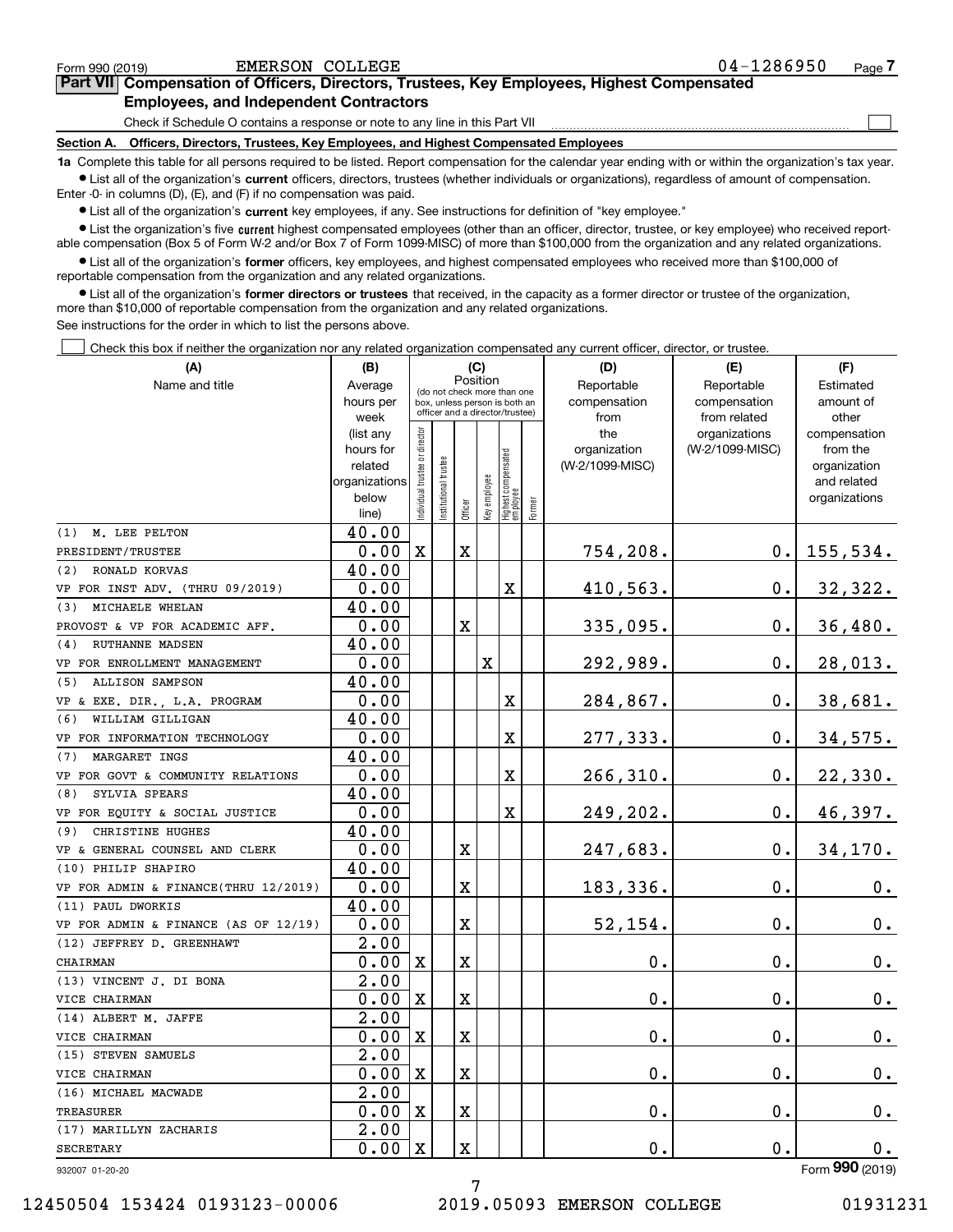|  | Form 990 (2019) |
|--|-----------------|

| Part VII Section A. Officers, Directors, Trustees, Key Employees, and Highest Compensated Employees (continued)                                                                               |                                                                      |                                |                       |          |              |                                   |        |                    |                 |                        |                             |
|-----------------------------------------------------------------------------------------------------------------------------------------------------------------------------------------------|----------------------------------------------------------------------|--------------------------------|-----------------------|----------|--------------|-----------------------------------|--------|--------------------|-----------------|------------------------|-----------------------------|
| (A)                                                                                                                                                                                           | (B)                                                                  |                                |                       |          | (C)          |                                   |        | (D)                | (E)             |                        | (F)                         |
| Name and title                                                                                                                                                                                | Average                                                              |                                |                       | Position |              | (do not check more than one       |        | Reportable         | Reportable      |                        | Estimated                   |
|                                                                                                                                                                                               | hours per                                                            |                                |                       |          |              | box, unless person is both an     |        | compensation       | compensation    |                        | amount of                   |
|                                                                                                                                                                                               | week                                                                 |                                |                       |          |              | officer and a director/trustee)   |        | from               | from related    |                        | other                       |
|                                                                                                                                                                                               | (list any<br>hours for                                               |                                |                       |          |              |                                   |        | the                | organizations   |                        | compensation                |
|                                                                                                                                                                                               | related                                                              |                                |                       |          |              |                                   |        | organization       | (W-2/1099-MISC) |                        | from the                    |
|                                                                                                                                                                                               | organizations                                                        |                                |                       |          |              |                                   |        | (W-2/1099-MISC)    |                 |                        | organization<br>and related |
|                                                                                                                                                                                               | below                                                                | Individual trustee or director | Institutional trustee |          |              |                                   |        |                    |                 |                        | organizations               |
|                                                                                                                                                                                               | line)                                                                |                                |                       | Officer  | Key employee | Highest compensated<br>  employee | Former |                    |                 |                        |                             |
| (18) ERIC ALEXANDER                                                                                                                                                                           | 2.00                                                                 |                                |                       |          |              |                                   |        |                    |                 |                        |                             |
| <b>BOARD MEMBER</b>                                                                                                                                                                           | 0.00                                                                 | $\mathbf X$                    |                       |          |              |                                   |        | 0.                 |                 | 0.                     | $0$ .                       |
| (19) VIVIAN BEARD                                                                                                                                                                             | 2.00                                                                 |                                |                       |          |              |                                   |        |                    |                 |                        |                             |
| <b>BOARD MEMBER</b>                                                                                                                                                                           | 0.00                                                                 | $\mathbf X$                    |                       |          |              |                                   |        | 0.                 |                 | 0.                     | 0.                          |
| (20) TRACI BLACKWELL                                                                                                                                                                          | 2.00                                                                 |                                |                       |          |              |                                   |        |                    |                 |                        |                             |
| BOARD MEMBER (AS OF 02/2020)                                                                                                                                                                  | 0.00                                                                 | $\mathbf X$                    |                       |          |              |                                   |        | 0.                 |                 | 0.                     | 0.                          |
| (21) KEVIN BRIGHT                                                                                                                                                                             | 2.00                                                                 |                                |                       |          |              |                                   |        |                    |                 |                        |                             |
| <b>BOARD MEMBER</b>                                                                                                                                                                           | 0.00                                                                 | $\mathbf X$                    |                       |          |              |                                   |        | 0.                 |                 | 0.                     | 0.                          |
| (22) BOBBI BROWN                                                                                                                                                                              | 2.00                                                                 |                                |                       |          |              |                                   |        |                    |                 |                        |                             |
| BOARD MEMBER (THRU 05/2020)                                                                                                                                                                   | 0.00                                                                 | $\mathbf X$                    |                       |          |              |                                   |        | 0.                 |                 | 0.                     | 0.                          |
| (23) ELLEN CALMAS                                                                                                                                                                             | 2.00                                                                 |                                |                       |          |              |                                   |        |                    |                 |                        |                             |
| <b>BOARD MEMBER</b>                                                                                                                                                                           | 0.00                                                                 | $\mathbf X$                    |                       |          |              |                                   |        | 0.                 |                 | 0.                     | 0.                          |
| (24) DAN COHEN                                                                                                                                                                                | 2.00                                                                 |                                |                       |          |              |                                   |        |                    |                 |                        |                             |
| <b>BOARD MEMBER</b>                                                                                                                                                                           | 0.00                                                                 | $\mathbf X$                    |                       |          |              |                                   |        | 0.                 |                 | 0.                     | 0.                          |
| (25) LORENZO DI BONAVENTURA                                                                                                                                                                   | 2.00                                                                 |                                |                       |          |              |                                   |        |                    |                 |                        |                             |
| <b>BOARD MEMBER</b>                                                                                                                                                                           | 0.00                                                                 | $\mathbf X$                    |                       |          |              |                                   |        | 0.                 |                 | 0.                     | 0.                          |
| (26) ROBERT FRIEND                                                                                                                                                                            | 2.00                                                                 |                                |                       |          |              |                                   |        |                    |                 |                        |                             |
| <b>BOARD MEMBER</b>                                                                                                                                                                           | 0.00                                                                 | $\mathbf X$                    |                       |          |              |                                   |        | 0.<br>3, 353, 740. |                 | 0.<br>$\overline{0}$ . | $0$ .<br>428,502.           |
| 1b Subtotal                                                                                                                                                                                   |                                                                      |                                |                       |          |              |                                   |        | $\mathbf 0$ .      |                 | 0.                     | 0.                          |
| c Total from continuation sheets to Part VII, Section A manufactor continues                                                                                                                  |                                                                      |                                |                       |          |              |                                   |        | 3, 353, 740.       |                 | 0.                     | 428,502.                    |
|                                                                                                                                                                                               |                                                                      |                                |                       |          |              |                                   |        |                    |                 |                        |                             |
| Total number of individuals (including but not limited to those listed above) who received more than \$100,000 of reportable<br>2<br>compensation from the organization $\blacktriangleright$ |                                                                      |                                |                       |          |              |                                   |        |                    |                 |                        | 176                         |
|                                                                                                                                                                                               |                                                                      |                                |                       |          |              |                                   |        |                    |                 |                        | <b>Yes</b><br>No            |
| Did the organization list any former officer, director, trustee, key employee, or highest compensated employee on<br>3                                                                        |                                                                      |                                |                       |          |              |                                   |        |                    |                 |                        |                             |
| line 1a? If "Yes," complete Schedule J for such individual                                                                                                                                    |                                                                      |                                |                       |          |              |                                   |        |                    |                 |                        | х<br>3                      |
| For any individual listed on line 1a, is the sum of reportable compensation and other compensation from the organization<br>4                                                                 |                                                                      |                                |                       |          |              |                                   |        |                    |                 |                        |                             |
|                                                                                                                                                                                               |                                                                      |                                |                       |          |              |                                   |        |                    |                 |                        | X<br>4                      |
| Did any person listed on line 1a receive or accrue compensation from any unrelated organization or individual for services<br>5                                                               |                                                                      |                                |                       |          |              |                                   |        |                    |                 |                        |                             |
|                                                                                                                                                                                               |                                                                      |                                |                       |          |              |                                   |        |                    |                 |                        | X<br>5                      |
| <b>Section B. Independent Contractors</b>                                                                                                                                                     |                                                                      |                                |                       |          |              |                                   |        |                    |                 |                        |                             |
| Complete this table for your five highest compensated independent contractors that received more than \$100,000 of compensation from<br>1                                                     |                                                                      |                                |                       |          |              |                                   |        |                    |                 |                        |                             |
| the organization. Report compensation for the calendar year ending with or within the organization's tax year.                                                                                |                                                                      |                                |                       |          |              |                                   |        |                    |                 |                        |                             |
| (A)                                                                                                                                                                                           |                                                                      |                                |                       |          |              |                                   |        | (B)                |                 |                        | (C)                         |
|                                                                                                                                                                                               | Name and business address<br>Description of services<br>Compensation |                                |                       |          |              |                                   |        |                    |                 |                        |                             |
| ALLIED UNIVERSAL SECURITY SERVICES                                                                                                                                                            |                                                                      |                                |                       |          |              |                                   |        |                    |                 |                        |                             |
| P.O. BOX 31001-2374, PASADENA, CA 91110                                                                                                                                                       |                                                                      |                                |                       |          |              |                                   |        | SECURITY           |                 |                        | 567,642.                    |
| CONNELLY PARTNERS LLC                                                                                                                                                                         |                                                                      |                                |                       |          |              |                                   |        |                    |                 |                        |                             |
| 46 WALTHAM STREET, BOSTON, MA 02118                                                                                                                                                           |                                                                      |                                |                       |          |              |                                   |        | ADVERTISING        |                 |                        | 494,342.                    |
| PEERLESS BUILDING MAINTENANCE                                                                                                                                                                 |                                                                      |                                |                       |          |              |                                   |        |                    |                 |                        |                             |
| 21020 SUPERIOR STREET, CHATSWORTH, CA 91311 CLEANING                                                                                                                                          |                                                                      |                                |                       |          |              |                                   |        |                    |                 |                        | 483,280.                    |
| <b>HOGAN LOVELLS</b>                                                                                                                                                                          |                                                                      |                                |                       |          |              |                                   |        |                    |                 |                        |                             |

**2**Total number of independent contractors (including but not limited to those listed above) who received more than \$100,000 of compensation from the organization  $\blacktriangleright$ 155 SEAPORT BLVD., BOSTON, MA 02210 17 LEGAL

SEE PART VII, SECTION A CONTINUATION SHEETS

Form (2019) **990**

246,255.

217,290.

932008 01-20-20

FOLEY HOAG LLP

P.O. BOX 75890, BALTIMORE, MD 21275

LEGAL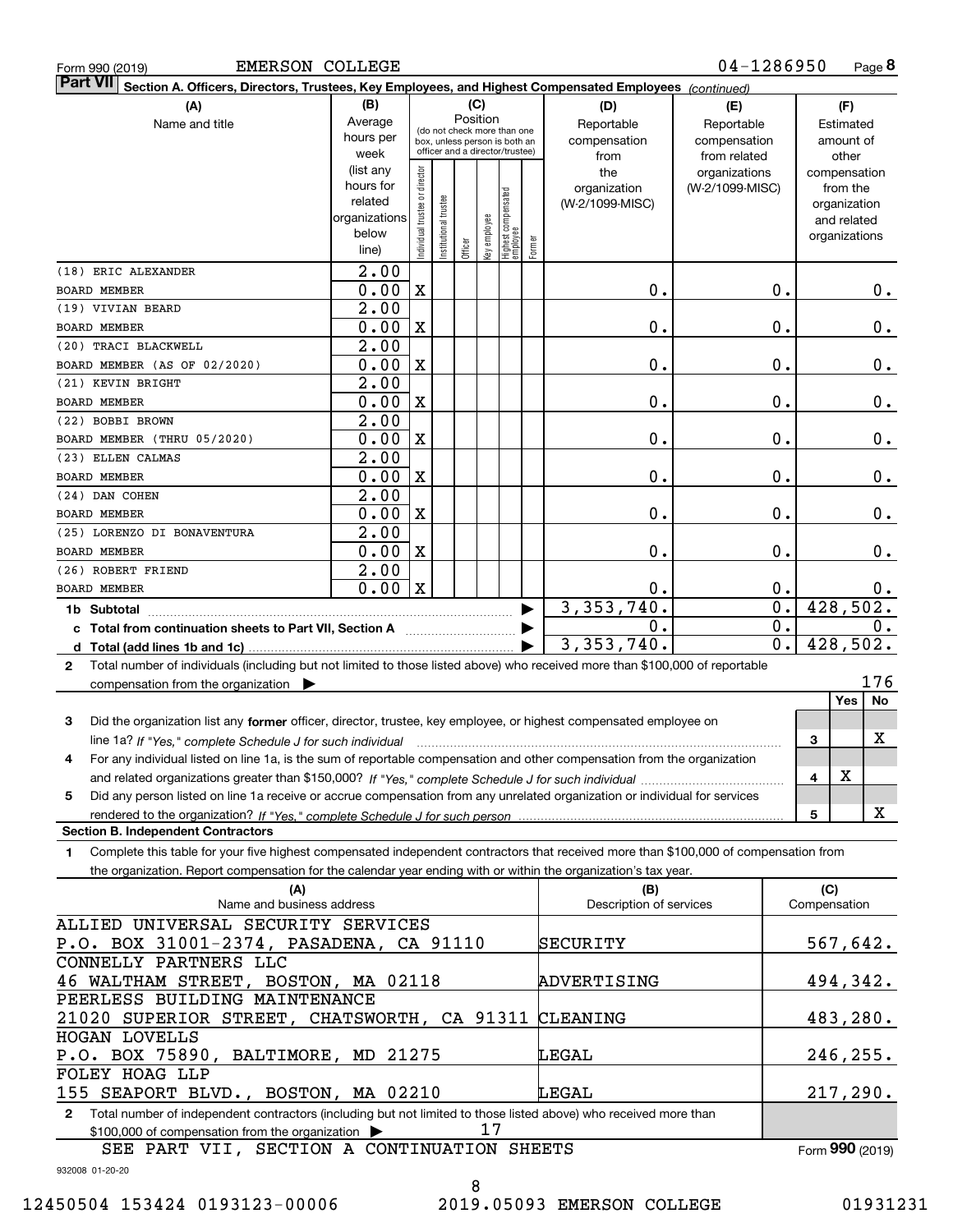| <b>EMERSON COLLEGE</b><br>Form 990                                                                                    |                      |                                |                       |         |                        |                              |        |                 | 04-1286950      |                             |  |  |  |
|-----------------------------------------------------------------------------------------------------------------------|----------------------|--------------------------------|-----------------------|---------|------------------------|------------------------------|--------|-----------------|-----------------|-----------------------------|--|--|--|
| Part VII<br>Officers, Directors, Trustees, Key Employees, and Highest Compensated Employees (continued)<br>Section A. |                      |                                |                       |         |                        |                              |        |                 |                 |                             |  |  |  |
| (A)                                                                                                                   | (B)                  |                                |                       |         | (C)                    |                              |        | (D)             | (E)             | (F)                         |  |  |  |
| Name and title                                                                                                        | Average              |                                |                       |         | Position               |                              |        | Reportable      | Reportable      | Estimated                   |  |  |  |
|                                                                                                                       | hours                |                                |                       |         | (check all that apply) |                              |        | compensation    | compensation    | amount of                   |  |  |  |
|                                                                                                                       | per                  |                                |                       |         |                        |                              |        | from            | from related    | other                       |  |  |  |
|                                                                                                                       | week                 |                                |                       |         |                        |                              |        | the             | organizations   | compensation                |  |  |  |
|                                                                                                                       | (list any            |                                |                       |         |                        |                              |        | organization    | (W-2/1099-MISC) | from the                    |  |  |  |
|                                                                                                                       | hours for<br>related |                                |                       |         |                        |                              |        | (W-2/1099-MISC) |                 | organization<br>and related |  |  |  |
|                                                                                                                       | organizations        |                                |                       |         |                        |                              |        |                 |                 | organizations               |  |  |  |
|                                                                                                                       | below                | Individual trustee or director | Institutional trustee |         | Key employee           | Highest compensated employee |        |                 |                 |                             |  |  |  |
|                                                                                                                       | line)                |                                |                       | Officer |                        |                              | Former |                 |                 |                             |  |  |  |
| (27) IRA GOLDSTONE                                                                                                    | 2.00                 |                                |                       |         |                        |                              |        |                 |                 |                             |  |  |  |
| <b>BOARD MEMBER</b>                                                                                                   | 0.00                 | $\mathbf X$                    |                       |         |                        |                              |        | $\mathbf 0$ .   | 0.              | $0_{.}$                     |  |  |  |
| (28) GARY GROSSMAN                                                                                                    | $\overline{2.00}$    |                                |                       |         |                        |                              |        |                 |                 |                             |  |  |  |
| <b>BOARD MEMBER</b>                                                                                                   | 0.00                 | $\mathbf X$                    |                       |         |                        |                              |        | 0.              | 0.              | $0_{.}$                     |  |  |  |
| (29) DOUG HERZOG                                                                                                      | $\overline{2.00}$    |                                |                       |         |                        |                              |        |                 |                 |                             |  |  |  |
| <b>BOARD MEMBER</b>                                                                                                   | 0.00                 | $\mathbf X$                    |                       |         |                        |                              |        | 0.              | 0.              | $0_{.}$                     |  |  |  |
| (30) LEO HINDERY JR.                                                                                                  | $\overline{2.00}$    |                                |                       |         |                        |                              |        |                 |                 |                             |  |  |  |
| <b>BOARD MEMBER</b>                                                                                                   | 0.00                 | $\mathbf X$                    |                       |         |                        |                              |        | 0.              | 0.              | $0_{.}$                     |  |  |  |
| (31) DOUGLAS HOLLOWAY                                                                                                 | $\overline{2.00}$    |                                |                       |         |                        |                              |        |                 |                 |                             |  |  |  |
| <b>BOARD MEMBER</b>                                                                                                   | 0.00                 | $\mathbf X$                    |                       |         |                        |                              |        | 0.              | 0.              | $0_{.}$                     |  |  |  |
| (32) MICHAEL MARA                                                                                                     | $\overline{2.00}$    |                                |                       |         |                        |                              |        |                 |                 |                             |  |  |  |
| BOARD MEMBER (AS OF 06/2020)                                                                                          | 0.00                 | $\mathbf X$                    |                       |         |                        |                              |        | 0.              | 0.              | $0_{.}$                     |  |  |  |
| (33) ROBERT MILLER                                                                                                    | $\overline{2.00}$    |                                |                       |         |                        |                              |        |                 |                 |                             |  |  |  |
| <b>BOARD MEMBER</b>                                                                                                   | 0.00                 | $\mathbf X$                    |                       |         |                        |                              |        | 0.              | 0.              | $0_{.}$                     |  |  |  |
| (34) ANDREA MONTONI                                                                                                   | $\overline{2.00}$    |                                |                       |         |                        |                              |        |                 |                 |                             |  |  |  |
| <b>BOARD MEMBER</b>                                                                                                   | 0.00                 | $\mathbf X$                    |                       |         |                        |                              |        | 0.              | 0.              | $\mathbf 0$ .               |  |  |  |
| (35) MICHELLE PERKINS                                                                                                 | $\overline{2.00}$    |                                |                       |         |                        |                              |        |                 |                 |                             |  |  |  |
| <b>BOARD MEMBER</b>                                                                                                   | 0.00                 | $\mathbf X$                    |                       |         |                        |                              |        | 0.              | 0.              | $\mathbf 0$ .               |  |  |  |
| (36) PATRICIA PEYTON                                                                                                  | $\overline{2.00}$    | $\mathbf X$                    |                       |         |                        |                              |        |                 | 0.              |                             |  |  |  |
| <b>BOARD MEMBER</b>                                                                                                   | 0.00                 |                                |                       |         |                        |                              |        | 0.              |                 | $\mathbf 0$ .               |  |  |  |
| (37) NATE PUSEY<br>BOARD MEMBER (AS OF 02/2020)                                                                       | 2.00<br>0.00         | $\mathbf X$                    |                       |         |                        |                              |        | 0.              | 0.              | 0.                          |  |  |  |
| (38) MARC REINGANUM                                                                                                   | 2.00                 |                                |                       |         |                        |                              |        |                 |                 |                             |  |  |  |
| <b>BOARD MEMBER</b>                                                                                                   | 0.00                 | $\mathbf X$                    |                       |         |                        |                              |        | 0.              | 0.              | 0.                          |  |  |  |
| (39) SHEILA ROBINSON                                                                                                  | $\overline{2.00}$    |                                |                       |         |                        |                              |        |                 |                 |                             |  |  |  |
| BOARD MEMBER                                                                                                          | $0.00$ X             |                                |                       |         |                        |                              |        | $\pmb{0}$ .     | $\mathbf 0$ .   | 0.                          |  |  |  |
| (40) LINDA SCHWARTZ                                                                                                   | $\overline{2}$ .00   |                                |                       |         |                        |                              |        |                 |                 |                             |  |  |  |
| BOARD MEMBER                                                                                                          | 0.00                 | X                              |                       |         |                        |                              |        | 0.              | 0.              | 0.                          |  |  |  |
| (41) RAJ SHARMA                                                                                                       | 2.00                 |                                |                       |         |                        |                              |        |                 |                 |                             |  |  |  |
| BOARD MEMBER                                                                                                          | 0.00                 | X                              |                       |         |                        |                              |        | 0.              | 0.              | 0.                          |  |  |  |
| (42) SUSAN NAMM SPENCER                                                                                               | 2.00                 |                                |                       |         |                        |                              |        |                 |                 |                             |  |  |  |
| BOARD MEMBER                                                                                                          | 0.00                 | X                              |                       |         |                        |                              |        | 0.              | 0.              | 0.                          |  |  |  |
| (43) CATHY WEISS                                                                                                      | 2.00                 |                                |                       |         |                        |                              |        |                 |                 |                             |  |  |  |
| BOARD MEMBER                                                                                                          | 0.00                 | X                              |                       |         |                        |                              |        | О.              | $\mathbf 0$ .   | 0.                          |  |  |  |
|                                                                                                                       |                      |                                |                       |         |                        |                              |        |                 |                 |                             |  |  |  |
|                                                                                                                       |                      |                                |                       |         |                        |                              |        |                 |                 |                             |  |  |  |
|                                                                                                                       |                      |                                |                       |         |                        |                              |        |                 |                 |                             |  |  |  |
|                                                                                                                       |                      |                                |                       |         |                        |                              |        |                 |                 |                             |  |  |  |
|                                                                                                                       |                      |                                |                       |         |                        |                              |        |                 |                 |                             |  |  |  |
|                                                                                                                       |                      |                                |                       |         |                        |                              |        |                 |                 |                             |  |  |  |
| Total to Part VII, Section A, line 1c                                                                                 |                      |                                |                       |         |                        |                              |        |                 |                 |                             |  |  |  |

932201 04-01-19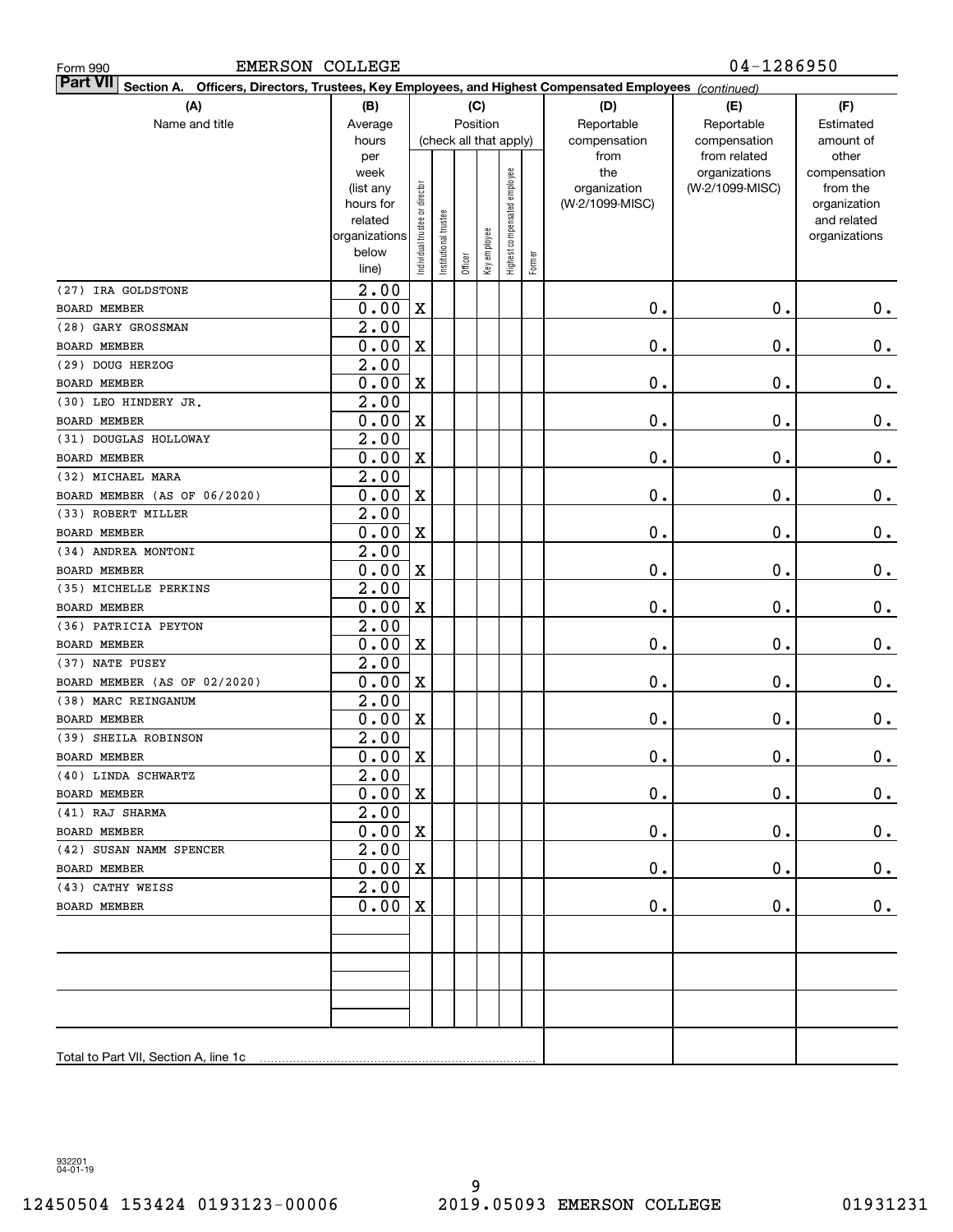|                                                           |                 |   | Check if Schedule O contains a response or note to any line in this Part VIII                       |    |                     |                        |                      |               |                                              |                                      |                                                                 |
|-----------------------------------------------------------|-----------------|---|-----------------------------------------------------------------------------------------------------|----|---------------------|------------------------|----------------------|---------------|----------------------------------------------|--------------------------------------|-----------------------------------------------------------------|
|                                                           |                 |   |                                                                                                     |    |                     |                        |                      | Total revenue | (B)<br>Related or exempt<br>function revenue | (C)<br>Unrelated<br>business revenue | (D)<br>Revenue excluded<br>from tax under<br>sections 512 - 514 |
|                                                           |                 |   | 1 a Federated campaigns                                                                             |    | l 1a                |                        |                      |               |                                              |                                      |                                                                 |
| Contributions, Gifts, Grants<br>and Other Similar Amounts |                 |   | <b>b</b> Membership dues                                                                            |    | 1 <sub>b</sub>      |                        |                      |               |                                              |                                      |                                                                 |
|                                                           |                 |   | c Fundraising events                                                                                |    | 1 <sub>c</sub>      |                        |                      |               |                                              |                                      |                                                                 |
|                                                           |                 |   | d Related organizations                                                                             |    | 1 <sub>d</sub>      |                        |                      |               |                                              |                                      |                                                                 |
|                                                           |                 |   | e Government grants (contributions)                                                                 |    | 1e                  |                        | 2,425,636.           |               |                                              |                                      |                                                                 |
|                                                           |                 |   | f All other contributions, gifts, grants, and                                                       |    |                     |                        |                      |               |                                              |                                      |                                                                 |
|                                                           |                 |   | similar amounts not included above                                                                  |    | 1f                  |                        | 6, 127, 962.         |               |                                              |                                      |                                                                 |
|                                                           |                 |   | g Noncash contributions included in lines 1a-1f                                                     |    | $1g$ \$             |                        | 715,046.             |               |                                              |                                      |                                                                 |
|                                                           |                 |   | h Total. Add lines 1a-1f                                                                            |    |                     |                        |                      | 8,553,598.    |                                              |                                      |                                                                 |
|                                                           |                 |   |                                                                                                     |    |                     |                        | <b>Business Code</b> |               |                                              |                                      |                                                                 |
|                                                           | 2а              |   | TUITION & FEES                                                                                      |    |                     |                        | 611710               | 216,097,883.  | 216,097,883.                                 |                                      |                                                                 |
| Program Service<br>Revenue                                | b               |   | ROOM & BOARD                                                                                        |    |                     |                        | 611710               | 40, 454, 319. | 40, 454, 319.                                |                                      |                                                                 |
|                                                           |                 |   | BOOKSTORE COMMISSION                                                                                |    |                     |                        | 611710               | 82,416.       | 82,416.                                      |                                      |                                                                 |
|                                                           |                 |   | <b>AUXILIARY - OTHER</b>                                                                            |    |                     |                        | 611710               | 22,240.       | 22,240.                                      |                                      |                                                                 |
|                                                           |                 |   |                                                                                                     |    |                     |                        |                      |               |                                              |                                      |                                                                 |
|                                                           |                 |   | f All other program service revenue                                                                 |    |                     |                        |                      |               |                                              |                                      |                                                                 |
|                                                           |                 |   |                                                                                                     |    |                     |                        |                      | 256,656,858.  |                                              |                                      |                                                                 |
|                                                           | З               |   | Investment income (including dividends, interest, and                                               |    |                     |                        |                      |               |                                              |                                      |                                                                 |
|                                                           |                 |   |                                                                                                     |    |                     |                        |                      | 4,722,861.    |                                              |                                      | 4,722,861.                                                      |
|                                                           | 4               |   | Income from investment of tax-exempt bond proceeds                                                  |    |                     |                        |                      |               |                                              |                                      |                                                                 |
|                                                           | 5               |   |                                                                                                     |    |                     |                        |                      | 2,604,000.    |                                              |                                      | 2,604,000.                                                      |
|                                                           |                 |   |                                                                                                     |    | (i) Real            |                        | (ii) Personal        |               |                                              |                                      |                                                                 |
|                                                           |                 |   | 6 a Gross rents<br>.                                                                                | 6a | 633,440.            |                        |                      |               |                                              |                                      |                                                                 |
|                                                           |                 |   | <b>b</b> Less: rental expenses                                                                      | 6b | 839,881.            |                        |                      |               |                                              |                                      |                                                                 |
|                                                           |                 |   | c Rental income or (loss)                                                                           | 6с | $-206, 441.$        |                        |                      |               |                                              |                                      |                                                                 |
|                                                           |                 |   | d Net rental income or (loss)                                                                       |    |                     |                        |                      | $-206, 441.$  |                                              |                                      | $-206, 441.$                                                    |
|                                                           |                 |   | 7 a Gross amount from sales of                                                                      |    | (i) Securities      |                        | (ii) Other           |               |                                              |                                      |                                                                 |
|                                                           |                 |   | assets other than inventory                                                                         |    | $7a$ $12,100,000$ . |                        |                      |               |                                              |                                      |                                                                 |
|                                                           |                 |   | <b>b</b> Less: cost or other basis                                                                  |    |                     |                        |                      |               |                                              |                                      |                                                                 |
|                                                           |                 |   | and sales expenses                                                                                  |    | $7b$ 8, 652, 571.   |                        |                      |               |                                              |                                      |                                                                 |
| ther Revenue                                              |                 |   | c Gain or (loss)                                                                                    | 7c | 3,447,429.          |                        |                      | 3,447,429.    |                                              |                                      | 3,447,429.                                                      |
|                                                           |                 |   |                                                                                                     |    |                     |                        |                      |               |                                              |                                      |                                                                 |
|                                                           |                 |   | 8 a Gross income from fundraising events (not                                                       |    |                     |                        |                      |               |                                              |                                      |                                                                 |
| 0                                                         |                 |   | including \$                                                                                        |    | 0t                  |                        |                      |               |                                              |                                      |                                                                 |
|                                                           |                 |   | contributions reported on line 1c). See                                                             |    |                     |                        |                      |               |                                              |                                      |                                                                 |
|                                                           |                 |   |                                                                                                     |    |                     | l 8a<br>8 <sub>b</sub> |                      |               |                                              |                                      |                                                                 |
|                                                           |                 |   | <b>b</b> Less: direct expenses <b>constants b</b><br>c Net income or (loss) from fundraising events |    |                     |                        |                      |               |                                              |                                      |                                                                 |
|                                                           |                 |   | 9 a Gross income from gaming activities. See                                                        |    |                     |                        |                      |               |                                              |                                      |                                                                 |
|                                                           |                 |   |                                                                                                     |    |                     | 9a                     |                      |               |                                              |                                      |                                                                 |
|                                                           |                 |   |                                                                                                     |    |                     | 9 <sub>b</sub>         |                      |               |                                              |                                      |                                                                 |
|                                                           |                 |   | c Net income or (loss) from gaming activities                                                       |    |                     |                        |                      |               |                                              |                                      |                                                                 |
|                                                           |                 |   | 10 a Gross sales of inventory, less returns                                                         |    |                     |                        |                      |               |                                              |                                      |                                                                 |
|                                                           |                 |   |                                                                                                     |    |                     | 10a                    |                      |               |                                              |                                      |                                                                 |
|                                                           |                 |   | <b>b</b> Less: cost of goods sold                                                                   |    |                     | 10b                    |                      |               |                                              |                                      |                                                                 |
|                                                           |                 |   | c Net income or (loss) from sales of inventory                                                      |    |                     |                        |                      |               |                                              |                                      |                                                                 |
|                                                           |                 |   |                                                                                                     |    |                     |                        | <b>Business Code</b> |               |                                              |                                      |                                                                 |
|                                                           |                 |   | 11 a MISCELLANEOUS                                                                                  |    |                     |                        | 611710               | 2,736,376.    | 2,736,376.                                   |                                      |                                                                 |
|                                                           |                 | b | THEATRE REVENUE                                                                                     |    |                     |                        | 531390               | 1,659,810.    | 1,659,810.                                   |                                      |                                                                 |
|                                                           |                 |   | SUMMER CONFERENCE                                                                                   |    |                     |                        | 531390               | 893,147.      | 63,080.                                      | 830,067.                             |                                                                 |
| Miscellaneous<br>Revenue                                  |                 |   |                                                                                                     |    |                     |                        |                      |               |                                              |                                      |                                                                 |
|                                                           |                 |   |                                                                                                     |    |                     |                        |                      | 5,289,333.    |                                              |                                      |                                                                 |
|                                                           | 12              |   | Total revenue. See instructions                                                                     |    |                     |                        |                      | 281,067,638.  | 261, 116, 124.                               | 830,067.                             | 10,567,849.                                                     |
|                                                           | 932009 01-20-20 |   |                                                                                                     |    |                     |                        |                      |               |                                              |                                      | Form 990 (2019)                                                 |

# 12450504 153424 0193123-00006 2019.05093 EMERSON COLLEGE 01931231

10

EMERSON COLLEGE

**Part VIII Statement of Revenue**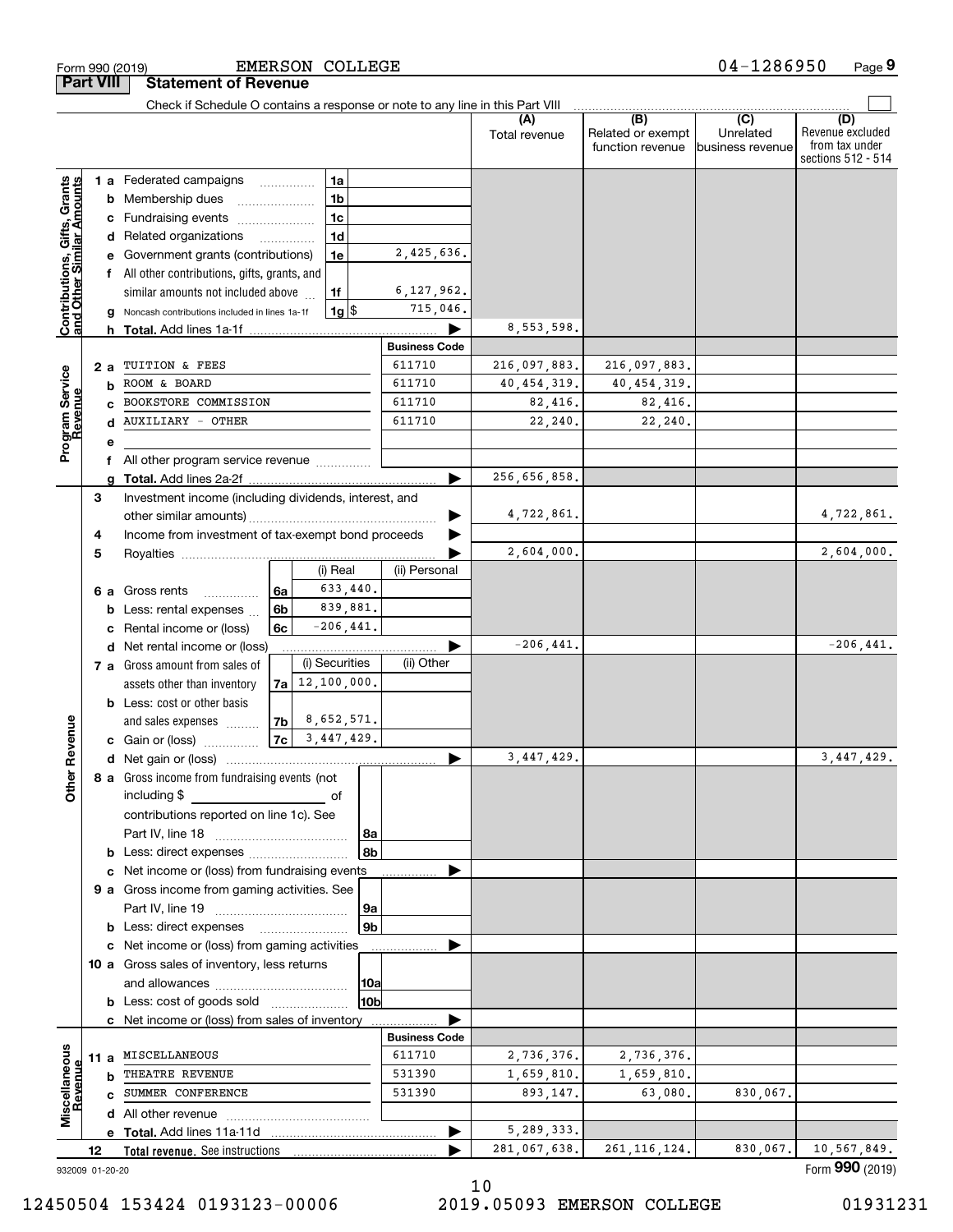Form 990 (2019) EMERSON COLLEGE 0 4-1 2 8 6 9 5 0 <sub>Page</sub> **Part IX Statement of Functional Expenses**

|                | Section 501(c)(3) and 501(c)(4) organizations must complete all columns. All other organizations must complete column (A).                                                                                 |                          |                                    |                                           |                                |
|----------------|------------------------------------------------------------------------------------------------------------------------------------------------------------------------------------------------------------|--------------------------|------------------------------------|-------------------------------------------|--------------------------------|
|                | Check if Schedule O contains a response or note to any line in this Part IX                                                                                                                                |                          |                                    |                                           |                                |
|                | Do not include amounts reported on lines 6b,<br>7b, 8b, 9b, and 10b of Part VIII.                                                                                                                          | (A)<br>Total expenses    | (B)<br>Program service<br>expenses | (C)<br>Management and<br>general expenses | (D)<br>Fundraising<br>expenses |
| 1.             | Grants and other assistance to domestic organizations                                                                                                                                                      |                          |                                    |                                           |                                |
|                | and domestic governments. See Part IV, line 21                                                                                                                                                             |                          |                                    |                                           |                                |
| $\mathbf{2}$   | Grants and other assistance to domestic                                                                                                                                                                    |                          |                                    |                                           |                                |
|                | individuals. See Part IV, line 22                                                                                                                                                                          | 50, 466, 904.            | 50,466,904.                        |                                           |                                |
| 3              | Grants and other assistance to foreign                                                                                                                                                                     |                          |                                    |                                           |                                |
|                | organizations, foreign governments, and foreign                                                                                                                                                            |                          |                                    |                                           |                                |
|                | individuals. See Part IV, lines 15 and 16                                                                                                                                                                  | 1,663,695.               | 1,663,695.                         |                                           |                                |
| 4              | Benefits paid to or for members                                                                                                                                                                            |                          |                                    |                                           |                                |
| 5              | Compensation of current officers, directors,                                                                                                                                                               |                          |                                    |                                           |                                |
|                | trustees, and key employees                                                                                                                                                                                | 2, 247, 306.             | 1,379,747.                         | 262,809.                                  | 604,750.                       |
| 6              | Compensation not included above to disqualified                                                                                                                                                            |                          |                                    |                                           |                                |
|                | persons (as defined under section 4958(f)(1)) and                                                                                                                                                          |                          |                                    |                                           |                                |
|                | persons described in section 4958(c)(3)(B)<br><b>Bassica</b>                                                                                                                                               | <u>46,107.</u>           |                                    | $\frac{46,107.}{12,932,361.}$             |                                |
| $\overline{7}$ | Other salaries and wages                                                                                                                                                                                   | $\overline{83,768,508.}$ | 68,088,807.                        |                                           | 2,747,340.                     |
| 8              | Pension plan accruals and contributions (include                                                                                                                                                           |                          |                                    |                                           |                                |
|                | section 401(k) and 403(b) employer contributions)                                                                                                                                                          | 4,974,852.               | 4,018,859.                         | 762,070.                                  | 193,923.                       |
| 9              |                                                                                                                                                                                                            | 12, 541, 533.            | 9,772,308.                         | $\overline{1,855}$ , 647.                 | 913,578.                       |
| 10             |                                                                                                                                                                                                            | $\overline{5,882,541}$ . | 4,748,850.                         | 904,543.                                  | 229,148.                       |
| 11             | Fees for services (nonemployees):                                                                                                                                                                          |                          |                                    |                                           |                                |
|                |                                                                                                                                                                                                            |                          |                                    |                                           |                                |
| b              |                                                                                                                                                                                                            | 1,513,686.               |                                    | 1,513,686.                                |                                |
| c              |                                                                                                                                                                                                            | 315,846.<br>50.          |                                    | 315,846.<br>50.                           |                                |
| d              |                                                                                                                                                                                                            |                          |                                    |                                           |                                |
|                | Professional fundraising services. See Part IV, line 17                                                                                                                                                    | 378,820.                 |                                    | 378,820.                                  |                                |
| f              | Investment management fees                                                                                                                                                                                 |                          |                                    |                                           |                                |
| $\mathbf{q}$   | Other. (If line 11g amount exceeds 10% of line 25,                                                                                                                                                         | 1,570,824.               | 1,209,092.                         | 360, 253.                                 |                                |
|                | column (A) amount, list line 11g expenses on Sch O.)                                                                                                                                                       | 1,637,770.               | $\overline{1,332,543}$ .           | 253,818.                                  | $\frac{1,479}{51,409}$ .       |
| 12             |                                                                                                                                                                                                            | 7,216,200.               | 5,999,543.                         | 1,142,770.                                | 73,887.                        |
| 13<br>14       |                                                                                                                                                                                                            | 3,414,426.               | 2,808,603.                         | 534,972.                                  | 70,851.                        |
| 15             |                                                                                                                                                                                                            |                          |                                    |                                           |                                |
| 16             |                                                                                                                                                                                                            | 8,534,782.               | 6,664,454.                         | 1,269,419.                                | 600,909.                       |
| 17             |                                                                                                                                                                                                            | 1,989,900.               | 1,627,325.                         | 309,967.                                  | 52,608.                        |
| 18             | Payments of travel or entertainment expenses                                                                                                                                                               |                          |                                    |                                           |                                |
|                | for any federal, state, or local public officials                                                                                                                                                          |                          |                                    |                                           |                                |
| 19             | Conferences, conventions, and meetings                                                                                                                                                                     | 1,283,065.               | 975,681.                           | 185,845.                                  | 121,539.                       |
| 20             | Interest                                                                                                                                                                                                   | 22,038,631.              | 18,512,450.                        | 3,526,181.                                |                                |
| 21             |                                                                                                                                                                                                            |                          |                                    |                                           |                                |
| 22             | Depreciation, depletion, and amortization                                                                                                                                                                  | 20, 294, 813.            | 17,047,643.                        | 3, 247, 170.                              |                                |
| 23             | Insurance                                                                                                                                                                                                  | 4,957,335.               | 4, 164, 161.                       | 793,174.                                  |                                |
| 24             | Other expenses. Itemize expenses not covered<br>above (List miscellaneous expenses on line 24e. If<br>line 24e amount exceeds 10% of line 25, column (A)<br>amount, list line 24e expenses on Schedule O.) |                          |                                    |                                           |                                |
| a              | OTHER FOOD SERVICES                                                                                                                                                                                        | 9,293,543.               | 7,769,186.                         | 1,479,844.                                | 44,513.                        |
| b              | OTHER SERVICES                                                                                                                                                                                             | 9,112,821.               | 7,276,457.                         | 1,719,698.                                | 116,666.                       |
|                | RENOV./CONTRACTS<br><b>MAINT</b>                                                                                                                                                                           | 7,704,737.               | 6,191,541.                         | 1,513,047.                                | 149.                           |
| d              | MISCELLANEOUS                                                                                                                                                                                              | 7,227,882.               | 5,955,291.                         | 1,134,340.                                | 138,251.                       |
|                | e All other expenses                                                                                                                                                                                       |                          |                                    |                                           |                                |
| 25             | Total functional expenses. Add lines 1 through 24e                                                                                                                                                         | 270,076,577.227,673,140. |                                    | 36, 442, 437.                             | 5,961,000.                     |
| 26             | Joint costs. Complete this line only if the organization                                                                                                                                                   |                          |                                    |                                           |                                |
|                | reported in column (B) joint costs from a combined                                                                                                                                                         |                          |                                    |                                           |                                |
|                | educational campaign and fundraising solicitation.                                                                                                                                                         |                          |                                    |                                           |                                |

932010 01-20-20

Check here  $\blacktriangleright$ 

Check here  $\bullet$  if following SOP 98-2 (ASC 958-720)

11 12450504 153424 0193123-00006 2019.05093 EMERSON COLLEGE 01931231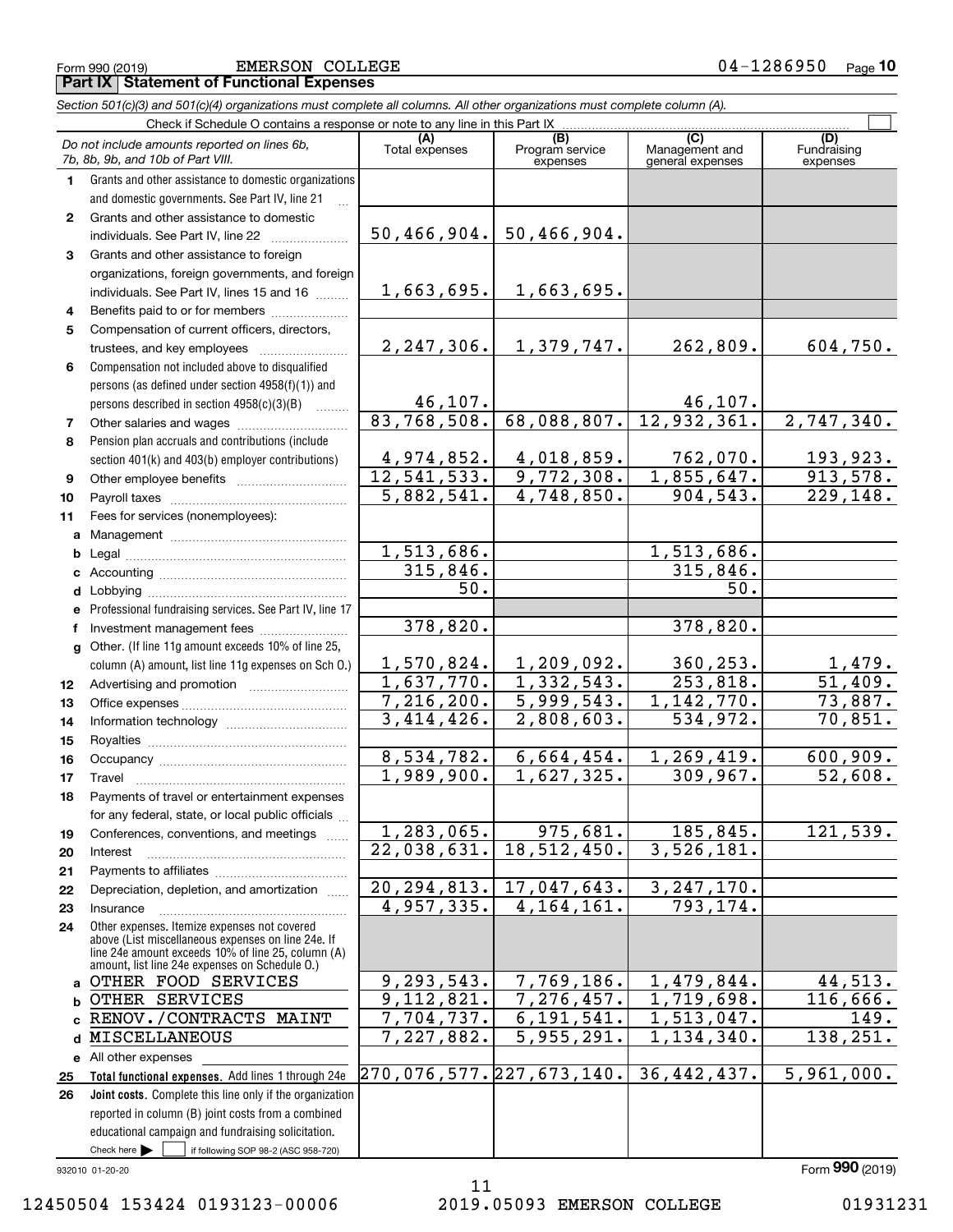**Part X Balance Sheet**

Check if Schedule O contains a response or note to any line in this Part X ..........

|                             |          |                                                                                                                                |  |                                                                                                                       | (A)<br>Beginning of year |                           |                         | (B)<br>End of year           |                          |
|-----------------------------|----------|--------------------------------------------------------------------------------------------------------------------------------|--|-----------------------------------------------------------------------------------------------------------------------|--------------------------|---------------------------|-------------------------|------------------------------|--------------------------|
|                             | 1        | Cash - non-interest-bearing                                                                                                    |  |                                                                                                                       |                          | 8,722.                    | 1                       |                              | 136,096.                 |
|                             | 2        |                                                                                                                                |  |                                                                                                                       |                          | $\overline{69,429,403}$ . | $\mathbf 2$             | 73,569,616.                  |                          |
|                             | з        |                                                                                                                                |  |                                                                                                                       |                          | 7,958,786.                | $\mathbf{3}$            |                              | 4, 144, 805.             |
|                             | 4        |                                                                                                                                |  |                                                                                                                       |                          | 2,252,192.                | $\overline{\mathbf{4}}$ |                              | $\overline{5,156,449}$ . |
|                             | 5        | Loans and other receivables from any current or former officer, director,                                                      |  |                                                                                                                       |                          |                           |                         |                              |                          |
|                             |          | trustee, key employee, creator or founder, substantial contributor, or 35%                                                     |  |                                                                                                                       |                          |                           |                         |                              |                          |
|                             |          | controlled entity or family member of any of these persons                                                                     |  |                                                                                                                       |                          |                           | 5                       |                              |                          |
|                             | 6        | Loans and other receivables from other disqualified persons (as defined                                                        |  |                                                                                                                       |                          |                           |                         |                              |                          |
|                             |          | under section 4958(f)(1)), and persons described in section 4958(c)(3)(B)                                                      |  |                                                                                                                       |                          |                           | 6                       |                              |                          |
|                             | 7        |                                                                                                                                |  |                                                                                                                       |                          | 2,053,847.                | $\overline{7}$          |                              | 1,668,789.               |
| Assets                      | 8        |                                                                                                                                |  |                                                                                                                       | 8                        |                           |                         |                              |                          |
|                             | 9        | Prepaid expenses and deferred charges                                                                                          |  |                                                                                                                       |                          | 3,847,769.                | $\mathbf{9}$            |                              | 2,725,188.               |
|                             |          | 10a Land, buildings, and equipment: cost or other                                                                              |  |                                                                                                                       |                          |                           |                         |                              |                          |
|                             |          | basis. Complete Part VI of Schedule D  10a                                                                                     |  | 1037309834.                                                                                                           |                          |                           |                         |                              |                          |
|                             |          | <b>b</b> Less: accumulated depreciation                                                                                        |  | $\frac{106}{263}$ , 336, 435.                                                                                         |                          | 763, 427, 731.            | 10 <sub>c</sub>         | <u>773,973,399.</u>          |                          |
|                             | 11       |                                                                                                                                |  |                                                                                                                       |                          | 181,073,890.              | 11                      | 183,878,429.                 |                          |
|                             | 12       |                                                                                                                                |  |                                                                                                                       |                          | 19, 254, 951.             | 12                      |                              | 63,214.                  |
|                             | 13       | Investments - program-related. See Part IV, line 11                                                                            |  | 0.                                                                                                                    | 13                       |                           | 0.                      |                              |                          |
|                             | 14       |                                                                                                                                |  |                                                                                                                       | 14                       |                           |                         |                              |                          |
|                             | 15       |                                                                                                                                |  |                                                                                                                       | 810,690.                 | 15                        |                         | 2,494,968.                   |                          |
|                             | 16       |                                                                                                                                |  |                                                                                                                       |                          | 1050117981.               | 16                      | 1047810953.                  |                          |
|                             | 17       |                                                                                                                                |  |                                                                                                                       |                          | 48,071,372.               | 17                      | 41,732,858.                  |                          |
|                             | 18       |                                                                                                                                |  |                                                                                                                       |                          |                           | 18                      |                              |                          |
|                             | 19       | Deferred revenue manual contracts and contracts are all the manual contracts and contracts are all the contracts of            |  | 16, 475, 216.                                                                                                         | 19                       | 19,613,189.               |                         |                              |                          |
|                             | 20       |                                                                                                                                |  | 542,098,336.                                                                                                          | 20                       | 533,718,891.              |                         |                              |                          |
|                             | 21       | Escrow or custodial account liability. Complete Part IV of Schedule D                                                          |  |                                                                                                                       |                          |                           | 21                      |                              |                          |
|                             | 22       | Loans and other payables to any current or former officer, director,                                                           |  |                                                                                                                       |                          |                           |                         |                              |                          |
| Liabilities                 |          | trustee, key employee, creator or founder, substantial contributor, or 35%                                                     |  |                                                                                                                       |                          |                           |                         |                              |                          |
|                             |          | controlled entity or family member of any of these persons                                                                     |  |                                                                                                                       |                          |                           | 22                      |                              |                          |
|                             | 23<br>24 | Secured mortgages and notes payable to unrelated third parties<br>Unsecured notes and loans payable to unrelated third parties |  | <u>alian di Santana di Santana di Santana di Santana di Santana di Santana di Santana di Santana di Santana di Sa</u> |                          |                           | 23<br>24                |                              |                          |
|                             | 25       | Other liabilities (including federal income tax, payables to related third                                                     |  |                                                                                                                       |                          |                           |                         |                              |                          |
|                             |          | parties, and other liabilities not included on lines 17-24). Complete Part X                                                   |  |                                                                                                                       |                          |                           |                         |                              |                          |
|                             |          | of Schedule D                                                                                                                  |  |                                                                                                                       |                          | 1,636,711.                | 25                      |                              | 1,253,658.               |
|                             | 26       | Total liabilities. Add lines 17 through 25                                                                                     |  |                                                                                                                       |                          | 608, 281, 635.            | 26                      | $\overline{596, 318, 596}$ . |                          |
|                             |          | Organizations that follow FASB ASC 958, check here $\overline{\triangleright \big[ \overline{X} \big]}$                        |  |                                                                                                                       |                          |                           |                         |                              |                          |
|                             |          | and complete lines 27, 28, 32, and 33.                                                                                         |  |                                                                                                                       |                          |                           |                         |                              |                          |
|                             | 27       | Net assets without donor restrictions                                                                                          |  | 398,714,605.                                                                                                          | 27                       | 406, 305, 028.            |                         |                              |                          |
|                             | 28       | Net assets with donor restrictions                                                                                             |  | $\overline{43,121,741}$ .                                                                                             | 28                       | 45, 187, 329.             |                         |                              |                          |
|                             |          | Organizations that do not follow FASB ASC 958, check here ▶                                                                    |  |                                                                                                                       |                          |                           |                         |                              |                          |
|                             |          | and complete lines 29 through 33.                                                                                              |  |                                                                                                                       |                          |                           |                         |                              |                          |
| Net Assets or Fund Balances | 29       |                                                                                                                                |  |                                                                                                                       |                          | 29                        |                         |                              |                          |
|                             | 30       | Paid-in or capital surplus, or land, building, or equipment fund                                                               |  |                                                                                                                       |                          |                           | 30                      |                              |                          |
|                             | 31       | Retained earnings, endowment, accumulated income, or other funds                                                               |  | .                                                                                                                     |                          |                           | 31                      |                              |                          |
|                             | 32       | Total net assets or fund balances                                                                                              |  |                                                                                                                       |                          | 441,836,346.              | 32                      | 451,492,357.                 |                          |
|                             | 33       |                                                                                                                                |  |                                                                                                                       |                          | 1050117981.               | 33                      | 1047810953.                  |                          |

 $\mathcal{L}^{\text{max}}$ 

Form (2019) **990**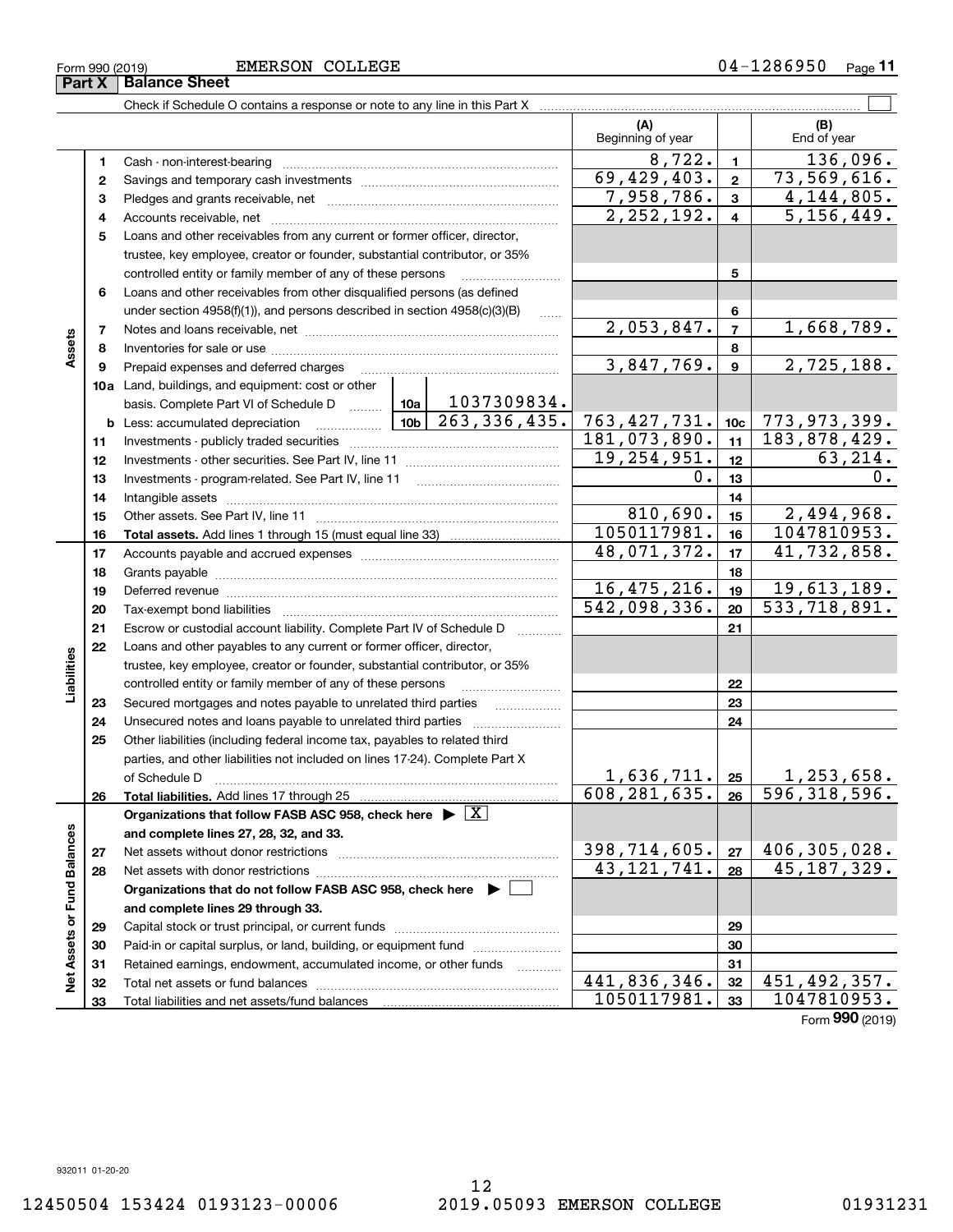|                                                                                                                           | <b>EMERSON COLLEGE</b><br>Form 990 (2019)                                                                                       |                | 04-1286950      |                |                     | Page $12$ |  |
|---------------------------------------------------------------------------------------------------------------------------|---------------------------------------------------------------------------------------------------------------------------------|----------------|-----------------|----------------|---------------------|-----------|--|
|                                                                                                                           | Part XI   Reconciliation of Net Assets                                                                                          |                |                 |                |                     |           |  |
|                                                                                                                           |                                                                                                                                 |                |                 |                |                     |           |  |
|                                                                                                                           |                                                                                                                                 |                |                 |                |                     |           |  |
| 1                                                                                                                         |                                                                                                                                 | 1.             |                 | 281,067,638.   |                     |           |  |
| 2                                                                                                                         |                                                                                                                                 | $\mathbf{2}$   |                 | 270,076,577.   |                     |           |  |
| з                                                                                                                         | Revenue less expenses. Subtract line 2 from line 1                                                                              | 3              |                 | 10,991,061.    |                     |           |  |
| 4                                                                                                                         |                                                                                                                                 | 4              |                 | 441,836,346.   |                     |           |  |
| 5                                                                                                                         | Net unrealized gains (losses) on investments                                                                                    |                | $-1, 335, 050.$ |                |                     |           |  |
| 6                                                                                                                         |                                                                                                                                 | 6              |                 |                |                     |           |  |
| 7                                                                                                                         | Investment expenses www.communication.com/www.communication.com/www.communication.com/www.com                                   | $\overline{7}$ |                 |                |                     |           |  |
| 8                                                                                                                         | Prior period adjustments www.communication.communication.com/news/communication.com/news/communication.com/new                  | 8              |                 |                |                     |           |  |
| 9                                                                                                                         | Other changes in net assets or fund balances (explain on Schedule O)                                                            | 9              |                 |                |                     | 0.        |  |
| 10                                                                                                                        | Net assets or fund balances at end of year. Combine lines 3 through 9 (must equal Part X, line 32,                              |                |                 |                |                     |           |  |
|                                                                                                                           |                                                                                                                                 | 10             |                 | 451,492,357.   |                     |           |  |
|                                                                                                                           | <b>Part XII</b> Financial Statements and Reporting                                                                              |                |                 |                |                     |           |  |
|                                                                                                                           |                                                                                                                                 |                |                 |                |                     |           |  |
|                                                                                                                           |                                                                                                                                 |                |                 |                | Yes                 | <b>No</b> |  |
| 1.                                                                                                                        | $\boxed{\mathbf{X}}$ Accrual<br>Accounting method used to prepare the Form 990: <u>[</u> Cash<br>Other                          |                |                 |                |                     |           |  |
|                                                                                                                           | If the organization changed its method of accounting from a prior year or checked "Other," explain in Schedule O.               |                |                 |                |                     |           |  |
|                                                                                                                           | 2a Were the organization's financial statements compiled or reviewed by an independent accountant?                              |                |                 | 2a             |                     | Х         |  |
|                                                                                                                           | If "Yes," check a box below to indicate whether the financial statements for the year were compiled or reviewed on a            |                |                 |                |                     |           |  |
|                                                                                                                           | separate basis, consolidated basis, or both:                                                                                    |                |                 |                |                     |           |  |
|                                                                                                                           | Separate basis<br><b>Consolidated basis</b><br>Both consolidated and separate basis                                             |                |                 |                |                     |           |  |
|                                                                                                                           | b Were the organization's financial statements audited by an independent accountant?                                            |                |                 | 2 <sub>b</sub> | х                   |           |  |
|                                                                                                                           | If "Yes," check a box below to indicate whether the financial statements for the year were audited on a separate basis,         |                |                 |                |                     |           |  |
|                                                                                                                           | consolidated basis, or both:                                                                                                    |                |                 |                |                     |           |  |
|                                                                                                                           | $\lfloor x \rfloor$ Separate basis<br>Consolidated basis<br>Both consolidated and separate basis                                |                |                 |                |                     |           |  |
|                                                                                                                           | c If "Yes" to line 2a or 2b, does the organization have a committee that assumes responsibility for oversight of the audit,     |                |                 |                |                     |           |  |
|                                                                                                                           |                                                                                                                                 |                |                 | 2c             | $\mathbf X$         |           |  |
| If the organization changed either its oversight process or selection process during the tax year, explain on Schedule O. |                                                                                                                                 |                |                 |                |                     |           |  |
|                                                                                                                           | 3a As a result of a federal award, was the organization required to undergo an audit or audits as set forth in the Single Audit |                |                 |                |                     |           |  |
|                                                                                                                           |                                                                                                                                 |                |                 | За             | Х                   |           |  |
|                                                                                                                           | b If "Yes," did the organization undergo the required audit or audits? If the organization did not undergo the required audit   |                |                 |                |                     |           |  |
|                                                                                                                           |                                                                                                                                 |                |                 | 3b             | х<br>$\overline{a}$ |           |  |

Form (2019) **990**

932012 01-20-20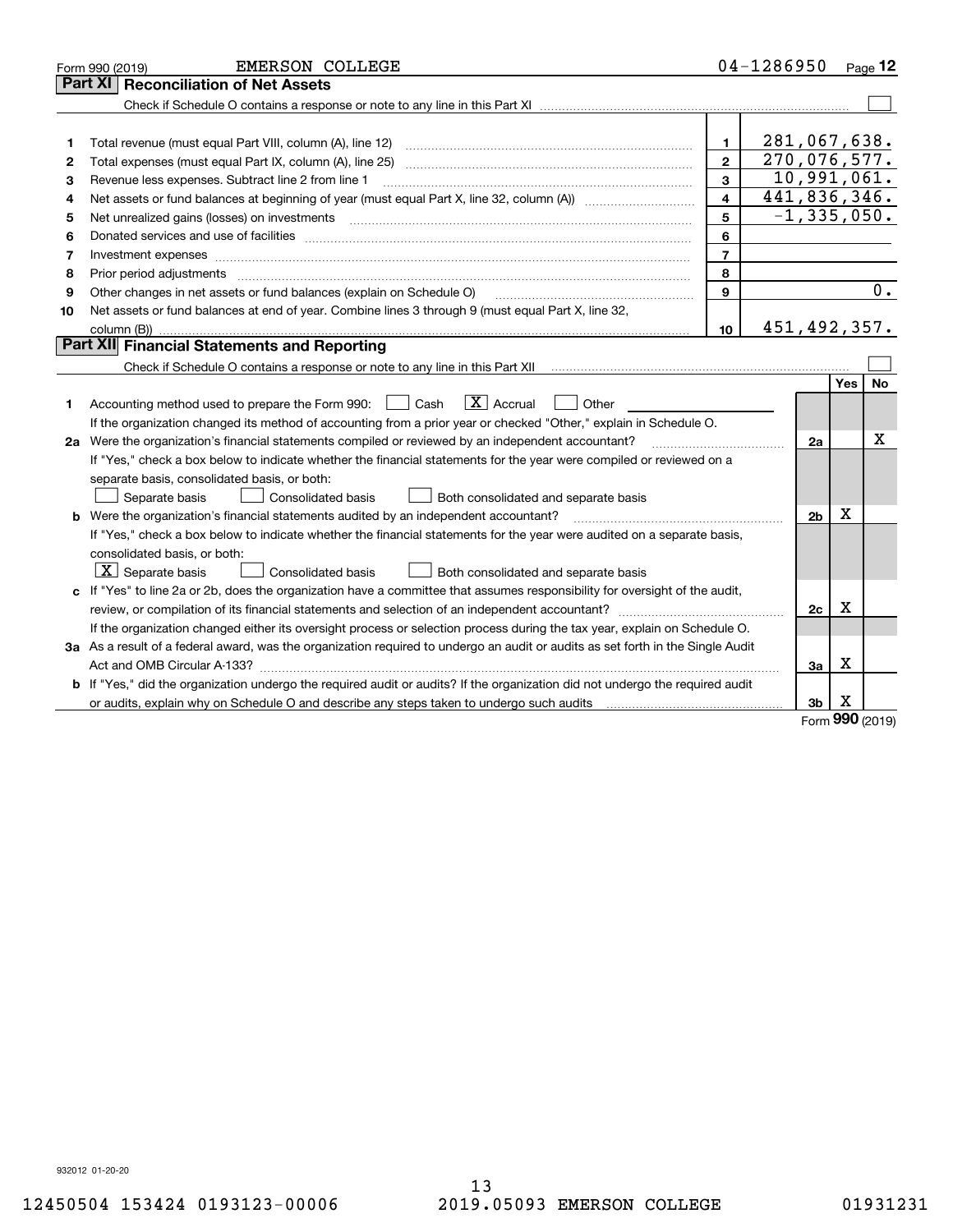| <b>SCHEDULE A</b> |  |
|-------------------|--|
|-------------------|--|

|  |  |  | (Form 990 or 990-EZ) |
|--|--|--|----------------------|
|--|--|--|----------------------|

# **Public Charity Status and Public Support**

**Complete if the organization is a section 501(c)(3) organization or a section 4947(a)(1) nonexempt charitable trust. | Attach to Form 990 or Form 990-EZ.** 

| OMB No. 1545-0047                   |
|-------------------------------------|
| 2019                                |
| <b>Open to Public</b><br>Inspection |

|    |               | Department of the Treasury<br>Internal Revenue Service                                                                                    |  |                                                                        | ▶ Attach to Form 990 or Form 990-EZ.<br>Go to www.irs.gov/Form990 for instructions and the latest information.                                |     |                                                                |                            |  | <b>Open to Public</b><br><b>Inspection</b> |  |
|----|---------------|-------------------------------------------------------------------------------------------------------------------------------------------|--|------------------------------------------------------------------------|-----------------------------------------------------------------------------------------------------------------------------------------------|-----|----------------------------------------------------------------|----------------------------|--|--------------------------------------------|--|
|    |               | Name of the organization                                                                                                                  |  |                                                                        |                                                                                                                                               |     |                                                                |                            |  | <b>Employer identification number</b>      |  |
|    |               |                                                                                                                                           |  | <b>EMERSON COLLEGE</b>                                                 |                                                                                                                                               |     |                                                                |                            |  | 04-1286950                                 |  |
|    | <b>Part I</b> |                                                                                                                                           |  |                                                                        | Reason for Public Charity Status (All organizations must complete this part.) See instructions.                                               |     |                                                                |                            |  |                                            |  |
|    |               |                                                                                                                                           |  |                                                                        | The organization is not a private foundation because it is: (For lines 1 through 12, check only one box.)                                     |     |                                                                |                            |  |                                            |  |
| 1  |               |                                                                                                                                           |  |                                                                        | A church, convention of churches, or association of churches described in section 170(b)(1)(A)(i).                                            |     |                                                                |                            |  |                                            |  |
| 2  | <u>  x</u>    |                                                                                                                                           |  |                                                                        | A school described in section 170(b)(1)(A)(ii). (Attach Schedule E (Form 990 or 990-EZ).)                                                     |     |                                                                |                            |  |                                            |  |
| 3  |               |                                                                                                                                           |  |                                                                        | A hospital or a cooperative hospital service organization described in section 170(b)(1)(A)(iii).                                             |     |                                                                |                            |  |                                            |  |
| 4  |               |                                                                                                                                           |  |                                                                        | A medical research organization operated in conjunction with a hospital described in section 170(b)(1)(A)(iii). Enter the hospital's name,    |     |                                                                |                            |  |                                            |  |
|    |               | city, and state:                                                                                                                          |  |                                                                        |                                                                                                                                               |     |                                                                |                            |  |                                            |  |
| 5  |               |                                                                                                                                           |  |                                                                        | An organization operated for the benefit of a college or university owned or operated by a governmental unit described in                     |     |                                                                |                            |  |                                            |  |
|    |               |                                                                                                                                           |  | section 170(b)(1)(A)(iv). (Complete Part II.)                          |                                                                                                                                               |     |                                                                |                            |  |                                            |  |
| 6  |               |                                                                                                                                           |  |                                                                        | A federal, state, or local government or governmental unit described in section 170(b)(1)(A)(v).                                              |     |                                                                |                            |  |                                            |  |
| 7  |               | An organization that normally receives a substantial part of its support from a governmental unit or from the general public described in |  |                                                                        |                                                                                                                                               |     |                                                                |                            |  |                                            |  |
|    |               |                                                                                                                                           |  | section 170(b)(1)(A)(vi). (Complete Part II.)                          |                                                                                                                                               |     |                                                                |                            |  |                                            |  |
| 8  |               |                                                                                                                                           |  |                                                                        | A community trust described in section 170(b)(1)(A)(vi). (Complete Part II.)                                                                  |     |                                                                |                            |  |                                            |  |
| 9  |               |                                                                                                                                           |  |                                                                        | An agricultural research organization described in section 170(b)(1)(A)(ix) operated in conjunction with a land-grant college                 |     |                                                                |                            |  |                                            |  |
|    |               |                                                                                                                                           |  |                                                                        | or university or a non-land-grant college of agriculture (see instructions). Enter the name, city, and state of the college or                |     |                                                                |                            |  |                                            |  |
|    |               | university:                                                                                                                               |  |                                                                        |                                                                                                                                               |     |                                                                |                            |  |                                            |  |
| 10 |               |                                                                                                                                           |  |                                                                        | An organization that normally receives: (1) more than 33 1/3% of its support from contributions, membership fees, and gross receipts from     |     |                                                                |                            |  |                                            |  |
|    |               |                                                                                                                                           |  |                                                                        | activities related to its exempt functions - subject to certain exceptions, and (2) no more than 33 1/3% of its support from gross investment |     |                                                                |                            |  |                                            |  |
|    |               |                                                                                                                                           |  |                                                                        | income and unrelated business taxable income (less section 511 tax) from businesses acquired by the organization after June 30, 1975.         |     |                                                                |                            |  |                                            |  |
|    |               |                                                                                                                                           |  | See section 509(a)(2). (Complete Part III.)                            |                                                                                                                                               |     |                                                                |                            |  |                                            |  |
| 11 |               |                                                                                                                                           |  |                                                                        | An organization organized and operated exclusively to test for public safety. See section 509(a)(4).                                          |     |                                                                |                            |  |                                            |  |
| 12 |               |                                                                                                                                           |  |                                                                        | An organization organized and operated exclusively for the benefit of, to perform the functions of, or to carry out the purposes of one or    |     |                                                                |                            |  |                                            |  |
|    |               |                                                                                                                                           |  |                                                                        | more publicly supported organizations described in section 509(a)(1) or section 509(a)(2). See section 509(a)(3). Check the box in            |     |                                                                |                            |  |                                            |  |
|    |               |                                                                                                                                           |  |                                                                        | lines 12a through 12d that describes the type of supporting organization and complete lines 12e, 12f, and 12g.                                |     |                                                                |                            |  |                                            |  |
| а  |               |                                                                                                                                           |  |                                                                        | Type I. A supporting organization operated, supervised, or controlled by its supported organization(s), typically by giving                   |     |                                                                |                            |  |                                            |  |
|    |               |                                                                                                                                           |  |                                                                        | the supported organization(s) the power to regularly appoint or elect a majority of the directors or trustees of the supporting               |     |                                                                |                            |  |                                            |  |
|    |               |                                                                                                                                           |  | organization. You must complete Part IV, Sections A and B.             |                                                                                                                                               |     |                                                                |                            |  |                                            |  |
| b  |               |                                                                                                                                           |  |                                                                        | Type II. A supporting organization supervised or controlled in connection with its supported organization(s), by having                       |     |                                                                |                            |  |                                            |  |
|    |               |                                                                                                                                           |  |                                                                        | control or management of the supporting organization vested in the same persons that control or manage the supported                          |     |                                                                |                            |  |                                            |  |
|    |               |                                                                                                                                           |  | organization(s). You must complete Part IV, Sections A and C.          |                                                                                                                                               |     |                                                                |                            |  |                                            |  |
| c  |               |                                                                                                                                           |  |                                                                        | Type III functionally integrated. A supporting organization operated in connection with, and functionally integrated with,                    |     |                                                                |                            |  |                                            |  |
|    |               |                                                                                                                                           |  |                                                                        | its supported organization(s) (see instructions). You must complete Part IV, Sections A, D, and E.                                            |     |                                                                |                            |  |                                            |  |
| d  |               |                                                                                                                                           |  |                                                                        | Type III non-functionally integrated. A supporting organization operated in connection with its supported organization(s)                     |     |                                                                |                            |  |                                            |  |
|    |               |                                                                                                                                           |  |                                                                        | that is not functionally integrated. The organization generally must satisfy a distribution requirement and an attentiveness                  |     |                                                                |                            |  |                                            |  |
|    |               |                                                                                                                                           |  |                                                                        | requirement (see instructions). You must complete Part IV, Sections A and D, and Part V.                                                      |     |                                                                |                            |  |                                            |  |
| е  |               |                                                                                                                                           |  |                                                                        | Check this box if the organization received a written determination from the IRS that it is a Type I, Type II, Type III                       |     |                                                                |                            |  |                                            |  |
|    |               |                                                                                                                                           |  |                                                                        | functionally integrated, or Type III non-functionally integrated supporting organization.                                                     |     |                                                                |                            |  |                                            |  |
| f  |               | Enter the number of supported organizations                                                                                               |  |                                                                        |                                                                                                                                               |     |                                                                |                            |  |                                            |  |
|    |               |                                                                                                                                           |  | Provide the following information about the supported organization(s). |                                                                                                                                               |     |                                                                |                            |  |                                            |  |
|    |               | (i) Name of supported                                                                                                                     |  | (ii) EIN                                                               | (iii) Type of organization<br>(described on lines 1-10                                                                                        |     | (iv) Is the organization listed<br>in your governing document? | (v) Amount of monetary     |  | (vi) Amount of other                       |  |
|    |               | organization                                                                                                                              |  |                                                                        | above (see instructions))                                                                                                                     | Yes | No                                                             | support (see instructions) |  | support (see instructions)                 |  |
|    |               |                                                                                                                                           |  |                                                                        |                                                                                                                                               |     |                                                                |                            |  |                                            |  |
|    |               |                                                                                                                                           |  |                                                                        |                                                                                                                                               |     |                                                                |                            |  |                                            |  |
|    |               |                                                                                                                                           |  |                                                                        |                                                                                                                                               |     |                                                                |                            |  |                                            |  |
|    |               |                                                                                                                                           |  |                                                                        |                                                                                                                                               |     |                                                                |                            |  |                                            |  |
|    |               |                                                                                                                                           |  |                                                                        |                                                                                                                                               |     |                                                                |                            |  |                                            |  |
|    |               |                                                                                                                                           |  |                                                                        |                                                                                                                                               |     |                                                                |                            |  |                                            |  |
|    |               |                                                                                                                                           |  |                                                                        |                                                                                                                                               |     |                                                                |                            |  |                                            |  |
|    |               |                                                                                                                                           |  |                                                                        |                                                                                                                                               |     |                                                                |                            |  |                                            |  |
|    |               |                                                                                                                                           |  |                                                                        |                                                                                                                                               |     |                                                                |                            |  |                                            |  |
|    |               |                                                                                                                                           |  |                                                                        |                                                                                                                                               |     |                                                                |                            |  |                                            |  |

**Total**

LHA For Paperwork Reduction Act Notice, see the Instructions for Form 990 or 990-EZ. 932021 09-25-19 Schedule A (Form 990 or 990-EZ) 2019 14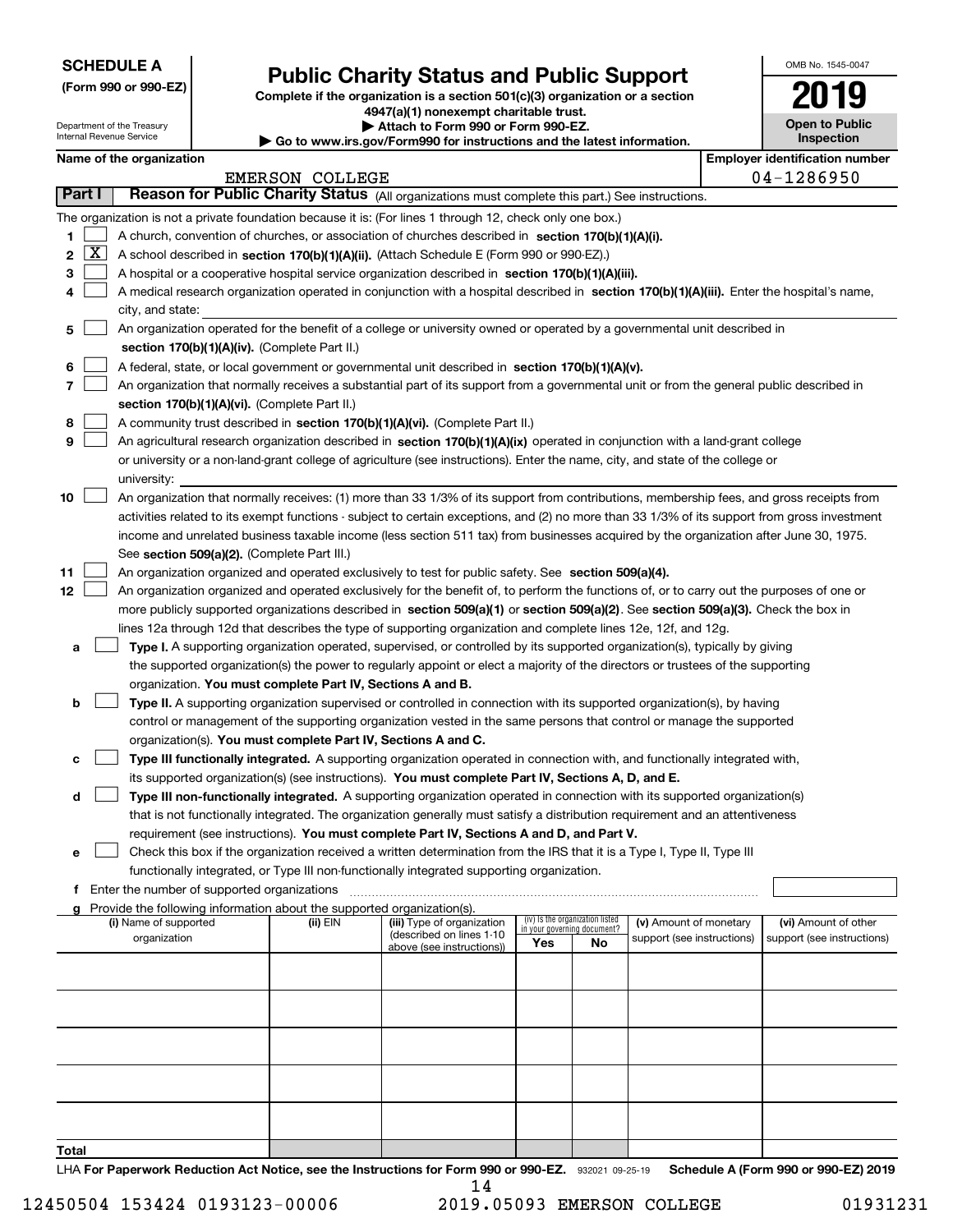### Schedule A (Form 990 or 990-EZ) 2019 Page EMERSON COLLEGE 04-1286950

04-1286950 Page 2

(Complete only if you checked the box on line 5, 7, or 8 of Part I or if the organization failed to qualify under Part III. If the organization **Part II Support Schedule for Organizations Described in Sections 170(b)(1)(A)(iv) and 170(b)(1)(A)(vi)**

fails to qualify under the tests listed below, please complete Part III.)

| Calendar year (or fiscal year beginning in) $\blacktriangleright$<br>(a) 2015<br>(b) 2016<br>$(d)$ 2018<br>(f) Total<br>$(c)$ 2017<br>(e) 2019<br>1 Gifts, grants, contributions, and<br>membership fees received. (Do not<br>7698561.10444894.<br>8553598.44033564.<br>9744382.<br>7592129.<br>include any "unusual grants.")<br>2 Tax revenues levied for the organ-<br>ization's benefit and either paid to<br>or expended on its behalf<br>3 The value of services or facilities<br>furnished by a governmental unit to<br>the organization without charge<br>7698561.10444894.<br>8553598.44033564.<br>7592129.<br>9744382.<br>4 Total. Add lines 1 through 3<br>The portion of total contributions<br>by each person (other than a<br>governmental unit or publicly<br>supported organization) included<br>on line 1 that exceeds 2% of the<br>amount shown on line 11,<br>6724290.<br>column (f)<br>37309274.<br>6 Public support. Subtract line 5 from line 4.<br><b>Section B. Total Support</b><br>Calendar year (or fiscal year beginning in) $\blacktriangleright$<br>(a) 2015<br>(b) 2016<br>$(d)$ 2018<br>(e) 2019<br>$(c)$ 2017<br>(f) Total<br>8553598.44033564.<br>7592129.<br>7698561.10444894.<br>9744382.<br><b>7</b> Amounts from line 4<br>Gross income from interest,<br>8<br>dividends, payments received on |        |  |  |  |  |  |
|--------------------------------------------------------------------------------------------------------------------------------------------------------------------------------------------------------------------------------------------------------------------------------------------------------------------------------------------------------------------------------------------------------------------------------------------------------------------------------------------------------------------------------------------------------------------------------------------------------------------------------------------------------------------------------------------------------------------------------------------------------------------------------------------------------------------------------------------------------------------------------------------------------------------------------------------------------------------------------------------------------------------------------------------------------------------------------------------------------------------------------------------------------------------------------------------------------------------------------------------------------------------------------------------------------------------------------------|--------|--|--|--|--|--|
|                                                                                                                                                                                                                                                                                                                                                                                                                                                                                                                                                                                                                                                                                                                                                                                                                                                                                                                                                                                                                                                                                                                                                                                                                                                                                                                                      |        |  |  |  |  |  |
|                                                                                                                                                                                                                                                                                                                                                                                                                                                                                                                                                                                                                                                                                                                                                                                                                                                                                                                                                                                                                                                                                                                                                                                                                                                                                                                                      |        |  |  |  |  |  |
|                                                                                                                                                                                                                                                                                                                                                                                                                                                                                                                                                                                                                                                                                                                                                                                                                                                                                                                                                                                                                                                                                                                                                                                                                                                                                                                                      |        |  |  |  |  |  |
|                                                                                                                                                                                                                                                                                                                                                                                                                                                                                                                                                                                                                                                                                                                                                                                                                                                                                                                                                                                                                                                                                                                                                                                                                                                                                                                                      |        |  |  |  |  |  |
|                                                                                                                                                                                                                                                                                                                                                                                                                                                                                                                                                                                                                                                                                                                                                                                                                                                                                                                                                                                                                                                                                                                                                                                                                                                                                                                                      |        |  |  |  |  |  |
|                                                                                                                                                                                                                                                                                                                                                                                                                                                                                                                                                                                                                                                                                                                                                                                                                                                                                                                                                                                                                                                                                                                                                                                                                                                                                                                                      |        |  |  |  |  |  |
|                                                                                                                                                                                                                                                                                                                                                                                                                                                                                                                                                                                                                                                                                                                                                                                                                                                                                                                                                                                                                                                                                                                                                                                                                                                                                                                                      |        |  |  |  |  |  |
|                                                                                                                                                                                                                                                                                                                                                                                                                                                                                                                                                                                                                                                                                                                                                                                                                                                                                                                                                                                                                                                                                                                                                                                                                                                                                                                                      |        |  |  |  |  |  |
|                                                                                                                                                                                                                                                                                                                                                                                                                                                                                                                                                                                                                                                                                                                                                                                                                                                                                                                                                                                                                                                                                                                                                                                                                                                                                                                                      |        |  |  |  |  |  |
|                                                                                                                                                                                                                                                                                                                                                                                                                                                                                                                                                                                                                                                                                                                                                                                                                                                                                                                                                                                                                                                                                                                                                                                                                                                                                                                                      |        |  |  |  |  |  |
|                                                                                                                                                                                                                                                                                                                                                                                                                                                                                                                                                                                                                                                                                                                                                                                                                                                                                                                                                                                                                                                                                                                                                                                                                                                                                                                                      |        |  |  |  |  |  |
|                                                                                                                                                                                                                                                                                                                                                                                                                                                                                                                                                                                                                                                                                                                                                                                                                                                                                                                                                                                                                                                                                                                                                                                                                                                                                                                                      |        |  |  |  |  |  |
|                                                                                                                                                                                                                                                                                                                                                                                                                                                                                                                                                                                                                                                                                                                                                                                                                                                                                                                                                                                                                                                                                                                                                                                                                                                                                                                                      |        |  |  |  |  |  |
|                                                                                                                                                                                                                                                                                                                                                                                                                                                                                                                                                                                                                                                                                                                                                                                                                                                                                                                                                                                                                                                                                                                                                                                                                                                                                                                                      |        |  |  |  |  |  |
|                                                                                                                                                                                                                                                                                                                                                                                                                                                                                                                                                                                                                                                                                                                                                                                                                                                                                                                                                                                                                                                                                                                                                                                                                                                                                                                                      |        |  |  |  |  |  |
|                                                                                                                                                                                                                                                                                                                                                                                                                                                                                                                                                                                                                                                                                                                                                                                                                                                                                                                                                                                                                                                                                                                                                                                                                                                                                                                                      |        |  |  |  |  |  |
|                                                                                                                                                                                                                                                                                                                                                                                                                                                                                                                                                                                                                                                                                                                                                                                                                                                                                                                                                                                                                                                                                                                                                                                                                                                                                                                                      |        |  |  |  |  |  |
|                                                                                                                                                                                                                                                                                                                                                                                                                                                                                                                                                                                                                                                                                                                                                                                                                                                                                                                                                                                                                                                                                                                                                                                                                                                                                                                                      |        |  |  |  |  |  |
|                                                                                                                                                                                                                                                                                                                                                                                                                                                                                                                                                                                                                                                                                                                                                                                                                                                                                                                                                                                                                                                                                                                                                                                                                                                                                                                                      |        |  |  |  |  |  |
|                                                                                                                                                                                                                                                                                                                                                                                                                                                                                                                                                                                                                                                                                                                                                                                                                                                                                                                                                                                                                                                                                                                                                                                                                                                                                                                                      |        |  |  |  |  |  |
|                                                                                                                                                                                                                                                                                                                                                                                                                                                                                                                                                                                                                                                                                                                                                                                                                                                                                                                                                                                                                                                                                                                                                                                                                                                                                                                                      |        |  |  |  |  |  |
|                                                                                                                                                                                                                                                                                                                                                                                                                                                                                                                                                                                                                                                                                                                                                                                                                                                                                                                                                                                                                                                                                                                                                                                                                                                                                                                                      |        |  |  |  |  |  |
|                                                                                                                                                                                                                                                                                                                                                                                                                                                                                                                                                                                                                                                                                                                                                                                                                                                                                                                                                                                                                                                                                                                                                                                                                                                                                                                                      |        |  |  |  |  |  |
|                                                                                                                                                                                                                                                                                                                                                                                                                                                                                                                                                                                                                                                                                                                                                                                                                                                                                                                                                                                                                                                                                                                                                                                                                                                                                                                                      |        |  |  |  |  |  |
|                                                                                                                                                                                                                                                                                                                                                                                                                                                                                                                                                                                                                                                                                                                                                                                                                                                                                                                                                                                                                                                                                                                                                                                                                                                                                                                                      |        |  |  |  |  |  |
| securities loans, rents, royalties,<br>6951639.13393514.<br>7960301.41234557.<br>6312092.<br>6617011.<br>and income from similar sources                                                                                                                                                                                                                                                                                                                                                                                                                                                                                                                                                                                                                                                                                                                                                                                                                                                                                                                                                                                                                                                                                                                                                                                             |        |  |  |  |  |  |
| <b>9</b> Net income from unrelated business                                                                                                                                                                                                                                                                                                                                                                                                                                                                                                                                                                                                                                                                                                                                                                                                                                                                                                                                                                                                                                                                                                                                                                                                                                                                                          |        |  |  |  |  |  |
|                                                                                                                                                                                                                                                                                                                                                                                                                                                                                                                                                                                                                                                                                                                                                                                                                                                                                                                                                                                                                                                                                                                                                                                                                                                                                                                                      |        |  |  |  |  |  |
| activities, whether or not the                                                                                                                                                                                                                                                                                                                                                                                                                                                                                                                                                                                                                                                                                                                                                                                                                                                                                                                                                                                                                                                                                                                                                                                                                                                                                                       |        |  |  |  |  |  |
| business is regularly carried on                                                                                                                                                                                                                                                                                                                                                                                                                                                                                                                                                                                                                                                                                                                                                                                                                                                                                                                                                                                                                                                                                                                                                                                                                                                                                                     |        |  |  |  |  |  |
| 10 Other income. Do not include gain                                                                                                                                                                                                                                                                                                                                                                                                                                                                                                                                                                                                                                                                                                                                                                                                                                                                                                                                                                                                                                                                                                                                                                                                                                                                                                 |        |  |  |  |  |  |
| or loss from the sale of capital<br>197,241.<br>77, 195.<br>79,060.<br>90, 100.<br>443,596.                                                                                                                                                                                                                                                                                                                                                                                                                                                                                                                                                                                                                                                                                                                                                                                                                                                                                                                                                                                                                                                                                                                                                                                                                                          |        |  |  |  |  |  |
| assets (Explain in Part VI.)<br>85711717.                                                                                                                                                                                                                                                                                                                                                                                                                                                                                                                                                                                                                                                                                                                                                                                                                                                                                                                                                                                                                                                                                                                                                                                                                                                                                            |        |  |  |  |  |  |
| 11 Total support. Add lines 7 through 10<br>1, 147, 829, 194.<br>12                                                                                                                                                                                                                                                                                                                                                                                                                                                                                                                                                                                                                                                                                                                                                                                                                                                                                                                                                                                                                                                                                                                                                                                                                                                                  |        |  |  |  |  |  |
| Gross receipts from related activities, etc. (see instructions)<br>12<br>13 First five years. If the Form 990 is for the organization's first, second, third, fourth, or fifth tax year as a section 501(c)(3)                                                                                                                                                                                                                                                                                                                                                                                                                                                                                                                                                                                                                                                                                                                                                                                                                                                                                                                                                                                                                                                                                                                       |        |  |  |  |  |  |
|                                                                                                                                                                                                                                                                                                                                                                                                                                                                                                                                                                                                                                                                                                                                                                                                                                                                                                                                                                                                                                                                                                                                                                                                                                                                                                                                      |        |  |  |  |  |  |
| organization, check this box and stop here<br>Section C. Computation of Public Support Percentage                                                                                                                                                                                                                                                                                                                                                                                                                                                                                                                                                                                                                                                                                                                                                                                                                                                                                                                                                                                                                                                                                                                                                                                                                                    |        |  |  |  |  |  |
| 43.53                                                                                                                                                                                                                                                                                                                                                                                                                                                                                                                                                                                                                                                                                                                                                                                                                                                                                                                                                                                                                                                                                                                                                                                                                                                                                                                                |        |  |  |  |  |  |
| 14<br>45.48<br>15                                                                                                                                                                                                                                                                                                                                                                                                                                                                                                                                                                                                                                                                                                                                                                                                                                                                                                                                                                                                                                                                                                                                                                                                                                                                                                                    | %<br>% |  |  |  |  |  |
| 16a 33 1/3% support test - 2019. If the organization did not check the box on line 13, and line 14 is 33 1/3% or more, check this box and                                                                                                                                                                                                                                                                                                                                                                                                                                                                                                                                                                                                                                                                                                                                                                                                                                                                                                                                                                                                                                                                                                                                                                                            |        |  |  |  |  |  |
| $\blacktriangleright$ $\mid$ X                                                                                                                                                                                                                                                                                                                                                                                                                                                                                                                                                                                                                                                                                                                                                                                                                                                                                                                                                                                                                                                                                                                                                                                                                                                                                                       |        |  |  |  |  |  |
| stop here. The organization qualifies as a publicly supported organization                                                                                                                                                                                                                                                                                                                                                                                                                                                                                                                                                                                                                                                                                                                                                                                                                                                                                                                                                                                                                                                                                                                                                                                                                                                           |        |  |  |  |  |  |
| b 33 1/3% support test - 2018. If the organization did not check a box on line 13 or 16a, and line 15 is 33 1/3% or more, check this box                                                                                                                                                                                                                                                                                                                                                                                                                                                                                                                                                                                                                                                                                                                                                                                                                                                                                                                                                                                                                                                                                                                                                                                             |        |  |  |  |  |  |
| and stop here. The organization qualifies as a publicly supported organization                                                                                                                                                                                                                                                                                                                                                                                                                                                                                                                                                                                                                                                                                                                                                                                                                                                                                                                                                                                                                                                                                                                                                                                                                                                       |        |  |  |  |  |  |
| 17a 10% -facts-and-circumstances test - 2019. If the organization did not check a box on line 13, 16a, or 16b, and line 14 is 10% or more,                                                                                                                                                                                                                                                                                                                                                                                                                                                                                                                                                                                                                                                                                                                                                                                                                                                                                                                                                                                                                                                                                                                                                                                           |        |  |  |  |  |  |
| and if the organization meets the "facts-and-circumstances" test, check this box and stop here. Explain in Part VI how the organization                                                                                                                                                                                                                                                                                                                                                                                                                                                                                                                                                                                                                                                                                                                                                                                                                                                                                                                                                                                                                                                                                                                                                                                              |        |  |  |  |  |  |
| meets the "facts-and-circumstances" test. The organization qualifies as a publicly supported organization                                                                                                                                                                                                                                                                                                                                                                                                                                                                                                                                                                                                                                                                                                                                                                                                                                                                                                                                                                                                                                                                                                                                                                                                                            |        |  |  |  |  |  |
| <b>b 10% -facts-and-circumstances test - 2018.</b> If the organization did not check a box on line 13, 16a, 16b, or 17a, and line 15 is 10% or                                                                                                                                                                                                                                                                                                                                                                                                                                                                                                                                                                                                                                                                                                                                                                                                                                                                                                                                                                                                                                                                                                                                                                                       |        |  |  |  |  |  |
| more, and if the organization meets the "facts-and-circumstances" test, check this box and stop here. Explain in Part VI how the                                                                                                                                                                                                                                                                                                                                                                                                                                                                                                                                                                                                                                                                                                                                                                                                                                                                                                                                                                                                                                                                                                                                                                                                     |        |  |  |  |  |  |
| organization meets the "facts-and-circumstances" test. The organization qualifies as a publicly supported organization                                                                                                                                                                                                                                                                                                                                                                                                                                                                                                                                                                                                                                                                                                                                                                                                                                                                                                                                                                                                                                                                                                                                                                                                               |        |  |  |  |  |  |
| Private foundation. If the organization did not check a box on line 13, 16a, 16b, 17a, or 17b, check this box and see instructions<br>18.<br>Schedule A (Form 990 or 990-F7) 2019                                                                                                                                                                                                                                                                                                                                                                                                                                                                                                                                                                                                                                                                                                                                                                                                                                                                                                                                                                                                                                                                                                                                                    |        |  |  |  |  |  |

**Schedule A (Form 990 or 990-EZ) 2019**

932022 09-25-19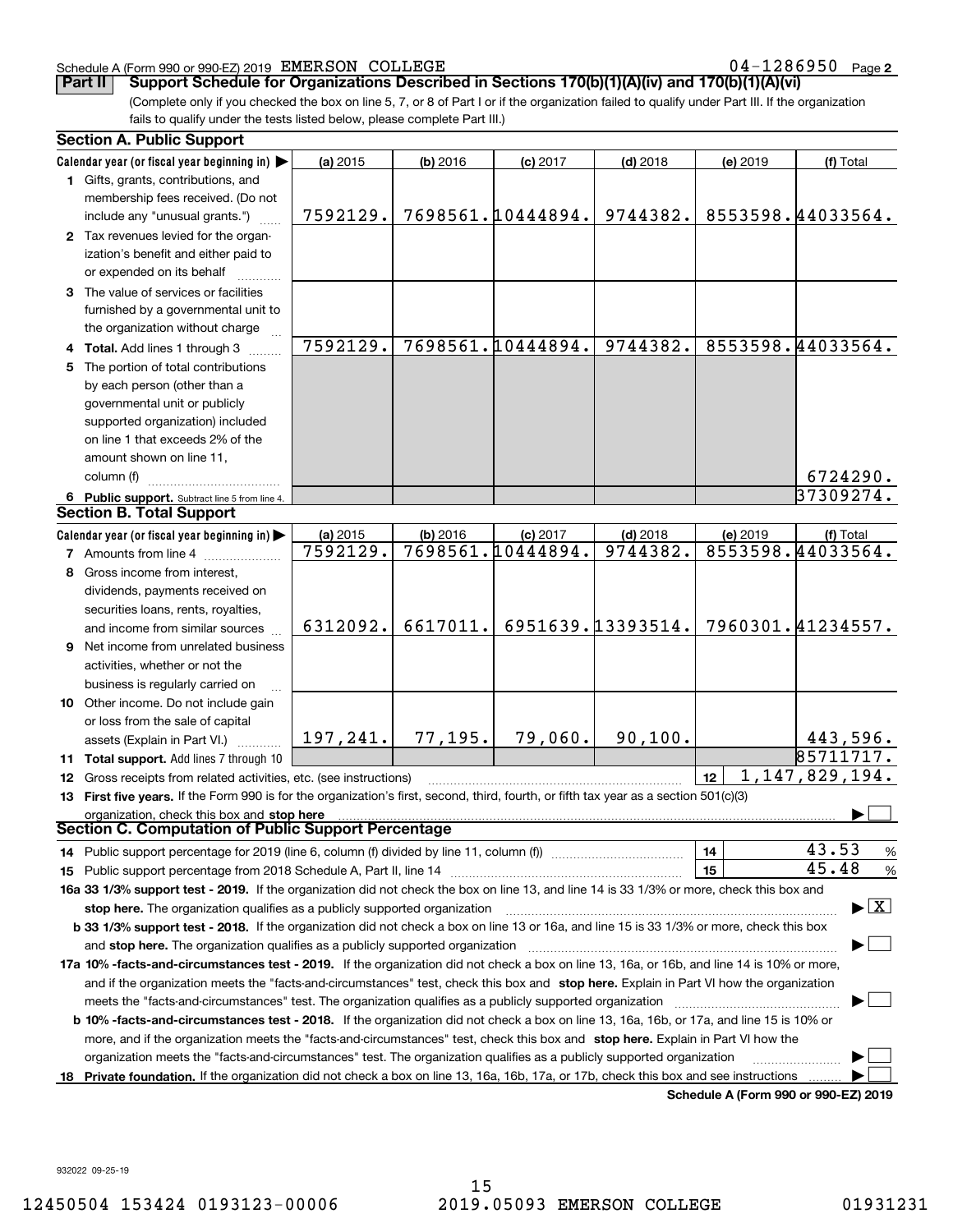### Schedule A (Form 990 or 990-EZ) 2019 Page EMERSON COLLEGE 04-1286950

### **Part III** | Support Schedule for Organizations Described in Section 509(a)(2)

(Complete only if you checked the box on line 10 of Part I or if the organization failed to qualify under Part II. If the organization fails to qualify under the tests listed below, please complete Part II.)

|     | <b>Section A. Public Support</b>                                                                                                                                                                                               |            |          |                 |            |          |                                      |
|-----|--------------------------------------------------------------------------------------------------------------------------------------------------------------------------------------------------------------------------------|------------|----------|-----------------|------------|----------|--------------------------------------|
|     | Calendar year (or fiscal year beginning in) $\blacktriangleright$                                                                                                                                                              | (a) 2015   | (b) 2016 | <b>(c)</b> 2017 | $(d)$ 2018 | (e) 2019 | (f) Total                            |
|     | 1 Gifts, grants, contributions, and                                                                                                                                                                                            |            |          |                 |            |          |                                      |
|     | membership fees received. (Do not                                                                                                                                                                                              |            |          |                 |            |          |                                      |
|     | include any "unusual grants.")                                                                                                                                                                                                 |            |          |                 |            |          |                                      |
|     | <b>2</b> Gross receipts from admissions,<br>merchandise sold or services per-<br>formed, or facilities furnished in<br>any activity that is related to the<br>organization's tax-exempt purpose                                |            |          |                 |            |          |                                      |
|     | 3 Gross receipts from activities that<br>are not an unrelated trade or bus-                                                                                                                                                    |            |          |                 |            |          |                                      |
|     | iness under section 513                                                                                                                                                                                                        |            |          |                 |            |          |                                      |
|     | 4 Tax revenues levied for the organ-<br>ization's benefit and either paid to                                                                                                                                                   |            |          |                 |            |          |                                      |
|     | or expended on its behalf<br>.                                                                                                                                                                                                 |            |          |                 |            |          |                                      |
|     | 5 The value of services or facilities<br>furnished by a governmental unit to<br>the organization without charge                                                                                                                |            |          |                 |            |          |                                      |
|     | <b>6 Total.</b> Add lines 1 through 5                                                                                                                                                                                          |            |          |                 |            |          |                                      |
|     | 7a Amounts included on lines 1, 2, and<br>3 received from disqualified persons                                                                                                                                                 |            |          |                 |            |          |                                      |
|     | <b>b</b> Amounts included on lines 2 and 3 received<br>from other than disqualified persons that<br>exceed the greater of \$5,000 or 1% of the<br>amount on line 13 for the year                                               |            |          |                 |            |          |                                      |
|     | c Add lines 7a and 7b                                                                                                                                                                                                          |            |          |                 |            |          |                                      |
|     | 8 Public support. (Subtract line 7c from line 6.)<br><b>Section B. Total Support</b>                                                                                                                                           |            |          |                 |            |          |                                      |
|     | Calendar year (or fiscal year beginning in)                                                                                                                                                                                    | (a) $2015$ | (b) 2016 | <b>(c)</b> 2017 | $(d)$ 2018 | (e) 2019 | (f) Total                            |
|     | 9 Amounts from line 6                                                                                                                                                                                                          |            |          |                 |            |          |                                      |
|     | 10a Gross income from interest,<br>dividends, payments received on<br>securities loans, rents, royalties,<br>and income from similar sources                                                                                   |            |          |                 |            |          |                                      |
|     | <b>b</b> Unrelated business taxable income<br>(less section 511 taxes) from businesses<br>acquired after June 30, 1975 [10001]                                                                                                 |            |          |                 |            |          |                                      |
|     | c Add lines 10a and 10b                                                                                                                                                                                                        |            |          |                 |            |          |                                      |
|     | 11 Net income from unrelated business<br>activities not included in line 10b,<br>whether or not the business is<br>regularly carried on                                                                                        |            |          |                 |            |          |                                      |
|     | <b>12</b> Other income. Do not include gain<br>or loss from the sale of capital<br>assets (Explain in Part VI.)                                                                                                                |            |          |                 |            |          |                                      |
|     | 13 Total support. (Add lines 9, 10c, 11, and 12.)                                                                                                                                                                              |            |          |                 |            |          |                                      |
|     | 14 First five years. If the Form 990 is for the organization's first, second, third, fourth, or fifth tax year as a section 501(c)(3) organization,                                                                            |            |          |                 |            |          |                                      |
|     | check this box and stop here communication and content to the state of the state of the state of the state of the state of the state of the state of the state of the state of the state of the state of the state of the stat |            |          |                 |            |          |                                      |
|     | <b>Section C. Computation of Public Support Percentage</b>                                                                                                                                                                     |            |          |                 |            |          |                                      |
|     |                                                                                                                                                                                                                                |            |          |                 |            | 15       | %                                    |
| 16. | Public support percentage from 2018 Schedule A, Part III, line 15                                                                                                                                                              |            |          |                 |            | 16       | %                                    |
|     | <b>Section D. Computation of Investment Income Percentage</b>                                                                                                                                                                  |            |          |                 |            |          |                                      |
|     | 17 Investment income percentage for 2019 (line 10c, column (f), divided by line 13, column (f))                                                                                                                                |            |          |                 |            | 17       | %                                    |
|     | 18 Investment income percentage from 2018 Schedule A, Part III, line 17                                                                                                                                                        |            |          |                 |            | 18       | %                                    |
|     | 19a 33 1/3% support tests - 2019. If the organization did not check the box on line 14, and line 15 is more than 33 1/3%, and line 17 is not                                                                                   |            |          |                 |            |          |                                      |
|     | more than 33 1/3%, check this box and stop here. The organization qualifies as a publicly supported organization                                                                                                               |            |          |                 |            |          | $\sim$ 1                             |
|     | b 33 1/3% support tests - 2018. If the organization did not check a box on line 14 or line 19a, and line 16 is more than 33 1/3%, and                                                                                          |            |          |                 |            |          |                                      |
|     | line 18 is not more than 33 1/3%, check this box and stop here. The organization qualifies as a publicly supported organization                                                                                                |            |          |                 |            |          |                                      |
| 20  | Private foundation. If the organization did not check a box on line 14, 19a, or 19b, check this box and see instructions                                                                                                       |            |          |                 |            |          | Schedule A (Form 990 or 990-EZ) 2019 |
|     | 932023 09-25-19                                                                                                                                                                                                                |            | 16       |                 |            |          |                                      |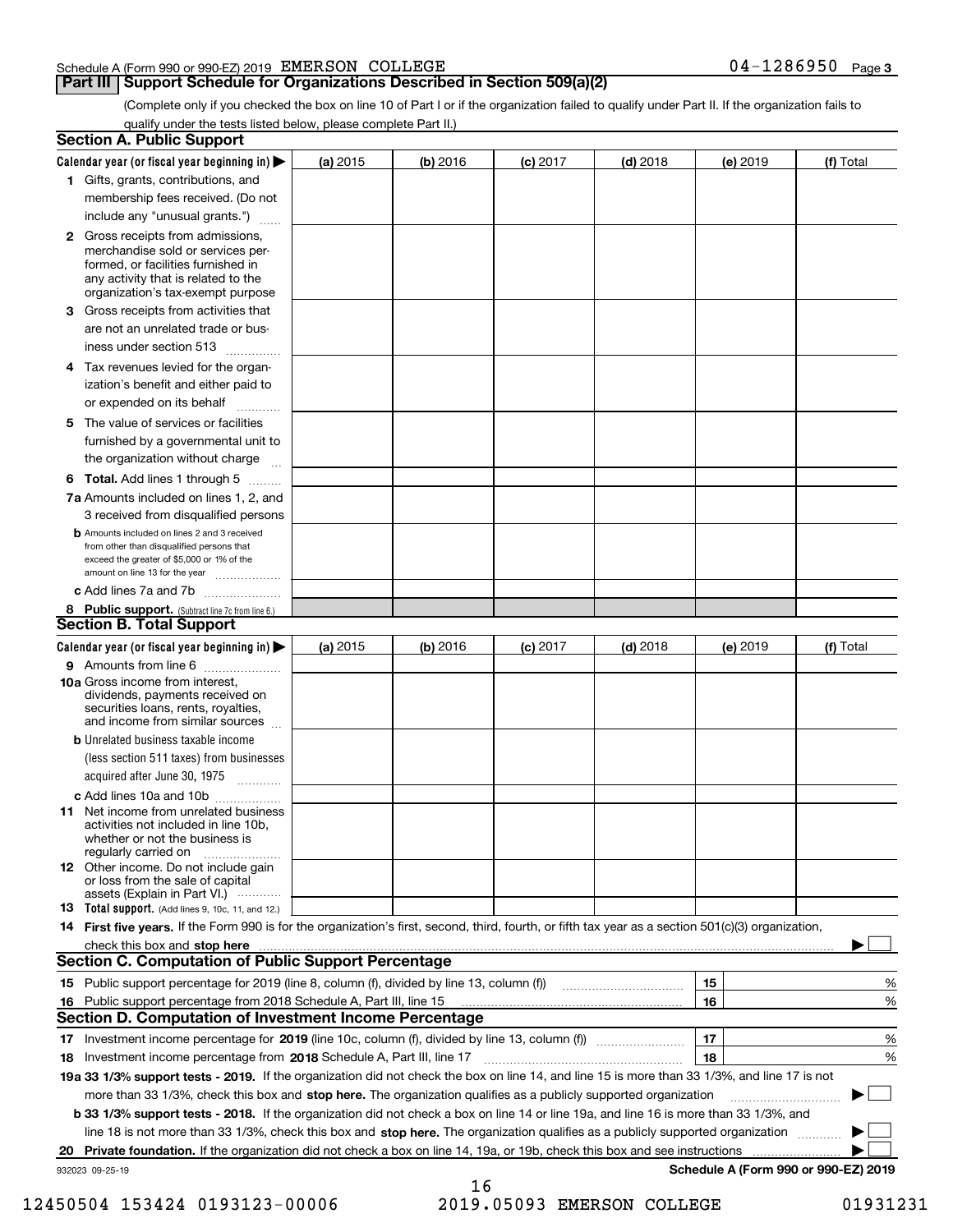**1**

**2**

**3a**

**3b**

**3c**

**4a**

**4b**

**YesNo**

# **Part IV Supporting Organizations**

(Complete only if you checked a box in line 12 on Part I. If you checked 12a of Part I, complete Sections A and B. If you checked 12b of Part I, complete Sections A and C. If you checked 12c of Part I, complete Sections A, D, and E. If you checked 12d of Part I, complete Sections A and D, and complete Part V.)

### **Section A. All Supporting Organizations**

- **1** Are all of the organization's supported organizations listed by name in the organization's governing documents? If "No," describe in **Part VI** how the supported organizations are designated. If designated by *class or purpose, describe the designation. If historic and continuing relationship, explain.*
- **2** Did the organization have any supported organization that does not have an IRS determination of status under section 509(a)(1) or (2)? If "Yes," explain in Part VI how the organization determined that the supported *organization was described in section 509(a)(1) or (2).*
- **3a** Did the organization have a supported organization described in section 501(c)(4), (5), or (6)? If "Yes," answer *(b) and (c) below.*
- **b** Did the organization confirm that each supported organization qualified under section 501(c)(4), (5), or (6) and satisfied the public support tests under section 509(a)(2)? If "Yes," describe in **Part VI** when and how the *organization made the determination.*
- **c**Did the organization ensure that all support to such organizations was used exclusively for section 170(c)(2)(B) purposes? If "Yes," explain in **Part VI** what controls the organization put in place to ensure such use.
- **4a***If* Was any supported organization not organized in the United States ("foreign supported organization")? *"Yes," and if you checked 12a or 12b in Part I, answer (b) and (c) below.*
- **b** Did the organization have ultimate control and discretion in deciding whether to make grants to the foreign supported organization? If "Yes," describe in **Part VI** how the organization had such control and discretion *despite being controlled or supervised by or in connection with its supported organizations.*
- **c** Did the organization support any foreign supported organization that does not have an IRS determination under sections 501(c)(3) and 509(a)(1) or (2)? If "Yes," explain in **Part VI** what controls the organization used *to ensure that all support to the foreign supported organization was used exclusively for section 170(c)(2)(B) purposes.*
- **5a** Did the organization add, substitute, or remove any supported organizations during the tax year? If "Yes," answer (b) and (c) below (if applicable). Also, provide detail in **Part VI,** including (i) the names and EIN *numbers of the supported organizations added, substituted, or removed; (ii) the reasons for each such action; (iii) the authority under the organization's organizing document authorizing such action; and (iv) how the action was accomplished (such as by amendment to the organizing document).*
- **b** Type I or Type II only. Was any added or substituted supported organization part of a class already designated in the organization's organizing document?
- **cSubstitutions only.**  Was the substitution the result of an event beyond the organization's control?
- **6** Did the organization provide support (whether in the form of grants or the provision of services or facilities) to **Part VI.** *If "Yes," provide detail in* support or benefit one or more of the filing organization's supported organizations? anyone other than (i) its supported organizations, (ii) individuals that are part of the charitable class benefited by one or more of its supported organizations, or (iii) other supporting organizations that also
- **7**Did the organization provide a grant, loan, compensation, or other similar payment to a substantial contributor *If "Yes," complete Part I of Schedule L (Form 990 or 990-EZ).* regard to a substantial contributor? (as defined in section 4958(c)(3)(C)), a family member of a substantial contributor, or a 35% controlled entity with
- **8** Did the organization make a loan to a disqualified person (as defined in section 4958) not described in line 7? *If "Yes," complete Part I of Schedule L (Form 990 or 990-EZ).*
- **9a** Was the organization controlled directly or indirectly at any time during the tax year by one or more in section 509(a)(1) or (2))? If "Yes," *provide detail in* <code>Part VI.</code> disqualified persons as defined in section 4946 (other than foundation managers and organizations described
- **b** Did one or more disqualified persons (as defined in line 9a) hold a controlling interest in any entity in which the supporting organization had an interest? If "Yes," provide detail in P**art VI**.
- **c**Did a disqualified person (as defined in line 9a) have an ownership interest in, or derive any personal benefit from, assets in which the supporting organization also had an interest? If "Yes," provide detail in P**art VI.**
- **10a** Was the organization subject to the excess business holdings rules of section 4943 because of section supporting organizations)? If "Yes," answer 10b below. 4943(f) (regarding certain Type II supporting organizations, and all Type III non-functionally integrated
- **b** Did the organization have any excess business holdings in the tax year? (Use Schedule C, Form 4720, to *determine whether the organization had excess business holdings.)*

932024 09-25-19

17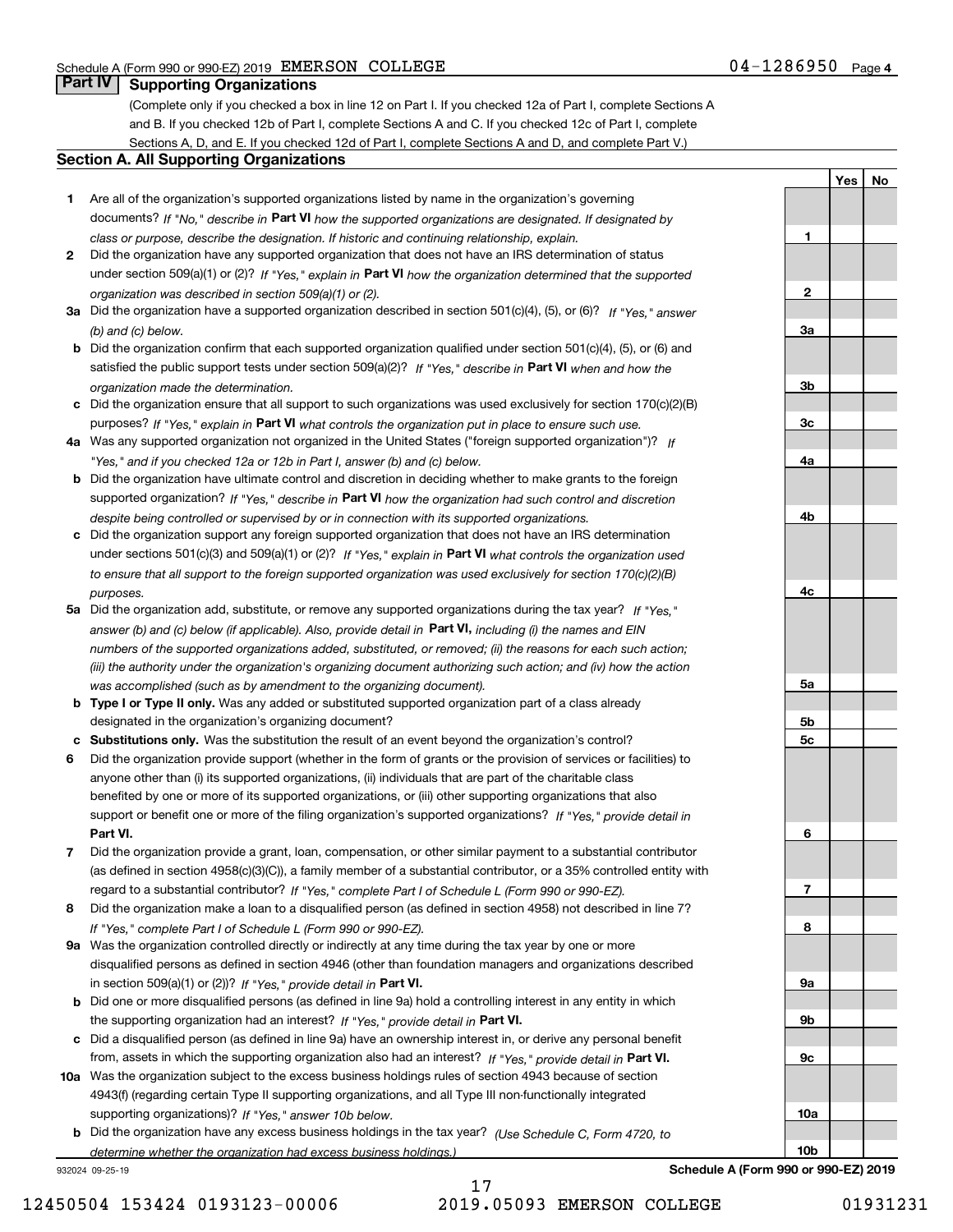|    |                                                                                                                                   |              | Yes | No |
|----|-----------------------------------------------------------------------------------------------------------------------------------|--------------|-----|----|
| 11 | Has the organization accepted a gift or contribution from any of the following persons?                                           |              |     |    |
|    | a A person who directly or indirectly controls, either alone or together with persons described in (b) and (c)                    |              |     |    |
|    | below, the governing body of a supported organization?                                                                            | 11a          |     |    |
|    | <b>b</b> A family member of a person described in (a) above?                                                                      | 11b          |     |    |
|    | c A 35% controlled entity of a person described in (a) or (b) above? If "Yes" to a, b, or c, provide detail in Part VI.           | 11c          |     |    |
|    | <b>Section B. Type I Supporting Organizations</b>                                                                                 |              |     |    |
|    |                                                                                                                                   |              | Yes | No |
| 1  | Did the directors, trustees, or membership of one or more supported organizations have the power to                               |              |     |    |
|    | regularly appoint or elect at least a majority of the organization's directors or trustees at all times during the                |              |     |    |
|    |                                                                                                                                   |              |     |    |
|    | tax year? If "No," describe in Part VI how the supported organization(s) effectively operated, supervised, or                     |              |     |    |
|    | controlled the organization's activities. If the organization had more than one supported organization,                           |              |     |    |
|    | describe how the powers to appoint and/or remove directors or trustees were allocated among the supported                         |              |     |    |
|    | organizations and what conditions or restrictions, if any, applied to such powers during the tax year.                            | 1            |     |    |
| 2  | Did the organization operate for the benefit of any supported organization other than the supported                               |              |     |    |
|    | organization(s) that operated, supervised, or controlled the supporting organization? If "Yes," explain in                        |              |     |    |
|    | Part VI how providing such benefit carried out the purposes of the supported organization(s) that operated,                       |              |     |    |
|    | supervised, or controlled the supporting organization.<br><b>Section C. Type II Supporting Organizations</b>                      | $\mathbf{2}$ |     |    |
|    |                                                                                                                                   |              |     |    |
|    |                                                                                                                                   |              | Yes | No |
| 1  | Were a majority of the organization's directors or trustees during the tax year also a majority of the directors                  |              |     |    |
|    | or trustees of each of the organization's supported organization(s)? If "No," describe in Part VI how control                     |              |     |    |
|    | or management of the supporting organization was vested in the same persons that controlled or managed                            |              |     |    |
|    | the supported organization(s).                                                                                                    | 1            |     |    |
|    | <b>Section D. All Type III Supporting Organizations</b>                                                                           |              |     |    |
|    |                                                                                                                                   |              | Yes | No |
| 1  | Did the organization provide to each of its supported organizations, by the last day of the fifth month of the                    |              |     |    |
|    | organization's tax year, (i) a written notice describing the type and amount of support provided during the prior tax             |              |     |    |
|    | year, (ii) a copy of the Form 990 that was most recently filed as of the date of notification, and (iii) copies of the            |              |     |    |
|    | organization's governing documents in effect on the date of notification, to the extent not previously provided?                  | 1            |     |    |
| 2  | Were any of the organization's officers, directors, or trustees either (i) appointed or elected by the supported                  |              |     |    |
|    | organization(s) or (ii) serving on the governing body of a supported organization? If "No," explain in Part VI how                |              |     |    |
|    | the organization maintained a close and continuous working relationship with the supported organization(s).                       | $\mathbf{2}$ |     |    |
| 3  | By reason of the relationship described in (2), did the organization's supported organizations have a                             |              |     |    |
|    | significant voice in the organization's investment policies and in directing the use of the organization's                        |              |     |    |
|    | income or assets at all times during the tax year? If "Yes," describe in Part VI the role the organization's                      |              |     |    |
|    | supported organizations played in this regard.                                                                                    | 3            |     |    |
|    | Section E. Type III Functionally Integrated Supporting Organizations                                                              |              |     |    |
| 1  | Check the box next to the method that the organization used to satisfy the Integral Part Test during the year (see instructions). |              |     |    |
| a  | The organization satisfied the Activities Test. Complete line 2 below.                                                            |              |     |    |
| b  | The organization is the parent of each of its supported organizations. Complete line 3 below.                                     |              |     |    |
| c  | The organization supported a governmental entity. Describe in Part VI how you supported a government entity (see instructions),   |              |     |    |
| 2  | Activities Test. Answer (a) and (b) below.                                                                                        |              | Yes | No |
| a  | Did substantially all of the organization's activities during the tax year directly further the exempt purposes of                |              |     |    |
|    | the supported organization(s) to which the organization was responsive? If "Yes," then in Part VI identify                        |              |     |    |
|    | those supported organizations and explain how these activities directly furthered their exempt purposes,                          |              |     |    |
|    | how the organization was responsive to those supported organizations, and how the organization determined                         |              |     |    |
|    | that these activities constituted substantially all of its activities.                                                            | 2a           |     |    |
| b  | Did the activities described in (a) constitute activities that, but for the organization's involvement, one or more               |              |     |    |
|    | of the organization's supported organization(s) would have been engaged in? If "Yes," explain in Part VI the                      |              |     |    |
|    | reasons for the organization's position that its supported organization(s) would have engaged in these                            |              |     |    |
|    | activities but for the organization's involvement.                                                                                | 2b           |     |    |
| 3  | Parent of Supported Organizations. Answer (a) and (b) below.                                                                      |              |     |    |
|    | a Did the organization have the power to regularly appoint or elect a majority of the officers, directors, or                     |              |     |    |
|    | trustees of each of the supported organizations? Provide details in Part VI.                                                      | За           |     |    |
|    | <b>b</b> Did the organization exercise a substantial degree of direction over the policies, programs, and activities of each      |              |     |    |
|    | of its supported organizations? If "Yes." describe in Part VI the role played by the organization in this regard.                 | Зb           |     |    |
|    | Schedule A (Form 990 or 990-EZ) 2019<br>932025 09-25-19                                                                           |              |     |    |

12450504 153424 0193123-00006 2019.05093 EMERSON COLLEGE 01931231

18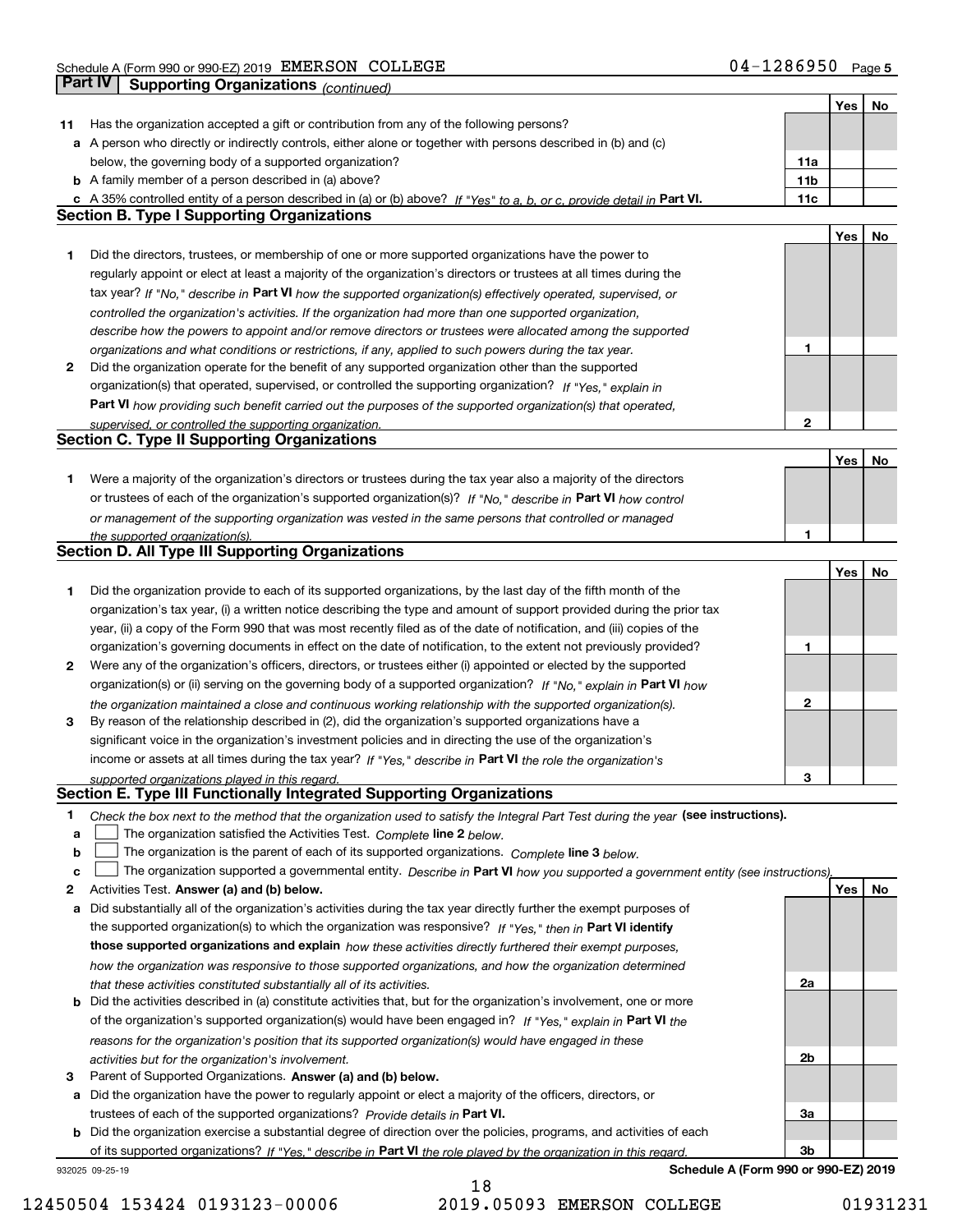| Schedule A (Form 990 or 990-EZ) 2019 EMERSON COLLEGE |  |                                                                                  | $04 - 1286950$ Page 6 |  |
|------------------------------------------------------|--|----------------------------------------------------------------------------------|-----------------------|--|
|                                                      |  | Part V   Type III Non-Functionally Integrated 509(a)(3) Supporting Organizations |                       |  |

**1**

**SEP 10. See instructions.** All antegral Part Test as a qualifying trust on Nov. 20, 1970 (explain in Part VI). See instructions. All other Type III non-functionally integrated supporting organizations must complete Sections A through E.  $\mathcal{L}^{\text{max}}$ 

|              | Section A - Adjusted Net Income                                              |                | (A) Prior Year | (B) Current Year<br>(optional) |
|--------------|------------------------------------------------------------------------------|----------------|----------------|--------------------------------|
| 1.           | Net short-term capital gain                                                  | 1              |                |                                |
| 2            | Recoveries of prior-year distributions                                       | $\overline{2}$ |                |                                |
| З            | Other gross income (see instructions)                                        | 3              |                |                                |
| 4            | Add lines 1 through 3.                                                       | 4              |                |                                |
| 5            | Depreciation and depletion                                                   | 5              |                |                                |
| 6            | Portion of operating expenses paid or incurred for production or             |                |                |                                |
|              | collection of gross income or for management, conservation, or               |                |                |                                |
|              | maintenance of property held for production of income (see instructions)     | 6              |                |                                |
| 7            | Other expenses (see instructions)                                            | $\overline{7}$ |                |                                |
| 8            | Adjusted Net Income (subtract lines 5, 6, and 7 from line 4)                 | 8              |                |                                |
|              | <b>Section B - Minimum Asset Amount</b>                                      |                | (A) Prior Year | (B) Current Year<br>(optional) |
| 1            | Aggregate fair market value of all non-exempt-use assets (see                |                |                |                                |
|              | instructions for short tax year or assets held for part of year):            |                |                |                                |
|              | a Average monthly value of securities                                        | 1a             |                |                                |
|              | <b>b</b> Average monthly cash balances                                       | 1b             |                |                                |
|              | c Fair market value of other non-exempt-use assets                           | 1c             |                |                                |
|              | d Total (add lines 1a, 1b, and 1c)                                           | 1d             |                |                                |
|              | e Discount claimed for blockage or other                                     |                |                |                                |
|              | factors (explain in detail in Part VI):                                      |                |                |                                |
| 2            | Acquisition indebtedness applicable to non-exempt-use assets                 | $\mathbf{2}$   |                |                                |
| 3            | Subtract line 2 from line 1d.                                                | 3              |                |                                |
| 4            | Cash deemed held for exempt use. Enter 1-1/2% of line 3 (for greater amount, |                |                |                                |
|              | see instructions).                                                           | 4              |                |                                |
| 5            | Net value of non-exempt-use assets (subtract line 4 from line 3)             | 5              |                |                                |
| 6            | Multiply line 5 by .035.                                                     | 6              |                |                                |
| 7            | Recoveries of prior-year distributions                                       | $\overline{7}$ |                |                                |
| 8            | Minimum Asset Amount (add line 7 to line 6)                                  | 8              |                |                                |
|              | <b>Section C - Distributable Amount</b>                                      |                |                | <b>Current Year</b>            |
| 1            | Adjusted net income for prior year (from Section A, line 8, Column A)        | 1              |                |                                |
| $\mathbf{2}$ | Enter 85% of line 1.                                                         | $\overline{2}$ |                |                                |
| 3            | Minimum asset amount for prior year (from Section B, line 8, Column A)       | 3              |                |                                |
| 4            | Enter greater of line 2 or line 3.                                           | 4              |                |                                |
| 5            | Income tax imposed in prior year                                             | 5              |                |                                |
| 6            | <b>Distributable Amount.</b> Subtract line 5 from line 4, unless subject to  |                |                |                                |
|              | emergency temporary reduction (see instructions).                            | 6              |                |                                |
|              |                                                                              |                |                |                                |

**7**Check here if the current year is the organization's first as a non-functionally integrated Type III supporting organization (see instructions).

**Schedule A (Form 990 or 990-EZ) 2019**

932026 09-25-19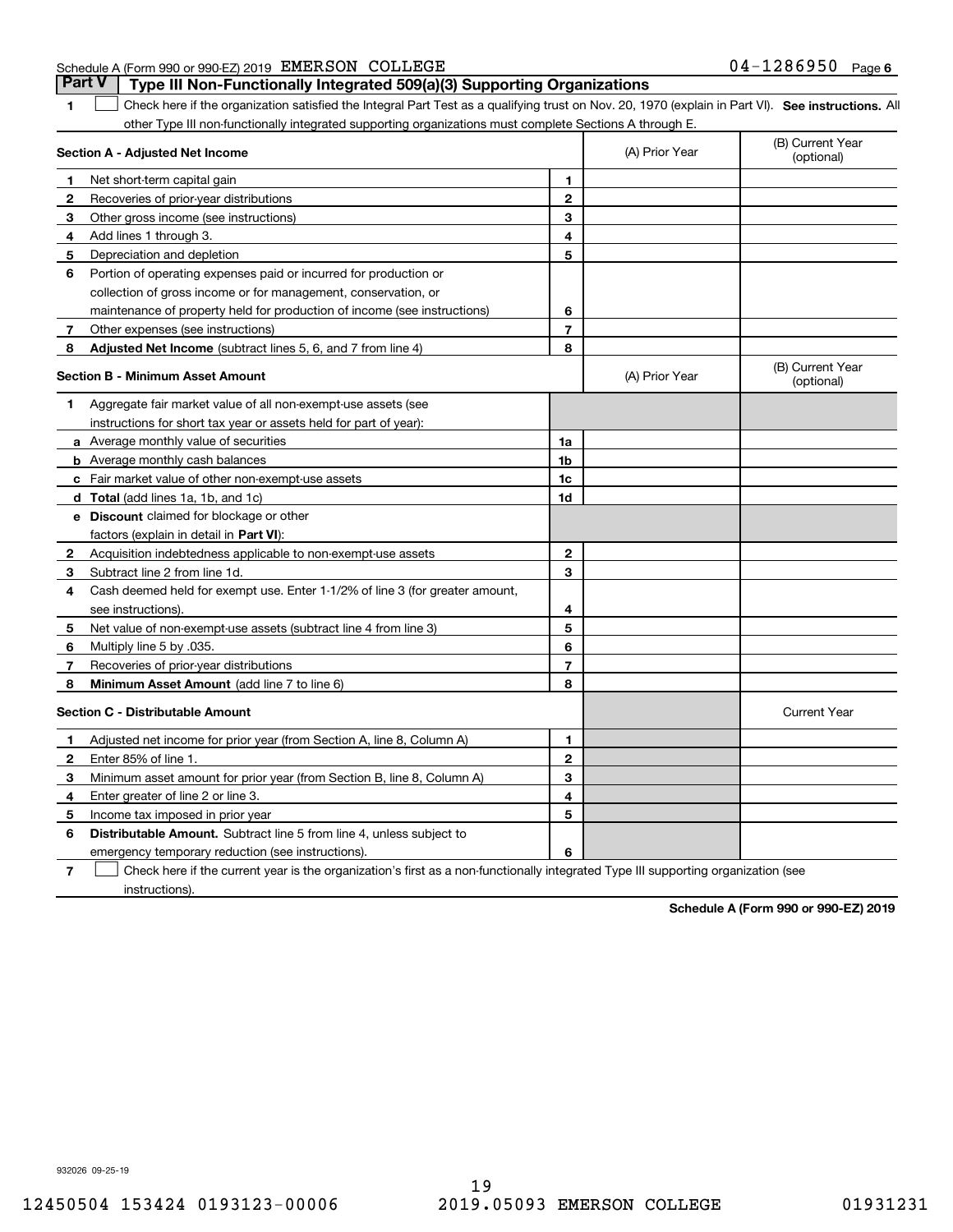| Part V | Type III Non-Functionally Integrated 509(a)(3) Supporting Organizations                    |                             | (continued)                           |                                         |
|--------|--------------------------------------------------------------------------------------------|-----------------------------|---------------------------------------|-----------------------------------------|
|        | <b>Section D - Distributions</b>                                                           |                             |                                       | <b>Current Year</b>                     |
| 1      | Amounts paid to supported organizations to accomplish exempt purposes                      |                             |                                       |                                         |
| 2      | Amounts paid to perform activity that directly furthers exempt purposes of supported       |                             |                                       |                                         |
|        | organizations, in excess of income from activity                                           |                             |                                       |                                         |
| з      | Administrative expenses paid to accomplish exempt purposes of supported organizations      |                             |                                       |                                         |
| 4      | Amounts paid to acquire exempt-use assets                                                  |                             |                                       |                                         |
| 5      | Qualified set-aside amounts (prior IRS approval required)                                  |                             |                                       |                                         |
| 6      | Other distributions (describe in Part VI). See instructions.                               |                             |                                       |                                         |
| 7      | <b>Total annual distributions.</b> Add lines 1 through 6.                                  |                             |                                       |                                         |
| 8      | Distributions to attentive supported organizations to which the organization is responsive |                             |                                       |                                         |
|        | (provide details in Part VI). See instructions.                                            |                             |                                       |                                         |
| 9      | Distributable amount for 2019 from Section C, line 6                                       |                             |                                       |                                         |
| 10     | Line 8 amount divided by line 9 amount                                                     |                             |                                       |                                         |
|        |                                                                                            | (i)                         | (iii)                                 | (iii)                                   |
|        | <b>Section E - Distribution Allocations</b> (see instructions)                             | <b>Excess Distributions</b> | <b>Underdistributions</b><br>Pre-2019 | <b>Distributable</b><br>Amount for 2019 |
| 1      | Distributable amount for 2019 from Section C, line 6                                       |                             |                                       |                                         |
| 2      | Underdistributions, if any, for years prior to 2019 (reason-                               |                             |                                       |                                         |
|        | able cause required- explain in <b>Part VI</b> ). See instructions.                        |                             |                                       |                                         |
| з      | Excess distributions carryover, if any, to 2019                                            |                             |                                       |                                         |
|        | <b>a</b> From 2014                                                                         |                             |                                       |                                         |
|        | <b>b</b> From 2015                                                                         |                             |                                       |                                         |
|        | $c$ From 2016                                                                              |                             |                                       |                                         |
|        | d From 2017                                                                                |                             |                                       |                                         |
|        | e From 2018                                                                                |                             |                                       |                                         |
|        | Total of lines 3a through e                                                                |                             |                                       |                                         |
|        | <b>g</b> Applied to underdistributions of prior years                                      |                             |                                       |                                         |
|        | <b>h</b> Applied to 2019 distributable amount                                              |                             |                                       |                                         |
|        | Carryover from 2014 not applied (see instructions)                                         |                             |                                       |                                         |
|        | Remainder. Subtract lines 3g, 3h, and 3i from 3f.                                          |                             |                                       |                                         |
| 4      | Distributions for 2019 from Section D,                                                     |                             |                                       |                                         |
|        | line $7:$                                                                                  |                             |                                       |                                         |
|        | <b>a</b> Applied to underdistributions of prior years                                      |                             |                                       |                                         |
|        | <b>b</b> Applied to 2019 distributable amount                                              |                             |                                       |                                         |
| с      | Remainder. Subtract lines 4a and 4b from 4.                                                |                             |                                       |                                         |
| 5      | Remaining underdistributions for years prior to 2019, if                                   |                             |                                       |                                         |
|        | any. Subtract lines 3g and 4a from line 2. For result greater                              |                             |                                       |                                         |
|        | than zero, explain in Part VI. See instructions.                                           |                             |                                       |                                         |
| 6      | Remaining underdistributions for 2019. Subtract lines 3h                                   |                             |                                       |                                         |
|        | and 4b from line 1. For result greater than zero, explain in                               |                             |                                       |                                         |
|        | Part VI. See instructions.                                                                 |                             |                                       |                                         |
| 7      | Excess distributions carryover to 2020. Add lines 3j                                       |                             |                                       |                                         |
|        | and 4c.                                                                                    |                             |                                       |                                         |
| 8      | Breakdown of line 7:                                                                       |                             |                                       |                                         |
|        | a Excess from 2015                                                                         |                             |                                       |                                         |
|        | <b>b</b> Excess from 2016                                                                  |                             |                                       |                                         |
|        | c Excess from 2017                                                                         |                             |                                       |                                         |
|        | d Excess from 2018                                                                         |                             |                                       |                                         |
|        | e Excess from 2019                                                                         |                             |                                       |                                         |
|        |                                                                                            |                             |                                       |                                         |

**Schedule A (Form 990 or 990-EZ) 2019**

932027 09-25-19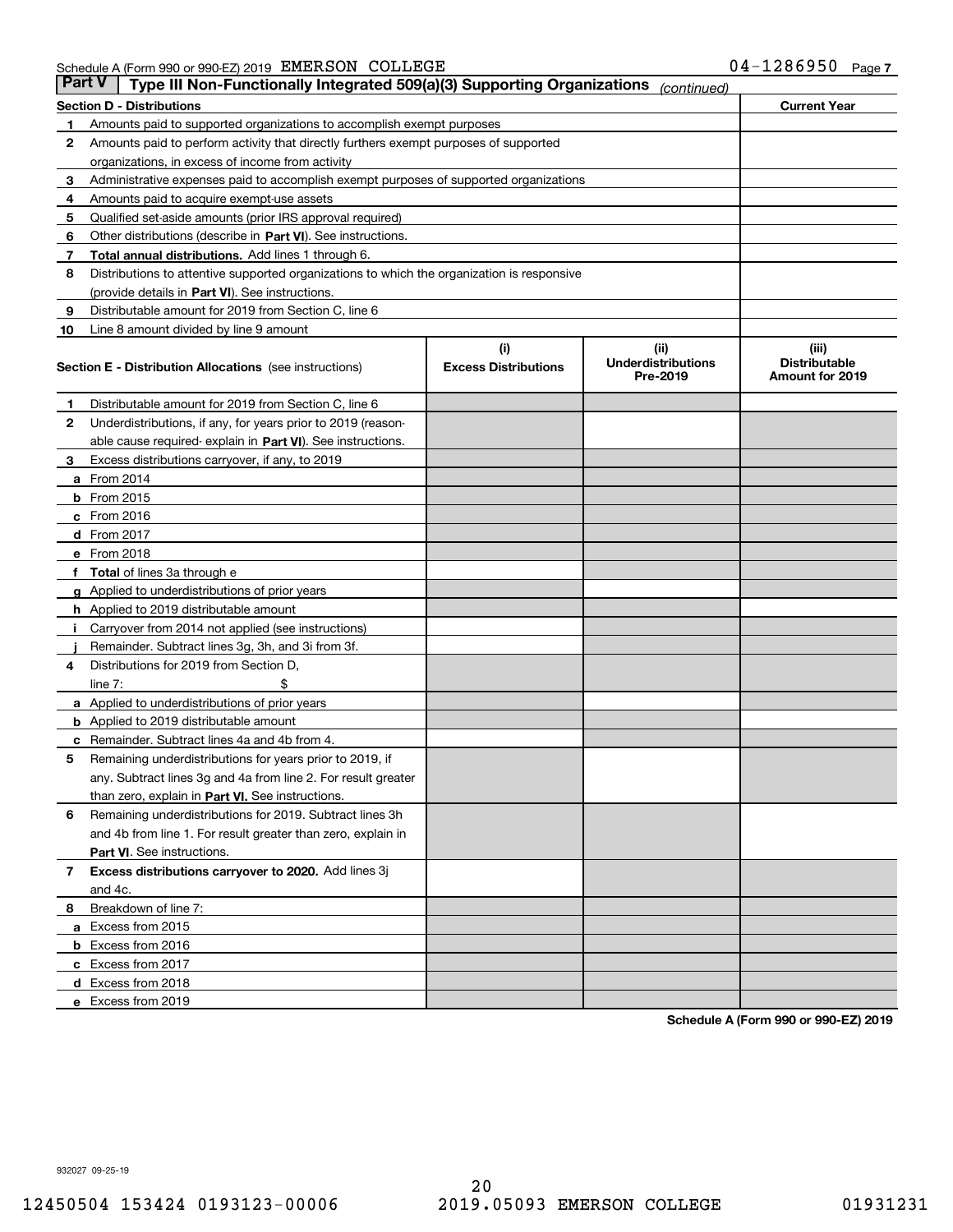### Schedule A (Form 990 or 990-EZ) 2019 Page EMERSON COLLEGE

Part VI | Supplemental Information. Provide the explanations required by Part II, line 10; Part II, line 17a or 17b; Part III, line 12; Part IV, Section A, lines 1, 2, 3b, 3c, 4b, 4c, 5a, 6, 9a, 9b, 9c, 11a, 11b, and 11c; Part IV, Section B, lines 1 and 2; Part IV, Section C, line 1; Part IV, Section D, lines 2 and 3; Part IV, Section E, lines 1c, 2a, 2b, 3a, and 3b; Part V, line 1; Part V, Section B, line 1e; Part V, Section D, lines 5, 6, and 8; and Part V, Section E, lines 2, 5, and 6. Also complete this part for any additional information. (See instructions.)

## SCHEDULE A, PART II, LINE 10, EXPLANATION FOR OTHER INCOME:

| 2015 AMOUNT: \$ | 197,241.                                            |
|-----------------|-----------------------------------------------------|
| 2016 AMOUNT: \$ | 77,195.                                             |
| 2017 AMOUNT: \$ | 79,060.                                             |
| 2018 AMOUNT: \$ | 90,100.                                             |
| 2019 AMOUNT: \$ | 0.                                                  |
|                 |                                                     |
|                 |                                                     |
|                 |                                                     |
|                 |                                                     |
|                 |                                                     |
|                 |                                                     |
|                 |                                                     |
|                 |                                                     |
|                 |                                                     |
|                 |                                                     |
|                 |                                                     |
|                 |                                                     |
|                 |                                                     |
|                 |                                                     |
|                 |                                                     |
|                 |                                                     |
|                 |                                                     |
|                 |                                                     |
|                 |                                                     |
|                 |                                                     |
| 932028 09-25-19 | Schedule A (Form 990 or 990-EZ) 2019<br>$2\sqrt{1}$ |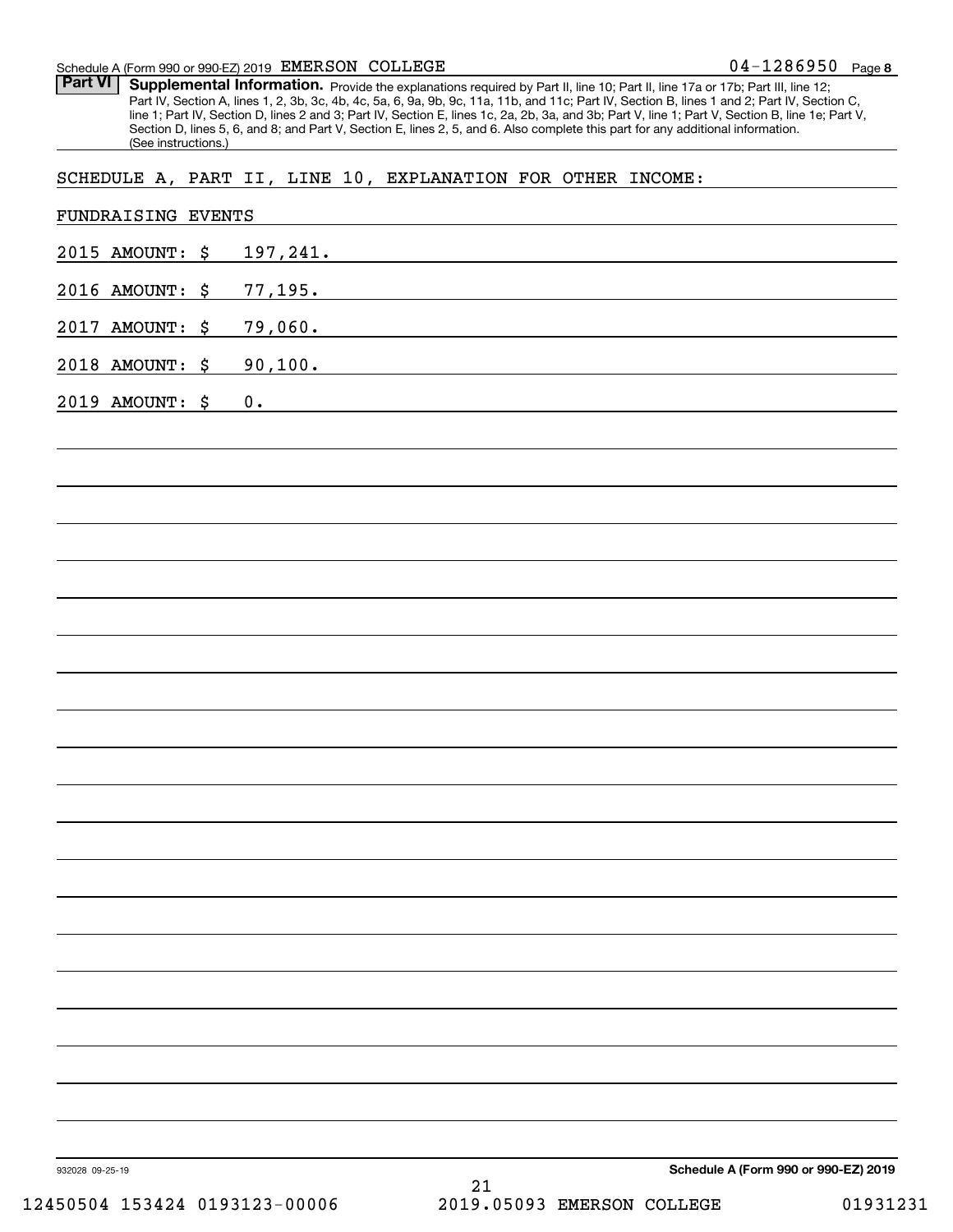Department of the Treasury Internal Revenue Service **(Form 990, 990-EZ, or 990-PF)**

Name of the organization

**Organization type** (check one):

### \*\* PUBLIC DISCLOSURE COPY \*\*

# **Schedule B Schedule of Contributors**

**| Attach to Form 990, Form 990-EZ, or Form 990-PF. | Go to www.irs.gov/Form990 for the latest information.** OMB No. 1545-0047

**2019**

**Employer identification number**

|  | EMERSON COLLEGE | 04-1286950 |
|--|-----------------|------------|
|--|-----------------|------------|

| Filers of:         | Section:                                                                    |
|--------------------|-----------------------------------------------------------------------------|
| Form 990 or 990-EZ | $X$ 501(c)( 3) (enter number) organization                                  |
|                    | $4947(a)(1)$ nonexempt charitable trust not treated as a private foundation |
|                    | 527 political organization                                                  |
| Form 990-PF        | 501(c)(3) exempt private foundation                                         |
|                    | 4947(a)(1) nonexempt charitable trust treated as a private foundation       |
|                    | 501(c)(3) taxable private foundation                                        |

Check if your organization is covered by the **General Rule** or a **Special Rule. Note:**  Only a section 501(c)(7), (8), or (10) organization can check boxes for both the General Rule and a Special Rule. See instructions.

### **General Rule**

 $\mathcal{L}^{\text{max}}$ 

For an organization filing Form 990, 990-EZ, or 990-PF that received, during the year, contributions totaling \$5,000 or more (in money or property) from any one contributor. Complete Parts I and II. See instructions for determining a contributor's total contributions.

### **Special Rules**

any one contributor, during the year, total contributions of the greater of  $\,$  (1) \$5,000; or **(2)** 2% of the amount on (i) Form 990, Part VIII, line 1h;  $\boxed{\textbf{X}}$  For an organization described in section 501(c)(3) filing Form 990 or 990-EZ that met the 33 1/3% support test of the regulations under sections 509(a)(1) and 170(b)(1)(A)(vi), that checked Schedule A (Form 990 or 990-EZ), Part II, line 13, 16a, or 16b, and that received from or (ii) Form 990-EZ, line 1. Complete Parts I and II.

year, total contributions of more than \$1,000 *exclusively* for religious, charitable, scientific, literary, or educational purposes, or for the For an organization described in section 501(c)(7), (8), or (10) filing Form 990 or 990-EZ that received from any one contributor, during the prevention of cruelty to children or animals. Complete Parts I, II, and III.  $\mathcal{L}^{\text{max}}$ 

purpose. Don't complete any of the parts unless the **General Rule** applies to this organization because it received *nonexclusively* year, contributions <sub>exclusively</sub> for religious, charitable, etc., purposes, but no such contributions totaled more than \$1,000. If this box is checked, enter here the total contributions that were received during the year for an  $\;$ exclusively religious, charitable, etc., For an organization described in section 501(c)(7), (8), or (10) filing Form 990 or 990-EZ that received from any one contributor, during the religious, charitable, etc., contributions totaling \$5,000 or more during the year  $\Box$ — $\Box$   $\Box$  $\mathcal{L}^{\text{max}}$ 

**Caution:**  An organization that isn't covered by the General Rule and/or the Special Rules doesn't file Schedule B (Form 990, 990-EZ, or 990-PF),  **must** but it answer "No" on Part IV, line 2, of its Form 990; or check the box on line H of its Form 990-EZ or on its Form 990-PF, Part I, line 2, to certify that it doesn't meet the filing requirements of Schedule B (Form 990, 990-EZ, or 990-PF).

**For Paperwork Reduction Act Notice, see the instructions for Form 990, 990-EZ, or 990-PF. Schedule B (Form 990, 990-EZ, or 990-PF) (2019)** LHA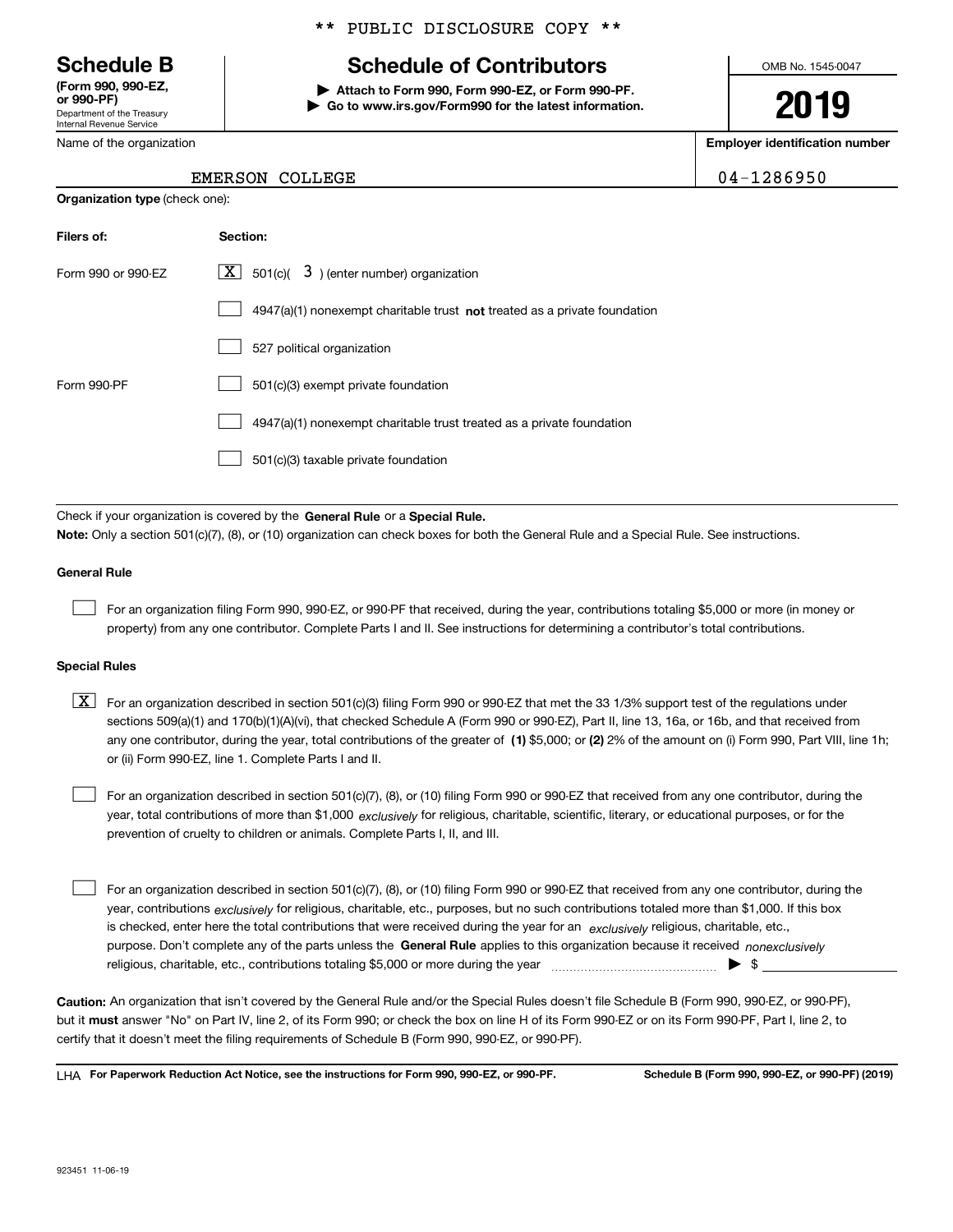# Schedule B (Form 990, 990-EZ, or 990-PF) (2019) Page 2

# EMERSON COLLEGE 2004-1286950

|                  | Schedule B (Form 990, 990-EZ, or 990-PF) (2019)                                                |                                   | Page 2                                                                                                    |
|------------------|------------------------------------------------------------------------------------------------|-----------------------------------|-----------------------------------------------------------------------------------------------------------|
|                  | Name of organization                                                                           |                                   | <b>Employer identification number</b>                                                                     |
|                  | <b>EMERSON COLLEGE</b>                                                                         |                                   | $04 - 1286950$                                                                                            |
| Part I           | Contributors (see instructions). Use duplicate copies of Part I if additional space is needed. |                                   |                                                                                                           |
| (a)<br>No.       | (b)<br>Name, address, and ZIP + 4                                                              | (c)<br><b>Total contributions</b> | (d)<br>Type of contribution                                                                               |
| 1                |                                                                                                | 1,336,000.<br>\$                  | $\overline{\text{X}}$<br>Person<br>Payroll<br>Noncash<br>(Complete Part II for<br>noncash contributions.) |
| (a)<br>No.       | (b)<br>Name, address, and ZIP + 4                                                              | (c)<br><b>Total contributions</b> | (d)<br>Type of contribution                                                                               |
| $\boldsymbol{2}$ |                                                                                                | 751,800.<br>\$                    | $\overline{\text{X}}$<br>Person<br>Payroll<br>Noncash<br>(Complete Part II for<br>noncash contributions.) |
| (a)<br>No.       | (b)<br>Name, address, and ZIP + 4                                                              | (c)<br><b>Total contributions</b> | (d)<br>Type of contribution                                                                               |
| 3                |                                                                                                | 588,300.<br>\$                    | $\overline{\text{X}}$<br>Person<br>Payroll<br>Noncash<br>(Complete Part II for<br>noncash contributions.) |
| (a)<br>No.       | (b)<br>Name, address, and ZIP + 4                                                              | (c)<br><b>Total contributions</b> | (d)<br>Type of contribution                                                                               |
| 4                |                                                                                                | 374,835.<br>\$                    | $\mathbf{X}$<br>Person<br>Payroll<br>Noncash<br>(Complete Part II for<br>noncash contributions.)          |
| (a)<br>No.       | (b)<br>Name, address, and ZIP + 4                                                              | (c)<br><b>Total contributions</b> | (d)<br>Type of contribution                                                                               |
|                  |                                                                                                | \$                                | Person<br>Payroll<br>Noncash<br>(Complete Part II for<br>noncash contributions.)                          |
| (a)<br>No.       | (b)<br>Name, address, and ZIP + 4                                                              | (c)<br><b>Total contributions</b> | (d)<br>Type of contribution                                                                               |
|                  |                                                                                                | \$                                | Person<br>Payroll<br>Noncash<br>(Complete Part II for<br>noncash contributions.)                          |

923452 11-06-19 **Schedule B (Form 990, 990-EZ, or 990-PF) (2019)**

23 12450504 153424 0193123-00006 2019.05093 EMERSON COLLEGE 01931231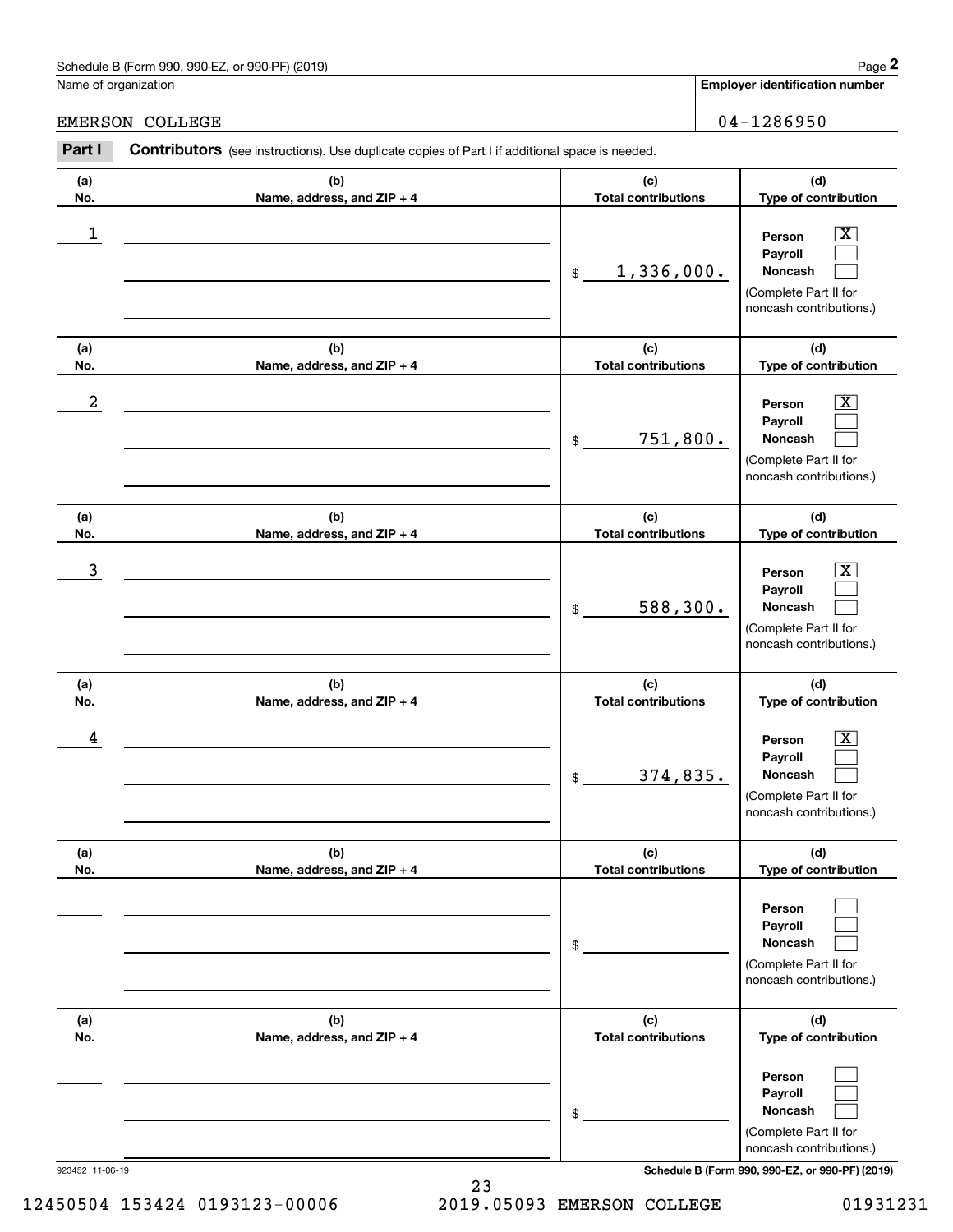| Schedule B (Form 990, 9<br>or 990-PF)<br>(2019)<br>990-EZ<br>Page |  |
|-------------------------------------------------------------------|--|
|-------------------------------------------------------------------|--|

|                              | Schedule B (Form 990, 990-EZ, or 990-PF) (2019)                                                     |                                                 | Page 3                                          |
|------------------------------|-----------------------------------------------------------------------------------------------------|-------------------------------------------------|-------------------------------------------------|
|                              | Name of organization                                                                                |                                                 | <b>Employer identification number</b>           |
|                              | EMERSON COLLEGE                                                                                     |                                                 | $04 - 1286950$                                  |
| Part II                      | Noncash Property (see instructions). Use duplicate copies of Part II if additional space is needed. |                                                 |                                                 |
| (a)<br>No.<br>from<br>Part I | (b)<br>Description of noncash property given                                                        | (c)<br>FMV (or estimate)<br>(See instructions.) | (d)<br>Date received                            |
|                              |                                                                                                     | \$                                              |                                                 |
| (a)<br>No.<br>from<br>Part I | (b)<br>Description of noncash property given                                                        | (c)<br>FMV (or estimate)<br>(See instructions.) | (d)<br>Date received                            |
|                              |                                                                                                     | \$                                              |                                                 |
| (a)<br>No.<br>from<br>Part I | (b)<br>Description of noncash property given                                                        | (c)<br>FMV (or estimate)<br>(See instructions.) | (d)<br>Date received                            |
|                              |                                                                                                     | \$                                              |                                                 |
| (a)<br>No.<br>from<br>Part I | (b)<br>Description of noncash property given                                                        | (c)<br>FMV (or estimate)<br>(See instructions.) | (d)<br>Date received                            |
|                              |                                                                                                     | \$                                              |                                                 |
| (a)<br>No.<br>from<br>Part I | (b)<br>Description of noncash property given                                                        | (c)<br>FMV (or estimate)<br>(See instructions.) | (d)<br>Date received                            |
|                              |                                                                                                     | \$                                              |                                                 |
| (a)<br>No.<br>from<br>Part I | (b)<br>Description of noncash property given                                                        | (c)<br>FMV (or estimate)<br>(See instructions.) | (d)<br>Date received                            |
|                              |                                                                                                     | \$                                              |                                                 |
| 923453 11-06-19              |                                                                                                     |                                                 | Schedule B (Form 990, 990-EZ, or 990-PF) (2019) |

24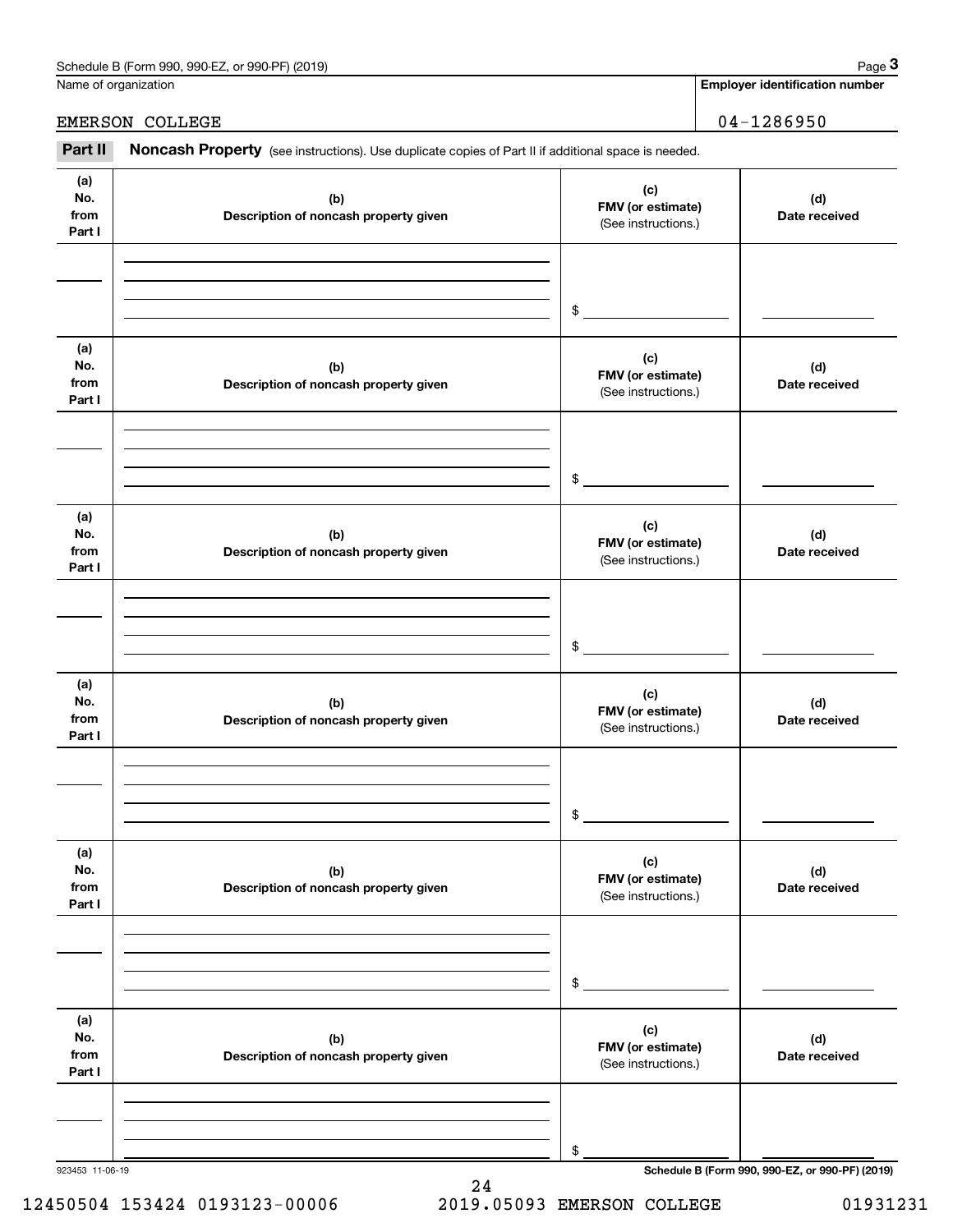|                           | Schedule B (Form 990, 990-EZ, or 990-PF) (2019)                                                                                                                                                                                 |                      | Page 4                                                                                                                                                         |  |  |  |  |  |  |
|---------------------------|---------------------------------------------------------------------------------------------------------------------------------------------------------------------------------------------------------------------------------|----------------------|----------------------------------------------------------------------------------------------------------------------------------------------------------------|--|--|--|--|--|--|
| Name of organization      |                                                                                                                                                                                                                                 |                      | <b>Employer identification number</b>                                                                                                                          |  |  |  |  |  |  |
|                           | <b>EMERSON COLLEGE</b>                                                                                                                                                                                                          |                      | 04-1286950                                                                                                                                                     |  |  |  |  |  |  |
| Part III                  | from any one contributor. Complete columns (a) through (e) and the following line entry. For organizations                                                                                                                      |                      | Exclusively religious, charitable, etc., contributions to organizations described in section 501(c)(7), (8), or (10) that total more than \$1,000 for the year |  |  |  |  |  |  |
|                           | completing Part III, enter the total of exclusively religious, charitable, etc., contributions of \$1,000 or less for the year. (Enter this info. once.) \\$<br>Use duplicate copies of Part III if additional space is needed. |                      |                                                                                                                                                                |  |  |  |  |  |  |
| (a) No.                   |                                                                                                                                                                                                                                 |                      |                                                                                                                                                                |  |  |  |  |  |  |
| from<br>Part I            | (b) Purpose of gift                                                                                                                                                                                                             | (c) Use of gift      | (d) Description of how gift is held                                                                                                                            |  |  |  |  |  |  |
|                           |                                                                                                                                                                                                                                 |                      |                                                                                                                                                                |  |  |  |  |  |  |
|                           |                                                                                                                                                                                                                                 |                      |                                                                                                                                                                |  |  |  |  |  |  |
|                           |                                                                                                                                                                                                                                 |                      |                                                                                                                                                                |  |  |  |  |  |  |
|                           |                                                                                                                                                                                                                                 | (e) Transfer of gift |                                                                                                                                                                |  |  |  |  |  |  |
|                           | Transferee's name, address, and ZIP + 4                                                                                                                                                                                         |                      | Relationship of transferor to transferee                                                                                                                       |  |  |  |  |  |  |
|                           |                                                                                                                                                                                                                                 |                      |                                                                                                                                                                |  |  |  |  |  |  |
|                           |                                                                                                                                                                                                                                 |                      |                                                                                                                                                                |  |  |  |  |  |  |
|                           |                                                                                                                                                                                                                                 |                      |                                                                                                                                                                |  |  |  |  |  |  |
| (a) No.<br>from<br>Part I | (b) Purpose of gift                                                                                                                                                                                                             | (c) Use of gift      | (d) Description of how gift is held                                                                                                                            |  |  |  |  |  |  |
|                           |                                                                                                                                                                                                                                 |                      |                                                                                                                                                                |  |  |  |  |  |  |
|                           |                                                                                                                                                                                                                                 |                      |                                                                                                                                                                |  |  |  |  |  |  |
|                           |                                                                                                                                                                                                                                 |                      |                                                                                                                                                                |  |  |  |  |  |  |
|                           | (e) Transfer of gift                                                                                                                                                                                                            |                      |                                                                                                                                                                |  |  |  |  |  |  |
|                           |                                                                                                                                                                                                                                 |                      |                                                                                                                                                                |  |  |  |  |  |  |
|                           | Transferee's name, address, and ZIP + 4                                                                                                                                                                                         |                      | Relationship of transferor to transferee                                                                                                                       |  |  |  |  |  |  |
|                           |                                                                                                                                                                                                                                 |                      |                                                                                                                                                                |  |  |  |  |  |  |
|                           |                                                                                                                                                                                                                                 |                      |                                                                                                                                                                |  |  |  |  |  |  |
| (a) No.                   |                                                                                                                                                                                                                                 |                      |                                                                                                                                                                |  |  |  |  |  |  |
| from<br>Part I            | (b) Purpose of gift                                                                                                                                                                                                             | (c) Use of gift      | (d) Description of how gift is held                                                                                                                            |  |  |  |  |  |  |
|                           |                                                                                                                                                                                                                                 |                      |                                                                                                                                                                |  |  |  |  |  |  |
|                           |                                                                                                                                                                                                                                 |                      |                                                                                                                                                                |  |  |  |  |  |  |
|                           |                                                                                                                                                                                                                                 |                      |                                                                                                                                                                |  |  |  |  |  |  |
|                           |                                                                                                                                                                                                                                 | (e) Transfer of gift |                                                                                                                                                                |  |  |  |  |  |  |
|                           | Transferee's name, address, and ZIP + 4                                                                                                                                                                                         |                      | Relationship of transferor to transferee                                                                                                                       |  |  |  |  |  |  |
|                           |                                                                                                                                                                                                                                 |                      |                                                                                                                                                                |  |  |  |  |  |  |
|                           |                                                                                                                                                                                                                                 |                      |                                                                                                                                                                |  |  |  |  |  |  |
|                           |                                                                                                                                                                                                                                 |                      |                                                                                                                                                                |  |  |  |  |  |  |
| (a) No.<br>from<br>Part I | (b) Purpose of gift                                                                                                                                                                                                             | (c) Use of gift      | (d) Description of how gift is held                                                                                                                            |  |  |  |  |  |  |
|                           |                                                                                                                                                                                                                                 |                      |                                                                                                                                                                |  |  |  |  |  |  |
|                           |                                                                                                                                                                                                                                 |                      |                                                                                                                                                                |  |  |  |  |  |  |
|                           |                                                                                                                                                                                                                                 |                      |                                                                                                                                                                |  |  |  |  |  |  |
|                           |                                                                                                                                                                                                                                 | (e) Transfer of gift |                                                                                                                                                                |  |  |  |  |  |  |
|                           |                                                                                                                                                                                                                                 |                      |                                                                                                                                                                |  |  |  |  |  |  |
|                           | Transferee's name, address, and $ZIP + 4$                                                                                                                                                                                       |                      | Relationship of transferor to transferee                                                                                                                       |  |  |  |  |  |  |
|                           |                                                                                                                                                                                                                                 |                      |                                                                                                                                                                |  |  |  |  |  |  |
|                           |                                                                                                                                                                                                                                 |                      |                                                                                                                                                                |  |  |  |  |  |  |
| 923454 11-06-19           |                                                                                                                                                                                                                                 |                      | Schedule B (Form 990, 990-EZ, or 990-PF) (2019)                                                                                                                |  |  |  |  |  |  |
|                           |                                                                                                                                                                                                                                 |                      |                                                                                                                                                                |  |  |  |  |  |  |

12450504 153424 0193123-00006 2019.05093 EMERSON COLLEGE 01931231

25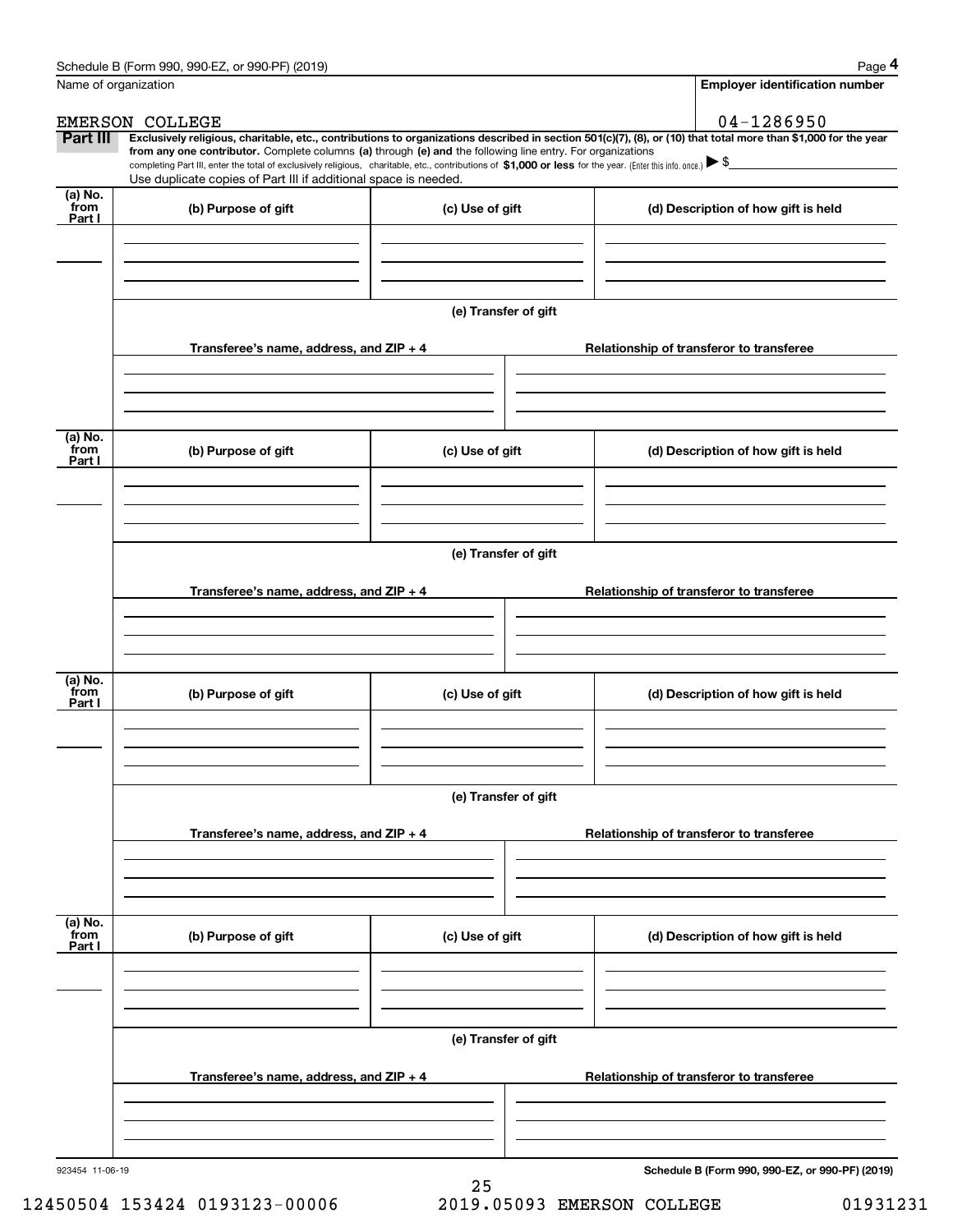| LE C | <b>Political Campaign and Lobbying Activities</b> |  |
|------|---------------------------------------------------|--|
|      |                                                   |  |

OMB No. 1545-0047

**Open to Public Inspection**

**2019**

**(Form 990 or 990-EZ)**

**For Organizations Exempt From Income Tax Under section 501(c) and section 527** ▶ Complete if the organization is described below. ▶ Attach to Form 990 or Form 990-EZ.

Department of the Treasury Internal Revenue Service

**SCHEDU** 

**| Go to www.irs.gov/Form990 for instructions and the latest information.**

**If the organization answered "Yes," on Form 990, Part IV, line 3, or Form 990-EZ, Part V, line 46 (Political Campaign Activities), then**

- Section 501(c)(3) organizations: Complete Parts I-A and B. Do not complete Part I-C.
- ¥ Section 501(c) (other than section 501(c)(3)) organizations: Complete Parts I-A and C below. Do not complete Part I-B.
- Section 527 organizations: Complete Part I-A only.

### **If the organization answered "Yes," on Form 990, Part IV, line 4, or Form 990-EZ, Part VI, line 47 (Lobbying Activities), then**

- Section 501(c)(3) organizations that have filed Form 5768 (election under section 501(h)): Complete Part II-A. Do not complete Part II-B.
- ¥ Section 501(c)(3) organizations that have NOT filed Form 5768 (election under section 501(h)): Complete Part II-B. Do not complete Part II-A.

### **If the organization answered "Yes," on Form 990, Part IV, line 5 (Proxy Tax) (see separate instructions) or Form 990-EZ, Part V, line 35c (Proxy Tax) (see separate instructions), then**

| • Section 501(c)(4), (5), or (6) organizations: Complete Part III. |  |
|--------------------------------------------------------------------|--|
|--------------------------------------------------------------------|--|

| 04-1286950<br>EMERSON COLLEGE<br>Complete if the organization is exempt under section 501(c) or is a section 527 organization.<br><b>Part I-A</b>    |           |
|------------------------------------------------------------------------------------------------------------------------------------------------------|-----------|
|                                                                                                                                                      |           |
|                                                                                                                                                      |           |
|                                                                                                                                                      |           |
| 1 Provide a description of the organization's direct and indirect political campaign activities in Part IV.                                          |           |
| $\blacktriangleright$ \$<br><b>2</b> Political campaign activity expenditures                                                                        |           |
| Volunteer hours for political campaign activities                                                                                                    |           |
| Part I-B<br>Complete if the organization is exempt under section 501(c)(3).                                                                          |           |
| 1 Enter the amount of any excise tax incurred by the organization under section 4955                                                                 |           |
| 2                                                                                                                                                    |           |
| Yes                                                                                                                                                  | <b>No</b> |
| 4a Was a correction made?<br>Yes                                                                                                                     | <b>No</b> |
| <b>b</b> If "Yes," describe in Part IV.                                                                                                              |           |
| Complete if the organization is exempt under section 501(c), except section 501(c)(3).<br>Part I-C                                                   |           |
| $\blacktriangleright$ \$<br>1 Enter the amount directly expended by the filing organization for section 527 exempt function activities               |           |
| Enter the amount of the filing organization's funds contributed to other organizations for section 527<br>$\mathbf{2}$                               |           |
| $\blacktriangleright$ \$<br>exempt function activities exercised and activities and activities are accommodal and activities and activities          |           |
| Total exempt function expenditures. Add lines 1 and 2. Enter here and on Form 1120-POL,<br>3                                                         |           |
| >                                                                                                                                                    |           |
| Yes<br>4 Did the filing organization file Form 1120-POL for this year?                                                                               | <b>No</b> |
| Enter the names, addresses and employer identification number (EIN) of all section 527 political organizations to which the filing organization<br>5 |           |
| made payments. For each organization listed, enter the amount paid from the filing organization's funds. Also enter the amount of political          |           |
| contributions received that were promptly and directly delivered to a separate political organization, such as a separate segregated fund or a       |           |
| political action committee (PAC). If additional space is needed, provide information in Part IV.                                                     |           |
| (b) Address<br>(e) Amount of political<br>(a) Name<br>$(c)$ EIN<br>(d) Amount paid from                                                              |           |
| contributions received and<br>filing organization's                                                                                                  |           |

| <b>a</b> Ivanie | ( <b>D</b> ) Address | ויום נט | (a) Alliount paid from<br>filing organization's<br>funds. If none, enter -0-. | <b>(e)</b> Alliount of political<br>contributions received and<br>promptly and directly<br>delivered to a separate<br>political organization.<br>If none, enter -0-. |
|-----------------|----------------------|---------|-------------------------------------------------------------------------------|----------------------------------------------------------------------------------------------------------------------------------------------------------------------|
|                 |                      |         |                                                                               |                                                                                                                                                                      |
|                 |                      |         |                                                                               |                                                                                                                                                                      |
|                 |                      |         |                                                                               |                                                                                                                                                                      |
|                 |                      |         |                                                                               |                                                                                                                                                                      |
|                 |                      |         |                                                                               |                                                                                                                                                                      |
|                 |                      |         |                                                                               |                                                                                                                                                                      |

**For Paperwork Reduction Act Notice, see the Instructions for Form 990 or 990-EZ. Schedule C (Form 990 or 990-EZ) 2019** LHA

932041 11-26-19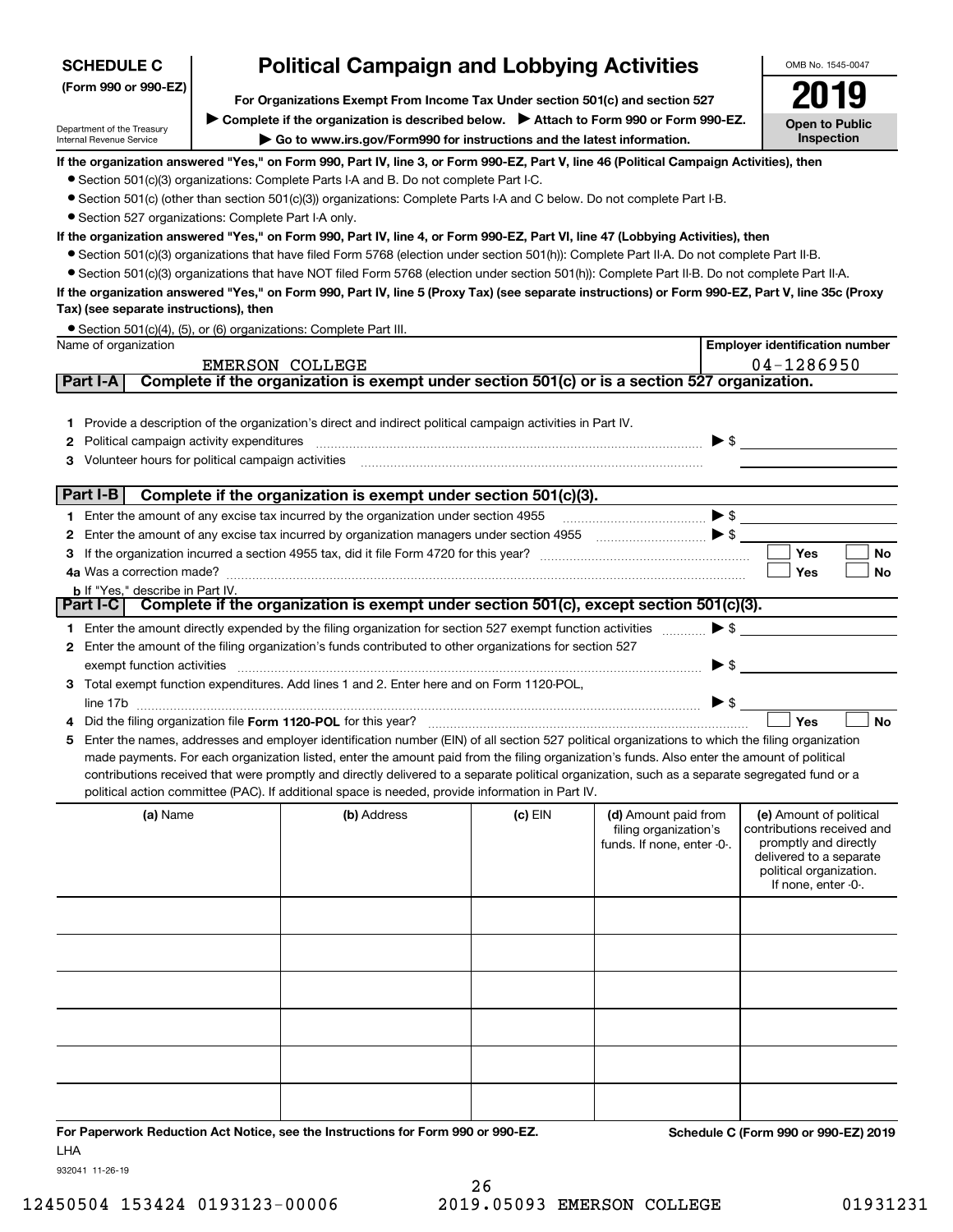| Schedule C (Form 990 or 990-EZ) 2019 EMERSON COLLEGE                                                            |                                        |                                                                                                         |                                                                                                                                   |                                        | $04 - 1286950$ Page 2          |
|-----------------------------------------------------------------------------------------------------------------|----------------------------------------|---------------------------------------------------------------------------------------------------------|-----------------------------------------------------------------------------------------------------------------------------------|----------------------------------------|--------------------------------|
| Complete if the organization is exempt under section 501(c)(3) and filed Form 5768 (election under<br>Part II-A |                                        |                                                                                                         |                                                                                                                                   |                                        |                                |
| section 501(h)).<br>A Check $\blacktriangleright$                                                               |                                        |                                                                                                         | if the filing organization belongs to an affiliated group (and list in Part IV each affiliated group member's name, address, EIN, |                                        |                                |
| expenses, and share of excess lobbying expenditures).                                                           |                                        |                                                                                                         |                                                                                                                                   |                                        |                                |
| <b>B</b> Check $\blacktriangleright$                                                                            |                                        | if the filing organization checked box A and "limited control" provisions apply.                        |                                                                                                                                   |                                        |                                |
|                                                                                                                 | <b>Limits on Lobbying Expenditures</b> | (The term "expenditures" means amounts paid or incurred.)                                               |                                                                                                                                   | (a) Filing<br>organization's<br>totals | (b) Affiliated group<br>totals |
| 1a Total lobbying expenditures to influence public opinion (grassroots lobbying)                                |                                        |                                                                                                         |                                                                                                                                   |                                        | 0.                             |
|                                                                                                                 |                                        |                                                                                                         |                                                                                                                                   |                                        | 0.                             |
| <b>b</b> Total lobbying expenditures to influence a legislative body (direct lobbying)                          |                                        |                                                                                                         |                                                                                                                                   |                                        |                                |
| с                                                                                                               |                                        |                                                                                                         |                                                                                                                                   |                                        | 0.                             |
| <b>d</b> Other exempt purpose expenditures                                                                      |                                        |                                                                                                         |                                                                                                                                   |                                        |                                |
| e Total exempt purpose expenditures (add lines 1c and 1d)                                                       |                                        |                                                                                                         |                                                                                                                                   |                                        |                                |
| f Lobbying nontaxable amount. Enter the amount from the following table in both columns.                        |                                        |                                                                                                         |                                                                                                                                   |                                        |                                |
| If the amount on line 1e, column $(a)$ or $(b)$ is:                                                             |                                        | The lobbying nontaxable amount is:                                                                      |                                                                                                                                   |                                        |                                |
| Not over \$500,000                                                                                              |                                        | 20% of the amount on line 1e.                                                                           |                                                                                                                                   |                                        |                                |
| Over \$500,000 but not over \$1,000,000                                                                         |                                        | \$100,000 plus 15% of the excess over \$500,000.                                                        |                                                                                                                                   |                                        |                                |
| Over \$1,000,000 but not over \$1,500,000                                                                       |                                        | \$175,000 plus 10% of the excess over \$1,000,000.                                                      |                                                                                                                                   |                                        |                                |
| Over \$1,500,000 but not over \$17,000,000                                                                      |                                        | \$225,000 plus 5% of the excess over \$1,500,000.                                                       |                                                                                                                                   |                                        |                                |
| Over \$17,000,000                                                                                               | \$1,000,000.                           |                                                                                                         |                                                                                                                                   |                                        |                                |
|                                                                                                                 |                                        |                                                                                                         |                                                                                                                                   |                                        |                                |
| g Grassroots nontaxable amount (enter 25% of line 1f)                                                           |                                        |                                                                                                         |                                                                                                                                   |                                        |                                |
| <b>h</b> Subtract line 1g from line 1a. If zero or less, enter -0-                                              |                                        |                                                                                                         |                                                                                                                                   |                                        |                                |
| i Subtract line 1f from line 1c. If zero or less, enter -0-                                                     |                                        |                                                                                                         |                                                                                                                                   |                                        |                                |
| j If there is an amount other than zero on either line 1h or line 1i, did the organization file Form 4720       |                                        |                                                                                                         |                                                                                                                                   |                                        |                                |
| reporting section 4911 tax for this year?                                                                       |                                        |                                                                                                         |                                                                                                                                   |                                        | Yes<br>No.                     |
| (Some organizations that made a section 501(h) election do not have to complete all of the five columns below.  |                                        | 4-Year Averaging Period Under Section 501(h)<br>See the separate instructions for lines 2a through 2f.) |                                                                                                                                   |                                        |                                |
|                                                                                                                 |                                        | Lobbying Expenditures During 4-Year Averaging Period                                                    |                                                                                                                                   |                                        |                                |
| Calendar year<br>(or fiscal year beginning in)                                                                  | (a) 2016                               | (b) 2017                                                                                                | $(c)$ 2018                                                                                                                        | $(d)$ 2019                             | (e) Total                      |
| 2a Lobbying nontaxable amount                                                                                   |                                        |                                                                                                         |                                                                                                                                   |                                        |                                |
| <b>b</b> Lobbying ceiling amount<br>(150% of line 2a, column(e))                                                |                                        |                                                                                                         |                                                                                                                                   |                                        |                                |
| c Total lobbying expenditures                                                                                   |                                        |                                                                                                         |                                                                                                                                   |                                        |                                |
| d Grassroots nontaxable amount                                                                                  |                                        |                                                                                                         |                                                                                                                                   |                                        |                                |
| e Grassroots ceiling amount<br>(150% of line 2d, column (e))                                                    |                                        |                                                                                                         |                                                                                                                                   |                                        |                                |
| f Grassroots lobbying expenditures                                                                              |                                        |                                                                                                         |                                                                                                                                   |                                        |                                |

**Schedule C (Form 990 or 990-EZ) 2019**

932042 11-26-19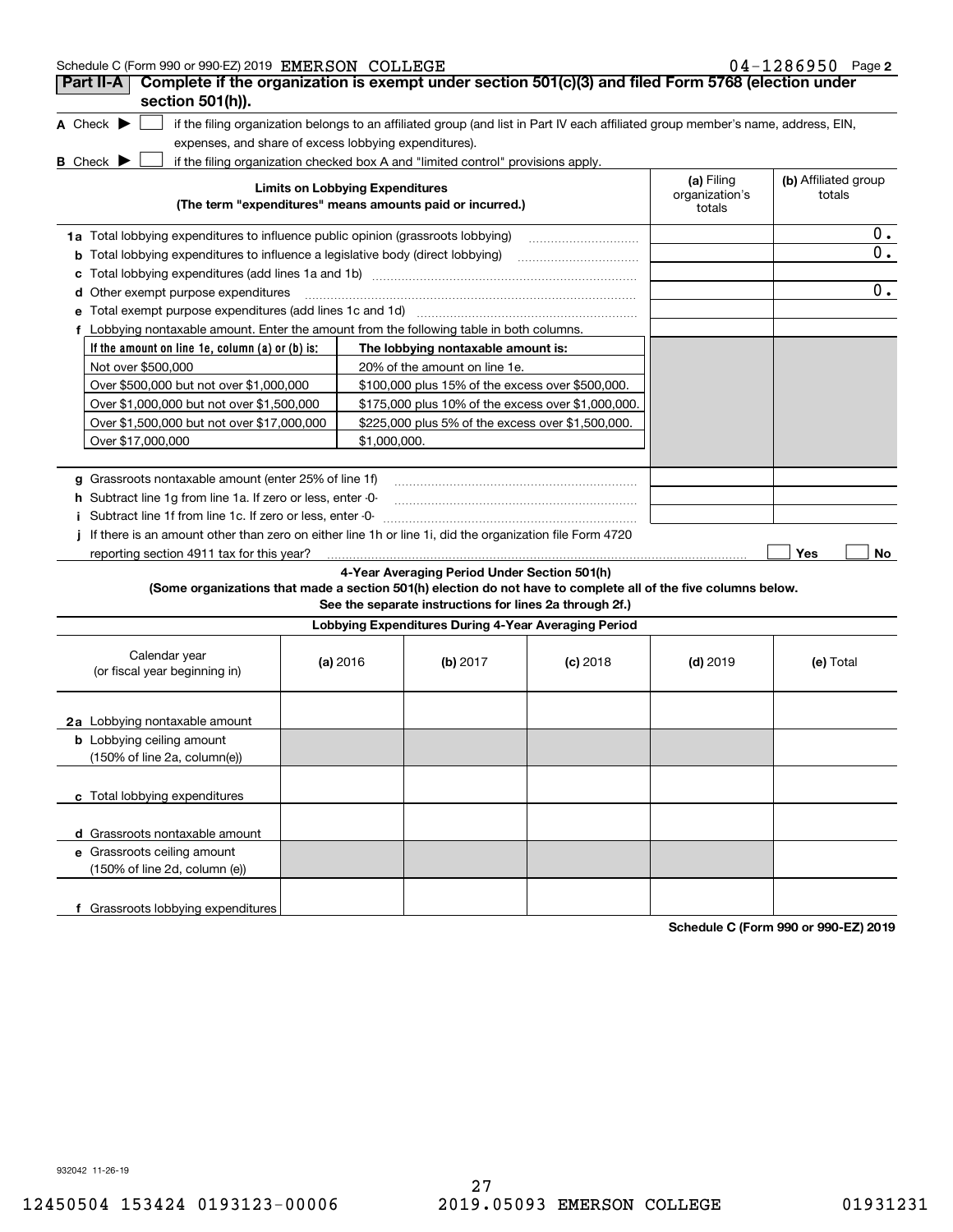### Schedule C (Form 990 or 990-EZ) 2019  $\, {\rm EMERSON} \,$   $\rm COLLEGE \,$  . The contract of the contract of the contract of the contract of the contract of the contract of the contract of the contract of the contract of the contract o

### **3**

## **Part II-B Complete if the organization is exempt under section 501(c)(3) and has NOT filed Form 5768 (election under section 501(h)).**

| For each "Yes" response on lines 1a through 1i below, provide in Part IV a detailed description |                                                                                                                                                                                                                                                                                                                                         | (a)        |              | (b)        |     |
|-------------------------------------------------------------------------------------------------|-----------------------------------------------------------------------------------------------------------------------------------------------------------------------------------------------------------------------------------------------------------------------------------------------------------------------------------------|------------|--------------|------------|-----|
|                                                                                                 | of the lobbying activity.                                                                                                                                                                                                                                                                                                               | Yes        | No           | Amount     |     |
| 1.                                                                                              | During the year, did the filing organization attempt to influence foreign, national, state, or<br>local legislation, including any attempt to influence public opinion on a legislative matter<br>or referendum, through the use of:                                                                                                    |            |              |            |     |
|                                                                                                 |                                                                                                                                                                                                                                                                                                                                         |            | x            |            |     |
|                                                                                                 | <b>b</b> Paid staff or management (include compensation in expenses reported on lines 1c through 1i)?<br>$\sim$                                                                                                                                                                                                                         |            | X            |            |     |
|                                                                                                 |                                                                                                                                                                                                                                                                                                                                         |            | X            |            |     |
|                                                                                                 |                                                                                                                                                                                                                                                                                                                                         |            | X            |            |     |
|                                                                                                 | e Publications, or published or broadcast statements?                                                                                                                                                                                                                                                                                   |            | X            |            |     |
|                                                                                                 | f Grants to other organizations for lobbying purposes?                                                                                                                                                                                                                                                                                  |            | X            |            |     |
|                                                                                                 | g Direct contact with legislators, their staffs, government officials, or a legislative body?<br>.                                                                                                                                                                                                                                      |            | X            |            |     |
|                                                                                                 | h Rallies, demonstrations, seminars, conventions, speeches, lectures, or any similar means?                                                                                                                                                                                                                                             |            | X            |            |     |
|                                                                                                 | <i>i</i> Other activities?                                                                                                                                                                                                                                                                                                              | X          |              |            | 50. |
|                                                                                                 |                                                                                                                                                                                                                                                                                                                                         |            |              |            | 50. |
|                                                                                                 | 2a Did the activities in line 1 cause the organization to be not described in section 501(c)(3)?                                                                                                                                                                                                                                        |            | x            |            |     |
|                                                                                                 |                                                                                                                                                                                                                                                                                                                                         |            |              |            |     |
|                                                                                                 | c If "Yes," enter the amount of any tax incurred by organization managers under section 4912                                                                                                                                                                                                                                            |            |              |            |     |
|                                                                                                 | d If the filing organization incurred a section 4912 tax, did it file Form 4720 for this year?<br>Complete if the organization is exempt under section 501(c)(4), section 501(c)(5), or section<br> Part III-A                                                                                                                          |            |              |            |     |
|                                                                                                 | $501(c)(6)$ .                                                                                                                                                                                                                                                                                                                           |            |              |            |     |
|                                                                                                 |                                                                                                                                                                                                                                                                                                                                         |            |              | Yes        | No  |
| 1.                                                                                              |                                                                                                                                                                                                                                                                                                                                         |            | 1            |            |     |
| 2                                                                                               |                                                                                                                                                                                                                                                                                                                                         |            | $\mathbf{2}$ |            |     |
| 3                                                                                               | Did the organization agree to carry over lobbying and political campaign activity expenditures from the prior year?<br>Part III-B Complete if the organization is exempt under section 501(c)(4), section 501(c)(5), or section                                                                                                         |            | 3            |            |     |
|                                                                                                 | 501(c)(6) and if either (a) BOTH Part III-A, lines 1 and 2, are answered "No" OR (b) Part III-A, line 3, is<br>answered "Yes."                                                                                                                                                                                                          |            |              |            |     |
| 1.<br>2                                                                                         | Dues, assessments and similar amounts from members [11] matter content to the state of the state of the state of the state of the state of the state of the state of the state of the state of the state of the state of the s<br>Section 162(e) nondeductible lobbying and political expenditures (do not include amounts of political |            | 1.           |            |     |
|                                                                                                 | expenses for which the section 527(f) tax was paid).                                                                                                                                                                                                                                                                                    |            |              |            |     |
|                                                                                                 | <b>a</b> Current year                                                                                                                                                                                                                                                                                                                   |            | 2a           |            |     |
|                                                                                                 | <b>b</b> Carryover from last year manufactured and content to content the content of the content of the content of the content of the content of the content of the content of the content of the content of the content of the con                                                                                                     |            | 2b           |            |     |
| c                                                                                               |                                                                                                                                                                                                                                                                                                                                         |            | 2c           |            |     |
| з                                                                                               | Aggregate amount reported in section 6033(e)(1)(A) notices of nondeductible section 162(e) dues                                                                                                                                                                                                                                         |            | 3            |            |     |
| 4                                                                                               | If notices were sent and the amount on line 2c exceeds the amount on line 3, what portion of the excess                                                                                                                                                                                                                                 |            |              |            |     |
|                                                                                                 | does the organization agree to carryover to the reasonable estimate of nondeductible lobbying and political                                                                                                                                                                                                                             |            |              |            |     |
|                                                                                                 | expenditure next year?                                                                                                                                                                                                                                                                                                                  |            | 4            |            |     |
| 5<br> Part IV                                                                                   | Taxable amount of lobbying and political expenditures (see instructions)                                                                                                                                                                                                                                                                |            | 5            |            |     |
|                                                                                                 | <b>Supplemental Information</b>                                                                                                                                                                                                                                                                                                         |            |              |            |     |
|                                                                                                 | Provide the descriptions required for Part I-A, line 1; Part I-B, line 4; Part I-C, line 5; Part II-A (affiliated group list); Part II-A, lines 1 and 2 (see<br>instructions); and Part II-B, line 1. Also, complete this part for any additional information.<br>PART II-B:                                                            |            |              |            |     |
|                                                                                                 | SCHEDULE C, PART II REPRESENTS THE PORTION OF ANNUAL DUES INVOLVED                                                                                                                                                                                                                                                                      |            |              | ΙN         |     |
|                                                                                                 | LOBBYING ACTIVITIES WHICH RELATES TO THE NATIONAL ASSOCIATION OF COLLEGE                                                                                                                                                                                                                                                                |            |              |            |     |
| AND                                                                                             | UNIVERSITY BUSINESS OFFICERS AND ITS AFFILIATES                                                                                                                                                                                                                                                                                         | "NACUBO"). |              | THE AMOUNT |     |
| TR.                                                                                             | THIS REPRESENTS THE ONLY LOBBYING ACTIVITIES OF<br>NEGLIGIBLE.                                                                                                                                                                                                                                                                          |            | THE          |            |     |
|                                                                                                 | COLLECT                                                                                                                                                                                                                                                                                                                                 |            |              |            |     |

COLLEGE.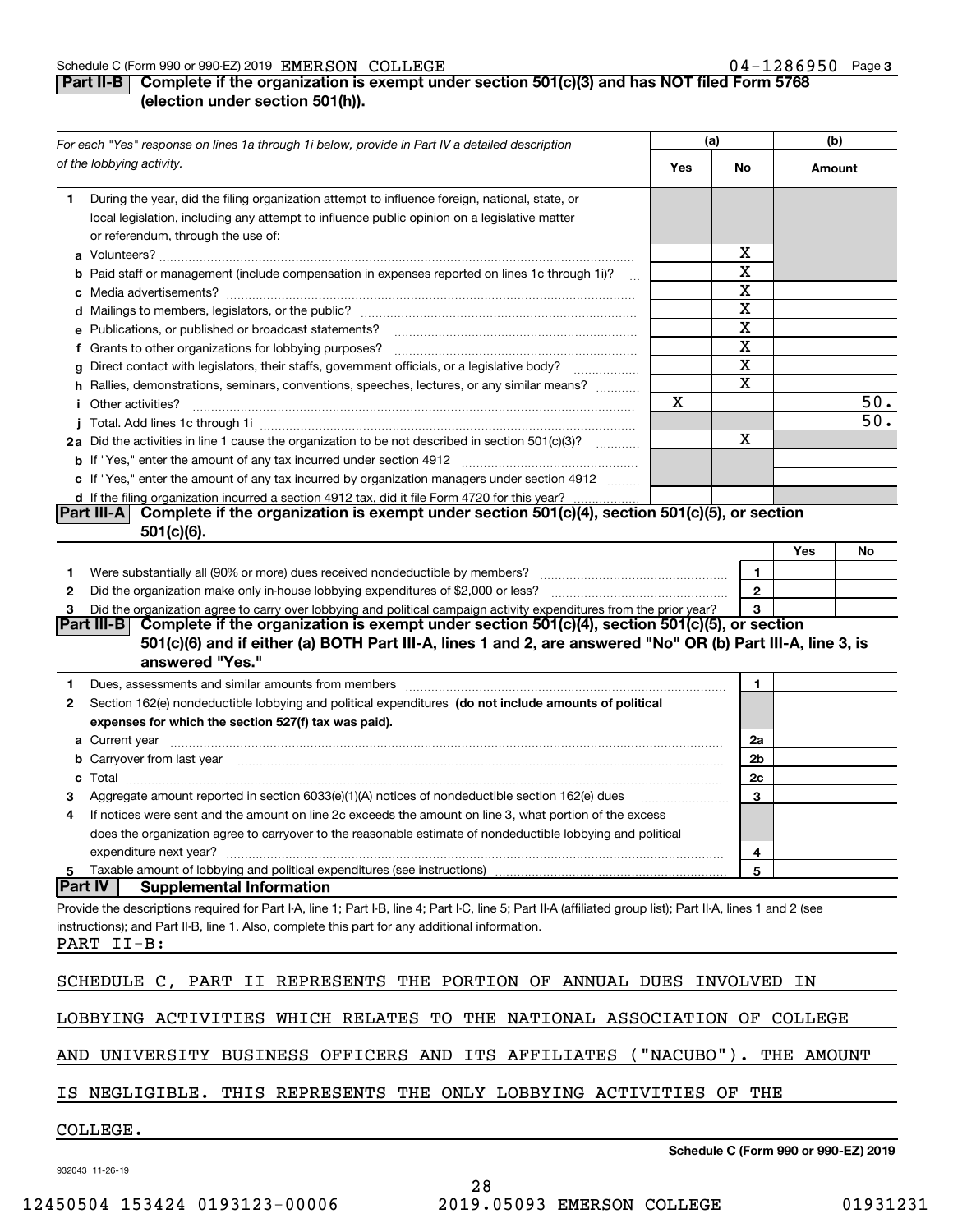| <b>SCHEDULE D</b> |
|-------------------|
|                   |

| (Form 990) |  |
|------------|--|
|------------|--|

# **Supplemental Financial Statements**

(Form 990)<br>
Pepartment of the Treasury<br>
Department of the Treasury<br>
Department of the Treasury<br>
Department of the Treasury<br> **Co to www.irs.gov/Form990 for instructions and the latest information.**<br> **Co to www.irs.gov/Form9** 

<code>Part I</code>  $|$   $|$  Organizations Maintaining Donor Advised Funds or Other Similar Funds or Accounts.  $\,$  <code>Complete</code> if the



Department of the Treasury Internal Revenue Service

| Name of the organization | Emplover identification number |
|--------------------------|--------------------------------|
|--------------------------|--------------------------------|

EMERSON COLLEGE 2004-1286950

|         | organization answered "Yes" on Form 990, Part IV, line 6.                                                                                                                                                                     |                         |                                                    |
|---------|-------------------------------------------------------------------------------------------------------------------------------------------------------------------------------------------------------------------------------|-------------------------|----------------------------------------------------|
|         |                                                                                                                                                                                                                               | (a) Donor advised funds | (b) Funds and other accounts                       |
| 1       |                                                                                                                                                                                                                               |                         |                                                    |
| 2       | Aggregate value of contributions to (during year)                                                                                                                                                                             |                         |                                                    |
| з       | Aggregate value of grants from (during year)                                                                                                                                                                                  |                         |                                                    |
| 4       |                                                                                                                                                                                                                               |                         |                                                    |
| 5       | Did the organization inform all donors and donor advisors in writing that the assets held in donor advised funds                                                                                                              |                         |                                                    |
|         |                                                                                                                                                                                                                               |                         | Yes<br>No                                          |
| 6       | Did the organization inform all grantees, donors, and donor advisors in writing that grant funds can be used only                                                                                                             |                         |                                                    |
|         | for charitable purposes and not for the benefit of the donor or donor advisor, or for any other purpose conferring                                                                                                            |                         |                                                    |
|         | impermissible private benefit?                                                                                                                                                                                                |                         | Yes<br>No                                          |
| Part II | Conservation Easements. Complete if the organization answered "Yes" on Form 990, Part IV, line 7.                                                                                                                             |                         |                                                    |
| 1       | Purpose(s) of conservation easements held by the organization (check all that apply).                                                                                                                                         |                         |                                                    |
|         | Preservation of land for public use (for example, recreation or education)                                                                                                                                                    |                         | Preservation of a historically important land area |
|         | Protection of natural habitat                                                                                                                                                                                                 |                         | Preservation of a certified historic structure     |
|         | Preservation of open space                                                                                                                                                                                                    |                         |                                                    |
| 2       | Complete lines 2a through 2d if the organization held a qualified conservation contribution in the form of a conservation easement on the last                                                                                |                         |                                                    |
|         | day of the tax year.                                                                                                                                                                                                          |                         | Held at the End of the Tax Year                    |
| a       | Total number of conservation easements                                                                                                                                                                                        |                         | 2a                                                 |
|         | Total acreage restricted by conservation easements                                                                                                                                                                            |                         | 2 <sub>b</sub>                                     |
|         | Number of conservation easements on a certified historic structure included in (a) manufacture included in (a)                                                                                                                |                         | 2c                                                 |
| d       | Number of conservation easements included in (c) acquired after 7/25/06, and not on a historic structure                                                                                                                      |                         |                                                    |
|         | listed in the National Register [11, 1200] [12] The National Register [11, 1200] [12] The National Register [11, 1200] [12] The National Register [11, 1200] [12] The National Register [11, 1200] [12] The National Register |                         | 2d                                                 |
| з       | Number of conservation easements modified, transferred, released, extinguished, or terminated by the organization during the tax                                                                                              |                         |                                                    |
|         | $year \blacktriangleright$                                                                                                                                                                                                    |                         |                                                    |
| 4       | Number of states where property subject to conservation easement is located >                                                                                                                                                 |                         |                                                    |
| 5       | Does the organization have a written policy regarding the periodic monitoring, inspection, handling of                                                                                                                        |                         | Yes<br>No                                          |
| 6       | violations, and enforcement of the conservation easements it holds?<br>Staff and volunteer hours devoted to monitoring, inspecting, handling of violations, and enforcing conservation easements during the year              |                         |                                                    |
|         |                                                                                                                                                                                                                               |                         |                                                    |
| 7       | Amount of expenses incurred in monitoring, inspecting, handling of violations, and enforcing conservation easements during the year                                                                                           |                         |                                                    |
|         | ▶ \$                                                                                                                                                                                                                          |                         |                                                    |
| 8       | Does each conservation easement reported on line 2(d) above satisfy the requirements of section 170(h)(4)(B)(i)                                                                                                               |                         |                                                    |
|         |                                                                                                                                                                                                                               |                         | Yes<br>No                                          |
| 9       | In Part XIII, describe how the organization reports conservation easements in its revenue and expense statement and                                                                                                           |                         |                                                    |
|         | balance sheet, and include, if applicable, the text of the footnote to the organization's financial statements that describes the                                                                                             |                         |                                                    |
|         | organization's accounting for conservation easements.                                                                                                                                                                         |                         |                                                    |
|         | Part III   Organizations Maintaining Collections of Art, Historical Treasures, or Other Similar Assets.                                                                                                                       |                         |                                                    |
|         | Complete if the organization answered "Yes" on Form 990, Part IV, line 8.                                                                                                                                                     |                         |                                                    |
|         | 1a If the organization elected, as permitted under FASB ASC 958, not to report in its revenue statement and balance sheet works                                                                                               |                         |                                                    |
|         | of art, historical treasures, or other similar assets held for public exhibition, education, or research in furtherance of public                                                                                             |                         |                                                    |
|         | service, provide in Part XIII the text of the footnote to its financial statements that describes these items.                                                                                                                |                         |                                                    |
|         | <b>b</b> If the organization elected, as permitted under FASB ASC 958, to report in its revenue statement and balance sheet works of                                                                                          |                         |                                                    |
|         | art, historical treasures, or other similar assets held for public exhibition, education, or research in furtherance of public service,                                                                                       |                         |                                                    |
|         | provide the following amounts relating to these items:                                                                                                                                                                        |                         |                                                    |
|         |                                                                                                                                                                                                                               |                         |                                                    |
|         | (ii) Assets included in Form 990, Part X                                                                                                                                                                                      |                         | $\blacktriangleright$ \$                           |
| 2       | If the organization received or held works of art, historical treasures, or other similar assets for financial gain, provide                                                                                                  |                         |                                                    |
|         | the following amounts required to be reported under FASB ASC 958 relating to these items:                                                                                                                                     |                         |                                                    |
| а       | Revenue included on Form 990, Part VIII, line 1 [2000] [2000] [2000] [2000] [3000] [3000] [3000] [3000] [3000                                                                                                                 |                         | \$                                                 |
|         |                                                                                                                                                                                                                               |                         | -\$                                                |
|         | LHA For Paperwork Reduction Act Notice, see the Instructions for Form 990.                                                                                                                                                    |                         | Schedule D (Form 990) 2019                         |
|         | 932051 10-02-19                                                                                                                                                                                                               |                         |                                                    |

29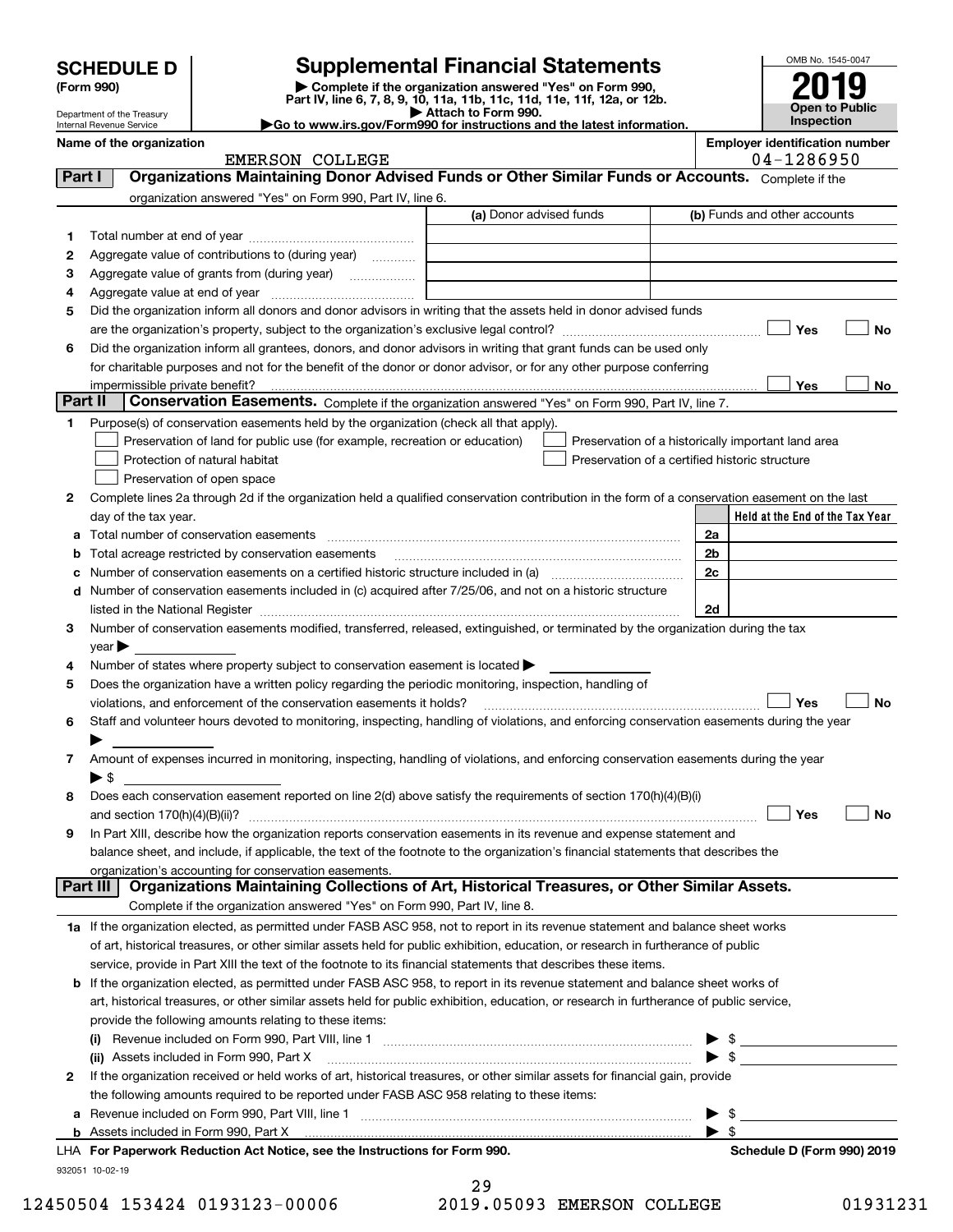|          | Schedule D (Form 990) 2019                                                                                                                                                                                                                          | <b>EMERSON COLLEGE</b> |   |                                                                                                                                                                                                                                |                           |               |                 | $04 - 1286950$ Page 2      |                            |     |                  |
|----------|-----------------------------------------------------------------------------------------------------------------------------------------------------------------------------------------------------------------------------------------------------|------------------------|---|--------------------------------------------------------------------------------------------------------------------------------------------------------------------------------------------------------------------------------|---------------------------|---------------|-----------------|----------------------------|----------------------------|-----|------------------|
| Part III | Organizations Maintaining Collections of Art, Historical Treasures, or Other Similar Assets (continued)                                                                                                                                             |                        |   |                                                                                                                                                                                                                                |                           |               |                 |                            |                            |     |                  |
| З        | Using the organization's acquisition, accession, and other records, check any of the following that make significant use of its                                                                                                                     |                        |   |                                                                                                                                                                                                                                |                           |               |                 |                            |                            |     |                  |
|          | collection items (check all that apply):                                                                                                                                                                                                            |                        |   |                                                                                                                                                                                                                                |                           |               |                 |                            |                            |     |                  |
| a        | Public exhibition                                                                                                                                                                                                                                   |                        |   | Loan or exchange program                                                                                                                                                                                                       |                           |               |                 |                            |                            |     |                  |
| b        | Scholarly research                                                                                                                                                                                                                                  | е                      |   | Other and the control of the control of the control of the control of the control of the control of the control of the control of the control of the control of the control of the control of the control of the control of th |                           |               |                 |                            |                            |     |                  |
| c        | Preservation for future generations                                                                                                                                                                                                                 |                        |   |                                                                                                                                                                                                                                |                           |               |                 |                            |                            |     |                  |
| 4        | Provide a description of the organization's collections and explain how they further the organization's exempt purpose in Part XIII.                                                                                                                |                        |   |                                                                                                                                                                                                                                |                           |               |                 |                            |                            |     |                  |
| 5        | During the year, did the organization solicit or receive donations of art, historical treasures, or other similar assets                                                                                                                            |                        |   |                                                                                                                                                                                                                                |                           |               |                 |                            |                            |     |                  |
|          | to be sold to raise funds rather than to be maintained as part of the organization's collection?                                                                                                                                                    |                        |   |                                                                                                                                                                                                                                |                           |               |                 |                            | Yes                        |     | No               |
|          | <b>Part IV</b><br>Escrow and Custodial Arrangements. Complete if the organization answered "Yes" on Form 990, Part IV, line 9, or                                                                                                                   |                        |   |                                                                                                                                                                                                                                |                           |               |                 |                            |                            |     |                  |
|          | reported an amount on Form 990, Part X, line 21.                                                                                                                                                                                                    |                        |   |                                                                                                                                                                                                                                |                           |               |                 |                            |                            |     |                  |
|          | 1a Is the organization an agent, trustee, custodian or other intermediary for contributions or other assets not included                                                                                                                            |                        |   |                                                                                                                                                                                                                                |                           |               |                 |                            |                            |     |                  |
|          |                                                                                                                                                                                                                                                     |                        |   |                                                                                                                                                                                                                                |                           |               |                 |                            | Yes                        |     | No               |
|          | <b>b</b> If "Yes," explain the arrangement in Part XIII and complete the following table:                                                                                                                                                           |                        |   |                                                                                                                                                                                                                                |                           |               |                 |                            |                            |     |                  |
|          |                                                                                                                                                                                                                                                     |                        |   |                                                                                                                                                                                                                                |                           |               |                 |                            | Amount                     |     |                  |
| с        | Beginning balance<br>Additions during the year manufactured and an account of the year manufactured and account of the year manufactured and account of the year manufactured and account of the year manufactured and account of the year manufact |                        |   |                                                                                                                                                                                                                                |                           |               | 1c<br>1d        |                            |                            |     |                  |
|          | Distributions during the year manufactured and an account of the year manufactured and the year manufactured and the year manufactured and the year manufactured and the year manufactured and the year manufactured and the y                      |                        |   |                                                                                                                                                                                                                                |                           |               | 1e              |                            |                            |     |                  |
|          | Ending balance manufacture contract contract contract contract contract contract contract contract contract contract contract contract contract contract contract contract contract contract contract contract contract contra                      |                        |   |                                                                                                                                                                                                                                |                           |               | 1f              |                            |                            |     |                  |
|          | 2a Did the organization include an amount on Form 990, Part X, line 21, for escrow or custodial account liability?                                                                                                                                  |                        |   |                                                                                                                                                                                                                                |                           |               |                 |                            | Yes                        |     | No               |
|          | <b>b</b> If "Yes," explain the arrangement in Part XIII. Check here if the explanation has been provided on Part XIII                                                                                                                               |                        |   |                                                                                                                                                                                                                                |                           |               |                 |                            |                            |     |                  |
| Part V   | <b>Endowment Funds.</b> Complete if the organization answered "Yes" on Form 990, Part IV, line 10.                                                                                                                                                  |                        |   |                                                                                                                                                                                                                                |                           |               |                 |                            |                            |     |                  |
|          |                                                                                                                                                                                                                                                     | (a) Current year       |   | (b) Prior year                                                                                                                                                                                                                 | (c) Two years back        |               |                 | (d) Three years back       | (e) Four years back        |     |                  |
| 1a       | Beginning of year balance                                                                                                                                                                                                                           | 180,509,388.           |   | 171,633,889.                                                                                                                                                                                                                   | 161,079,646.              |               |                 | 144, 194, 527.             | 149, 219, 391.             |     |                  |
| b        |                                                                                                                                                                                                                                                     | 2,805,692.             |   | 3, 221, 142.                                                                                                                                                                                                                   |                           | 2,599,143.    |                 | 4,031,000.                 |                            |     | 2,548,023.       |
|          | Net investment earnings, gains, and losses                                                                                                                                                                                                          | 4,723,915.             |   | 10,248,986.                                                                                                                                                                                                                    |                           | 12, 186, 354. |                 | 16, 915, 119.              |                            |     | $-3,660,131.$    |
|          |                                                                                                                                                                                                                                                     | 4,743,371.             |   | 4,594,629.                                                                                                                                                                                                                     |                           | 4, 231, 254.  |                 | 4,061,000.                 |                            |     | 3,912,756.       |
|          | e Other expenditures for facilities                                                                                                                                                                                                                 |                        |   |                                                                                                                                                                                                                                |                           |               |                 |                            |                            |     |                  |
|          | and programs                                                                                                                                                                                                                                        |                        |   |                                                                                                                                                                                                                                |                           |               |                 |                            |                            |     |                  |
|          |                                                                                                                                                                                                                                                     |                        |   |                                                                                                                                                                                                                                |                           |               |                 |                            |                            |     |                  |
| g        | End of year balance                                                                                                                                                                                                                                 | 183, 295, 624.         |   | 180, 509, 388.                                                                                                                                                                                                                 | 171, 633, 889.            |               |                 | 161,079,646.               | 144, 194, 527.             |     |                  |
| 2        | Provide the estimated percentage of the current year end balance (line 1g, column (a)) held as:                                                                                                                                                     |                        |   |                                                                                                                                                                                                                                |                           |               |                 |                            |                            |     |                  |
|          | Board designated or quasi-endowment >                                                                                                                                                                                                               | 78.04                  | % |                                                                                                                                                                                                                                |                           |               |                 |                            |                            |     |                  |
|          | Permanent endowment > 16.17                                                                                                                                                                                                                         | %                      |   |                                                                                                                                                                                                                                |                           |               |                 |                            |                            |     |                  |
| c        | 5.79<br>Term endowment $\blacktriangleright$                                                                                                                                                                                                        | %                      |   |                                                                                                                                                                                                                                |                           |               |                 |                            |                            |     |                  |
|          | The percentages on lines 2a, 2b, and 2c should equal 100%.                                                                                                                                                                                          |                        |   |                                                                                                                                                                                                                                |                           |               |                 |                            |                            |     |                  |
|          | 3a Are there endowment funds not in the possession of the organization that are held and administered for the organization                                                                                                                          |                        |   |                                                                                                                                                                                                                                |                           |               |                 |                            |                            |     |                  |
|          | by:                                                                                                                                                                                                                                                 |                        |   |                                                                                                                                                                                                                                |                           |               |                 |                            |                            | Yes | No               |
|          | (i)                                                                                                                                                                                                                                                 |                        |   |                                                                                                                                                                                                                                |                           |               |                 |                            | 3a(i)                      |     | X<br>$\mathbf X$ |
|          |                                                                                                                                                                                                                                                     |                        |   |                                                                                                                                                                                                                                |                           |               |                 |                            | 3a(ii)                     |     |                  |
|          |                                                                                                                                                                                                                                                     |                        |   |                                                                                                                                                                                                                                |                           |               |                 |                            | 3b                         |     |                  |
|          | Describe in Part XIII the intended uses of the organization's endowment funds.<br>Land, Buildings, and Equipment.<br>Part VI                                                                                                                        |                        |   |                                                                                                                                                                                                                                |                           |               |                 |                            |                            |     |                  |
|          | Complete if the organization answered "Yes" on Form 990, Part IV, line 11a. See Form 990, Part X, line 10.                                                                                                                                          |                        |   |                                                                                                                                                                                                                                |                           |               |                 |                            |                            |     |                  |
|          | Description of property                                                                                                                                                                                                                             | (a) Cost or other      |   |                                                                                                                                                                                                                                | (b) Cost or other         |               | (c) Accumulated |                            | (d) Book value             |     |                  |
|          |                                                                                                                                                                                                                                                     | basis (investment)     |   | basis (other)                                                                                                                                                                                                                  |                           |               | depreciation    |                            |                            |     |                  |
|          |                                                                                                                                                                                                                                                     |                        |   |                                                                                                                                                                                                                                | 76,843,446.               |               |                 |                            | 76,843,446.                |     |                  |
| b        |                                                                                                                                                                                                                                                     |                        |   | 908,870,435.230,449,600.678,420,835.                                                                                                                                                                                           |                           |               |                 |                            |                            |     |                  |
|          |                                                                                                                                                                                                                                                     |                        |   |                                                                                                                                                                                                                                | 6,040,018.                |               | 3,922,615.      |                            | $\overline{2,117,403}$ .   |     |                  |
| d        |                                                                                                                                                                                                                                                     |                        |   |                                                                                                                                                                                                                                | $\overline{34,158,014}$ . |               | 28,964,220.     |                            | $\overline{5}$ , 193, 794. |     |                  |
|          |                                                                                                                                                                                                                                                     |                        |   |                                                                                                                                                                                                                                | 11,397,921.               |               |                 |                            | 11,397,921.                |     |                  |
|          |                                                                                                                                                                                                                                                     |                        |   |                                                                                                                                                                                                                                |                           |               |                 |                            | 773,973,399.               |     |                  |
|          |                                                                                                                                                                                                                                                     |                        |   |                                                                                                                                                                                                                                |                           |               |                 | Schodule D (Form 000) 2010 |                            |     |                  |

**Schedule D (Form 990) 2019**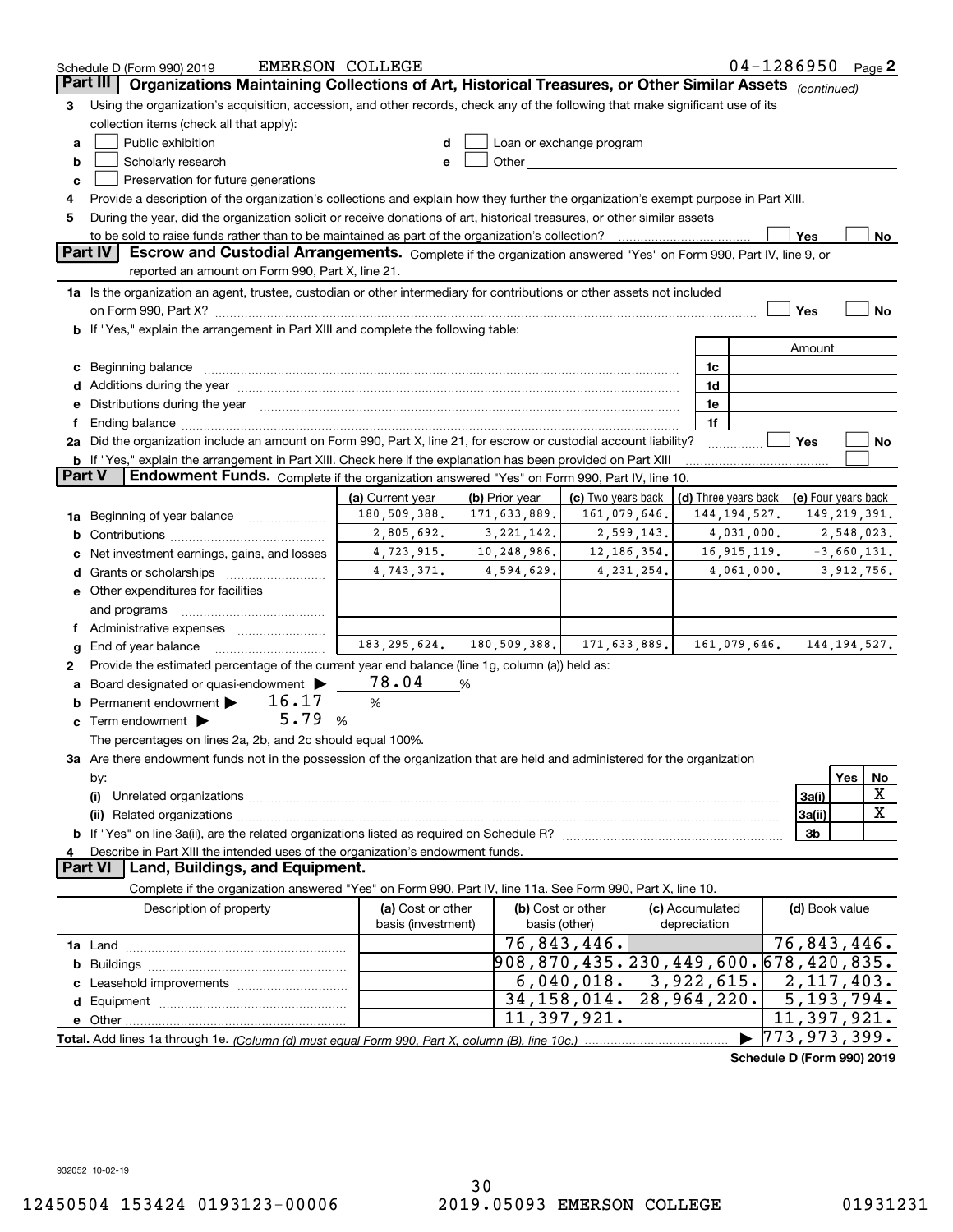|                | Part VIII investments - Other Securities.<br>Complete if the organization answered "Yes" on Form 990, Part IV, line 11b. See Form 990, Part X, line 12. |                 |                                                           |                |
|----------------|---------------------------------------------------------------------------------------------------------------------------------------------------------|-----------------|-----------------------------------------------------------|----------------|
|                | (a) Description of security or category (including name of security)                                                                                    | (b) Book value  | (c) Method of valuation: Cost or end-of-year market value |                |
|                |                                                                                                                                                         |                 |                                                           |                |
|                |                                                                                                                                                         |                 |                                                           |                |
| (3) Other      |                                                                                                                                                         |                 |                                                           |                |
| (A)            |                                                                                                                                                         |                 |                                                           |                |
| (B)            |                                                                                                                                                         |                 |                                                           |                |
| (C)            |                                                                                                                                                         |                 |                                                           |                |
| (D)            |                                                                                                                                                         |                 |                                                           |                |
| (E)            |                                                                                                                                                         |                 |                                                           |                |
| (F)            |                                                                                                                                                         |                 |                                                           |                |
| (G)            |                                                                                                                                                         |                 |                                                           |                |
| (H)            |                                                                                                                                                         |                 |                                                           |                |
|                | Total. (Col. (b) must equal Form 990, Part X, col. (B) line 12.)                                                                                        |                 |                                                           |                |
|                | Part VIII Investments - Program Related.                                                                                                                |                 |                                                           |                |
|                | Complete if the organization answered "Yes" on Form 990, Part IV, line 11c. See Form 990, Part X, line 13.                                              |                 |                                                           |                |
|                | (a) Description of investment                                                                                                                           | (b) Book value  | (c) Method of valuation: Cost or end-of-year market value |                |
| (1)            |                                                                                                                                                         |                 |                                                           |                |
| (2)            |                                                                                                                                                         |                 |                                                           |                |
| (3)            |                                                                                                                                                         |                 |                                                           |                |
| (4)            |                                                                                                                                                         |                 |                                                           |                |
| (5)            |                                                                                                                                                         |                 |                                                           |                |
| (6)            |                                                                                                                                                         |                 |                                                           |                |
| (7)            |                                                                                                                                                         |                 |                                                           |                |
| (8)            |                                                                                                                                                         |                 |                                                           |                |
| (9)            |                                                                                                                                                         |                 |                                                           |                |
|                | Total. (Col. (b) must equal Form 990, Part X, col. (B) line 13.)                                                                                        |                 |                                                           |                |
| <b>Part IX</b> | <b>Other Assets.</b>                                                                                                                                    |                 |                                                           |                |
|                | Complete if the organization answered "Yes" on Form 990, Part IV, line 11d. See Form 990, Part X, line 15.                                              |                 |                                                           |                |
|                |                                                                                                                                                         | (a) Description |                                                           | (b) Book value |
| (1)            |                                                                                                                                                         |                 |                                                           |                |
| (2)            |                                                                                                                                                         |                 |                                                           |                |
| (3)            |                                                                                                                                                         |                 |                                                           |                |
| (4)            |                                                                                                                                                         |                 |                                                           |                |
| (5)            |                                                                                                                                                         |                 |                                                           |                |
| (6)            |                                                                                                                                                         |                 |                                                           |                |
| (7)            |                                                                                                                                                         |                 |                                                           |                |
| (8)            |                                                                                                                                                         |                 |                                                           |                |
| (9)            |                                                                                                                                                         |                 |                                                           |                |
| <b>Part X</b>  | Total. (Column (b) must equal Form 990. Part X. col. (B) line 15.)<br><b>Other Liabilities.</b>                                                         |                 |                                                           |                |
|                | Complete if the organization answered "Yes" on Form 990, Part IV, line 11e or 11f. See Form 990, Part X, line 25.                                       |                 |                                                           |                |
| 1.             | (a) Description of liability                                                                                                                            |                 |                                                           | (b) Book value |
| (1)            | Federal income taxes                                                                                                                                    |                 |                                                           |                |
| (2)            | REFUNDABLE ADVANCES GOVT                                                                                                                                | GRANT           |                                                           | 1,253,658.     |
| (3)            |                                                                                                                                                         |                 |                                                           |                |
| (4)            |                                                                                                                                                         |                 |                                                           |                |
| (5)            |                                                                                                                                                         |                 |                                                           |                |
| (6)            |                                                                                                                                                         |                 |                                                           |                |
| (7)            |                                                                                                                                                         |                 |                                                           |                |
| (8)            |                                                                                                                                                         |                 |                                                           |                |
|                |                                                                                                                                                         |                 |                                                           |                |
| (9)            |                                                                                                                                                         |                 |                                                           | 1,253,658.     |

**2.** Liability for uncertain tax positions. In Part XIII, provide the text of the footnote to the organization's financial statements that reports the organization's liability for uncertain tax positions under FASB ASC 740. Check here if the text of the footnote has been provided in Part XIII  $\boxed{\text{X}}$ 

**Schedule D (Form 990) 2019**

932053 10-02-19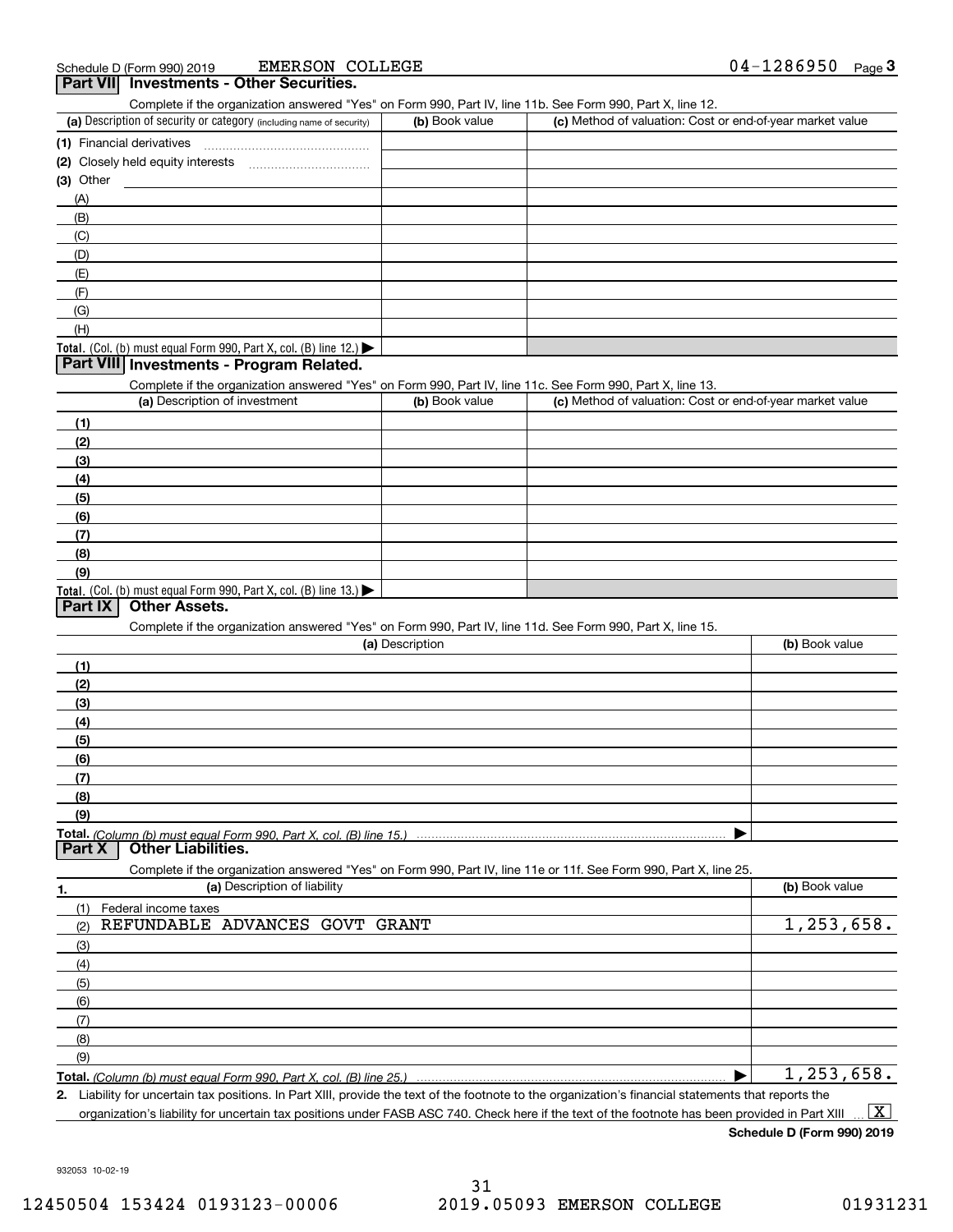|              | <b>EMERSON COLLEGE</b><br>Schedule D (Form 990) 2019                                                                       |                |                             |                | 04-1286950                     | Page $4$    |
|--------------|----------------------------------------------------------------------------------------------------------------------------|----------------|-----------------------------|----------------|--------------------------------|-------------|
|              | Reconciliation of Revenue per Audited Financial Statements With Revenue per Return.<br>Part XI                             |                |                             |                |                                |             |
|              | Complete if the organization answered "Yes" on Form 990, Part IV, line 12a.                                                |                |                             |                |                                |             |
| 1            | Total revenue, gains, and other support per audited financial statements                                                   |                |                             | $\blacksquare$ | $\overline{228,067,531}$ .     |             |
| $\mathbf{2}$ | Amounts included on line 1 but not on Form 990, Part VIII, line 12:                                                        |                |                             |                |                                |             |
| a            |                                                                                                                            | 2a             | $-1, 335, 050.$             |                |                                |             |
|              |                                                                                                                            | 2 <sub>b</sub> |                             |                |                                |             |
|              |                                                                                                                            | 2c             |                             |                |                                |             |
| d            |                                                                                                                            | 2d             | 844,362.                    |                |                                |             |
| е            | Add lines 2a through 2d                                                                                                    |                |                             | 2e             |                                | $-490,688.$ |
| 3            |                                                                                                                            |                |                             | $\mathbf{3}$   | $\overline{228, 558, 219.}$    |             |
| 4            | Amounts included on Form 990, Part VIII, line 12, but not on line 1:                                                       |                |                             |                |                                |             |
|              |                                                                                                                            |                |                             |                |                                |             |
| b            | Other (Describe in Part XIII.) <b>Construction Contract Construction</b> Chemistry Chemistry Chemistry Chemistry Chemistry | 4 <sub>b</sub> | $\overline{52}$ , 130, 599. |                |                                |             |
|              | c Add lines 4a and 4b                                                                                                      |                |                             | 4с             | 52,509,419.                    |             |
|              |                                                                                                                            |                |                             |                |                                |             |
|              |                                                                                                                            |                |                             | 5 <sup>1</sup> | 281,067,638.                   |             |
|              | Part XII   Reconciliation of Expenses per Audited Financial Statements With Expenses per Return.                           |                |                             |                |                                |             |
|              | Complete if the organization answered "Yes" on Form 990, Part IV, line 12a.                                                |                |                             |                |                                |             |
| 1            | Total expenses and losses per audited financial statements                                                                 |                |                             |                | $1 \overline{218,407,039}$ .   |             |
| 2            | Amounts included on line 1 but not on Form 990, Part IX, line 25:                                                          |                |                             |                |                                |             |
| a            |                                                                                                                            | 2a             |                             |                |                                |             |
|              |                                                                                                                            | 2 <sub>b</sub> |                             |                |                                |             |
| c            |                                                                                                                            | 2c             |                             |                |                                |             |
| d            |                                                                                                                            | 2d             | 839,881.                    |                |                                |             |
|              |                                                                                                                            |                |                             | 2e             |                                | 839,881.    |
| 3            |                                                                                                                            |                |                             |                | $3 \overline{217, 567, 158}$ . |             |
| 4            | Amounts included on Form 990, Part IX, line 25, but not on line 1:                                                         |                |                             |                |                                |             |
| a            |                                                                                                                            | 4a             | $378,820$ .                 |                |                                |             |
| b            | Other (Describe in Part XIII.) [100] [100] [100] [100] [100] [100] [100] [100] [100] [100] [100] [100] [100] [             | 4 <sub>b</sub> | 52, 130, 599.               |                |                                |             |
|              | Add lines 4a and 4b                                                                                                        |                |                             | 4c             | 52,509,419.                    |             |
|              | Part XIII Supplemental Information.                                                                                        |                |                             | 5              | 270,076,577.                   |             |

Provide the descriptions required for Part II, lines 3, 5, and 9; Part III, lines 1a and 4; Part IV, lines 1b and 2b; Part V, line 4; Part X, line 2; Part XI, lines 2d and 4b; and Part XII, lines 2d and 4b. Also complete this part to provide any additional information.

### PART V, LINE 4:

ENDOWMENT FUNDS

THE COLLEGE'S ENDOWMENT CONSISTS OF APPROXIMATELY 150 INDIVIDUAL FUNDS

ESTABLISHED FOR A VARIETY OF PURPOSES INCLUDING DONOR RESTRICTED

ENDOWMENT FUNDS DESIGNATED BY THE BOARD OF TRUSTEES TO FUNCTION AS

ENDOWMENTS. THE PURPOSE OF THE COLLEGE'S ENDOWMENT FUND IS TO SUPPORT THE

EDUCATIONAL MISSION OF THE COLLEGE BY PROVIDING A RELIABLE SOURCE OF FUNDS

FOR CURRENT AND FUTURE USE THROUGH QUARTERLY DRAWDOWNS. THE ENDOWMENT IS

USED TO FUND SCHOLARSHIPS AND GRANTS AS WELL AS TO PROVIDE SUPPORT FOR

PROGRAM SERVICES.

|                 | UNDER |  |                               |  | THE COLLEGE'S CURRENT LONG-TERM INVESTMENT SPENDING POLICY, |  | WHICH IS |          |
|-----------------|-------|--|-------------------------------|--|-------------------------------------------------------------|--|----------|----------|
| 932054 10-02-19 |       |  |                               |  | Schedule D (Form 990) 2019                                  |  |          |          |
|                 |       |  |                               |  |                                                             |  |          |          |
|                 |       |  | 12450504 153424 0193123-00006 |  | 2019.05093 EMERSON COLLEGE                                  |  |          | 01931231 |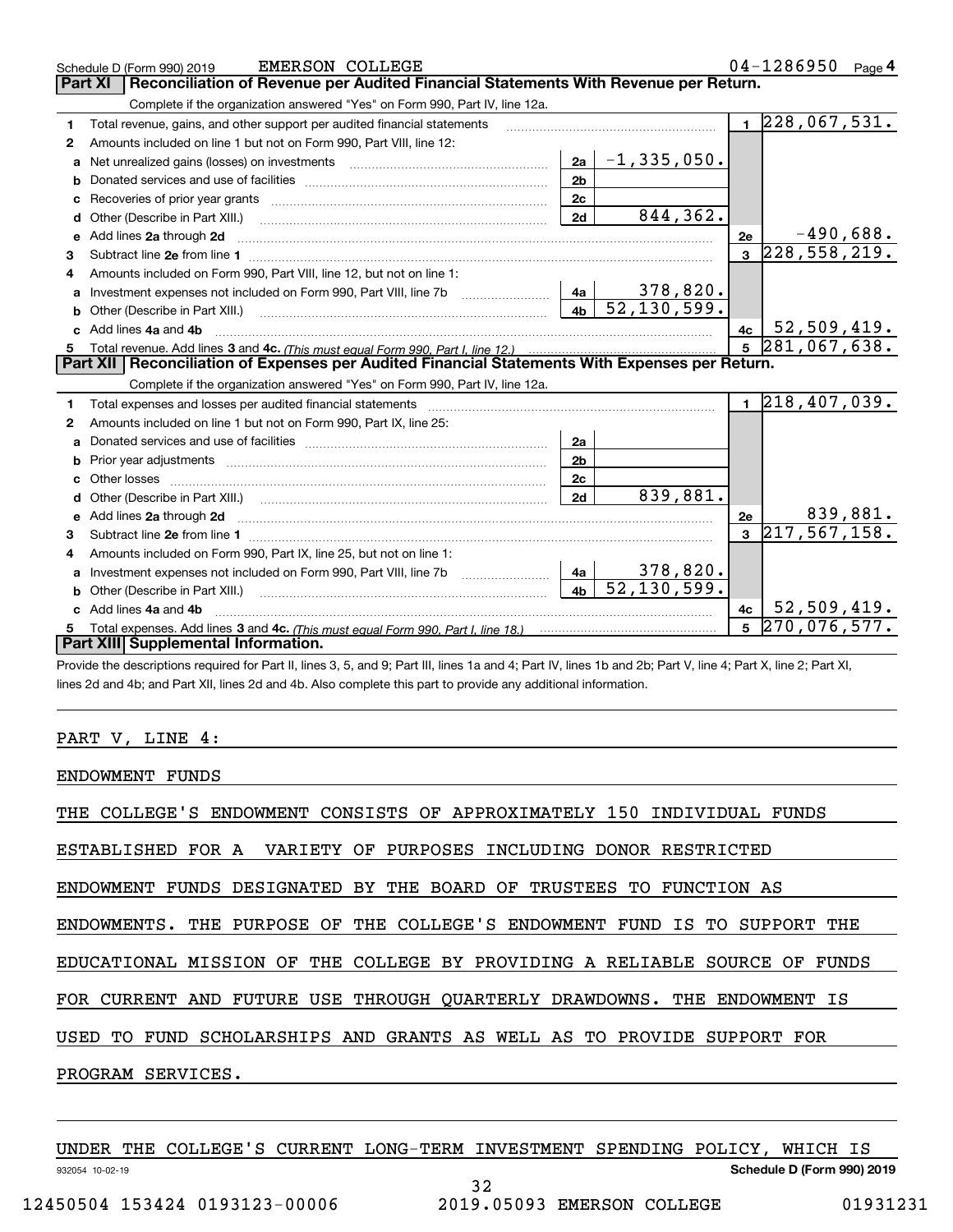| $04 - 1286950$ Page 5<br>EMERSON COLLEGE<br>Schedule D (Form 990) 2019<br><b>Part XIII Supplemental Information</b> (continued)                     |  |
|-----------------------------------------------------------------------------------------------------------------------------------------------------|--|
| WITHIN THE GUIDELINES SPECIFIED UNDER STATE LAW, THE COLLEGE GENERALLY                                                                              |  |
| SPENDS UP TO 3% OF THE AVERAGE MARKET VALUE OF THE QUALIFYING ENDOWMENT                                                                             |  |
| INVESTMENT POOL AT THE END OF THE PREVIOUS FIVE CALENDAR YEARS. THE BOARD                                                                           |  |
| TRUSTEES MAY AUTHORIZE HIGHER AMOUNTS FOR CERTAIN ENDOWMENTS AND CAN<br>OF                                                                          |  |
| INCREASE THE SPENDING RATE UP TO 5%.                                                                                                                |  |
|                                                                                                                                                     |  |
| PART X, LINE 2:                                                                                                                                     |  |
| ASC 740 INCOME TAX FOOTNOTE                                                                                                                         |  |
| THE COLLEGE IS A NOT-FOR-PROFIT ORGANIZATION AS DESCRIBED IN SECTION                                                                                |  |
| $501(C)(3)$ OF THE INTERNAL REVENUE CODE, AS AMENDED (THE "CODE"), AND IS                                                                           |  |
| GENERALLY EXEMPT FROM INCOME TAXES PURSUANT TO SECTION 501(A) OF THE CODE.                                                                          |  |
| THE COLLEGE IS REQUIRED TO ASSESS UNCERTAIN TAX POSITIONS AND HAS                                                                                   |  |
| DETERMINED THAT THERE WERE NO SUCH POSITIONS THAT ARE MATERIAL TO THE                                                                               |  |
| FINANCIAL STATEMENTS.                                                                                                                               |  |
|                                                                                                                                                     |  |
| PART XI, LINE 2D - OTHER ADJUSTMENTS:                                                                                                               |  |
| 839,881.<br>RENTAL EXPENSES<br><u> 1989 - Johann Barbara, marka a shekara tsa 1989 - An tsa 1989 - An tsa 1989 - An tsa 1989 - An tsa 1989 - An</u> |  |
| FINANCIAL STATEMENT ROUNDING<br>4,481.                                                                                                              |  |
| 844,362.<br>TOTAL TO SCHEDULE D, PART XI, LINE 2D                                                                                                   |  |
|                                                                                                                                                     |  |
| PART XI, LINE 4B - OTHER ADJUSTMENTS:                                                                                                               |  |
| 52, 130, 599.<br>STUDENT AID - EMERSON SCHOLARSHIPS                                                                                                 |  |
|                                                                                                                                                     |  |
| PART XII, LINE 2D - OTHER ADJUSTMENTS:                                                                                                              |  |
| 839,881.<br>RENTAL EXPENSES                                                                                                                         |  |
|                                                                                                                                                     |  |
| PART XII, LINE 4B - OTHER ADJUSTMENTS:                                                                                                              |  |
| 52, 130, 599.<br>STUDENT AID - EMERSON SCHOLARSHIPS<br>Schedule D (Form 990) 2019                                                                   |  |

932055 10-02-19

33 12450504 153424 0193123-00006 2019.05093 EMERSON COLLEGE 01931231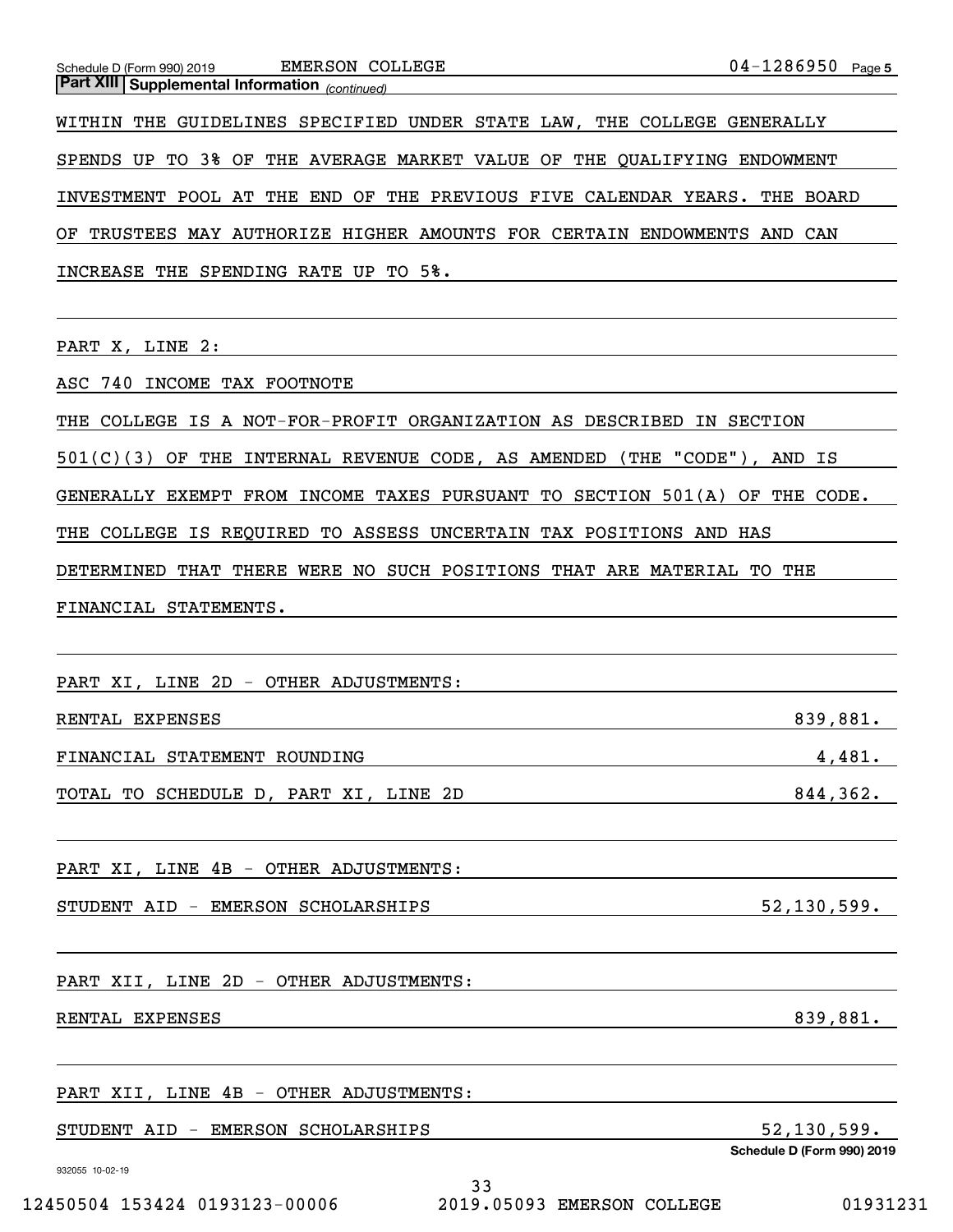**SCHEDULE E**

**(Form 990 or 990-EZ) | Complete if the organization answered "Yes" on Form 990,** 

Department of the Treasury Internal Revenue Service

**Part I**

**Schools**

**| Go to www.irs.gov/Form990 for the latest information.**

**| Attach to Form 990 or Form 990-EZ.**

**Part IV, line 13, or Form 990-EZ, Part VI, line 48.**

OMB No. 1545-0047

**Open to Public Inspection2019**

|  | <b>Inspectio</b> |
|--|------------------|
|--|------------------|

Name of the organization

**Employer identification number** EMERSON COLLEGE 2004-1286950

| Does the organization have a racially nondiscriminatory policy toward students by statement in its charter, bylaws,<br>1<br>Х<br>$\mathbf{1}$<br>Does the organization include a statement of its racially nondiscriminatory policy toward students in all its brochures,<br>$\mathbf{2}$ |                         |
|-------------------------------------------------------------------------------------------------------------------------------------------------------------------------------------------------------------------------------------------------------------------------------------------|-------------------------|
|                                                                                                                                                                                                                                                                                           |                         |
|                                                                                                                                                                                                                                                                                           |                         |
|                                                                                                                                                                                                                                                                                           |                         |
| Х<br>$\mathbf{2}$<br>catalogues, and other written communications with the public dealing with student admissions, programs, and scholarships?                                                                                                                                            |                         |
| Has the organization publicized its racially nondiscriminatory policy through newspaper or broadcast media during the<br>3                                                                                                                                                                |                         |
| period of solicitation for students, or during the registration period if it has no solicitation program, in a way that makes                                                                                                                                                             |                         |
| the policy known to all parts of the general community it serves? If "Yes," please describe. If "No," please explain.                                                                                                                                                                     |                         |
| X<br>3<br>If you need more space, use Part II <b>manufacture and continuum contracts</b> and a series and a series of the manufacture of the space of the manufacture of the space of the manufacture of the space of the manufacture of the                                              |                         |
| SEE PART II                                                                                                                                                                                                                                                                               |                         |
|                                                                                                                                                                                                                                                                                           |                         |
|                                                                                                                                                                                                                                                                                           |                         |
|                                                                                                                                                                                                                                                                                           |                         |
|                                                                                                                                                                                                                                                                                           |                         |
| Does the organization maintain the following?<br>4<br>х<br>4a                                                                                                                                                                                                                             |                         |
| a<br>X<br>Records documenting that scholarships and other financial assistance are awarded on a racially nondiscriminatory basis?<br>4b<br>b                                                                                                                                              |                         |
| c Copies of all catalogues, brochures, announcements, and other written communications to the public dealing with student                                                                                                                                                                 |                         |
| х<br>4с                                                                                                                                                                                                                                                                                   |                         |
| $\mathbf x$<br>4d                                                                                                                                                                                                                                                                         |                         |
| If you answered "No" to any of the above, please explain. If you need more space, use Part II.                                                                                                                                                                                            |                         |
|                                                                                                                                                                                                                                                                                           |                         |
|                                                                                                                                                                                                                                                                                           |                         |
|                                                                                                                                                                                                                                                                                           |                         |
|                                                                                                                                                                                                                                                                                           |                         |
| Does the organization discriminate by race in any way with respect to:<br>5                                                                                                                                                                                                               |                         |
| 5а                                                                                                                                                                                                                                                                                        | х                       |
| 5b<br>b                                                                                                                                                                                                                                                                                   | $\overline{\mathbf{x}}$ |
| 5c<br>c                                                                                                                                                                                                                                                                                   | $\mathbf X$             |
| 5d                                                                                                                                                                                                                                                                                        | $\mathbf X$             |
| 5e                                                                                                                                                                                                                                                                                        | $\mathbf X$             |
| Use of facilities?<br>5f                                                                                                                                                                                                                                                                  | $\mathbf X$             |
| 5 <sub>g</sub>                                                                                                                                                                                                                                                                            | $\overline{\mathbf{x}}$ |
| 5h                                                                                                                                                                                                                                                                                        | $\overline{\mathbf{x}}$ |
| If you answered "Yes" to any of the above, please explain. If you need more space, use Part II.                                                                                                                                                                                           |                         |
|                                                                                                                                                                                                                                                                                           |                         |
|                                                                                                                                                                                                                                                                                           |                         |
|                                                                                                                                                                                                                                                                                           |                         |
| х                                                                                                                                                                                                                                                                                         |                         |
| 6a Does the organization receive any financial aid or assistance from a governmental agency?<br>6a                                                                                                                                                                                        | X                       |
| 6b<br>If you answered "Yes" on either line 6a or line 6b, explain on Part II.                                                                                                                                                                                                             |                         |
| Does the organization certify that it has complied with the applicable requirements of sections 4.01 through 4.05 of<br>7                                                                                                                                                                 |                         |
| х<br>Rev. Proc. 75-50, 1975-2 C.B. 587, covering racial nondiscrimination? If "No," explain on Part II<br>7                                                                                                                                                                               |                         |
| Schedule E (Form 990 or 990-EZ) 2019<br>LHA For Paperwork Reduction Act Notice, see the Instructions for Form 990 or Form 990-EZ.                                                                                                                                                         |                         |

932061 10-09-19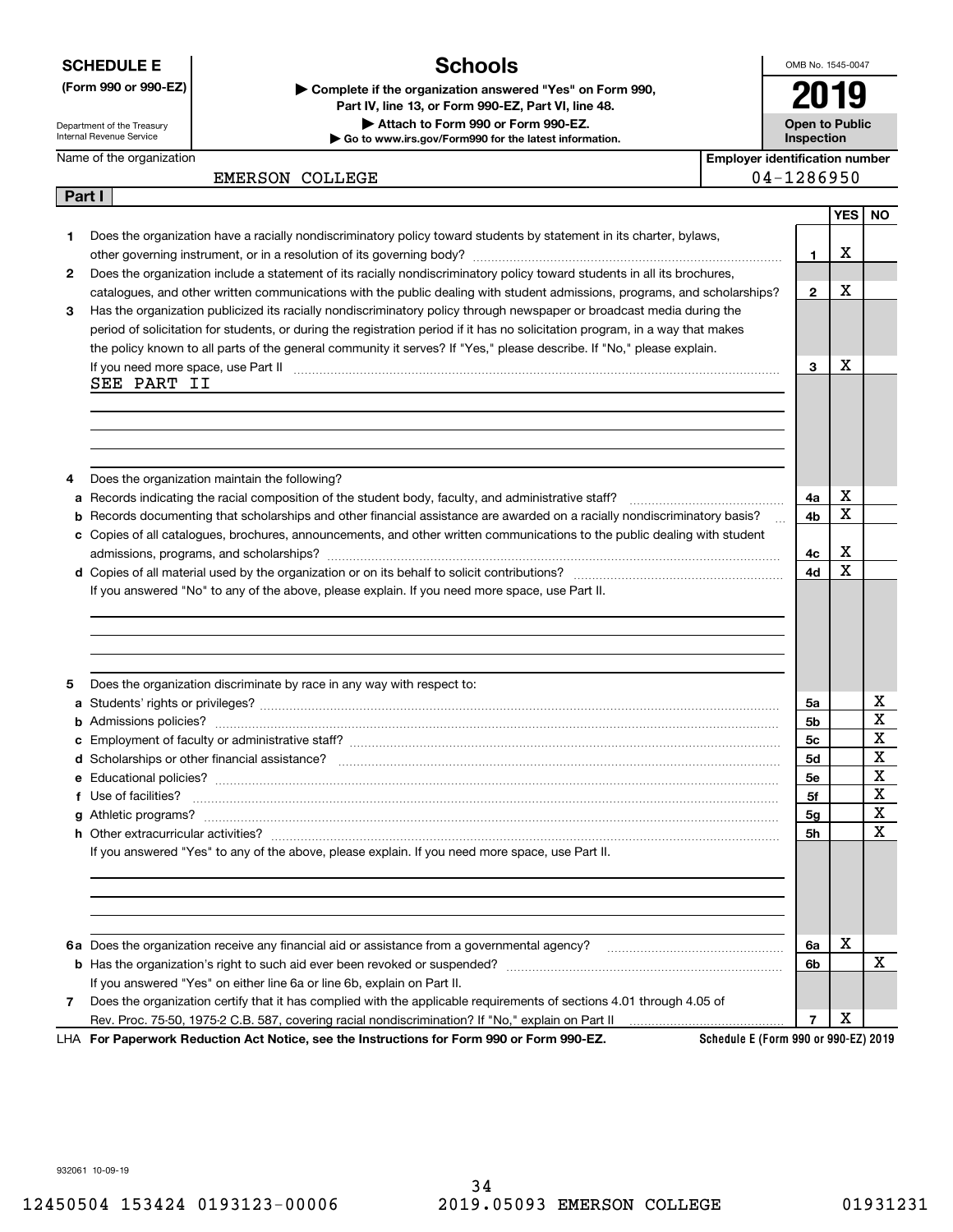Part II | Supplemental Information. Provide the explanations required by Part I, lines 3, 4d, 5h, 6b, and 7, as applicable. Also provide any other additional information.

LINE 3 - EXPLANATION OF NONDISCRIMINATION POLICY:

THE COLLEGE'S NONDISCRIMINATORY POLICY IS AVAILABLE IN THE

COLLEGE'S ADMISSION CATALOG AND THE COLLEGE'S WEBSITE.

EMERSON COLLEGE ADMITS QUALIFIED STUDENTS REGARDLESS OF RACE,

COLOR, RELIGIOUS BELIEFS, NATIONAL AND ETHNIC ORIGIN, SEX,

SEXUAL ORIENTATION, GENDER IDENTIY, AGE, OR DISABILITY TO ALL

OF THE RIGHTS, PRIVILEGES, PROGRAMS, AND ACTIVITIES GENERALLY ACCORDED OR

MADE AVAILABLE TO STUDENTS AT THE COLLEGE. EMERSON COLLEGE DOES NOT

UNLAWFULLY DISCRIMINATE ON THE BASIS OF RACE, COLOR, RELIGIOUS BELIEFS,

NATIONAL AND ETHNIC ORIGIN, SEX, SEXUAL ORIENTATION, GENDER IDENTITY, AGE,

DISABILITY, OR ANY OTHER CATEGORY PROTECTED BY LAW IN THE ADMINISTRATION

OF ITS EDUCATIONAL POLICIES, ADMISSION POLICIES, SCHOLARSHIP AND LOAN

PROGRAMS, ATHLETIC PROGRAMS, OR OTHER COLLEGE-ADMINISTRATED PROGRAMS OR

ACTIVITIES.

LINE 6 - EXPLANATION OF GOVERNMENT FINANCIAL AID:

THE COLLEGE PARTICIPATES IN A NUMBER OF FEDERAL FINANCIAL PROGRAMS FOR ITS STUDENTS WHO HAVE FILED A FAFSA AND ARE ELIGIBLE FOR FEDERAL FINANCIAL AID.

932062 10-09-19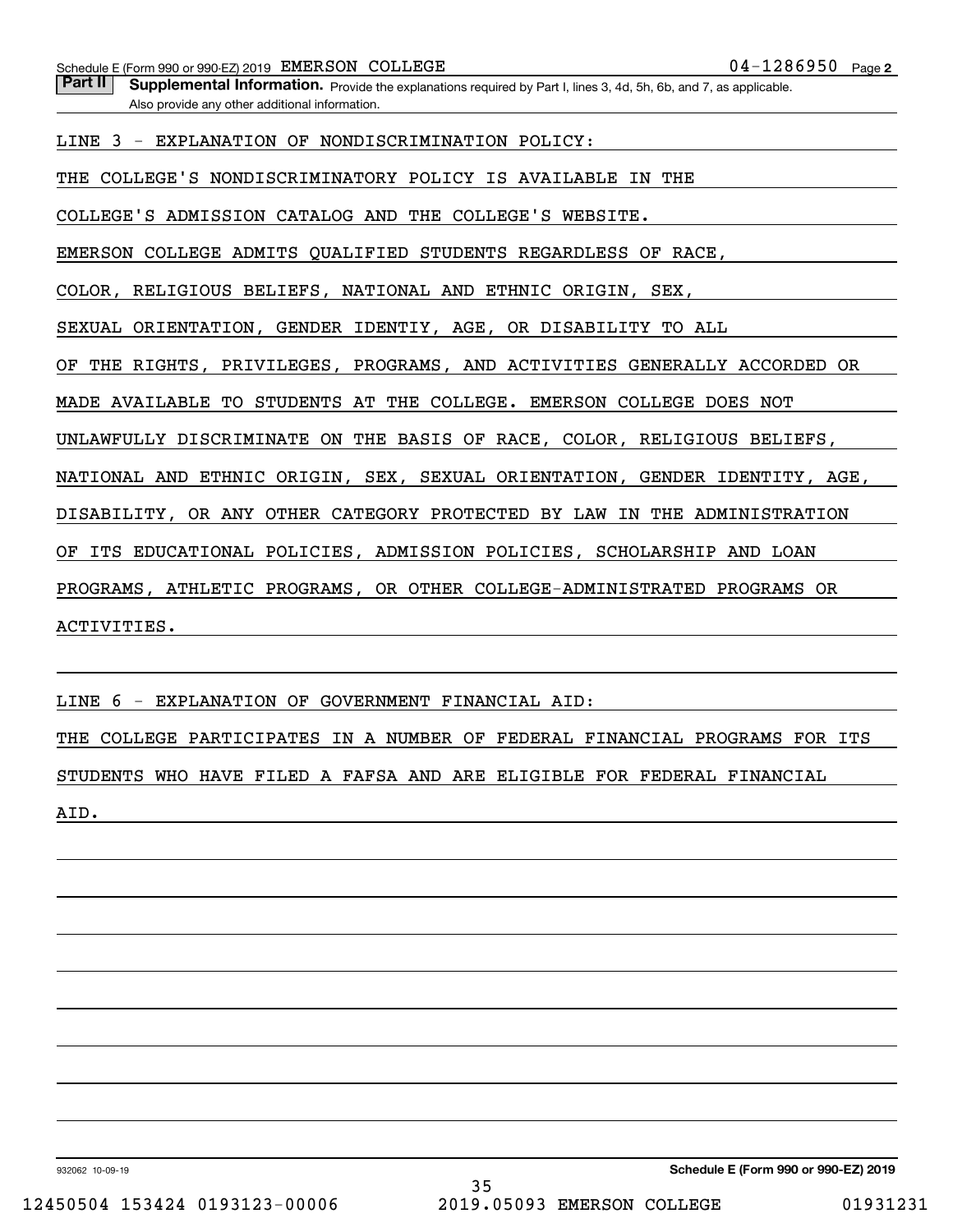932071 10-12-19

# **SCHEDULE F Statement of Activities Outside the United States**

**| Complete if the organization answered "Yes" on Form 990, Part IV, line 14b, 15, or 16.**

**| Attach to Form 990.**

**| Go to www.irs.gov/Form990 for instructions and the latest information.**

**Part I**  $\parallel$  General Information on Activities Outside the United States. Complete if the organization answered "Yes" on

EMERSON COLLEGE 04-1286950

**1For grantmakers.**  Does the organization maintain records to substantiate the amount of its grants and other assistance,

the grantees' eligibility for the grants or assistance, and the selection criteria used to award the grants or assistance?

| 2<br>United States.                                                  |                                           |                                                                          | For grantmakers. Describe in Part V the organization's procedures for monitoring the use of its grants and other assistance outside the                                             |                                                                                                                 |                                                                      |
|----------------------------------------------------------------------|-------------------------------------------|--------------------------------------------------------------------------|-------------------------------------------------------------------------------------------------------------------------------------------------------------------------------------|-----------------------------------------------------------------------------------------------------------------|----------------------------------------------------------------------|
|                                                                      |                                           |                                                                          | 3 Activities per Region. (The following Part I, line 3 table can be duplicated if additional space is needed.)                                                                      |                                                                                                                 |                                                                      |
| (a) Region                                                           | (b) Number of<br>offices<br>in the region | employees,<br>agents, and<br>independent<br>contractors<br>in the region | (c) Number of $\vert$ (d) Activities conducted in the region<br>(by type) (such as, fundraising, pro-<br>gram services, investments, grants to<br>recipients located in the region) | (e) If activity listed in (d)<br>is a program service,<br>describe specific type<br>of service(s) in the region | (f) Total<br>expenditures<br>for and<br>investments<br>in the region |
| EUROPE (INCLUDING<br>ICELAND & GREENLAND)                            | $\mathbf{1}$                              | 19                                                                       | PROGRAM SERVICES                                                                                                                                                                    | SEMESTER ABROAD CLASS                                                                                           | 3,556,946.                                                           |
| CENTRAL AMERICA AND<br>THE CARIBBEAN                                 | $\mathbf 0$                               | $\mathbf 0$                                                              | <b>INVESTMENTS</b>                                                                                                                                                                  |                                                                                                                 | 17,413,026.                                                          |
| EUROPE (INCLUDING<br>ICELAND & GREENLAND)                            | $\mathbf 0$                               | $\mathbf 0$                                                              | GRANTMAKING                                                                                                                                                                         |                                                                                                                 | 1,663,695.                                                           |
|                                                                      |                                           |                                                                          |                                                                                                                                                                                     |                                                                                                                 |                                                                      |
|                                                                      |                                           |                                                                          |                                                                                                                                                                                     |                                                                                                                 |                                                                      |
|                                                                      |                                           |                                                                          |                                                                                                                                                                                     |                                                                                                                 |                                                                      |
|                                                                      |                                           |                                                                          |                                                                                                                                                                                     |                                                                                                                 |                                                                      |
|                                                                      |                                           |                                                                          |                                                                                                                                                                                     |                                                                                                                 |                                                                      |
|                                                                      | $\mathbf{1}$                              | 19                                                                       |                                                                                                                                                                                     |                                                                                                                 | 22,633,667.                                                          |
| 3 a Subtotal<br><b>b</b> Total from continuation<br>sheets to Part I | 0                                         | $\mathbf 0$                                                              |                                                                                                                                                                                     |                                                                                                                 | 0.                                                                   |
| c Totals (add lines 3a<br>and 3b)                                    | $\mathbf{1}$                              | 19                                                                       |                                                                                                                                                                                     |                                                                                                                 | 22,633,667.                                                          |

36

**For Paperwork Reduction Act Notice, see the Instructions for Form 990. Schedule F (Form 990) 2019** LHA

| S   | OMB No. 1545-0047                   |
|-----|-------------------------------------|
| 16. |                                     |
|     | <b>Open to Public</b><br>Inspection |

**Employer identification number**

**Yes No** X

Department of the Treasury Internal Revenue Service

**(Form 990)**

 $\mathbf{c}$ 

|  | Name of the organization |
|--|--------------------------|
|  |                          |

Form 990, Part IV, line 14b.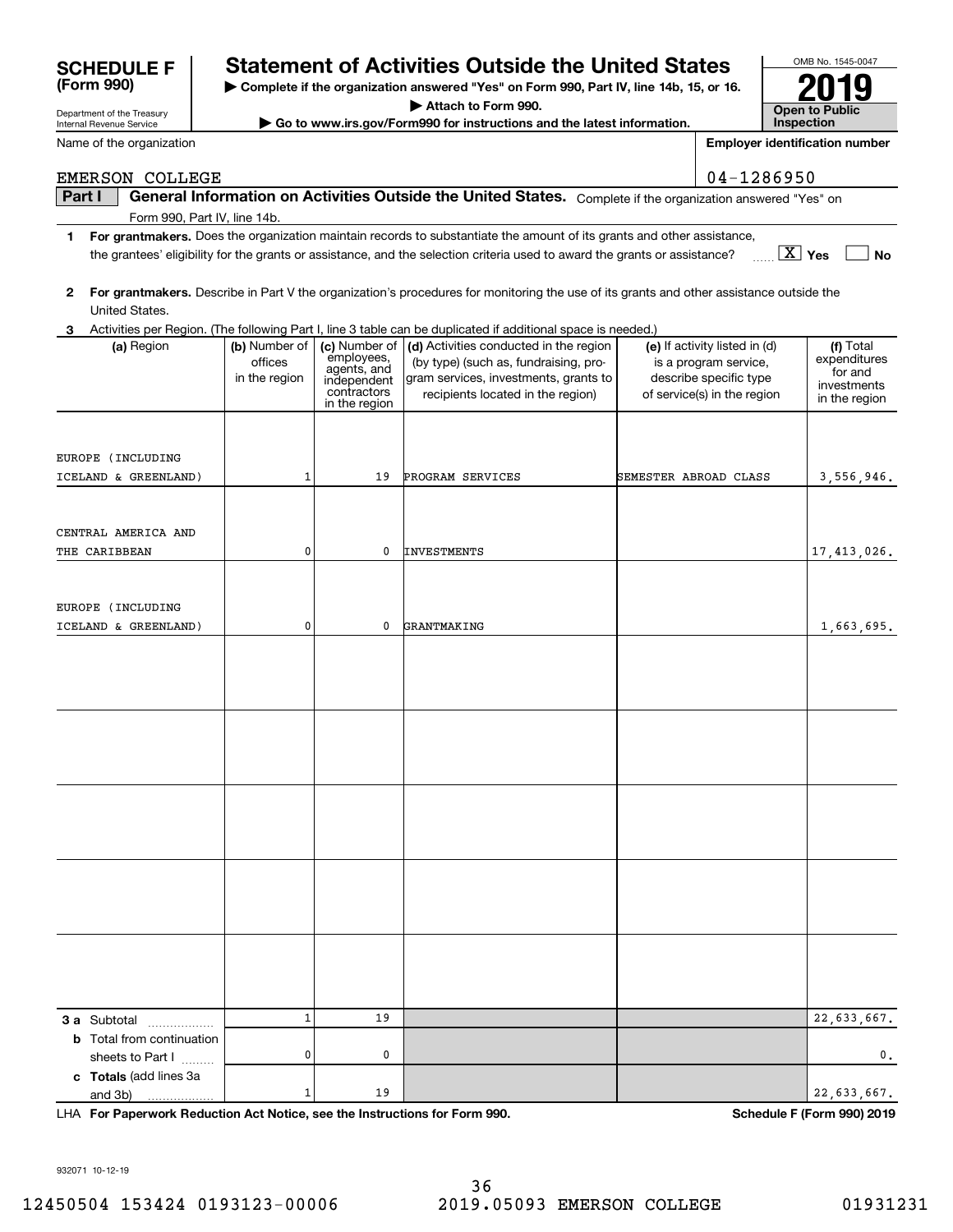**1**

**3**Enter total number of other organizations or entities |

by the IRS, or for which the grantee or counsel has provided a section 501(c)(3) equivalency letter  $\ldots$   $\ldots$   $\ldots$   $\ldots$   $\ldots$   $\ldots$   $\ldots$   $\ldots$   $\ldots$   $\ldots$   $\ldots$   $\ldots$   $\ldots$   $\ldots$   $\ldots$   $\ldots$   $\ldots$   $\ldots$   $\ldots$   $\ldots$   $\$ 

(c) Region

**(a)** Name of organization  $\begin{bmatrix} 1 & 0 \\ 0 & 1 \end{bmatrix}$  (c) Region **(b)**  IRS code section

and EIN (if applicable)

**Schedule F (Form 990) 2019**

(i) Method of valuation (book, FMV, appraisal, other)

### Schedule F (Form 990) 2019 Page EMERSON COLLEGE 04-1286950

(g) Amount of noncashassistance

(h) Description of noncash assistance

**(d)** Purpose of **c c (e)** Amount **c (f)** 

(e) Amount

of cash grant |cash disbursement

(f) Manner of

(a)  $\Box$  (a)  $\Box$  (a)  $\Box$  (a)  $\Box$  (a)  $\Box$  (a)  $\Box$  (a)  $\Box$  (a)  $\Box$  (a)  $\Box$  (b)  $\Box$  (b)  $\Box$  (b)  $\Box$  (scription  $\Box$  (i)

grant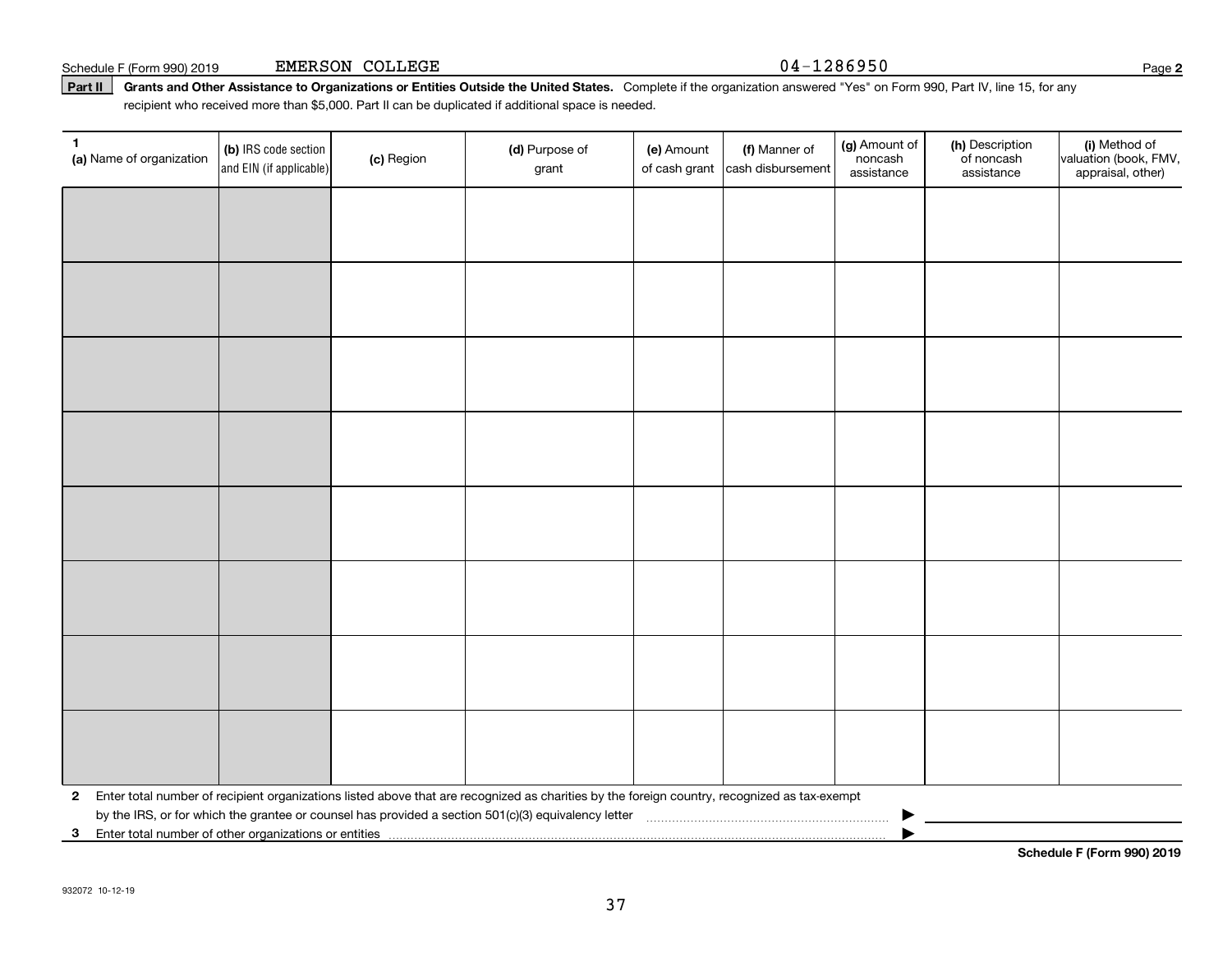**(a)** Type of grant or assistance  $\qquad$  **(b)** Region

Part III can be duplicated if additional space is needed.

| EMERSON COLLEGE FUNDED<br>SCHOLARSHIPS | EUROPE (INCLUDING<br>ICELAND &<br>GREENLAND) | 174 | 1663695. | $\mathbf 0$ . |  |
|----------------------------------------|----------------------------------------------|-----|----------|---------------|--|
|                                        |                                              |     |          |               |  |
|                                        |                                              |     |          |               |  |
|                                        |                                              |     |          |               |  |
|                                        |                                              |     |          |               |  |
|                                        |                                              |     |          |               |  |
|                                        |                                              |     |          |               |  |
|                                        |                                              |     |          |               |  |
|                                        |                                              |     |          |               |  |

Schedule F (Form 990) 2019 Page EMERSON COLLEGE 04-1286950

Part III Grants and Other Assistance to Individuals Outside the United States. Complete if the organization answered "Yes" on Form 990, Part IV, line 16.

(d) Amount of cash grant

(c) Number of recipients

noncash assistance

(f) Amount of noncashassistance

**(c)** Number of **| (d)** Amount of **| (e)** Manner of **| (f)** Amount of **| (g)** Description of **| (h)** 

(e) Manner of cash disbursement Page 3

**(h)** Method of<br>valuation<br>(book, FMV,<br>appraisal, other)

**Schedule F (Form 990) 2019**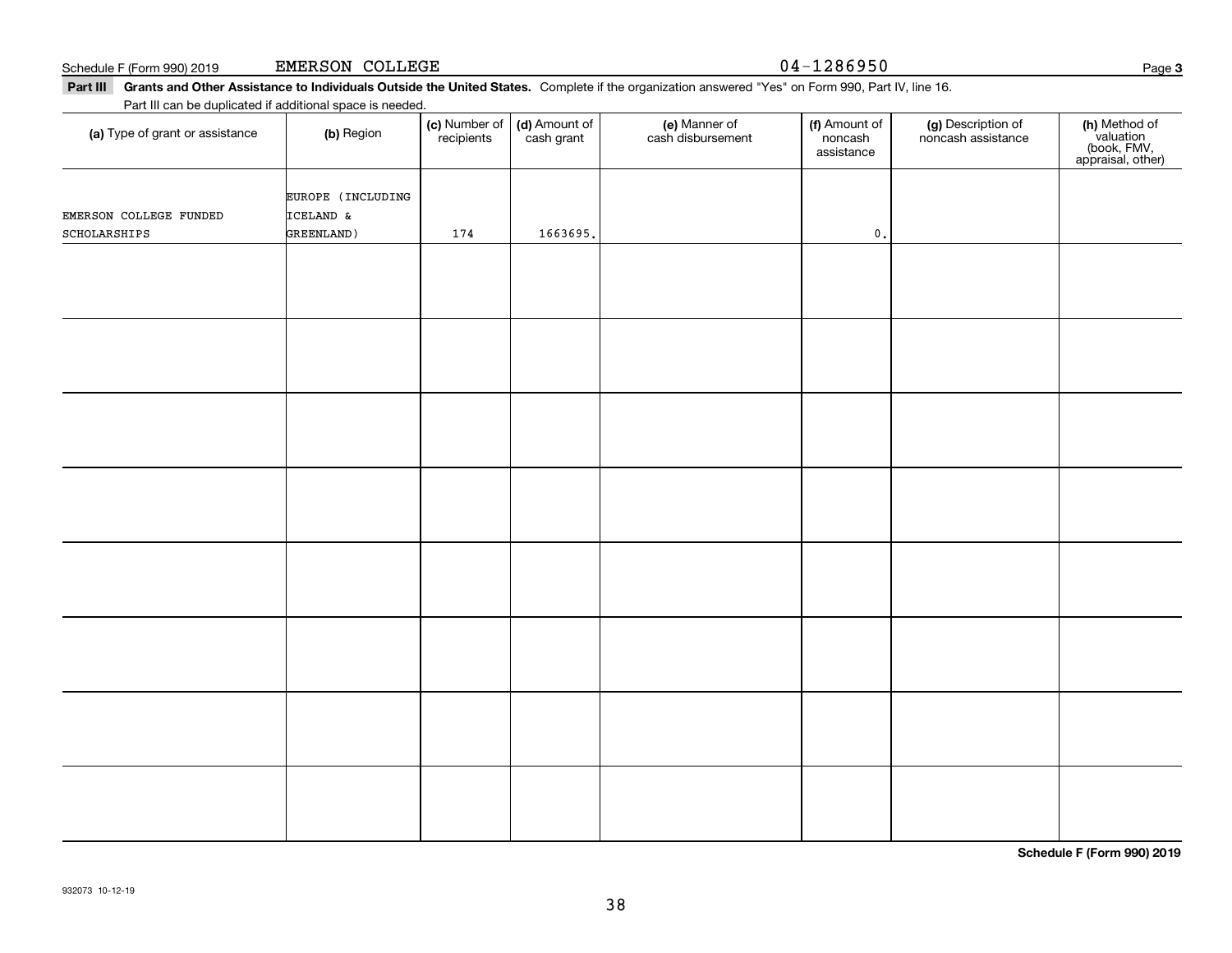| 1            | Was the organization a U.S. transferor of property to a foreign corporation during the tax year? If "Yes," the<br>organization may be required to file Form 926, Return by a U.S. Transferor of Property to a Foreign<br>Corporation (see Instructions for Form 926) <i>manual content content corporation</i> (see Instructions for Form 926)                 | Yes       | $X \mid N_0$ |
|--------------|----------------------------------------------------------------------------------------------------------------------------------------------------------------------------------------------------------------------------------------------------------------------------------------------------------------------------------------------------------------|-----------|--------------|
| $\mathbf{2}$ | Did the organization have an interest in a foreign trust during the tax year? If "Yes," the organization<br>may be required to separately file Form 3520, Annual Return To Report Transactions With Foreign<br>Trusts and Receipt of Certain Foreign Gifts, and/or Form 3520-A, Annual Information Return of Foreign                                           | Yes       | $X $ No      |
| 3            | Did the organization have an ownership interest in a foreign corporation during the tax year? If "Yes."<br>the organization may be required to file Form 5471, Information Return of U.S. Persons With Respect to<br>Certain Foreign Corporations (see Instructions for Form 5471) manufactured contains the context control context                           | X<br>Yes  | Nο           |
| 4            | Was the organization a direct or indirect shareholder of a passive foreign investment company or a<br>qualified electing fund during the tax year? If "Yes," the organization may be required to file Form 8621,<br>Information Return by a Shareholder of a Passive Foreign Investment Company or Qualified Electing Fund<br>(see Instructions for Form 8621) | Yes       | $X $ No      |
| 5            | Did the organization have an ownership interest in a foreign partnership during the tax year? If "Yes."<br>the organization may be required to file Form 8865, Return of U.S. Persons With Respect to Certain<br>Foreign Partnerships (see Instructions for Form 8865)                                                                                         | Yes       | $X \mid N_0$ |
| 6            | Did the organization have any operations in or related to any boycotting countries during the tax year? If<br>"Yes," the organization may be required to separately file Form 5713, International Boycott Report (see                                                                                                                                          | ΧI<br>Yes | N٥           |

**Schedule F (Form 990) 2019**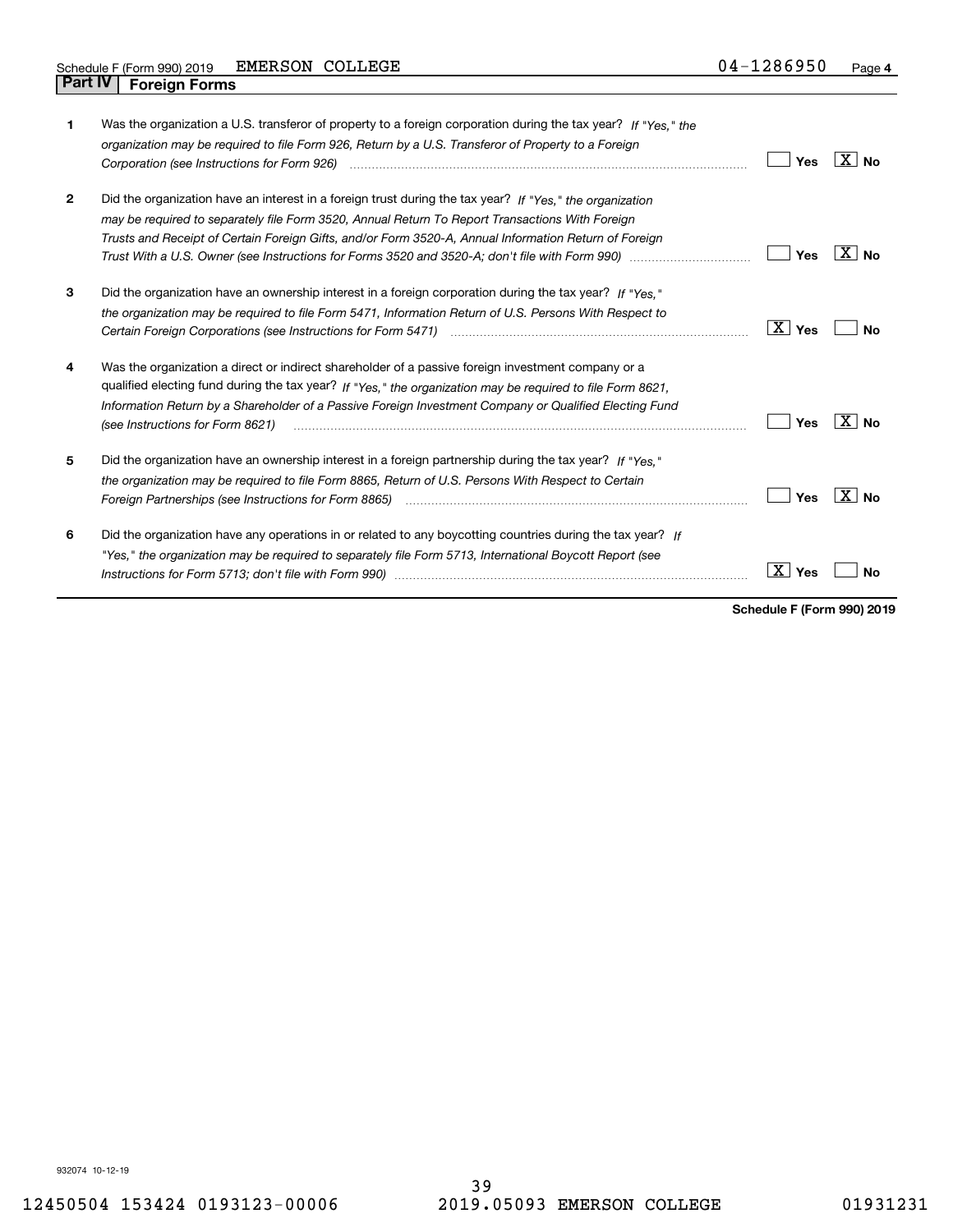Schedule F (Form 990) 2019 BMERSON COLLEGE  $04-1286950$ EMERSON COLLEGE

**Part V Supplemental Information**

Provide the information required by Part I, line 2 (monitoring of funds); Part I, line 3, column (f) (accounting method; amounts of investments vs. expenditures per region); Part II, line 1 (accounting method); Part III (accounting method); and Part III, column (c) (estimated number of recipients), as applicable. Also complete this part to provide any additional information. See instructions.

PART I, LINE 2:

MONITORING THE USE OF GRANT FUNDS OUTSIDE THE U.S.

EMERSON COLLEGE AWARDS INSTITUTIONAL FINANCIAL ASSISTANCE PRIMARILY ON

THE BASIS OF DEMONSTRATED FINANCIAL NEED. COLLEGE MONITORING OF THE FUNDS

INCLUDES DIRECTLY CREDITING AWARDS TO STUDENT ACCOUNTS WHICH ASSURES THAT

FUNDS ARE USED FOR THE EDUCATIONAL PURPOSE INTENDED. ALL AID RECIPIENTS

MUST MAINTAIN SATISFACTORY ACADEMIC PROGRESS AS OUTLINED IN THE EMERSON

COLLEGE STUDENT HANDBOOK. STUDENTS RECEIVING FEDERAL AID MUST HAVE A

MINIMUM OF A "C" (2.0) GRADE POINT AVERAGE BY THE END OF THEIR SECOND

ACADEMIC YEAR. FINANCIAL AID RECIPIENTS MAY NOT BE IN DEFAULT ON ANY

EDUCATION LOANS, OWE A REFUND ON ANY GRANT, OR DEMONSTRATE ANY

UNWILLINGNESS TO REPAY AN EDUCATIONAL LOAN.

PART I, LINE 3:

GRANTMAKING EXPENDITURES FOR SCHOLARSHIPS ARE REPORTED IN COLUMN (F) AT THEIR BOOK VALUE. AMOUNTS SHOWN IN COLUMN (F) FOR INVESTMENTS ARE REPORTED AT THEIR FAIR MARKET VALUE. EXPENDITURES FOR THE SEMESTER ABROAD CLASSES ARE ACCOUNTED FOR UNDER THE ACCRUAL METHOD OF ACCOUNTING.

PART IV FOREIGN FILING REQUIREMENTS:

THE COLLEGE HAS CERTAIN ALTERNATIVE INVESTMENTS THAT MAY HAVE TRANSFERS TO OR GENERATE OWNERSHIP INTERESTS IN FOREIGN COPRORATIONS OR PARTNERSHIPS. AS SUCH, SCHEDULE F PART IV REFLECTS THESE TRANSFERS AND INTERESTS. THE COLLEGE HAS REVIEWED THESE INVESTMENTS FOR ANY TRANSFERS OR INTERESTS THAT ARE REQUIRED TO BE FURTHER REPORTED ON FORMS 926, 5471, 8621, OR 8865.

932075 10-12-19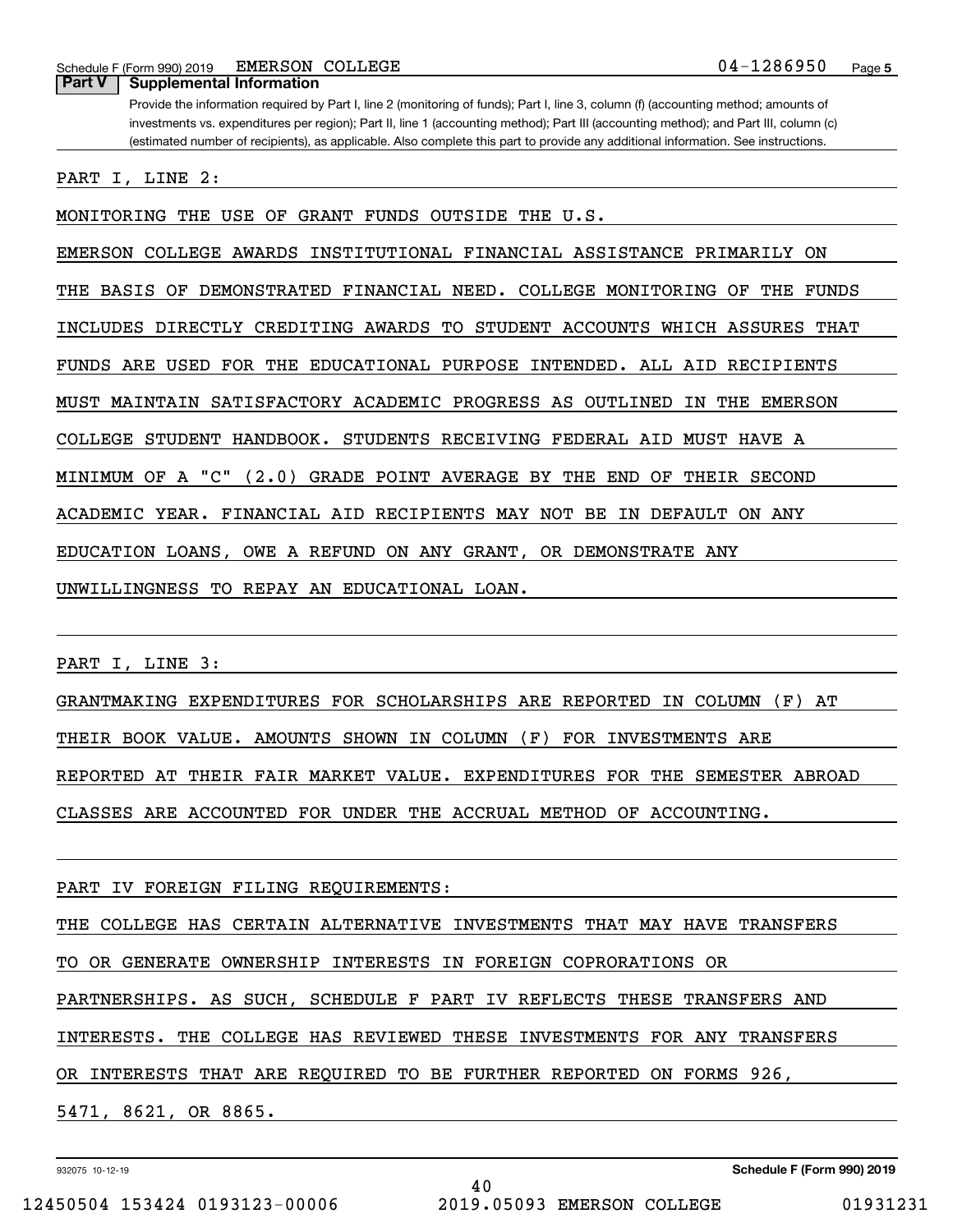| <b>SCHEDULE I</b>          |                                                                                                                                                                          |           | <b>Grants and Other Assistance to Organizations,</b>                                                                                  |                                                       |                                         |                                               |                                          | OMB No. 1545-0047                                   |
|----------------------------|--------------------------------------------------------------------------------------------------------------------------------------------------------------------------|-----------|---------------------------------------------------------------------------------------------------------------------------------------|-------------------------------------------------------|-----------------------------------------|-----------------------------------------------|------------------------------------------|-----------------------------------------------------|
| (Form 990)                 |                                                                                                                                                                          |           | Governments, and Individuals in the United States<br>Complete if the organization answered "Yes" on Form 990, Part IV, line 21 or 22. |                                                       |                                         |                                               |                                          | 2019                                                |
| Department of the Treasury |                                                                                                                                                                          |           |                                                                                                                                       | Attach to Form 990.                                   |                                         |                                               |                                          | <b>Open to Public</b>                               |
| Internal Revenue Service   |                                                                                                                                                                          |           |                                                                                                                                       | Go to www.irs.gov/Form990 for the latest information. |                                         |                                               |                                          | <b>Inspection</b>                                   |
| Name of the organization   | <b>EMERSON COLLEGE</b>                                                                                                                                                   |           |                                                                                                                                       |                                                       |                                         |                                               |                                          | <b>Employer identification number</b><br>04-1286950 |
| Part I                     | <b>General Information on Grants and Assistance</b>                                                                                                                      |           |                                                                                                                                       |                                                       |                                         |                                               |                                          |                                                     |
| $\mathbf 1$                | Does the organization maintain records to substantiate the amount of the grants or assistance, the grantees' eligibility for the grants or assistance, and the selection |           |                                                                                                                                       |                                                       |                                         |                                               |                                          | $\boxed{\text{X}}$ Yes<br>l No                      |
| $\mathbf{2}$               | Describe in Part IV the organization's procedures for monitoring the use of grant funds in the United States.                                                            |           |                                                                                                                                       |                                                       |                                         |                                               |                                          |                                                     |
| Part II                    | Grants and Other Assistance to Domestic Organizations and Domestic Governments. Complete if the organization answered "Yes" on Form 990, Part IV, line 21, for any       |           |                                                                                                                                       |                                                       |                                         |                                               |                                          |                                                     |
|                            | recipient that received more than \$5,000. Part II can be duplicated if additional space is needed.                                                                      |           |                                                                                                                                       |                                                       |                                         | (f) Method of                                 |                                          |                                                     |
|                            | 1 (a) Name and address of organization<br>or government                                                                                                                  | $(b)$ EIN | (c) IRC section<br>(if applicable)                                                                                                    | (d) Amount of<br>cash grant                           | (e) Amount of<br>non-cash<br>assistance | valuation (book,<br>FMV, appraisal,<br>other) | (g) Description of<br>noncash assistance | (h) Purpose of grant<br>or assistance               |
|                            |                                                                                                                                                                          |           |                                                                                                                                       |                                                       |                                         |                                               |                                          |                                                     |
|                            |                                                                                                                                                                          |           |                                                                                                                                       |                                                       |                                         |                                               |                                          |                                                     |
|                            |                                                                                                                                                                          |           |                                                                                                                                       |                                                       |                                         |                                               |                                          |                                                     |
|                            |                                                                                                                                                                          |           |                                                                                                                                       |                                                       |                                         |                                               |                                          |                                                     |
|                            |                                                                                                                                                                          |           |                                                                                                                                       |                                                       |                                         |                                               |                                          |                                                     |
|                            |                                                                                                                                                                          |           |                                                                                                                                       |                                                       |                                         |                                               |                                          |                                                     |
|                            |                                                                                                                                                                          |           |                                                                                                                                       |                                                       |                                         |                                               |                                          |                                                     |
|                            |                                                                                                                                                                          |           |                                                                                                                                       |                                                       |                                         |                                               |                                          |                                                     |
|                            |                                                                                                                                                                          |           |                                                                                                                                       |                                                       |                                         |                                               |                                          |                                                     |
|                            |                                                                                                                                                                          |           |                                                                                                                                       |                                                       |                                         |                                               |                                          |                                                     |
|                            |                                                                                                                                                                          |           |                                                                                                                                       |                                                       |                                         |                                               |                                          |                                                     |
|                            |                                                                                                                                                                          |           |                                                                                                                                       |                                                       |                                         |                                               |                                          |                                                     |
| $\mathbf{2}$               | Enter total number of section 501(c)(3) and government organizations listed in the line 1 table                                                                          |           |                                                                                                                                       |                                                       |                                         |                                               |                                          |                                                     |
| 3                          | Enter total number of other organizations listed in the line 1 table                                                                                                     |           |                                                                                                                                       |                                                       |                                         |                                               |                                          |                                                     |
|                            | LHA For Paperwork Reduction Act Notice, see the Instructions for Form 990.                                                                                               |           |                                                                                                                                       |                                                       |                                         |                                               |                                          | Schedule I (Form 990) (2019)                        |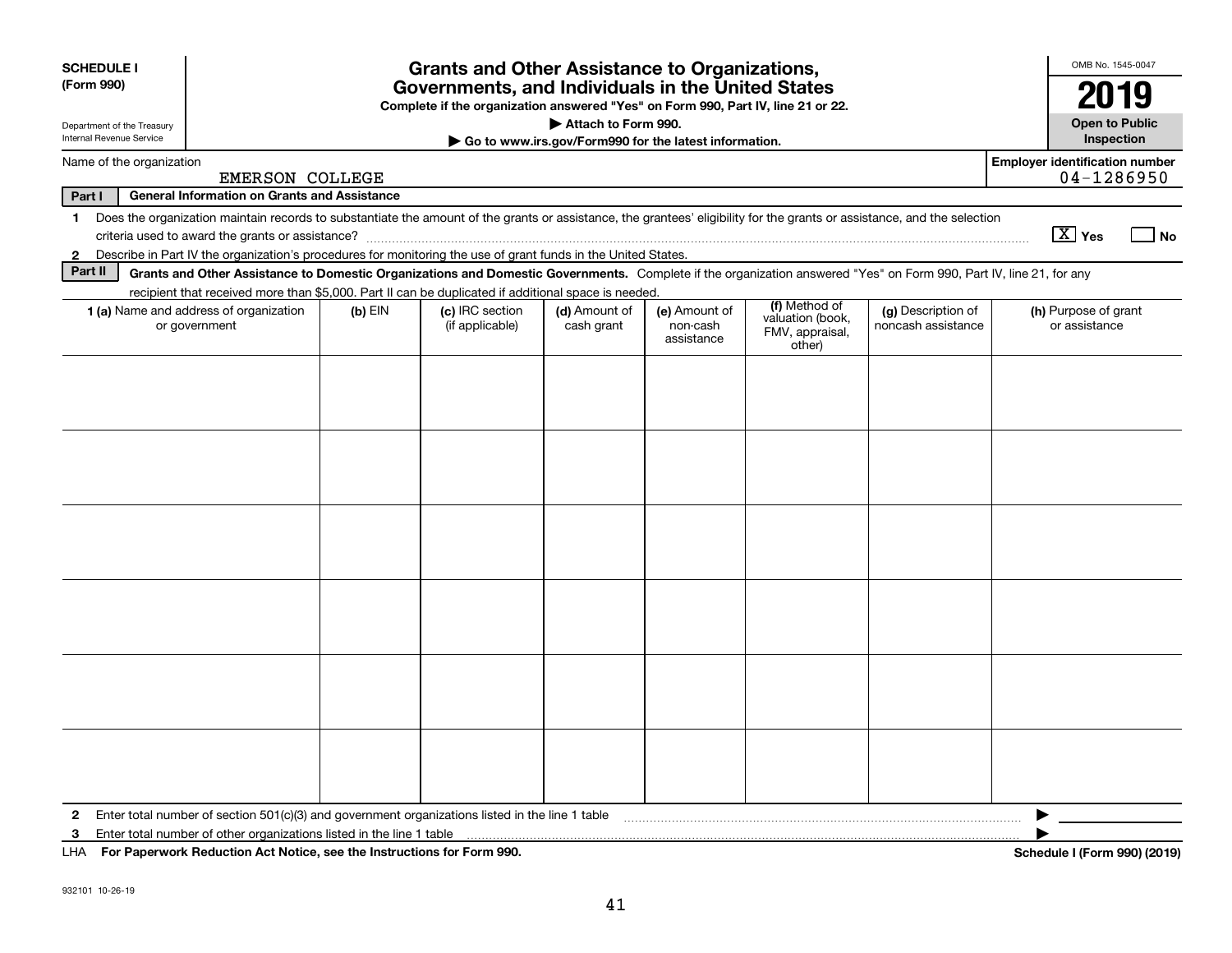**Part III | Grants and Other Assistance to Domestic Individuals. Complete if the organization answered "Yes" on Form 990, Part IV, line 22.** Part III can be duplicated if additional space is needed.

| (a) Type of grant or assistance                                                                                                                      | (b) Number of<br>recipients | (c) Amount of<br>cash grant | (d) Amount of non-<br>cash assistance | (e) Method of valuation<br>(book, FMV, appraisal, other) | (f) Description of noncash assistance |
|------------------------------------------------------------------------------------------------------------------------------------------------------|-----------------------------|-----------------------------|---------------------------------------|----------------------------------------------------------|---------------------------------------|
|                                                                                                                                                      |                             |                             |                                       |                                                          |                                       |
| EMERSON COLLEGE FUNDED SCHOLARSHIPS                                                                                                                  | 3373                        | 50,466,904.                 |                                       | $0.$ FMV                                                 |                                       |
|                                                                                                                                                      |                             |                             |                                       |                                                          |                                       |
|                                                                                                                                                      |                             |                             |                                       |                                                          |                                       |
|                                                                                                                                                      |                             |                             |                                       |                                                          |                                       |
|                                                                                                                                                      |                             |                             |                                       |                                                          |                                       |
|                                                                                                                                                      |                             |                             |                                       |                                                          |                                       |
|                                                                                                                                                      |                             |                             |                                       |                                                          |                                       |
|                                                                                                                                                      |                             |                             |                                       |                                                          |                                       |
|                                                                                                                                                      |                             |                             |                                       |                                                          |                                       |
| Supplemental Information. Provide the information required in Part I, line 2; Part III, column (b); and any other additional information.<br>Part IV |                             |                             |                                       |                                                          |                                       |
| PART I, LINE 2:                                                                                                                                      |                             |                             |                                       |                                                          |                                       |
| EMERSON COLLEGE AWARDS INSTITUTIONAL FINANCIAL ASSISTANCE PRIMARILY ON THE                                                                           |                             |                             |                                       |                                                          |                                       |
| BASIS OF DEMONSTRATED FINANCIAL NEED. COLLEGE MONITORING OF THE FUNDS                                                                                |                             |                             |                                       |                                                          |                                       |
| INCLUDS DIRECTLY CREDITING AWARDS TO THE STTUDENT ACCOUNTS WHICH ASSURES                                                                             |                             |                             |                                       |                                                          |                                       |
| THAT FUNDS ARE USED FOR THE EDUCATION PURPOSE INTENDED. ALL AID RECIPIENTS                                                                           |                             |                             |                                       |                                                          |                                       |

MUST MAINTAIN SATISFACTORY ACADEMIC PROGRESS AS OUTLINED IN THE EMERSON

COLELGE STUDENT HANDBOOK. STUDENTS RECEIVING FEDERAL AID MUST HAVE A

MINIMUM OF A "C" (2.0) GRADE POINT AVERAGE BY THE END OF THEIR SECOND

### ACADEMIC CAREER. FINANCIAL AID RECIPIENTS MAY NOT BE IN DEFAULT ON ANY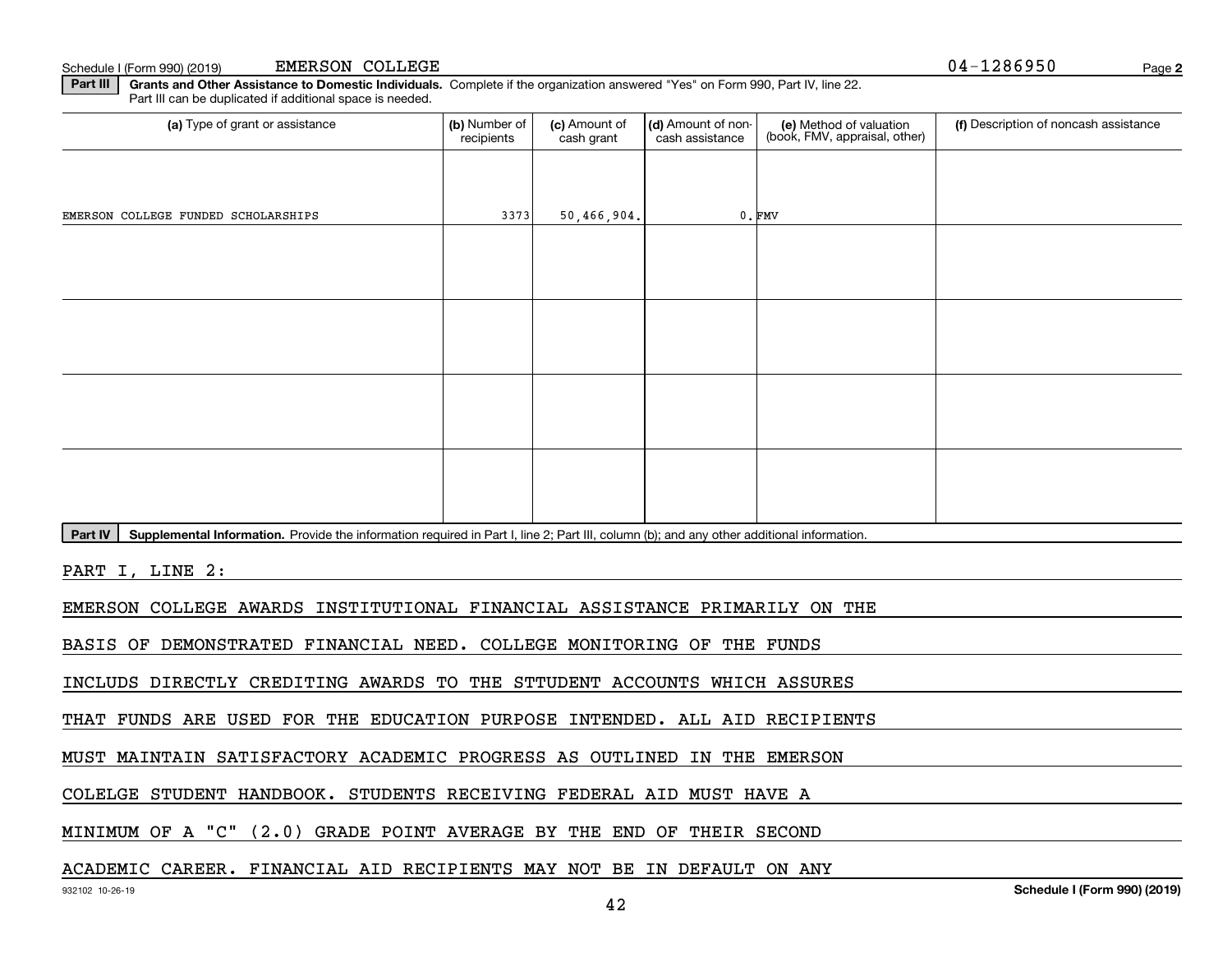| Schedule I (Form<br>990 | <b>EMERSON</b><br>COLLEGE | 0 E<br>. נזנ<br>04.<br>.286950<br>Page: |
|-------------------------|---------------------------|-----------------------------------------|
| ----                    |                           |                                         |

**Part IV Supplemental Information**

# EDUCATION LOANDS, OWE A REFUND ON ANY GRANT, OR DEMONSTRATE ANY

UNWILLINGNESS TO REPAY AN EDUCATIONAL LOAN.

**Schedule I (Form 990)**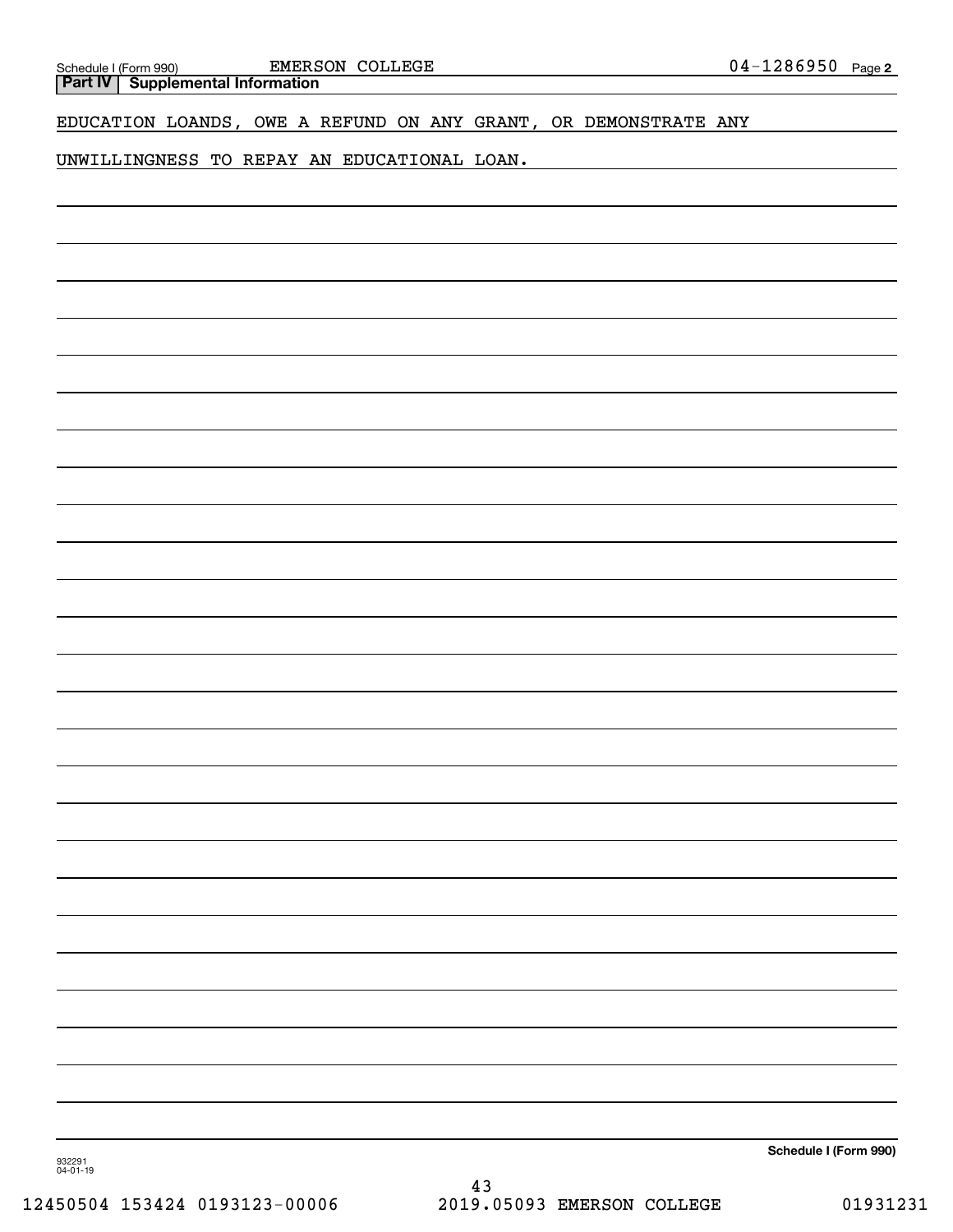|    | <b>SCHEDULE J</b>                                                                                                |                        | <b>Compensation Information</b>                                                                                        |                                       | OMB No. 1545-0047          |     |             |
|----|------------------------------------------------------------------------------------------------------------------|------------------------|------------------------------------------------------------------------------------------------------------------------|---------------------------------------|----------------------------|-----|-------------|
|    | (Form 990)                                                                                                       |                        | For certain Officers, Directors, Trustees, Key Employees, and Highest                                                  |                                       |                            |     |             |
|    |                                                                                                                  |                        | <b>Compensated Employees</b>                                                                                           |                                       | 2019                       |     |             |
|    |                                                                                                                  |                        | Complete if the organization answered "Yes" on Form 990, Part IV, line 23.<br>Attach to Form 990.                      |                                       | <b>Open to Public</b>      |     |             |
|    | Department of the Treasury<br>Internal Revenue Service                                                           |                        | Go to www.irs.gov/Form990 for instructions and the latest information.                                                 |                                       | Inspection                 |     |             |
|    | Name of the organization                                                                                         |                        |                                                                                                                        | <b>Employer identification number</b> |                            |     |             |
|    |                                                                                                                  | <b>EMERSON COLLEGE</b> |                                                                                                                        |                                       | 04-1286950                 |     |             |
|    | <b>Questions Regarding Compensation</b><br>Part I                                                                |                        |                                                                                                                        |                                       |                            |     |             |
|    |                                                                                                                  |                        |                                                                                                                        |                                       |                            | Yes | No          |
|    |                                                                                                                  |                        | Check the appropriate box(es) if the organization provided any of the following to or for a person listed on Form 990, |                                       |                            |     |             |
|    |                                                                                                                  |                        | Part VII, Section A, line 1a. Complete Part III to provide any relevant information regarding these items.             |                                       |                            |     |             |
|    | $X$ First-class or charter travel                                                                                |                        | $ \mathbf{X} $ Housing allowance or residence for personal use                                                         |                                       |                            |     |             |
|    | Travel for companions                                                                                            |                        | Payments for business use of personal residence                                                                        |                                       |                            |     |             |
|    | $\boxed{\textbf{X}}$ Tax indemnification and gross-up payments                                                   |                        | Health or social club dues or initiation fees                                                                          |                                       |                            |     |             |
|    | Discretionary spending account                                                                                   |                        | Personal services (such as maid, chauffeur, chef)                                                                      |                                       |                            |     |             |
|    |                                                                                                                  |                        |                                                                                                                        |                                       |                            |     |             |
|    |                                                                                                                  |                        | <b>b</b> If any of the boxes on line 1a are checked, did the organization follow a written policy regarding payment or |                                       |                            |     |             |
|    |                                                                                                                  |                        | reimbursement or provision of all of the expenses described above? If "No," complete Part III to explain               |                                       | 1b                         | X   |             |
| 2  | Did the organization require substantiation prior to reimbursing or allowing expenses incurred by all directors, |                        |                                                                                                                        |                                       |                            |     |             |
|    |                                                                                                                  |                        | trustees, and officers, including the CEO/Executive Director, regarding the items checked on line 1a?                  |                                       | $\mathbf{2}$               | х   |             |
|    |                                                                                                                  |                        |                                                                                                                        |                                       |                            |     |             |
| з  |                                                                                                                  |                        | Indicate which, if any, of the following the organization used to establish the compensation of the organization's     |                                       |                            |     |             |
|    |                                                                                                                  |                        | CEO/Executive Director. Check all that apply. Do not check any boxes for methods used by a related organization to     |                                       |                            |     |             |
|    | establish compensation of the CEO/Executive Director, but explain in Part III.                                   |                        |                                                                                                                        |                                       |                            |     |             |
|    | $\lfloor \texttt{X} \rfloor$ Compensation committee                                                              |                        | $X$ Written employment contract                                                                                        |                                       |                            |     |             |
|    | $\boxed{\text{X}}$ Independent compensation consultant                                                           |                        | $X$ Compensation survey or study                                                                                       |                                       |                            |     |             |
|    | $\boxed{\textbf{X}}$ Form 990 of other organizations                                                             |                        | $\lfloor x \rfloor$ Approval by the board or compensation committee                                                    |                                       |                            |     |             |
|    |                                                                                                                  |                        |                                                                                                                        |                                       |                            |     |             |
| 4  |                                                                                                                  |                        | During the year, did any person listed on Form 990, Part VII, Section A, line 1a, with respect to the filing           |                                       |                            |     |             |
|    | organization or a related organization:                                                                          |                        |                                                                                                                        |                                       |                            | х   |             |
| а  | Receive a severance payment or change-of-control payment?                                                        |                        |                                                                                                                        |                                       | 4a                         |     | X           |
| b  |                                                                                                                  |                        |                                                                                                                        |                                       | 4b                         |     | $\mathbf x$ |
| c  |                                                                                                                  |                        |                                                                                                                        |                                       | 4c                         |     |             |
|    |                                                                                                                  |                        | If "Yes" to any of lines 4a-c, list the persons and provide the applicable amounts for each item in Part III.          |                                       |                            |     |             |
|    | Only section 501(c)(3), 501(c)(4), and 501(c)(29) organizations must complete lines 5-9.                         |                        |                                                                                                                        |                                       |                            |     |             |
|    |                                                                                                                  |                        | For persons listed on Form 990, Part VII, Section A, line 1a, did the organization pay or accrue any compensation      |                                       |                            |     |             |
|    | contingent on the revenues of:                                                                                   |                        |                                                                                                                        |                                       |                            |     |             |
| a  |                                                                                                                  |                        |                                                                                                                        |                                       | 5а                         |     | x           |
|    |                                                                                                                  |                        |                                                                                                                        |                                       | <b>5b</b>                  |     | X           |
|    | If "Yes" on line 5a or 5b, describe in Part III.                                                                 |                        |                                                                                                                        |                                       |                            |     |             |
| 6. |                                                                                                                  |                        | For persons listed on Form 990, Part VII, Section A, line 1a, did the organization pay or accrue any compensation      |                                       |                            |     |             |
|    | contingent on the net earnings of:                                                                               |                        |                                                                                                                        |                                       |                            |     |             |
| a  |                                                                                                                  |                        |                                                                                                                        |                                       | 6a                         |     | х           |
|    |                                                                                                                  |                        |                                                                                                                        |                                       | 6b                         |     | $\mathbf x$ |
|    | If "Yes" on line 6a or 6b, describe in Part III.                                                                 |                        |                                                                                                                        |                                       |                            |     |             |
|    |                                                                                                                  |                        | 7 For persons listed on Form 990, Part VII, Section A, line 1a, did the organization provide any nonfixed payments     |                                       |                            |     |             |
|    |                                                                                                                  |                        |                                                                                                                        |                                       | $\overline{7}$             | X   |             |
| 8  |                                                                                                                  |                        | Were any amounts reported on Form 990, Part VII, paid or accrued pursuant to a contract that was subject to the        |                                       |                            |     |             |
|    |                                                                                                                  |                        | initial contract exception described in Regulations section 53.4958-4(a)(3)? If "Yes," describe in Part III            |                                       | 8                          |     | х           |
| 9  |                                                                                                                  |                        | If "Yes" on line 8, did the organization also follow the rebuttable presumption procedure described in                 |                                       |                            |     |             |
|    | Regulations section 53.4958-6(c)?                                                                                |                        |                                                                                                                        |                                       |                            |     |             |
|    | LHA For Paperwork Reduction Act Notice, see the Instructions for Form 990.                                       |                        |                                                                                                                        |                                       | Schedule J (Form 990) 2019 |     |             |

932111 10-21-19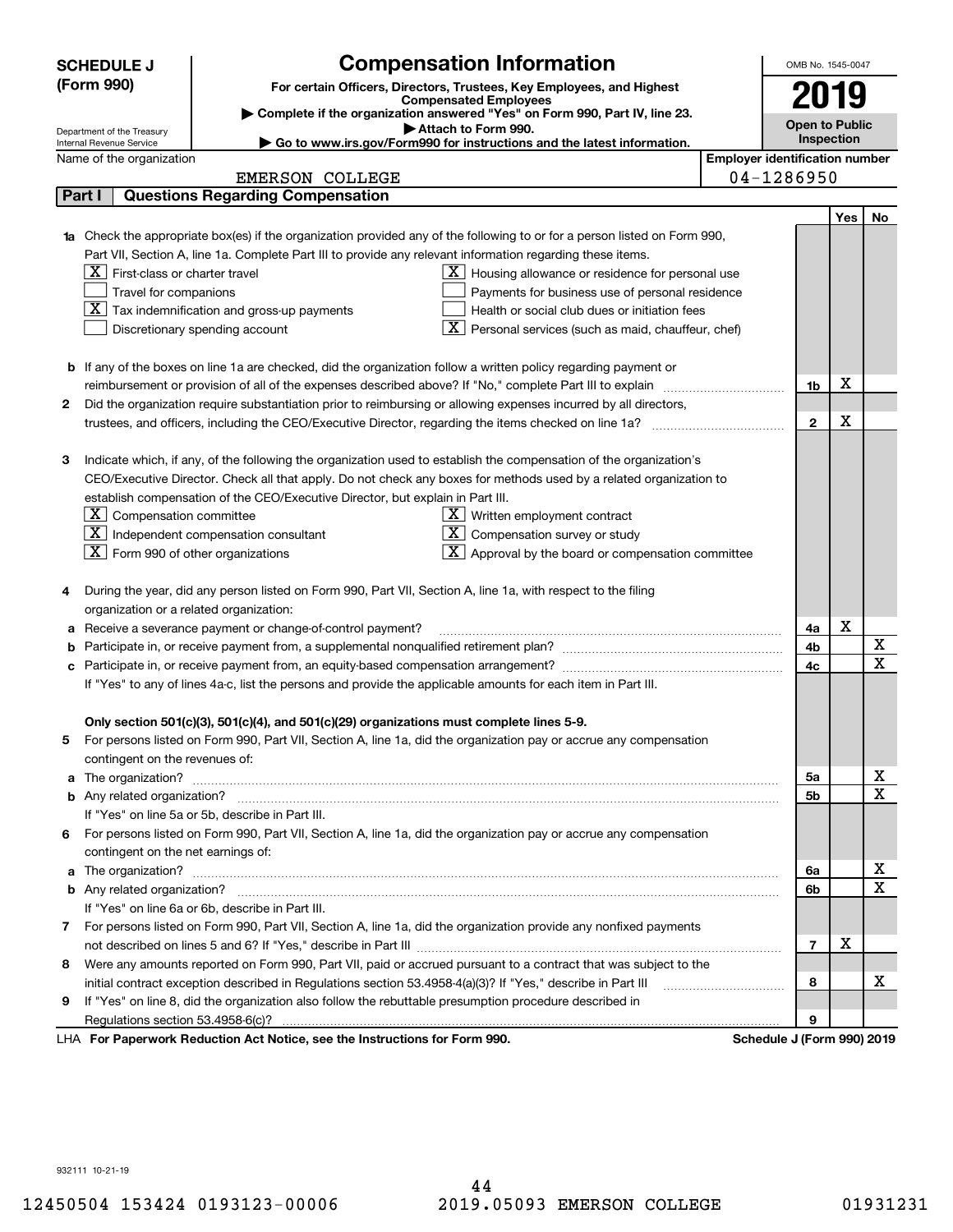### 04-1286950

**2**

# **Part II Officers, Directors, Trustees, Key Employees, and Highest Compensated Employees.**  Schedule J (Form 990) 2019 Page Use duplicate copies if additional space is needed.

For each individual whose compensation must be reported on Schedule J, report compensation from the organization on row (i) and from related organizations, described in the instructions, on row (ii). Do not list any individuals that aren't listed on Form 990, Part VII.

**Note:**  The sum of columns (B)(i)-(iii) for each listed individual must equal the total amount of Form 990, Part VII, Section A, line 1a, applicable column (D) and (E) amounts for that individual.

|                                      |      |                          | (B) Breakdown of W-2 and/or 1099-MISC compensation |                                           | (C) Retirement and             | (D) Nontaxable | (E) Total of columns | (F) Compensation                                           |
|--------------------------------------|------|--------------------------|----------------------------------------------------|-------------------------------------------|--------------------------------|----------------|----------------------|------------------------------------------------------------|
| (A) Name and Title                   |      | (i) Base<br>compensation | (ii) Bonus &<br>incentive<br>compensation          | (iii) Other<br>reportable<br>compensation | other deferred<br>compensation | benefits       | $(B)(i)-(D)$         | in column (B)<br>reported as deferred<br>on prior Form 990 |
| (1) M. LEE PELTON                    | (i)  | 679,646.                 | 0.                                                 | 74,562.                                   | 25, 200.                       | 130, 334.      | 909,742.             | 0.                                                         |
| PRESIDENT/TRUSTEE                    | (ii) | $\mathbf 0$ .            | 0.                                                 | 0.                                        | $0$ .                          | $\mathbf{0}$ . | $\mathbf{0}$         | 0.                                                         |
| RONALD KORVAS<br>(2)                 | (i)  | 190,328.                 | 0.                                                 | 220, 235.                                 | 17,464.                        | 14,858.        | 442,885.             | $\overline{0}$ .                                           |
| VP FOR INST ADV. (THRU 09/2019)      | (ii) | $\mathbf 0$ .            | 0.                                                 | 0.                                        | $\overline{0}$ .               | 0.             | $\mathbf 0$ .        | 0.                                                         |
| MICHAELE WHELAN<br>(3)               | (i)  | 331,904.                 | 0.                                                 | 3,191.                                    | 26, 146.                       | 10,334.        | 371, 575.            | $\overline{0}$ .                                           |
| PROVOST & VP FOR ACADEMIC AFF.       | (ii) | $\mathbf 0$ .            | 0.                                                 | 0.                                        | 0.                             | $\mathbf 0$ .  | $\mathbf{0}$         | $\overline{0}$ .                                           |
| <b>RUTHANNE MADSEN</b><br>(4)        | (i)  | 266, 884.                | 0.                                                 | 26, 105.                                  | 24,458.                        | 3,555.         | 321,002.             | $\overline{0}$ .                                           |
| VP FOR ENROLLMENT MANAGEMENT         | (ii) | $\mathbf 0$ .            | 0.                                                 | 0.                                        | 0.                             | 0.             | $\mathbf 0$ .        | $\overline{0}$ .                                           |
| <b>ALLISON SAMPSON</b><br>(5)        | (i)  | 274,828.                 | 0.                                                 | 10,039.                                   | 25,187.                        | 13,494.        | 323,548.             | 0.                                                         |
| VP & EXE. DIR., L.A. PROGRAM         | (ii) | $\mathbf 0$ .            | $\overline{0}$ .                                   | 0.                                        | $\mathbf 0$ .                  | 0.             | $\mathbf{0}$         | $\overline{0}$ .                                           |
| WILLIAM GILLIGAN<br>(6)              | (i)  | 264,905.                 | 0.                                                 | 12,428.                                   | 32,058.                        | 2,517.         | 311,908.             | $\overline{0}$ .                                           |
| VP FOR INFORMATION TECHNOLOGY        | (ii) | $\mathbf 0$ .            | 0.                                                 | 0.                                        | $\mathbf 0$ .                  | 0.             | $\mathbf 0$ .        | $\overline{0}$ .                                           |
| MARGARET INGS<br>(7)                 | (i)  | 231,772.                 | 25,000.                                            | 9,538.                                    | 21,016.                        | 1,314.         | 288,640              | 0.                                                         |
| VP FOR GOVT & COMMUNITY RELATIONS    | (ii) | $\mathbf 0$ .            | 0.                                                 | 0.                                        | $\mathbf 0$ .                  | 0.             | $\Omega$ .           | 0.                                                         |
| SYLVIA SPEARS<br>(8)                 | (i)  | 245,598.                 | $\overline{0}$ .                                   | 3,604.                                    | 22,680.                        | 23,717.        | 295,599              | $\overline{0}$ .                                           |
| VP FOR EQUITY & SOCIAL JUSTICE       | (ii) | 0.                       | 0.                                                 | 0.                                        | 0.                             | 0.             | 0.                   | $\mathbf 0$ .                                              |
| CHRISTINE HUGHES<br>(9)              | (i)  | 242,532.                 | $\mathbf 0$ .                                      | $\overline{5,151}$ .                      | 22,277.                        | 11,893.        | 281,853              | $\mathbf 0$ .                                              |
| VP & GENERAL COUNSEL AND CLERK       | (ii) | 0.                       | 0.                                                 | 0.                                        | Ο.                             | 0.             | $\mathbf 0$ .        | $\mathbf 0$ .                                              |
| (10) PHILIP SHAPIRO                  | (i)  | 183,336.                 | 0.                                                 | 0.                                        | 0.                             | 0.             | 183, 336.            | $\overline{0}$ .                                           |
| VP FOR ADMIN & FINANCE(THRU 12/2019) | (ii) | 0.                       | 0.                                                 | 0.                                        | 0.                             | $\mathbf 0$ .  | $\mathbf 0$ .        | $\overline{0}$ .                                           |
|                                      | (i)  |                          |                                                    |                                           |                                |                |                      |                                                            |
|                                      | (i)  |                          |                                                    |                                           |                                |                |                      |                                                            |
|                                      | (i)  |                          |                                                    |                                           |                                |                |                      |                                                            |
|                                      | (i)  |                          |                                                    |                                           |                                |                |                      |                                                            |
|                                      | (i)  |                          |                                                    |                                           |                                |                |                      |                                                            |
|                                      | (ii) |                          |                                                    |                                           |                                |                |                      |                                                            |
|                                      | (i)  |                          |                                                    |                                           |                                |                |                      |                                                            |
|                                      | (ii) |                          |                                                    |                                           |                                |                |                      |                                                            |
|                                      | (i)  |                          |                                                    |                                           |                                |                |                      |                                                            |
|                                      | (ii) |                          |                                                    |                                           |                                |                |                      |                                                            |
|                                      | (i)  |                          |                                                    |                                           |                                |                |                      |                                                            |
|                                      | (ii) |                          |                                                    |                                           |                                |                |                      |                                                            |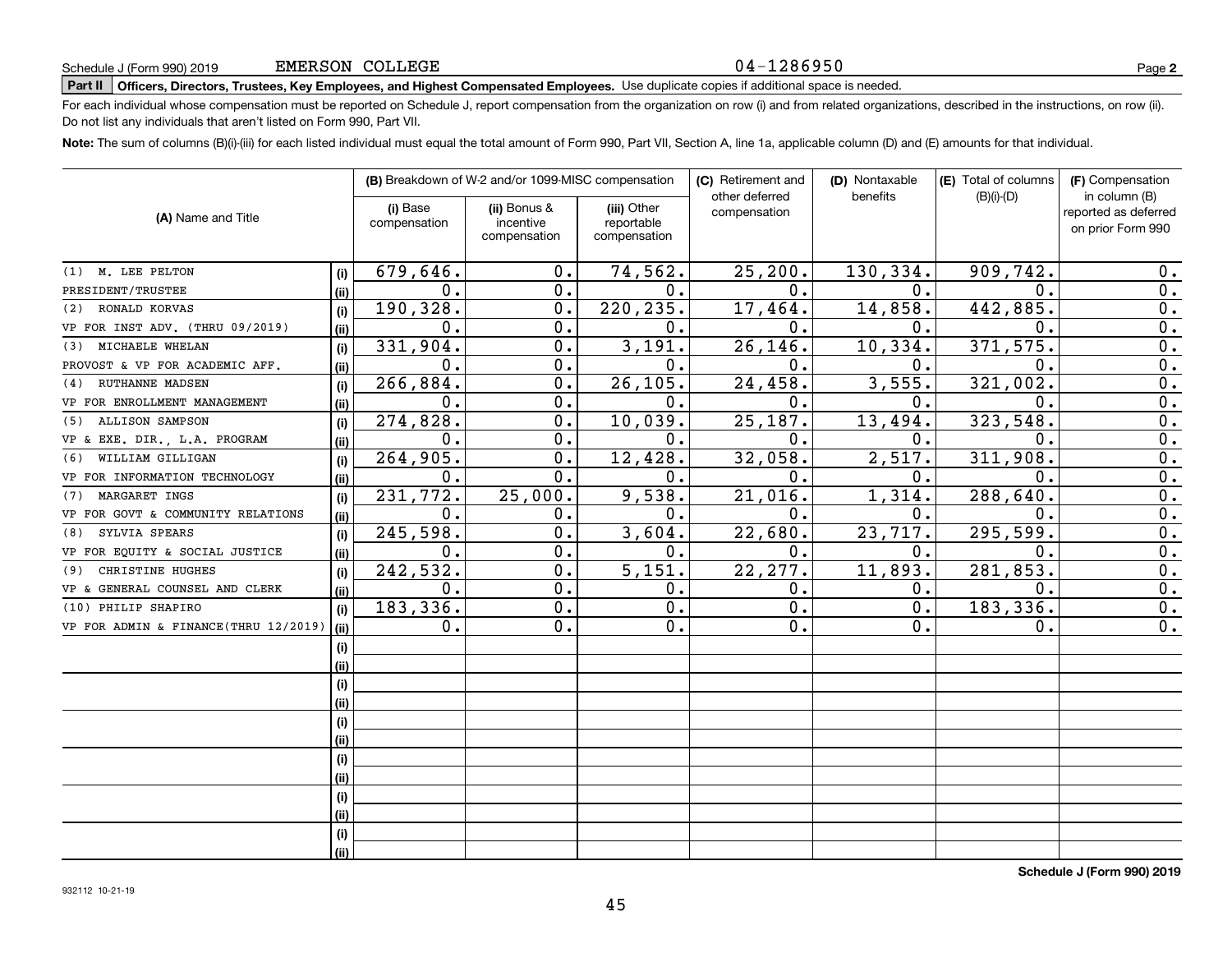#### **Part III Supplemental Information**

Schedule J (Form 990) 2019 EMERSON COLLEGE<br>Part III Supplemental Information<br>Provide the information, explanation, or descriptions required for Part I, lines 1a, 1b, 3, 4a, 4b, 4c, 5a, 5b, 6a, 6b, 7, and 8, and for Part II

PART I, LINE 1A:

FIRST-CLASS TRAVEL

THE PRESIDENT MAY TRAVEL VIA FIRST CLASS IN ORDER TO CARRY OUT HIS/HER

DUTIES AS REQUIRED BY THE COLLEGE. THE PRESIDENT HAS THE AUTHORITY TO

APPROVE FIRST CLASS TRAVEL FOR VICE PRESIDENTS WHEN WARRANTED AND WITH

PRIOR APPROVAL. SUCH ACCOMMODATIONS FOR THE PRESIDENT AND VICE PRESIDENTS

ARE NOT INCLUDED IN TAXABLE WAGES AS THEY ARE PROVIDED FOR THE BENEFIT OF

THE COLLEGE. ONE OFFICER USED SUCH ACCOMODATIONS FOR BUSINESS PURPOSES

DURING THE CALENDAR YEAR 2019.

HOUSING AND PERSONAL SERVICES

IN ACCORDANCE WITH COLLEGE POLICY AND INTERNAL REVENUE CODE SECTION 119,

THE COLLEGE REQUIRES THE PRESIDENT TO LIVE IN A RESIDENCE OWNED BY THE

COLLEGE AS A CONDITION OF EMPLOYMENT DURING HIS TENURE. THE PRESIDENTIAL

RESIDENCE IS PROVIDED FOR THE CONVENIENCE OF THE COLLEGE AND EXTENSIVELY

USED FOR BUSINESS OF THE COLLEGE. HOUSEKEEPING IS PROVIDED TO MAINTAIN THE

APPEARANCE OF THE RESIDENCE FOR COLLEGE FUNCTIONS. THE VALUE OF THE

PERSONAL USE OF THE HOME IS INCLUDED IN NON-TAXABLE BENEFITS REPORTED ON

SCHEDULE J PART II COLUMN (D). THE VALUE OF THE HOME WAS BASED ON AN

**Schedule J (Form 990) 2019**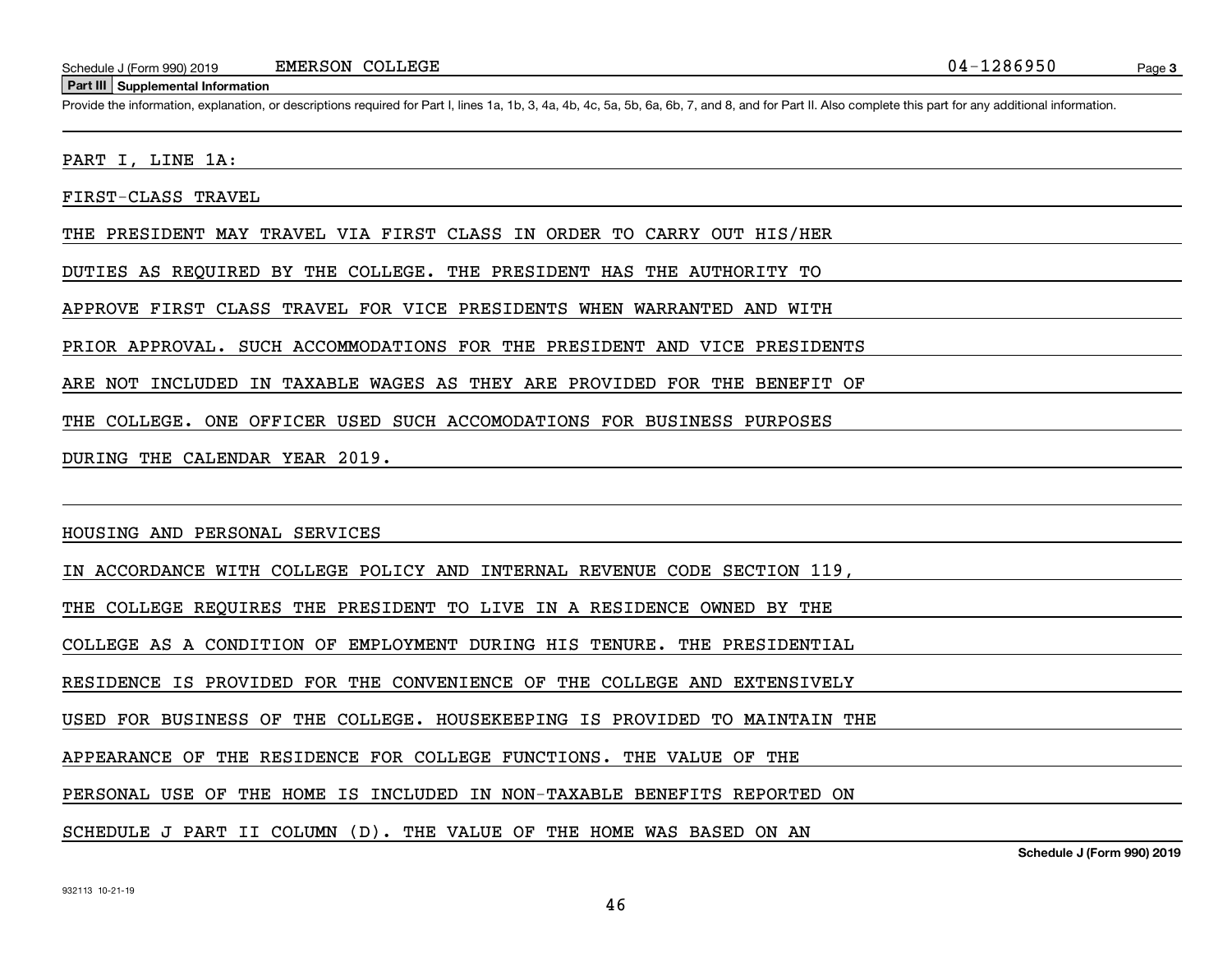**Part III Supplemental Information**

Schedule J (Form 990) 2019 EMERSON COLLEGE<br>Part III Supplemental Information<br>Provide the information, explanation, or descriptions required for Part I, lines 1a, 1b, 3, 4a, 4b, 4c, 5a, 5b, 6a, 6b, 7, and 8, and for Part II

### INDEPENDENT MARKET APPRAISAL.

ONE HIGHLY COMPENSATED INDIVIDUAL RECEIVED A TAXABLE HOUSING ALLOWANCE

WHICH IS INCLUDED IN SCHEDULE J, PART II, COLUMN (B)(III).

TAX INDEMNIFICATION AND GROSS-UP PAYMENTS

THE COLLEGE PROVIDED CERTAIN PAYMENTS TO EMPLOYEES REPORTED ON SCHEDULE J

PART II THAT WERE GROSSED UP FOR TAX PURPOSES. THE BENEFIT WAS TREATED AS

TAXABLE COMPENSATION AND REPORTED ON SCHEDULE J PART II COLUMN (B)(III).

PART I, LINE 4A:

SEVERANCE PAYMENT

RON KORVAS, VP FOR INSTITUTIONAL ADVANCEMENT, LEFT HIS POSITION AT THE END

OF FISCAL 2019. AS PART OF HIS SEPARATION AGREEMENT, MR. KORVAS RECEIVED

SEVERANCE OF \$204,000, WHICH WAS INCLUDED IN HIS W-2 AND REPORTED ON

SCHEDULE J PART II COLUMN B(III).

SEVERANCE AGREEMENTS

THE PRESIDENT'S EMPLOYMENT CONTRACT INCLUDES A SEVERANCE PROVISION THAT

**Schedule J (Form 990) 2019**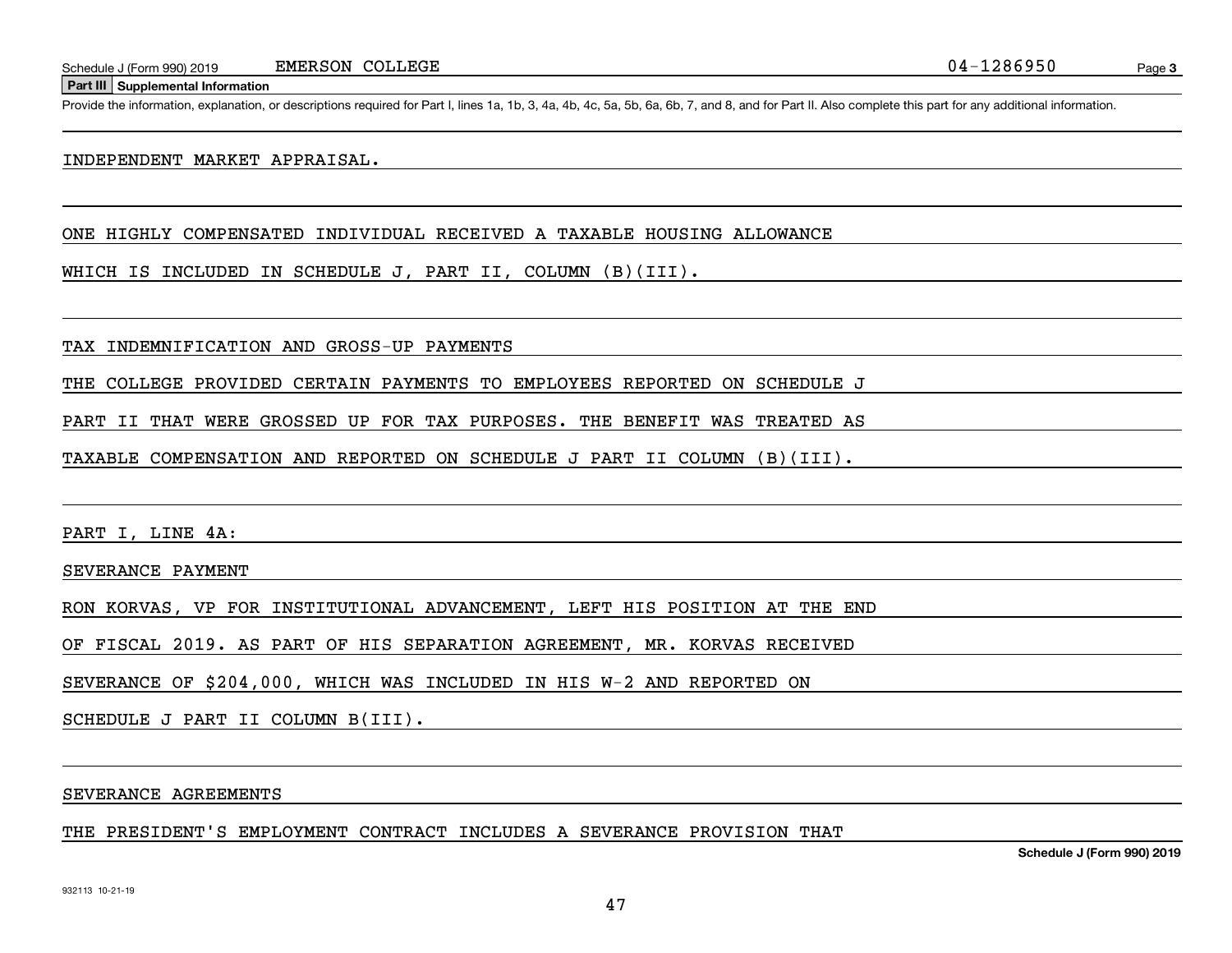#### **Part III Supplemental Information**

Schedule J (Form 990) 2019 EMERSON COLLEGE<br>Part III Supplemental Information<br>Provide the information, explanation, or descriptions required for Part I, lines 1a, 1b, 3, 4a, 4b, 4c, 5a, 5b, 6a, 6b, 7, and 8, and for Part II

### PROVIDES FOR THE LESSER OF TWO YEARS OF SALARY OR SALARY FOR THE REMAINDER

#### OF HIS TERM. NO AMOUNTS WERE PAID UNDER THIS PROVISION DURING THE CALENDAR

YEAR 2019.

PART I, LINE 7:

BONUS PAYMENTS

ONE OF THE INDIVIDUALS LISTED ON FORM 990, SCHEDULE J, PART II RECEIVED A

<u> 1989 - Johann Stoff, Amerikaansk politiker († 1908)</u>

BONUS IN CALENDAR YEAR 2019. THIS AMOUNT IS REPORTED ON FORM 990, SCHEDULE

J, PART II, COLUMN B(II).

**Schedule J (Form 990) 2019**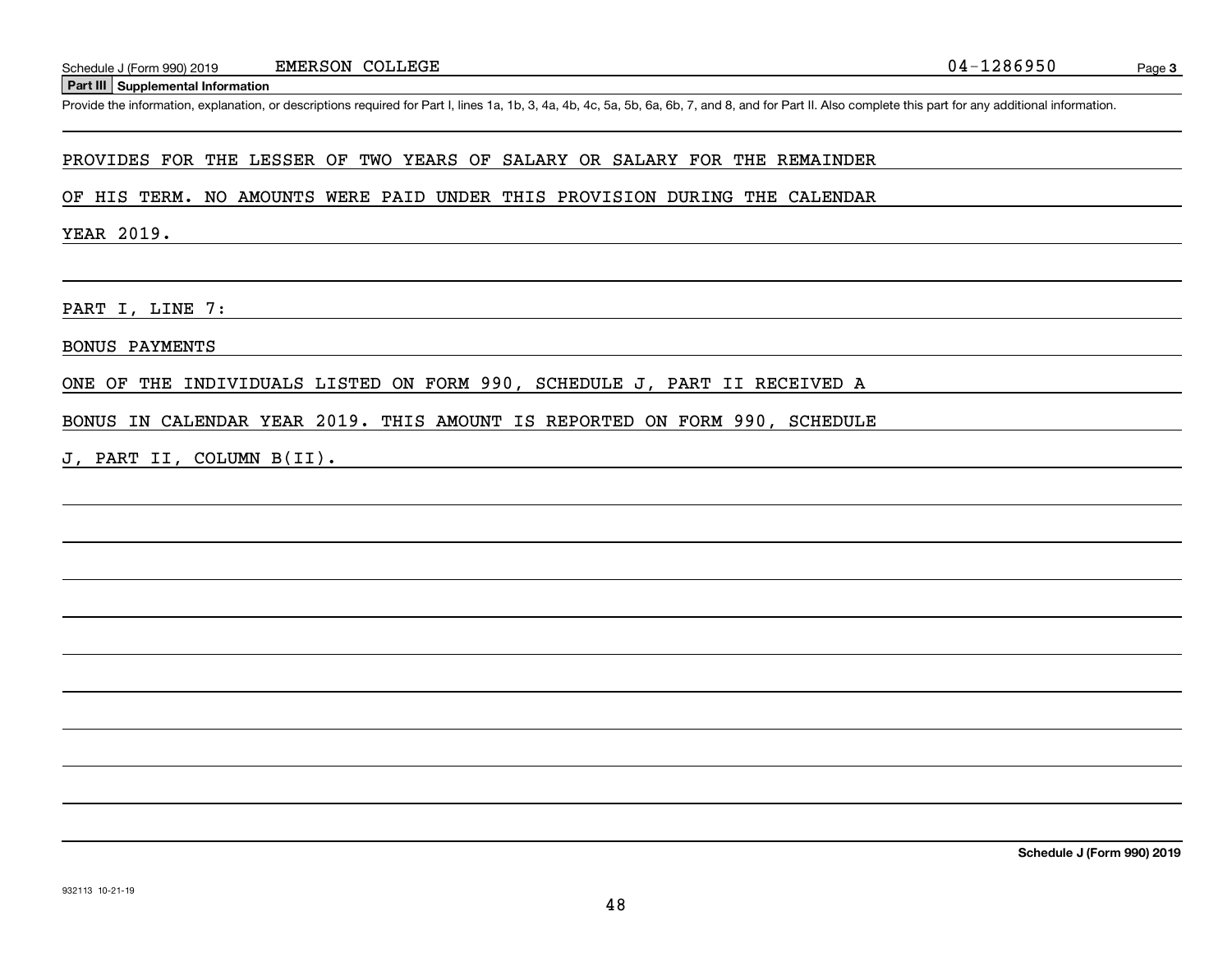| <b>SCHEDULE K</b><br>(Form 990)<br>Department of the Treasury<br>Internal Revenue Service | ENTITY<br><b>Supplemental Information on Tax-Exempt Bonds</b><br>Complete if the organization answered "Yes" on Form 990, Part IV, line 24a. Provide descriptions,<br>explanations, and any additional information in Part VI.<br>Attach to Form 990. $\triangleright$ Go to www.irs.gov/Form990 for instructions and the latest information. |                                                            |                 |                 |              |                 |                                   |                   |             |                                                     |                                          | OMB No. 1545-0047<br>2019<br><b>Open to Public</b><br>Inspection |                         |             |
|-------------------------------------------------------------------------------------------|-----------------------------------------------------------------------------------------------------------------------------------------------------------------------------------------------------------------------------------------------------------------------------------------------------------------------------------------------|------------------------------------------------------------|-----------------|-----------------|--------------|-----------------|-----------------------------------|-------------------|-------------|-----------------------------------------------------|------------------------------------------|------------------------------------------------------------------|-------------------------|-------------|
| Name of the organization                                                                  | EMERSON COLLEGE                                                                                                                                                                                                                                                                                                                               |                                                            |                 |                 |              |                 |                                   |                   |             | <b>Employer identification number</b><br>04-1286950 |                                          |                                                                  |                         |             |
| Part I<br><b>Bond Issues</b>                                                              |                                                                                                                                                                                                                                                                                                                                               |                                                            |                 |                 |              |                 |                                   |                   |             |                                                     |                                          |                                                                  |                         |             |
|                                                                                           | (a) Issuer name                                                                                                                                                                                                                                                                                                                               | (b) Issuer EIN                                             | $(c)$ CUSIP $#$ | (d) Date issued |              | (e) Issue price | (f) Description of purpose        |                   |             | (g) Defeased (h) On behalf                          |                                          | of issuer                                                        | (i) Pooled<br>financing |             |
|                                                                                           |                                                                                                                                                                                                                                                                                                                                               |                                                            |                 |                 |              |                 |                                   |                   | <b>Yes</b>  | No                                                  | Yes                                      | <b>No</b>                                                        | Yes                     | No          |
| A MDFA-SERIES 2010 A                                                                      |                                                                                                                                                                                                                                                                                                                                               | $04-343181457583RY74$ $06/24/10$ 124760655. OFFICE/THEATER |                 |                 |              |                 |                                   | DORMS/CLASSROOMS/ | $\mathbf X$ |                                                     |                                          | $\mathbf X$                                                      |                         | $\mathbf X$ |
| <b>B CMFA SERIES 2011</b>                                                                 |                                                                                                                                                                                                                                                                                                                                               | 20-156346613048TMZ3 12/08/11                               |                 |                 |              |                 | LOS ANGELES<br>55463072. BUILDING |                   | $\mathbf X$ |                                                     |                                          | $\mathbf X$                                                      |                         | X           |
| c MDFA SERIES 2015                                                                        |                                                                                                                                                                                                                                                                                                                                               | $04-343181457583U7F9$ 05/14/15 143055842. DORM & RENOV     |                 |                 |              |                 |                                   | CONSTRUCTIONS OF  | $\mathbf X$ |                                                     |                                          | $\mathbf x$                                                      |                         | X           |
| D MDFA SERIES 2016A                                                                       |                                                                                                                                                                                                                                                                                                                                               | $ 04-3431814 57584XD57 12/06/16 204166939.$ DORM           |                 |                 |              |                 | RENOVATION OF                     |                   |             | $\mathbf x$                                         |                                          | $\mathbf X$                                                      |                         | X           |
| Part II<br><b>Proceeds</b>                                                                |                                                                                                                                                                                                                                                                                                                                               |                                                            |                 |                 |              |                 |                                   |                   |             |                                                     |                                          |                                                                  |                         |             |
|                                                                                           |                                                                                                                                                                                                                                                                                                                                               |                                                            |                 |                 | A            |                 | В                                 | $\mathbf{C}$      |             |                                                     |                                          | D                                                                |                         |             |
| Amount of bonds retired<br>-1                                                             |                                                                                                                                                                                                                                                                                                                                               |                                                            |                 |                 | 23,890,000.  |                 |                                   | 7,770,000.        |             |                                                     |                                          |                                                                  |                         |             |
| Amount of bonds legally defeased<br>$\mathbf{2}$                                          |                                                                                                                                                                                                                                                                                                                                               |                                                            |                 |                 | 101,880,000. |                 | 52,400,000.                       |                   |             |                                                     |                                          |                                                                  |                         |             |
| Total proceeds of issue<br>3                                                              |                                                                                                                                                                                                                                                                                                                                               |                                                            |                 |                 | 124,760,655. |                 | 55, 463, 072.                     | 143,055,842.      |             |                                                     | 204, 166, 939.                           |                                                                  |                         |             |
| Gross proceeds in reserve funds<br>4                                                      |                                                                                                                                                                                                                                                                                                                                               |                                                            |                 |                 |              |                 |                                   |                   |             |                                                     |                                          |                                                                  |                         |             |
| Capitalized interest from proceeds<br>5                                                   |                                                                                                                                                                                                                                                                                                                                               |                                                            |                 |                 |              |                 | 4,837,952.                        | 7,468,597.        |             |                                                     | 15,397,662.                              |                                                                  |                         |             |
| Proceeds in refunding escrows<br>6                                                        |                                                                                                                                                                                                                                                                                                                                               |                                                            |                 |                 |              |                 | 621,432.                          |                   | 892,053.    |                                                     |                                          |                                                                  |                         |             |
| Issuance costs from proceeds<br>$\overline{7}$                                            |                                                                                                                                                                                                                                                                                                                                               |                                                            |                 |                 | 941,526.     |                 |                                   |                   |             |                                                     |                                          | 1,185,722.                                                       |                         |             |
| Credit enhancement from proceeds<br>8                                                     |                                                                                                                                                                                                                                                                                                                                               |                                                            |                 |                 |              |                 |                                   |                   |             |                                                     |                                          |                                                                  |                         |             |
| 9                                                                                         | Working capital expenditures from proceeds<br>Capital expenditures from proceeds                                                                                                                                                                                                                                                              |                                                            |                 |                 | 7,187,272.   |                 | 50,003,688.                       | 77,471,533.       |             |                                                     | 187, 583, 555.                           |                                                                  |                         |             |
| 10<br>Other spent proceeds<br>11                                                          |                                                                                                                                                                                                                                                                                                                                               |                                                            |                 |                 | 14,751,857.  |                 |                                   | 57, 223, 749.     |             |                                                     |                                          |                                                                  |                         |             |
| Other unspent proceeds<br>12                                                              |                                                                                                                                                                                                                                                                                                                                               |                                                            |                 |                 |              |                 |                                   |                   |             |                                                     |                                          |                                                                  |                         |             |
| Year of substantial completion<br>13.                                                     |                                                                                                                                                                                                                                                                                                                                               |                                                            |                 |                 | 2012         |                 | 2014                              |                   | 2017        |                                                     |                                          |                                                                  | 2019                    |             |
|                                                                                           |                                                                                                                                                                                                                                                                                                                                               |                                                            |                 | Yes             | <b>No</b>    | Yes             | <b>No</b>                         | Yes               | <b>No</b>   |                                                     | Yes                                      |                                                                  | <b>No</b>               |             |
| 14                                                                                        | Were the bonds issued as part of a refunding issue of tax-exempt bonds (or,                                                                                                                                                                                                                                                                   |                                                            |                 |                 |              |                 |                                   |                   |             |                                                     |                                          |                                                                  |                         |             |
|                                                                                           |                                                                                                                                                                                                                                                                                                                                               |                                                            |                 | X               |              |                 | $\mathbf X$                       |                   | x           |                                                     |                                          |                                                                  |                         | $\mathbf X$ |
| 15                                                                                        | Were the bonds issued as part of a refunding issue of taxable bonds (or, if                                                                                                                                                                                                                                                                   |                                                            |                 |                 |              |                 |                                   |                   |             |                                                     |                                          |                                                                  |                         |             |
|                                                                                           | issued prior to 2018, an advance refunding issue)?                                                                                                                                                                                                                                                                                            |                                                            |                 |                 | x            |                 | x                                 | x                 |             |                                                     |                                          |                                                                  |                         | x           |
| 16                                                                                        | Has the final allocation of proceeds been made?                                                                                                                                                                                                                                                                                               |                                                            |                 | $\mathbf{x}$    |              | $\mathbf{x}$    |                                   | $\mathbf x$       |             |                                                     | $\mathbf x$                              |                                                                  |                         |             |
| 17 <sup>2</sup>                                                                           | Does the organization maintain adequate books and records to support the                                                                                                                                                                                                                                                                      |                                                            |                 |                 |              |                 |                                   |                   |             |                                                     |                                          |                                                                  |                         |             |
| final allocation of proceeds?                                                             | LITA PROPINSIONAL PROJECTION ARABIANCE CONTINUES IN AN INC. POWER 000                                                                                                                                                                                                                                                                         |                                                            |                 | X               |              | х               |                                   | $\mathbf X$       |             |                                                     | $\mathbf X$<br>$0.11 \pm 0.11 \pm 10.07$ |                                                                  | 0.001004                |             |
|                                                                                           |                                                                                                                                                                                                                                                                                                                                               |                                                            |                 |                 |              |                 |                                   |                   |             |                                                     |                                          |                                                                  |                         |             |

**For Paperwork Reduction Act Notice, see the Instructions for Form 990. Schedule K (Form 990) 2019** LHA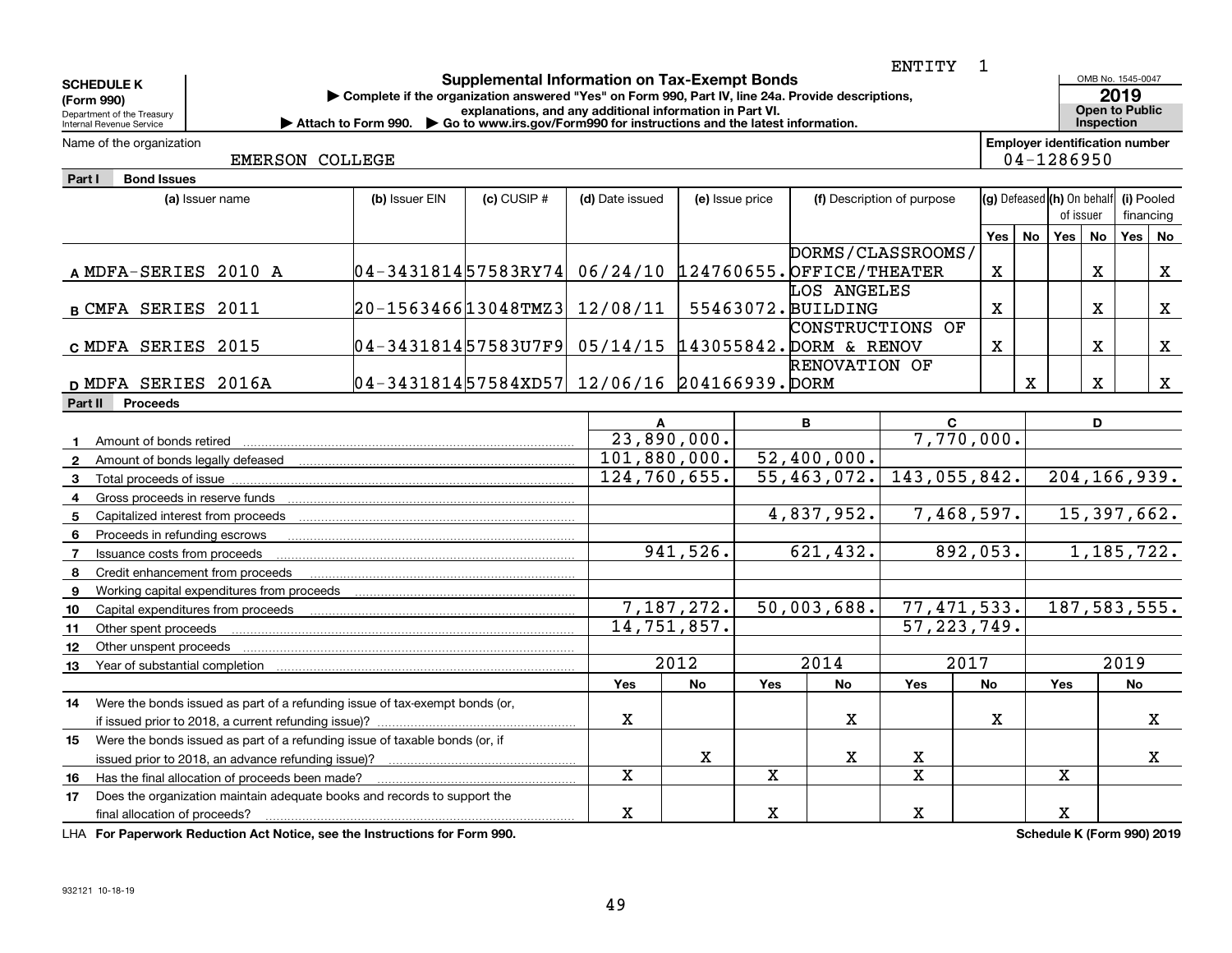|                                                                                                                                         |                        |                                                                                                             |                                                          |                  |              |                 |                           | <b>ENTITY</b>              | 2          |    |                                                     |            |                           |              |
|-----------------------------------------------------------------------------------------------------------------------------------------|------------------------|-------------------------------------------------------------------------------------------------------------|----------------------------------------------------------|------------------|--------------|-----------------|---------------------------|----------------------------|------------|----|-----------------------------------------------------|------------|---------------------------|--------------|
| <b>SCHEDULE K</b>                                                                                                                       |                        | Complete if the organization answered "Yes" on Form 990, Part IV, line 24a. Provide descriptions,           | <b>Supplemental Information on Tax-Exempt Bonds</b>      |                  |              |                 |                           |                            |            |    |                                                     |            | OMB No. 1545-0047<br>2019 |              |
| (Form 990)<br>Department of the Treasury                                                                                                |                        |                                                                                                             | explanations, and any additional information in Part VI. |                  |              |                 |                           |                            |            |    |                                                     |            | <b>Open to Public</b>     |              |
| Internal Revenue Service                                                                                                                |                        | Attach to Form 990. $\triangleright$ Go to www.irs.gov/Form990 for instructions and the latest information. |                                                          |                  |              |                 |                           |                            |            |    |                                                     | Inspection |                           |              |
| Name of the organization                                                                                                                | <b>EMERSON COLLEGE</b> |                                                                                                             |                                                          |                  |              |                 |                           |                            |            |    | <b>Employer identification number</b><br>04-1286950 |            |                           |              |
| Part I<br><b>Bond Issues</b>                                                                                                            |                        |                                                                                                             |                                                          |                  |              |                 |                           |                            |            |    |                                                     |            |                           |              |
| (a) Issuer name                                                                                                                         |                        | (b) Issuer EIN                                                                                              | $(c)$ CUSIP $#$                                          | (d) Date issued  |              | (e) Issue price |                           | (f) Description of purpose |            |    | (g) Defeased (h) On behalf                          |            | (i) Pooled                |              |
|                                                                                                                                         |                        |                                                                                                             |                                                          |                  |              |                 |                           |                            |            |    | of issuer                                           |            |                           | financing    |
|                                                                                                                                         |                        |                                                                                                             |                                                          |                  |              |                 |                           |                            | <b>Yes</b> | No | <b>Yes</b>                                          | <b>No</b>  | Yes                       | <b>No</b>    |
|                                                                                                                                         |                        |                                                                                                             |                                                          |                  |              |                 |                           | ADVANCE REFUND OF          |            |    |                                                     |            |                           |              |
| A MDFA SERIES 2017A                                                                                                                     |                        | 04-343181457584XU74 09/14/17 112429423. DEBT                                                                |                                                          |                  |              |                 |                           |                            |            | x  |                                                     | x          |                           | $\mathbf{x}$ |
|                                                                                                                                         |                        |                                                                                                             |                                                          |                  |              |                 | ADVANCE REFUND            | OF                         |            |    |                                                     |            |                           |              |
| <b>B CMFA SERIES 2017B</b>                                                                                                              |                        | 20-156346613048T6J7                                                                                         |                                                          | 09/19/17         |              | 62717607. DEBT  |                           |                            |            | X  |                                                     | X          |                           | x            |
|                                                                                                                                         |                        |                                                                                                             |                                                          |                  |              |                 |                           |                            |            |    |                                                     |            |                           |              |
| c MDFA SERIES 2018                                                                                                                      |                        | 04-343181457584YFK0 04/11/18                                                                                |                                                          |                  |              |                 | 24367428. WORKING CAPITAL |                            |            | X  |                                                     | x          |                           | $\mathbf x$  |
|                                                                                                                                         |                        |                                                                                                             |                                                          |                  |              |                 |                           |                            |            |    |                                                     |            |                           |              |
| D                                                                                                                                       |                        |                                                                                                             |                                                          |                  |              |                 |                           |                            |            |    |                                                     |            |                           |              |
| Part II<br><b>Proceeds</b>                                                                                                              |                        |                                                                                                             |                                                          |                  |              |                 |                           |                            |            |    |                                                     |            |                           |              |
|                                                                                                                                         |                        |                                                                                                             |                                                          |                  | Α            |                 | B                         | C                          |            |    |                                                     | D          |                           |              |
| Amount of bonds retired<br>$\mathbf{1}$<br>2                                                                                            |                        |                                                                                                             |                                                          |                  |              |                 |                           |                            |            |    |                                                     |            |                           |              |
| 3<br>Total proceeds of issue                                                                                                            |                        |                                                                                                             |                                                          |                  | 112,429,423. |                 | 62,717,607.               | 24, 367, 428.              |            |    |                                                     |            |                           |              |
| 4                                                                                                                                       |                        |                                                                                                             |                                                          |                  |              |                 |                           |                            |            |    |                                                     |            |                           |              |
| 5                                                                                                                                       |                        |                                                                                                             |                                                          |                  |              |                 |                           |                            |            |    |                                                     |            |                           |              |
| 6<br>Proceeds in refunding escrows                                                                                                      |                        |                                                                                                             |                                                          |                  | 112,429,423. |                 | 62, 717, 607.             |                            |            |    |                                                     |            |                           |              |
| Issuance costs from proceeds<br>7                                                                                                       |                        |                                                                                                             |                                                          |                  | 846,841.     |                 | $\overline{523,293.}$     | 367,428.                   |            |    |                                                     |            |                           |              |
| Credit enhancement from proceeds<br>8                                                                                                   |                        |                                                                                                             |                                                          |                  |              |                 |                           |                            |            |    |                                                     |            |                           |              |
| Working capital expenditures from proceeds<br>9                                                                                         |                        |                                                                                                             |                                                          |                  |              |                 |                           |                            |            |    |                                                     |            |                           |              |
| Capital expenditures from proceeds<br>10                                                                                                |                        |                                                                                                             |                                                          |                  |              |                 |                           |                            |            |    |                                                     |            |                           |              |
| Other spent proceeds<br>11                                                                                                              |                        |                                                                                                             |                                                          |                  | 111,582,582. |                 | 62, 194, 314.             | 24,000,000.                |            |    |                                                     |            |                           |              |
| Other unspent proceeds<br>12                                                                                                            |                        |                                                                                                             |                                                          |                  |              |                 |                           |                            |            |    |                                                     |            |                           |              |
| 13                                                                                                                                      |                        |                                                                                                             |                                                          |                  | 2017         |                 | $\overline{201}7$         | 2018                       |            |    |                                                     |            |                           |              |
|                                                                                                                                         |                        |                                                                                                             |                                                          | Yes              | No           | Yes             | No                        | <b>Yes</b>                 | No         |    | Yes                                                 |            | No                        |              |
| Were the bonds issued as part of a refunding issue of tax-exempt bonds (or,<br>14                                                       |                        |                                                                                                             |                                                          |                  |              |                 |                           |                            |            |    |                                                     |            |                           |              |
| if issued prior to 2018, a current refunding issue)?                                                                                    |                        |                                                                                                             |                                                          |                  | х            |                 | х                         |                            | x          |    |                                                     |            |                           |              |
| Were the bonds issued as part of a refunding issue of taxable bonds (or, if<br>15                                                       |                        |                                                                                                             |                                                          |                  |              |                 |                           |                            | x.         |    |                                                     |            |                           |              |
| issued prior to 2018, an advance refunding issue)?                                                                                      |                        |                                                                                                             |                                                          | x<br>$\mathbf x$ |              | x<br>X          |                           | $\mathbf x$                |            |    |                                                     |            |                           |              |
| Has the final allocation of proceeds been made?<br>16<br>Does the organization maintain adequate books and records to support the<br>17 |                        |                                                                                                             |                                                          |                  |              |                 |                           |                            |            |    |                                                     |            |                           |              |
| final allocation of proceeds?                                                                                                           |                        |                                                                                                             |                                                          | x                |              | х               |                           | $\mathbf X$                |            |    |                                                     |            |                           |              |
| <b>LUA For Departments Dedication Act Notice, and the Instructions for Form 000.</b>                                                    |                        |                                                                                                             |                                                          |                  |              |                 |                           |                            |            |    | Cabadula V (Faum 000) 0040                          |            |                           |              |

**For Paperwork Reduction Act Notice, see the Instructions for Form 990. Schedule K (Form 990) 2019** LHA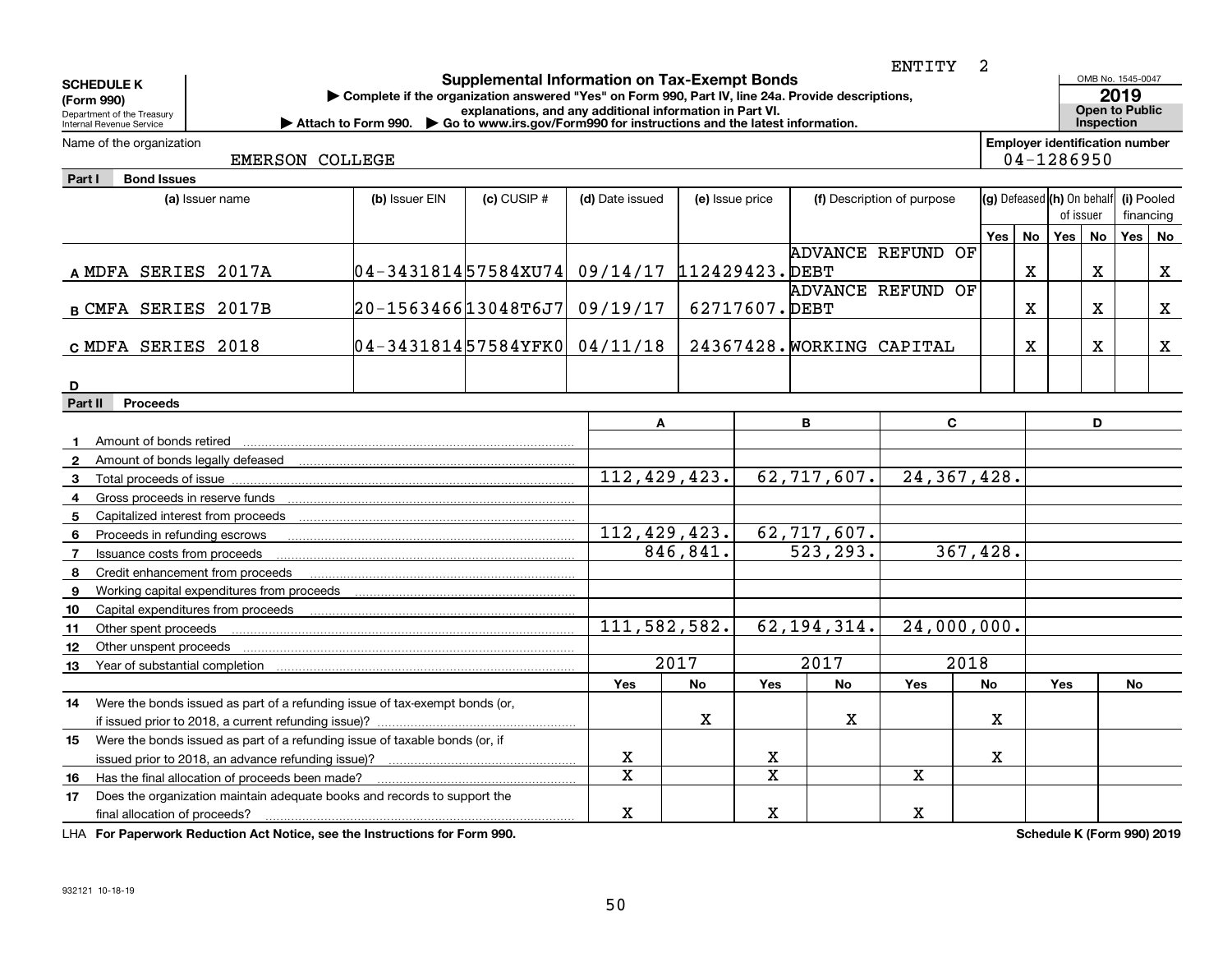### Schedule K (Form 990) 2019 Page EMERSON COLLEGE 04-1286950

ENTITY 1

**2**

|                | <b>Private Business Use</b><br>Part III                                                                                                               |     |                         |            |                         |                         |                         |     |             |
|----------------|-------------------------------------------------------------------------------------------------------------------------------------------------------|-----|-------------------------|------------|-------------------------|-------------------------|-------------------------|-----|-------------|
|                |                                                                                                                                                       |     |                         |            | B                       |                         | C.                      |     | D           |
|                | Was the organization a partner in a partnership, or a member of an LLC,                                                                               | Yes | <b>No</b>               | <b>Yes</b> | No                      | Yes                     | <b>No</b>               | Yes | No          |
|                | which owned property financed by tax-exempt bonds?                                                                                                    |     | $\mathbf X$             |            | $\mathbf X$             |                         | $\mathbf X$             |     | $\mathbf x$ |
|                | 2 Are there any lease arrangements that may result in private business use of                                                                         |     |                         |            |                         |                         |                         |     |             |
|                |                                                                                                                                                       |     | X                       |            | х                       |                         | X                       |     | x           |
|                | 3a Are there any management or service contracts that may result in private                                                                           |     |                         |            |                         |                         |                         |     |             |
|                | business use of bond-financed property?                                                                                                               |     | $\mathbf{x}$            |            | $\mathbf X$             |                         | $\mathbf X$             |     | х           |
|                | <b>b</b> If "Yes" to line 3a, does the organization routinely engage bond counsel or other outside                                                    |     |                         |            |                         |                         |                         |     |             |
|                | counsel to review any management or service contracts relating to the financed property?                                                              |     |                         |            |                         |                         |                         |     |             |
|                | c Are there any research agreements that may result in private business use of                                                                        |     |                         |            |                         |                         |                         |     |             |
|                | bond-financed property?                                                                                                                               |     | X                       |            | Χ                       |                         | $\mathbf X$             |     | x           |
|                | d If "Yes" to line 3c, does the organization routinely engage bond counsel or other outside                                                           |     |                         |            |                         |                         |                         |     |             |
|                | counsel to review any research agreements relating to the financed property?                                                                          |     |                         |            |                         |                         |                         |     |             |
| 4              | Enter the percentage of financed property used in a private business use by                                                                           |     |                         |            |                         |                         |                         |     |             |
|                | entities other than a section 501(c)(3) organization or a state or local government<br>▶                                                              |     | %                       |            | %                       |                         | %                       |     | ℅           |
| 5              | Enter the percentage of financed property used in a private business use as a result of                                                               |     |                         |            |                         |                         |                         |     |             |
|                | unrelated trade or business activity carried on by your organization, another                                                                         |     |                         |            |                         |                         |                         |     |             |
|                | section 501(c)(3) organization, or a state or local government material subsets of the section 501(c)(3) organization, or a state or local government |     | %                       |            | %                       |                         | %                       |     | %           |
| 6              |                                                                                                                                                       |     | %                       |            | %                       |                         | %                       |     | %           |
| $\overline{7}$ |                                                                                                                                                       |     | X                       |            | х                       |                         | $\mathbf X$             |     | X           |
|                | 8a Has there been a sale or disposition of any of the bond-financed property to a non-                                                                |     |                         |            |                         |                         |                         |     |             |
|                | governmental person other than a 501(c)(3) organization since the bonds were issued?                                                                  |     | X                       |            | X                       |                         | X                       |     | X           |
|                | <b>b</b> If "Yes" to line 8a, enter the percentage of bond-financed property sold or disposed                                                         |     |                         |            |                         |                         |                         |     |             |
|                |                                                                                                                                                       |     | %                       |            | %                       |                         | %                       |     | %           |
|                | c If "Yes" to line 8a, was any remedial action taken pursuant to Regulations sections                                                                 |     |                         |            |                         |                         |                         |     |             |
|                | 1.141-12 and 1.145-2?                                                                                                                                 |     |                         |            |                         |                         |                         |     |             |
|                | 9 Has the organization established written procedures to ensure that all nonqualified                                                                 |     |                         |            |                         |                         |                         |     |             |
|                | bonds of the issue are remediated in accordance with the requirements under                                                                           |     |                         |            |                         |                         |                         |     |             |
|                | Regulations sections 1.141-12 and 1.145-2?                                                                                                            | X   |                         | X          |                         | $\mathbf X$             |                         | X   |             |
|                | Part IV Arbitrage                                                                                                                                     |     |                         |            |                         |                         |                         |     |             |
|                |                                                                                                                                                       |     | A                       |            | B                       |                         | $\mathbf{C}$            |     | D           |
| 1              | Has the issuer filed Form 8038-T, Arbitrage Rebate, Yield Reduction and                                                                               | Yes | No                      | Yes        | <b>No</b>               | Yes                     | No                      | Yes | No          |
|                | Penalty in Lieu of Arbitrage Rebate?                                                                                                                  |     | X                       |            | х                       |                         | x                       |     | x           |
|                | 2 If "No" to line 1, did the following apply?                                                                                                         |     |                         |            |                         |                         |                         |     |             |
|                | a Rebate not due yet?                                                                                                                                 |     | $\overline{\mathbf{x}}$ |            | $\overline{\mathbf{x}}$ |                         | $\overline{\mathbf{x}}$ | X   |             |
|                |                                                                                                                                                       |     | $\mathbf X$             |            | $\overline{\mathbf{x}}$ |                         | X                       |     | x           |
|                |                                                                                                                                                       | X   |                         | X          |                         | $\overline{\mathbf{X}}$ |                         | X   |             |
|                | If "Yes" to line 2c, provide in Part VI the date the rebate computation was                                                                           |     |                         |            |                         |                         |                         |     |             |
|                | performed                                                                                                                                             |     |                         |            |                         |                         |                         |     |             |
| 3              | Is the bond issue a variable rate issue?                                                                                                              |     | $\mathbf X$             |            | $\mathbf X$             |                         | X                       |     | $\mathbf X$ |
|                |                                                                                                                                                       |     |                         |            |                         |                         |                         |     |             |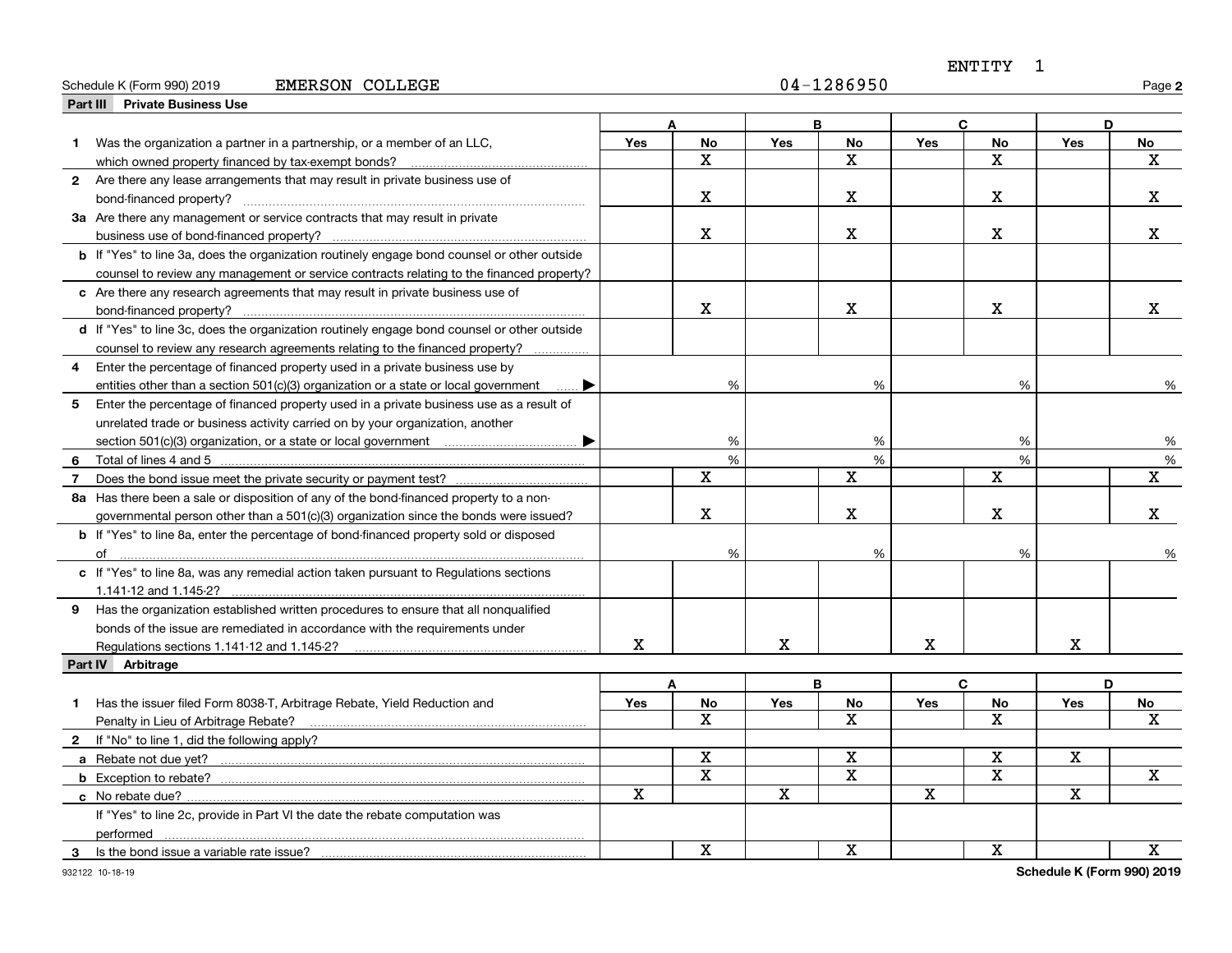#### Schedule K (Form 990) 2019 Page EMERSON COLLEGE 04-1286950

ENTITY 2

**2**

|                | Part III Private Business Use                                                                      |             |              |            |                         |             |                         |            |           |
|----------------|----------------------------------------------------------------------------------------------------|-------------|--------------|------------|-------------------------|-------------|-------------------------|------------|-----------|
|                |                                                                                                    |             | A            |            | B                       |             | C                       |            | D         |
|                | Was the organization a partner in a partnership, or a member of an LLC,                            | <b>Yes</b>  | <b>No</b>    | Yes        | No                      | Yes         | No                      | Yes        | <b>No</b> |
|                | which owned property financed by tax-exempt bonds?                                                 |             | $\mathbf x$  |            | $\overline{\mathbf{x}}$ |             | $\overline{\mathbf{x}}$ |            |           |
|                | 2 Are there any lease arrangements that may result in private business use of                      |             |              |            |                         |             |                         |            |           |
|                |                                                                                                    |             | x            |            | x                       |             | X.                      |            |           |
|                | 3a Are there any management or service contracts that may result in private                        |             |              |            |                         |             |                         |            |           |
|                |                                                                                                    |             | x            |            | x                       |             | $\mathbf X$             |            |           |
|                | <b>b</b> If "Yes" to line 3a, does the organization routinely engage bond counsel or other outside |             |              |            |                         |             |                         |            |           |
|                | counsel to review any management or service contracts relating to the financed property?           |             |              |            |                         |             |                         |            |           |
|                | c Are there any research agreements that may result in private business use of                     |             |              |            |                         |             |                         |            |           |
|                | bond-financed property?                                                                            |             | X            |            | X                       |             | X.                      |            |           |
|                | d If "Yes" to line 3c, does the organization routinely engage bond counsel or other outside        |             |              |            |                         |             |                         |            |           |
|                | counsel to review any research agreements relating to the financed property?                       |             |              |            |                         |             |                         |            |           |
| 4              | Enter the percentage of financed property used in a private business use by                        |             |              |            |                         |             |                         |            |           |
|                | entities other than a section $501(c)(3)$ organization or a state or local government<br>… ▶       |             | %            |            | %                       |             | %                       |            | %         |
| 5              | Enter the percentage of financed property used in a private business use as a result of            |             |              |            |                         |             |                         |            |           |
|                | unrelated trade or business activity carried on by your organization, another                      |             |              |            |                         |             |                         |            |           |
|                | ▸                                                                                                  |             | %            |            | %                       |             | %                       |            | %         |
| 6              | Total of lines 4 and 5                                                                             |             | %            |            | %                       |             | %                       |            | %         |
| $\overline{7}$ |                                                                                                    |             | X            |            | $\mathbf x$             |             | $\overline{\mathbf{x}}$ |            |           |
|                | 8a Has there been a sale or disposition of any of the bond-financed property to a non-             |             |              |            |                         |             |                         |            |           |
|                | governmental person other than a 501(c)(3) organization since the bonds were issued?               |             | X            |            | $\mathbf X$             |             | $\mathbf X$             |            |           |
|                | <b>b</b> If "Yes" to line 8a, enter the percentage of bond-financed property sold or disposed      |             |              |            |                         |             |                         |            |           |
|                |                                                                                                    |             | $\%$         |            | %                       |             | %                       |            |           |
|                | c If "Yes" to line 8a, was any remedial action taken pursuant to Regulations sections              |             |              |            |                         |             |                         |            |           |
|                | 1.141-12 and 1.145-2?                                                                              |             |              |            |                         |             |                         |            |           |
|                | 9 Has the organization established written procedures to ensure that all nonqualified              |             |              |            |                         |             |                         |            |           |
|                | bonds of the issue are remediated in accordance with the requirements under                        |             |              |            |                         |             |                         |            |           |
|                | Regulations sections 1.141-12 and 1.145-2?                                                         | X           |              | X          |                         | $\mathbf X$ |                         |            |           |
|                | Part IV Arbitrage                                                                                  |             |              |            |                         |             |                         |            |           |
|                |                                                                                                    |             | A            |            | B                       |             | C                       |            | D         |
| 1              | Has the issuer filed Form 8038-T, Arbitrage Rebate, Yield Reduction and                            | Yes         | <b>No</b>    | <b>Yes</b> | No                      | Yes         | No                      | <b>Yes</b> | No        |
|                | Penalty in Lieu of Arbitrage Rebate?                                                               |             | $\mathbf{x}$ |            | X                       |             | x                       |            |           |
|                | 2 If "No" to line 1, did the following apply?                                                      |             |              |            |                         |             |                         |            |           |
|                |                                                                                                    | $\mathbf x$ |              | X          |                         | $\mathbf X$ |                         |            |           |
|                |                                                                                                    |             | $\mathbf X$  |            | $\overline{\mathbf{x}}$ |             | $\overline{\mathbf{x}}$ |            |           |
|                | c No rebate due?                                                                                   | $\mathbf X$ |              | X          |                         | $\mathbf X$ |                         |            |           |
|                | If "Yes" to line 2c, provide in Part VI the date the rebate computation was                        |             |              |            |                         |             |                         |            |           |
|                |                                                                                                    |             |              |            |                         |             |                         |            |           |
| 3              | Is the bond issue a variable rate issue?                                                           |             | X            |            | X                       |             | $\mathbf X$             |            |           |

932122 10-18-19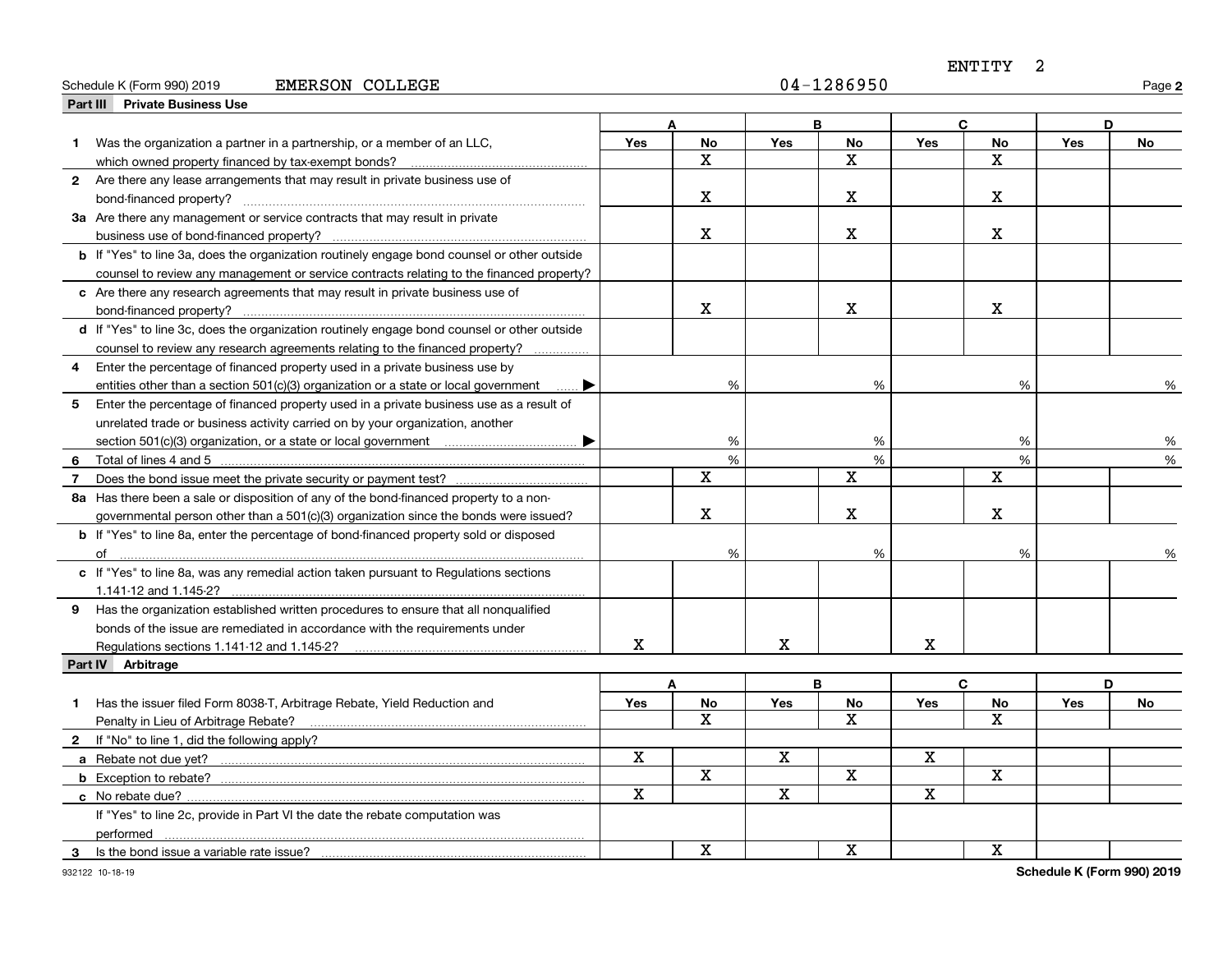ENTITY 1

| Part IV Arbitrage (continued)                                                                                               |                  |           |            |    |            |                         |             |              |  |
|-----------------------------------------------------------------------------------------------------------------------------|------------------|-----------|------------|----|------------|-------------------------|-------------|--------------|--|
|                                                                                                                             |                  |           |            |    |            |                         |             |              |  |
|                                                                                                                             |                  | A         |            | B  | C          |                         | D           |              |  |
| 4a Has the organization or the governmental issuer entered into a qualified                                                 | <b>Yes</b>       | No        | <b>Yes</b> | No | <b>Yes</b> | No                      | <b>Yes</b>  | No           |  |
|                                                                                                                             |                  | Χ         |            | х  |            | x                       |             | х            |  |
|                                                                                                                             |                  |           |            |    |            |                         |             |              |  |
|                                                                                                                             |                  |           |            |    |            |                         |             |              |  |
|                                                                                                                             |                  |           |            |    |            |                         |             |              |  |
|                                                                                                                             |                  |           |            |    |            |                         |             |              |  |
| 5a Were gross proceeds invested in a guaranteed investment contract (GIC)?                                                  |                  | X         |            | X  |            | $\overline{\mathbf{x}}$ |             | $\mathbf{x}$ |  |
|                                                                                                                             |                  |           |            |    |            |                         |             |              |  |
| c Term of GIC                                                                                                               |                  |           |            |    |            |                         |             |              |  |
| d Was the regulatory safe harbor for establishing the fair market value of the GIC satisfied?                               |                  |           |            |    |            |                         |             |              |  |
| 6 Were any gross proceeds invested beyond an available temporary period?                                                    |                  | X         |            | X  |            | X                       |             | X            |  |
| 7 Has the organization established written procedures to monitor the requirements of                                        |                  |           |            |    |            |                         |             |              |  |
| section 148?                                                                                                                | $\mathbf X$      |           | X          |    | X          |                         | $\mathbf X$ |              |  |
| Procedures To Undertake Corrective Action<br>Part V                                                                         |                  |           |            |    |            |                         |             |              |  |
|                                                                                                                             | B<br>C<br>D<br>A |           |            |    |            |                         |             |              |  |
| Has the organization established written procedures to ensure that violations of                                            | <b>Yes</b>       | <b>No</b> | <b>Yes</b> | No | <b>Yes</b> | <b>No</b>               | <b>Yes</b>  | No           |  |
| federal tax requirements are timely identified and corrected through the voluntary                                          |                  |           |            |    |            |                         |             |              |  |
| closing agreement program if self-remediation isn't available under applicable                                              |                  |           |            |    |            |                         |             |              |  |
| regulations?                                                                                                                | x                |           | x          |    | X          |                         | x           |              |  |
| Part VI Supplemental Information. Provide additional information for responses to questions on Schedule K. See instructions |                  |           |            |    |            |                         |             |              |  |
| PART I, COLUMN F:                                                                                                           |                  |           |            |    |            |                         |             |              |  |
| THE SERIES 2010A BONDS WERE ISSUED TO REFUND THE COLLEGE'S OUTSTANDING                                                      |                  |           |            |    |            |                         |             |              |  |
| SERIES 1999A DEBT. THE SERIES 2015 BONDS WERE ISSUED TO REFUND THE                                                          |                  |           |            |    |            |                         |             |              |  |
| COLLEGE'S OUTSTANDING SERIES 2006 DEBT AS WELL AS FINANCE THE                                                               |                  |           |            |    |            |                         |             |              |  |
| CONSTRUCTION OF THE 2 BOYLSTON PLACE DORMITORY. THE SERIES 2017A BONDS                                                      |                  |           |            |    |            |                         |             |              |  |
| WERE ISSUED TO ADVANCE REFUND THE SERIES 2010A DEBT, AND THE COLLEGE                                                        |                  |           |            |    |            |                         |             |              |  |
| FULLY DEFEASED THE REMAINDER OF THE SERIES 2010A ISSUANCE USING                                                             |                  |           |            |    |            |                         |             |              |  |
| OPERATING CASH DURING FISCAL 2018. THE SERIES 2017B BONDS WERE ISSUED                                                       |                  |           |            |    |            |                         |             |              |  |
| TO ADVANCE REFUND SERIES 2011 DEBT.                                                                                         |                  |           |            |    |            |                         |             |              |  |
|                                                                                                                             |                  |           |            |    |            |                         |             |              |  |
| PART IV, LINE 2C:                                                                                                           |                  |           |            |    |            |                         |             |              |  |
| FOR THE SERIES 2010A ISSUANCE, A REBATE CALCULATION WAS PERFORMED AS OF                                                     |                  |           |            |    |            |                         |             |              |  |
| DECEMBER 1, 2020. FOR THE SERIES 2011 ISSUANCE, THE REBATE CALCULATION                                                      |                  |           |            |    |            |                         |             |              |  |
| WAS PERFORMED AS OF JUNE 30, 2016 FOR THE SERIES 2015, SERIES 2016A,                                                        |                  |           |            |    |            |                         |             |              |  |
| SERIES 2017A, AND SERIES 2017B ISSUANCES, THE REBATE CALCULATION WAS                                                        |                  |           |            |    |            |                         |             |              |  |
| PERFORMED ON JUNE 30, 2020. FOR THE SERIES 2018 ISSUANCE, AN INTERIM                                                        |                  |           |            |    |            |                         |             |              |  |

ARBITRAGE REBATE CALCULATION WAS PERFORMED FOR THE PERIOD ENDING

6/30/20, AND SHOWED THAT NO REBATE WAS DUE.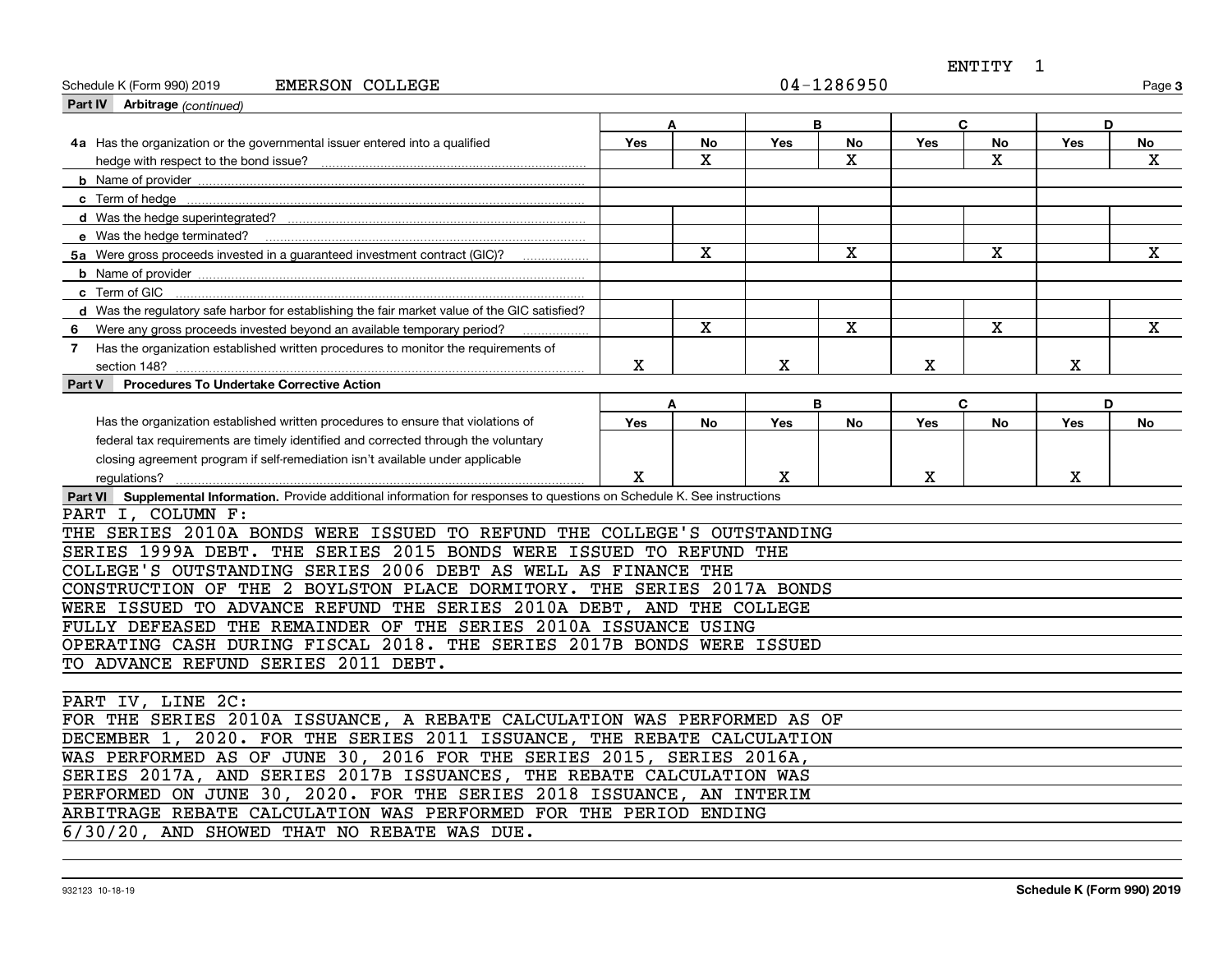ENTITY 2

| <b>EMERSON COLLEGE</b><br>Schedule K (Form 990) 2019                                                                        |            |             |            | 04-1286950  |            |              |     | Page 3 |  |
|-----------------------------------------------------------------------------------------------------------------------------|------------|-------------|------------|-------------|------------|--------------|-----|--------|--|
| Part IV Arbitrage (continued)                                                                                               |            |             |            |             |            |              |     |        |  |
|                                                                                                                             |            | A           | B          |             |            | $\mathbf{C}$ |     | D      |  |
| 4a Has the organization or the governmental issuer entered into a qualified                                                 | Yes        | No          | Yes        | No          | Yes        | No           | Yes | No     |  |
| hedge with respect to the bond issue?                                                                                       |            | $\mathbf X$ |            | x           |            | x            |     |        |  |
|                                                                                                                             |            |             |            |             |            |              |     |        |  |
| c Term of hedge                                                                                                             |            |             |            |             |            |              |     |        |  |
|                                                                                                                             |            |             |            |             |            |              |     |        |  |
| e Was the hedge terminated?                                                                                                 |            |             |            |             |            |              |     |        |  |
| 5a Were gross proceeds invested in a guaranteed investment contract (GIC)?                                                  |            | X           |            | $\mathbf X$ |            | $\mathbf X$  |     |        |  |
| <b>b</b> Name of provider                                                                                                   |            |             |            |             |            |              |     |        |  |
| c Term of GIC                                                                                                               |            |             |            |             |            |              |     |        |  |
| d Was the requlatory safe harbor for establishing the fair market value of the GIC satisfied?                               |            |             |            |             |            |              |     |        |  |
| 6 Were any gross proceeds invested beyond an available temporary period?                                                    |            | X           |            | X           |            | X            |     |        |  |
| 7 Has the organization established written procedures to monitor the requirements of                                        |            |             |            |             |            |              |     |        |  |
| section 148?                                                                                                                | Χ          |             | X          |             | X          |              |     |        |  |
| Procedures To Undertake Corrective Action<br>Part V                                                                         |            |             |            |             |            |              |     |        |  |
|                                                                                                                             | A          |             | D          |             |            |              |     |        |  |
| Has the organization established written procedures to ensure that violations of                                            | <b>Yes</b> | <b>No</b>   | <b>Yes</b> | No          | <b>Yes</b> | <b>No</b>    | Yes | No     |  |
| federal tax requirements are timely identified and corrected through the voluntary                                          |            |             |            |             |            |              |     |        |  |
| closing agreement program if self-remediation isn't available under applicable                                              |            |             |            |             |            |              |     |        |  |
| regulations?                                                                                                                | X          |             | x          |             | x          |              |     |        |  |
| Part VI Supplemental Information. Provide additional information for responses to questions on Schedule K. See instructions |            |             |            |             |            |              |     |        |  |
| PART I, COLUMN F:                                                                                                           |            |             |            |             |            |              |     |        |  |
| THE SERIES 2010A BONDS WERE ISSUED TO REFUND THE COLLEGE'S OUTSTANDING                                                      |            |             |            |             |            |              |     |        |  |
| SERIES 1999A DEBT. THE SERIES 2015 BONDS WERE ISSUED TO REFUND THE                                                          |            |             |            |             |            |              |     |        |  |
| COLLEGE'S OUTSTANDING SERIES 2006 DEBT AS WELL AS FINANCE THE                                                               |            |             |            |             |            |              |     |        |  |
| CONSTRUCTION OF THE 2 BOYLSTON PLACE DORMITORY. THE SERIES 2017A BONDS                                                      |            |             |            |             |            |              |     |        |  |
| WERE ISSUED TO ADVANCE REFUND THE SERIES 2010A DEBT, AND THE COLLEGE                                                        |            |             |            |             |            |              |     |        |  |
| FULLY DEFEASED THE REMAINDER OF THE SERIES 2010A ISSUANCE USING                                                             |            |             |            |             |            |              |     |        |  |
| OPERATING CASH DURING FISCAL 2018. THE SERIES 2017B BONDS WERE ISSUED                                                       |            |             |            |             |            |              |     |        |  |
| TO ADVANCE REFUND SERIES 2011 DEBT.                                                                                         |            |             |            |             |            |              |     |        |  |
|                                                                                                                             |            |             |            |             |            |              |     |        |  |
| PART IV, LINE 2C:                                                                                                           |            |             |            |             |            |              |     |        |  |
| FOR THE SERIES 2010A ISSUANCE, A REBATE CALCULATION WAS PERFORMED AS OF                                                     |            |             |            |             |            |              |     |        |  |
| DECEMBER 1, 2020. FOR THE SERIES 2011 ISSUANCE, THE REBATE CALCULATION                                                      |            |             |            |             |            |              |     |        |  |
| WAS PERFORMED AS OF JUNE 30, 2016 FOR THE SERIES 2015, SERIES 2016A,                                                        |            |             |            |             |            |              |     |        |  |
| SERIES 2017A, AND SERIES 2017B ISSUANCES, THE REBATE CALCULATION WAS                                                        |            |             |            |             |            |              |     |        |  |
| PERFORMED ON JUNE 30, 2020. FOR THE SERIES 2018 ISSUANCE, AN INTERIM                                                        |            |             |            |             |            |              |     |        |  |
| ARBITRAGE REBATE CALCULATION WAS PERFORMED FOR THE PERIOD ENDING                                                            |            |             |            |             |            |              |     |        |  |
| 6/30/20, AND SHOWED THAT NO REBATE WAS DUE.                                                                                 |            |             |            |             |            |              |     |        |  |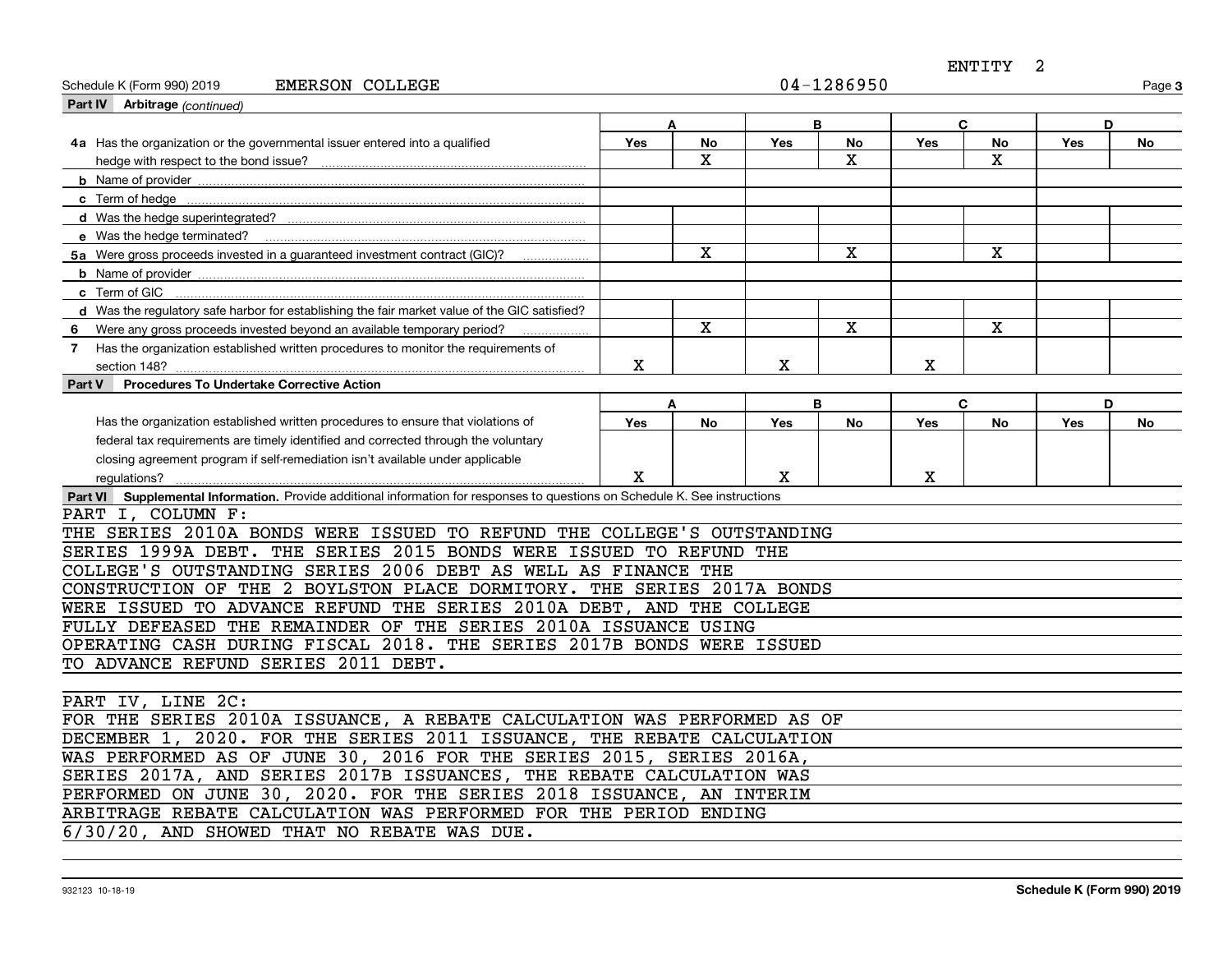| <b>SCHEDULE L</b>                                                                                                             |                                                                          |  | <b>Transactions With Interested Persons</b>                                                                                     |                                |                           |                                                          |                                    |                 |                                                                                                                                    |                              |                |              | OMB No. 1545-0047                                      |     |                                       |
|-------------------------------------------------------------------------------------------------------------------------------|--------------------------------------------------------------------------|--|---------------------------------------------------------------------------------------------------------------------------------|--------------------------------|---------------------------|----------------------------------------------------------|------------------------------------|-----------------|------------------------------------------------------------------------------------------------------------------------------------|------------------------------|----------------|--------------|--------------------------------------------------------|-----|---------------------------------------|
| (Form 990 or 990-EZ)                                                                                                          |                                                                          |  | 28b, or 28c, or Form 990-EZ, Part V, line 38a or 40b.                                                                           |                                |                           |                                                          |                                    |                 | Complete if the organization answered "Yes" on Form 990, Part IV, line 25a, 25b, 26, 27, 28a,                                      |                              |                |              |                                                        |     |                                       |
| Department of the Treasury<br>Internal Revenue Service                                                                        |                                                                          |  |                                                                                                                                 |                                |                           |                                                          | Attach to Form 990 or Form 990-EZ. |                 | Go to www.irs.gov/Form990 for instructions and the latest information.                                                             |                              |                |              | <b>Open To Public</b><br>Inspection                    |     |                                       |
| Name of the organization                                                                                                      |                                                                          |  |                                                                                                                                 |                                |                           |                                                          |                                    |                 |                                                                                                                                    |                              |                |              |                                                        |     | <b>Employer identification number</b> |
|                                                                                                                               | <b>EMERSON COLLEGE</b>                                                   |  |                                                                                                                                 |                                |                           |                                                          |                                    |                 |                                                                                                                                    |                              |                | 04-1286950   |                                                        |     |                                       |
| Part I                                                                                                                        |                                                                          |  |                                                                                                                                 |                                |                           |                                                          |                                    |                 | <b>Excess Benefit Transactions</b> (section 501(c)(3), section 501(c)(4), and section 501(c)(29) organizations only).              |                              |                |              |                                                        |     |                                       |
|                                                                                                                               |                                                                          |  |                                                                                                                                 |                                |                           |                                                          |                                    |                 | Complete if the organization answered "Yes" on Form 990, Part IV, line 25a or 25b, or Form 990-EZ, Part V, line 40b.               |                              |                |              |                                                        |     |                                       |
| 1                                                                                                                             | (b) Relationship between disqualified<br>(a) Name of disqualified person |  |                                                                                                                                 | (c) Description of transaction |                           |                                                          |                                    |                 |                                                                                                                                    |                              | (d) Corrected? |              |                                                        |     |                                       |
|                                                                                                                               |                                                                          |  | person and organization                                                                                                         |                                |                           |                                                          |                                    |                 |                                                                                                                                    |                              |                |              | Yes                                                    | No  |                                       |
|                                                                                                                               |                                                                          |  |                                                                                                                                 |                                |                           |                                                          |                                    |                 |                                                                                                                                    |                              |                |              |                                                        |     |                                       |
|                                                                                                                               |                                                                          |  |                                                                                                                                 |                                |                           |                                                          |                                    |                 |                                                                                                                                    |                              |                |              |                                                        |     |                                       |
|                                                                                                                               |                                                                          |  |                                                                                                                                 |                                |                           |                                                          |                                    |                 |                                                                                                                                    |                              |                |              |                                                        |     |                                       |
|                                                                                                                               |                                                                          |  |                                                                                                                                 |                                |                           |                                                          |                                    |                 |                                                                                                                                    |                              |                |              |                                                        |     |                                       |
|                                                                                                                               |                                                                          |  |                                                                                                                                 |                                |                           |                                                          |                                    |                 |                                                                                                                                    |                              |                |              |                                                        |     |                                       |
| 2 Enter the amount of tax incurred by the organization managers or disqualified persons during the year under<br>section 4958 |                                                                          |  |                                                                                                                                 |                                |                           |                                                          |                                    |                 |                                                                                                                                    |                              |                |              |                                                        |     |                                       |
|                                                                                                                               |                                                                          |  |                                                                                                                                 |                                |                           |                                                          |                                    |                 |                                                                                                                                    |                              | - \$           |              |                                                        |     |                                       |
|                                                                                                                               |                                                                          |  |                                                                                                                                 |                                |                           |                                                          |                                    |                 |                                                                                                                                    |                              |                |              |                                                        |     |                                       |
| Part II                                                                                                                       | Loans to and/or From Interested Persons.                                 |  |                                                                                                                                 |                                |                           |                                                          |                                    |                 |                                                                                                                                    |                              |                |              |                                                        |     |                                       |
|                                                                                                                               |                                                                          |  |                                                                                                                                 |                                |                           |                                                          |                                    |                 | Complete if the organization answered "Yes" on Form 990-EZ, Part V, line 38a or Form 990, Part IV, line 26; or if the organization |                              |                |              |                                                        |     |                                       |
|                                                                                                                               | reported an amount on Form 990, Part X, line 5, 6, or 22.                |  |                                                                                                                                 |                                | (d) Loan to or            |                                                          |                                    |                 |                                                                                                                                    |                              |                | (h) Approved |                                                        |     |                                       |
| (a) Name of<br>interested person                                                                                              | (b) Relationship<br>with organization                                    |  | (c) Purpose<br>of loan                                                                                                          |                                | from the<br>organization? |                                                          | (e) Original<br>principal amount   | (f) Balance due |                                                                                                                                    | $(g)$ In<br>default?         |                |              | (i) Written<br>by board or<br>agreement?<br>committee? |     |                                       |
|                                                                                                                               |                                                                          |  |                                                                                                                                 | To                             | From                      |                                                          |                                    |                 |                                                                                                                                    | Yes                          | No             | Yes          | No                                                     | Yes | No.                                   |
|                                                                                                                               |                                                                          |  |                                                                                                                                 |                                |                           |                                                          |                                    |                 |                                                                                                                                    |                              |                |              |                                                        |     |                                       |
|                                                                                                                               |                                                                          |  |                                                                                                                                 |                                |                           |                                                          |                                    |                 |                                                                                                                                    |                              |                |              |                                                        |     |                                       |
|                                                                                                                               |                                                                          |  |                                                                                                                                 |                                |                           |                                                          |                                    |                 |                                                                                                                                    |                              |                |              |                                                        |     |                                       |
|                                                                                                                               |                                                                          |  |                                                                                                                                 |                                |                           |                                                          |                                    |                 |                                                                                                                                    |                              |                |              |                                                        |     |                                       |
|                                                                                                                               |                                                                          |  |                                                                                                                                 |                                |                           |                                                          |                                    |                 |                                                                                                                                    |                              |                |              |                                                        |     |                                       |
|                                                                                                                               |                                                                          |  |                                                                                                                                 |                                |                           |                                                          |                                    |                 |                                                                                                                                    |                              |                |              |                                                        |     |                                       |
|                                                                                                                               |                                                                          |  |                                                                                                                                 |                                |                           |                                                          |                                    |                 |                                                                                                                                    |                              |                |              |                                                        |     |                                       |
|                                                                                                                               |                                                                          |  |                                                                                                                                 |                                |                           |                                                          |                                    |                 |                                                                                                                                    |                              |                |              |                                                        |     |                                       |
|                                                                                                                               |                                                                          |  |                                                                                                                                 |                                |                           |                                                          |                                    |                 |                                                                                                                                    |                              |                |              |                                                        |     |                                       |
| Total<br>Part II                                                                                                              | <b>Grants or Assistance Benefiting Interested Persons.</b>               |  |                                                                                                                                 |                                |                           |                                                          | $\blacktriangleright$ \$           |                 |                                                                                                                                    |                              |                |              |                                                        |     |                                       |
|                                                                                                                               |                                                                          |  |                                                                                                                                 |                                |                           |                                                          |                                    |                 |                                                                                                                                    |                              |                |              |                                                        |     |                                       |
| (a) Name of interested person                                                                                                 |                                                                          |  | Complete if the organization answered "Yes" on Form 990, Part IV, line 27.<br>(b) Relationship between<br>interested person and |                                |                           | (d) Type of<br>(c) Amount of<br>assistance<br>assistance |                                    |                 |                                                                                                                                    | (e) Purpose of<br>assistance |                |              |                                                        |     |                                       |
|                                                                                                                               |                                                                          |  | the organization                                                                                                                |                                |                           |                                                          |                                    |                 |                                                                                                                                    |                              |                |              |                                                        |     |                                       |
|                                                                                                                               |                                                                          |  |                                                                                                                                 |                                |                           |                                                          |                                    |                 |                                                                                                                                    |                              |                |              |                                                        |     |                                       |
|                                                                                                                               |                                                                          |  |                                                                                                                                 |                                |                           |                                                          |                                    |                 |                                                                                                                                    |                              |                |              |                                                        |     |                                       |
|                                                                                                                               |                                                                          |  |                                                                                                                                 |                                |                           |                                                          |                                    |                 |                                                                                                                                    |                              |                |              |                                                        |     |                                       |
|                                                                                                                               |                                                                          |  |                                                                                                                                 |                                |                           |                                                          |                                    |                 |                                                                                                                                    |                              |                |              |                                                        |     |                                       |
|                                                                                                                               |                                                                          |  |                                                                                                                                 |                                |                           |                                                          |                                    |                 |                                                                                                                                    |                              |                |              |                                                        |     |                                       |
|                                                                                                                               |                                                                          |  |                                                                                                                                 |                                |                           |                                                          |                                    |                 |                                                                                                                                    |                              |                |              |                                                        |     |                                       |
|                                                                                                                               |                                                                          |  |                                                                                                                                 |                                |                           |                                                          |                                    |                 |                                                                                                                                    |                              |                |              |                                                        |     |                                       |
|                                                                                                                               |                                                                          |  |                                                                                                                                 |                                |                           |                                                          |                                    |                 |                                                                                                                                    |                              |                |              |                                                        |     |                                       |
|                                                                                                                               |                                                                          |  |                                                                                                                                 |                                |                           |                                                          |                                    |                 |                                                                                                                                    |                              |                |              |                                                        |     |                                       |

LHA For Paperwork Reduction Act Notice, see the Instructions for Form 990 or 990-EZ. Schedule L (Form 990 or 990-EZ) 2019

932131 10-21-19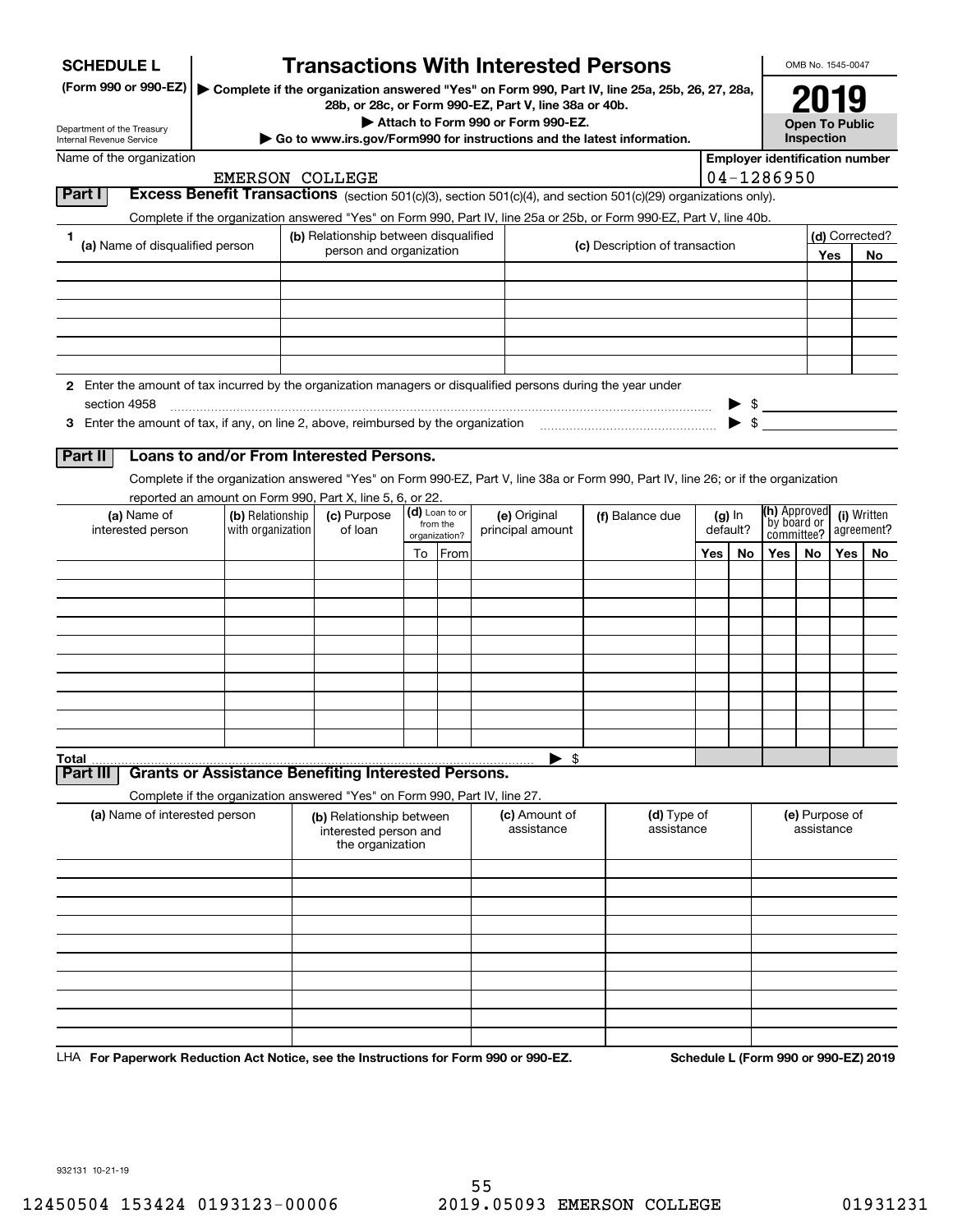| Schedule L (Form 990 or 990-EZ) 2019 $EMERSON$ | COLLEGE | 1286950<br>04- | Page 2 |
|------------------------------------------------|---------|----------------|--------|
|                                                |         |                |        |

### **Part IV Business Transactions Involving Interested Persons.**

Complete if the organization answered "Yes" on Form 990, Part IV, line 28a, 28b, or 28c.

| (a) Name of interested person | (b) Relationship between interested<br>person and the organization |  |  | (c) Amount of<br>transaction | (d) Description of<br>transaction | revenues? | (e) Sharing of<br>organization's |
|-------------------------------|--------------------------------------------------------------------|--|--|------------------------------|-----------------------------------|-----------|----------------------------------|
|                               |                                                                    |  |  |                              |                                   | Yes       | No                               |
| JORDAN C. WILSON PELTON       | DAUGHTER BOARD MEM.                                                |  |  |                              | 46,107. EMERSON EMP               |           | Χ                                |
|                               |                                                                    |  |  |                              |                                   |           |                                  |
|                               |                                                                    |  |  |                              |                                   |           |                                  |
|                               |                                                                    |  |  |                              |                                   |           |                                  |
|                               |                                                                    |  |  |                              |                                   |           |                                  |
|                               |                                                                    |  |  |                              |                                   |           |                                  |
|                               |                                                                    |  |  |                              |                                   |           |                                  |
|                               |                                                                    |  |  |                              |                                   |           |                                  |
|                               |                                                                    |  |  |                              |                                   |           |                                  |
|                               |                                                                    |  |  |                              |                                   |           |                                  |

### **Part V** Supplemental Information.

Provide additional information for responses to questions on Schedule L (see instructions).

**Schedule L (Form 990 or 990-EZ) 2019**

932132 10-21-19

56 12450504 153424 0193123-00006 2019.05093 EMERSON COLLEGE 01931231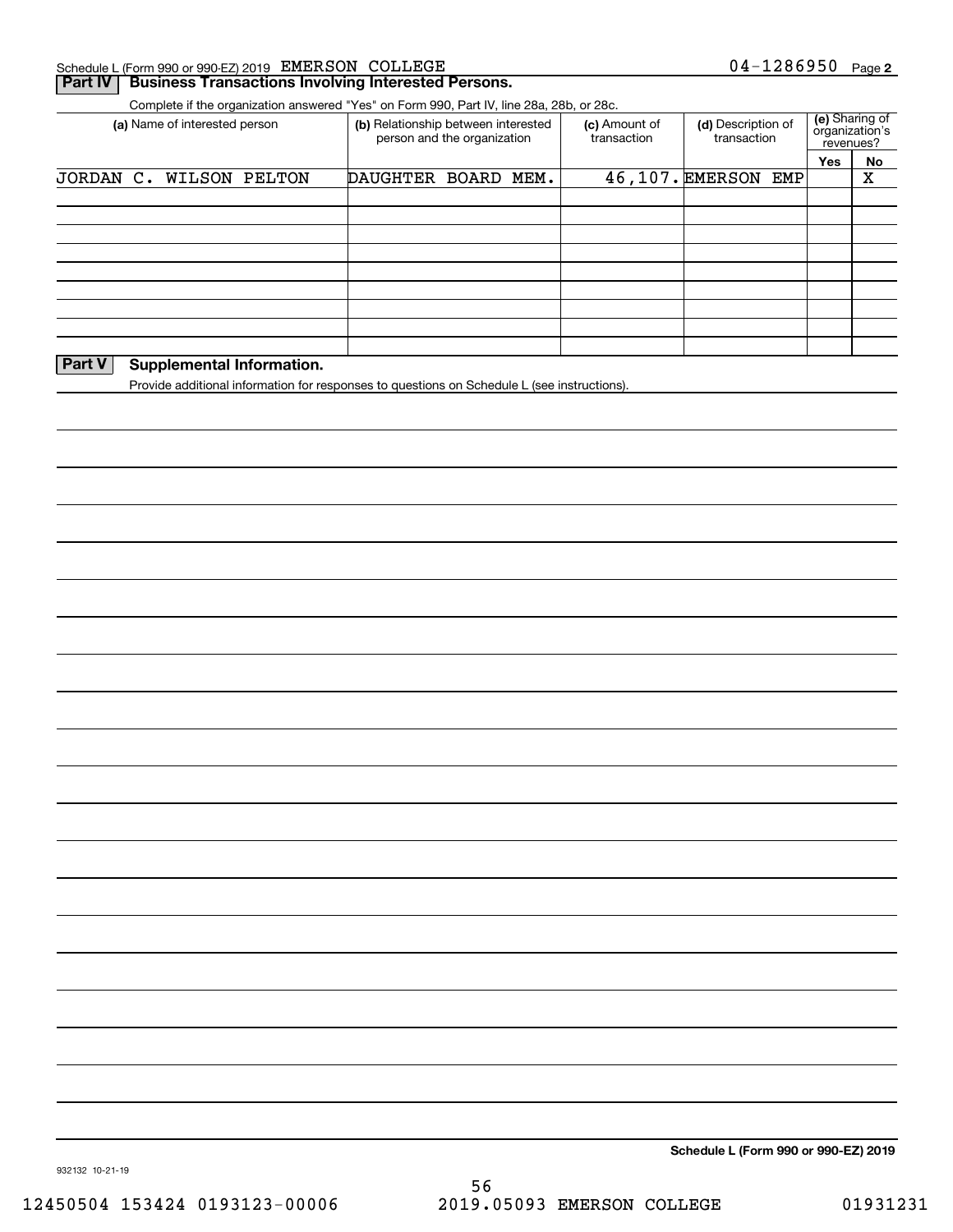### **SCHEDULE M (Form 990)**

# **Noncash Contributions**

OMB No. 1545-0047

Department of the Treasury Internal Revenue Service

**Complete if the organizations answered "Yes" on Form 990, Part IV, lines 29 or 30.** <sup>J</sup>**2019 Attach to Form 990.** J

**Open to Public Inspection**

 $\blacktriangleright$ 

 **Go to www.irs.gov/Form990 for instructions and the latest information.**

| <b>Employer identification number</b> |  |
|---------------------------------------|--|

| <b>EMERSON COLLEGE</b> |  |
|------------------------|--|
| <b>Duanavi</b>         |  |

| Part I | <b>Types of Property</b>                                                                                                       |                        |                               |                                                |                              |            |     |    |
|--------|--------------------------------------------------------------------------------------------------------------------------------|------------------------|-------------------------------|------------------------------------------------|------------------------------|------------|-----|----|
|        |                                                                                                                                | (a)                    | (b)                           | (c)                                            | (d)                          |            |     |    |
|        |                                                                                                                                | Check if<br>applicable | Number of<br>contributions or | Noncash contribution<br>amounts reported on    | Method of determining        |            |     |    |
|        |                                                                                                                                |                        |                               | items contributed Form 990, Part VIII, line 1g | noncash contribution amounts |            |     |    |
| 1.     |                                                                                                                                |                        |                               |                                                |                              |            |     |    |
| 2      |                                                                                                                                |                        |                               |                                                |                              |            |     |    |
| з      | Art - Fractional interests                                                                                                     |                        |                               |                                                |                              |            |     |    |
| 4      | Books and publications                                                                                                         |                        |                               |                                                |                              |            |     |    |
| 5      | Clothing and household goods                                                                                                   |                        |                               |                                                |                              |            |     |    |
| 6      |                                                                                                                                |                        |                               |                                                |                              |            |     |    |
| 7      |                                                                                                                                |                        |                               |                                                |                              |            |     |    |
| 8      | Intellectual property                                                                                                          |                        |                               |                                                |                              |            |     |    |
| 9      |                                                                                                                                | $\mathbf X$            | 6                             |                                                | 715,046. FAIR MARKET VALUE   |            |     |    |
| 10     | Securities - Closely held stock                                                                                                |                        |                               |                                                |                              |            |     |    |
| 11     | Securities - Partnership, LLC, or                                                                                              |                        |                               |                                                |                              |            |     |    |
|        | trust interests                                                                                                                |                        |                               |                                                |                              |            |     |    |
| 12     | Securities - Miscellaneous                                                                                                     |                        |                               |                                                |                              |            |     |    |
| 13     | Qualified conservation contribution -                                                                                          |                        |                               |                                                |                              |            |     |    |
|        | Historic structures                                                                                                            |                        |                               |                                                |                              |            |     |    |
| 14     | Qualified conservation contribution - Other                                                                                    |                        |                               |                                                |                              |            |     |    |
| 15     | Real estate - Residential                                                                                                      |                        |                               |                                                |                              |            |     |    |
| 16     | Real estate - Commercial                                                                                                       |                        |                               |                                                |                              |            |     |    |
| 17     |                                                                                                                                |                        |                               |                                                |                              |            |     |    |
| 18     |                                                                                                                                |                        |                               |                                                |                              |            |     |    |
| 19     |                                                                                                                                |                        |                               |                                                |                              |            |     |    |
| 20     | Drugs and medical supplies                                                                                                     |                        |                               |                                                |                              |            |     |    |
| 21     |                                                                                                                                |                        |                               |                                                |                              |            |     |    |
| 22     |                                                                                                                                |                        |                               |                                                |                              |            |     |    |
| 23     |                                                                                                                                |                        |                               |                                                |                              |            |     |    |
| 24     |                                                                                                                                |                        |                               |                                                |                              |            |     |    |
| 25     | Other $\blacktriangleright$<br>$\overline{\phantom{a}}$ )                                                                      |                        |                               |                                                |                              |            |     |    |
| 26     | Other<br>▸                                                                                                                     |                        |                               |                                                |                              |            |     |    |
| 27     | Other<br>▸                                                                                                                     |                        |                               |                                                |                              |            |     |    |
| 28     | Other                                                                                                                          |                        |                               |                                                |                              |            |     |    |
| 29     | Number of Forms 8283 received by the organization during the tax year for contributions                                        |                        |                               |                                                |                              |            |     |    |
|        | for which the organization completed Form 8283, Part IV, Donee Acknowledgement                                                 |                        |                               | 29                                             |                              |            |     |    |
|        |                                                                                                                                |                        |                               |                                                |                              |            | Yes | No |
|        | 30a During the year, did the organization receive by contribution any property reported in Part I, lines 1 through 28, that it |                        |                               |                                                |                              |            |     |    |
|        | must hold for at least three years from the date of the initial contribution, and which isn't required to be used for          |                        |                               |                                                |                              |            |     |    |
|        | exempt purposes for the entire holding period?                                                                                 |                        |                               |                                                |                              | <b>30a</b> |     | x  |
| b      | If "Yes," describe the arrangement in Part II.                                                                                 |                        |                               |                                                |                              |            |     |    |
| 31     | Does the organization have a gift acceptance policy that requires the review of any nonstandard contributions?                 |                        |                               |                                                |                              | 31         | х   |    |
| 32a    | Does the organization hire or use third parties or related organizations to solicit, process, or sell noncash                  |                        |                               |                                                |                              |            |     |    |
|        | contributions?                                                                                                                 |                        |                               |                                                |                              | 32a        |     | х  |
| b      | If "Yes," describe in Part II.                                                                                                 |                        |                               |                                                |                              |            |     |    |
| 33     | If the organization didn't report an amount in column (c) for a type of property for which column (a) is checked,              |                        |                               |                                                |                              |            |     |    |
|        | describe in Part II.                                                                                                           |                        |                               |                                                |                              |            |     |    |

For Paperwork Reduction Act Notice, see the Instructions for Form 990. Schedule M (Form 990) 2019 LHA

932141 09-27-19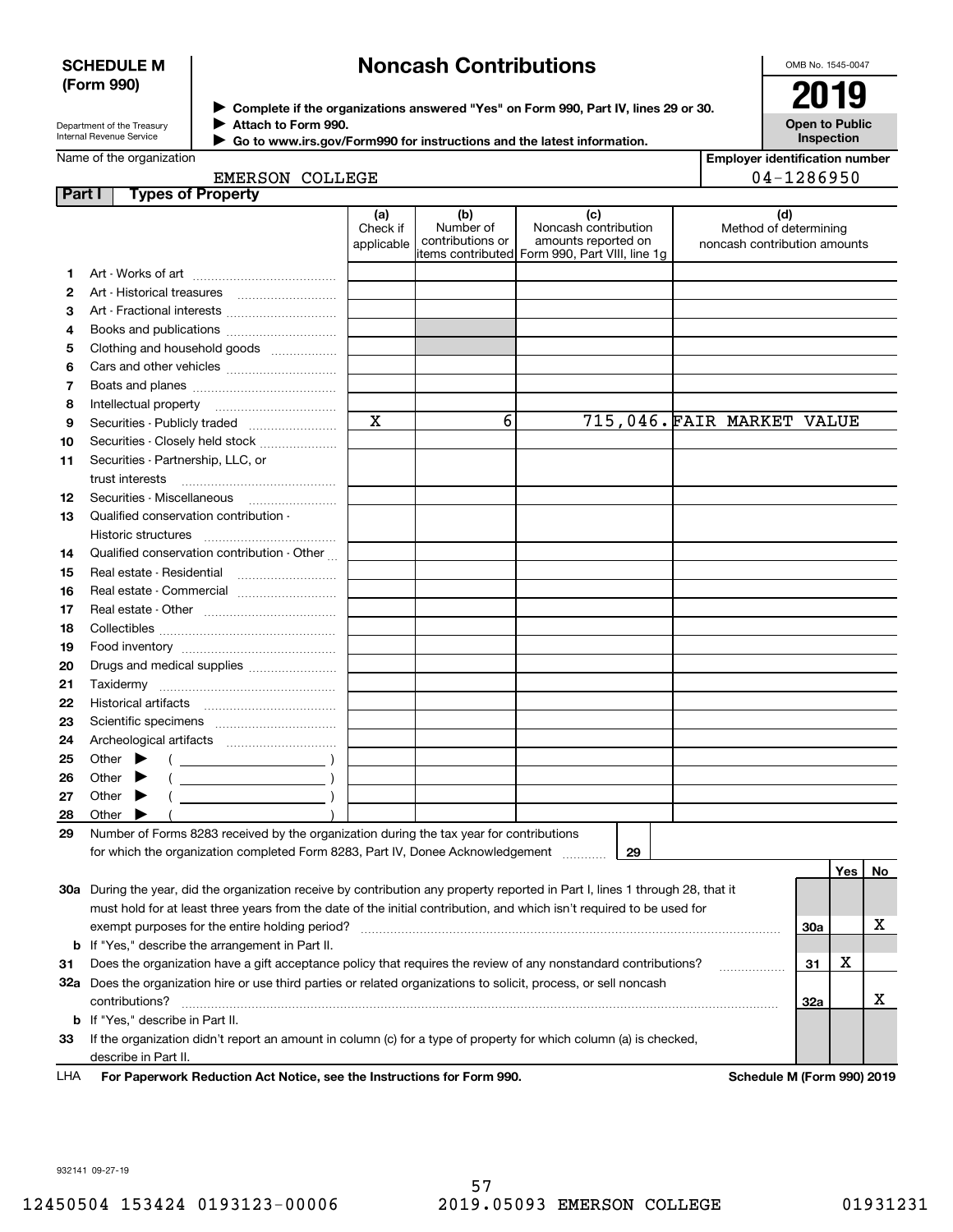Part II | Supplemental Information. Provide the information required by Part I, lines 30b, 32b, and 33, and whether the organization is reporting in Part I, column (b), the number of contributions, the number of items received, or a combination of both. Also complete this part for any additional information.

SCHEDULE M, PART I, COLUMN (B):

AMOUNTS IN COLUMN (B) REPRESENT THE NUMBER OF CONTRIBUTIONS RECEIVED.

**Schedule M (Form 990) 2019**

932142 09-27-19

58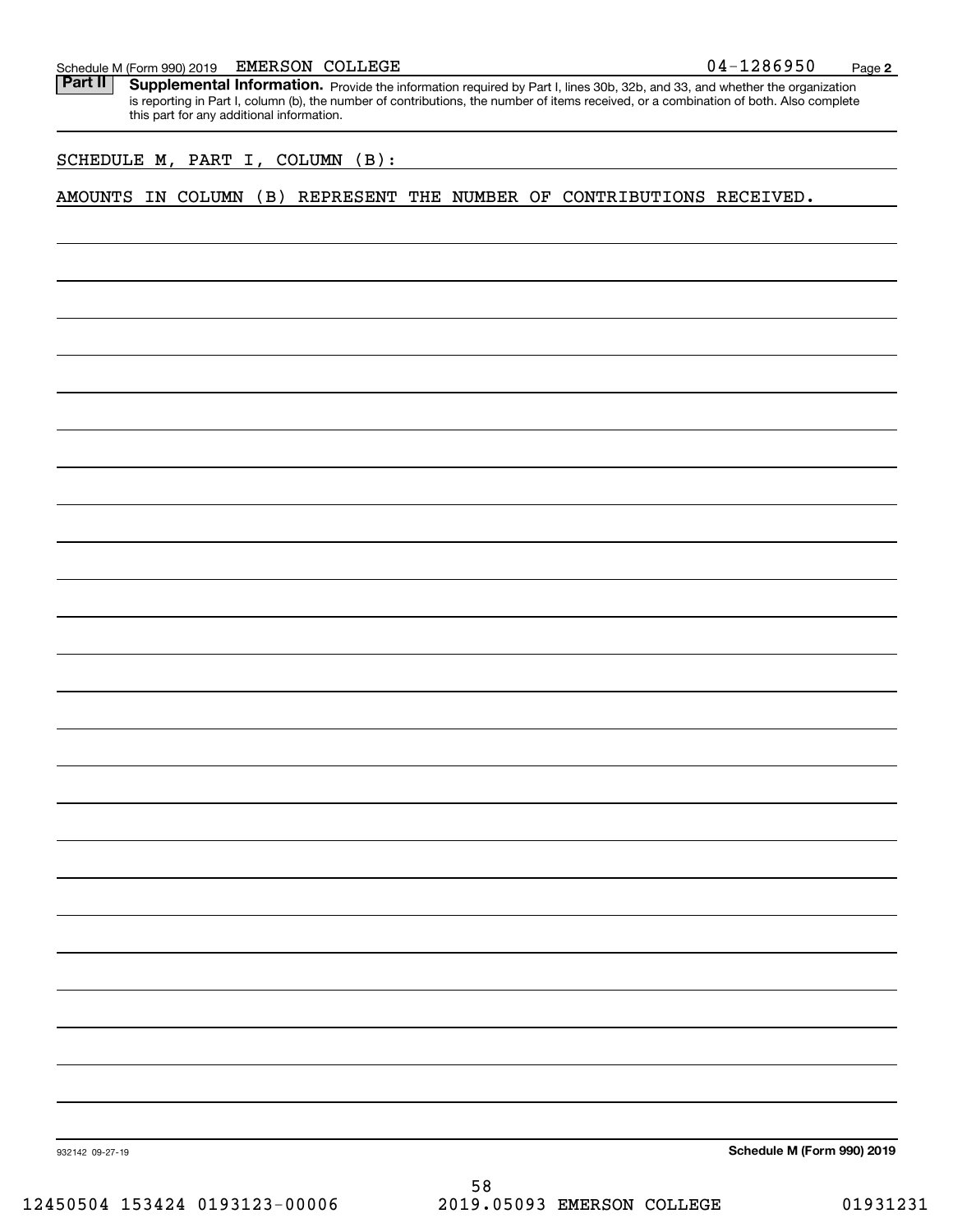**(Form 990 or 990-EZ)**

Department of the Treasury Internal Revenue Service Name of the organization

**SCHEDULE O Supplemental Information to Form 990 or 990-EZ**

**Complete to provide information for responses to specific questions on Form 990 or 990-EZ or to provide any additional information. | Attach to Form 990 or 990-EZ. | Go to www.irs.gov/Form990 for the latest information.**

OMB No. 1545-0047 **Open to Public InspectionEmployer identification number 2019**

EMERSON COLLEGE 2000 104-1286950

FORM 990, PART I, LINE 1, DESCRIPTION OF ORGANIZATION MISSION:

AND TO ADVANCE SCHOLARSHIP AND CREATIVE WORK THAT BRINGS INNOVATION,

DEPTH AND DIVERSITY TO THESE DISCIPLINES.

FORM 990, PART I, LINE 6:

THE COLLEGE IDENTIFIED THE AREAS AND DEPARTMENTS THAT USE VOLUNTEERS

DURING THE TAX YEAR. THESE DEPARTMENTS WERE ASKED TO ESTIMATE THE

NUMBER OF VOLUNTEERS USED FOR THE VARIOUS PROGRAMS. THE TYPES OF

SERVICES PROVIDED BY THESE VOLUNTEERS INCLUDE PHONE-A-THONS,

ORIENTATION, CAMPUS TOUR GUIDES, AND INFORMATION SESSIONS. THE NUMBER

DOES NOT INCLUDE EMPLOYEES.

FORM 990, PART III, LINE 1, DESCRIPTION OF ORGANIZATION MISSION:

THE COLLEGE IS ORGANIZED INTO TWO SCHOOLS, EACH OF WHICH OFFERS BOTH

UNDERGRADUATE AND GRADUATE DEGREE PROGRAMS: THE SCHOOL OF THE ARTS AND

THE SCHOOL OF COMMUNICATION. IN ADDITION TO ITS BOSTON, MASSACHUSETTS

LOCATION, THE COLLEGE MAINTAINS CAMPUSES IN LOS ANGELES, CALIFORNIA AND

KASTEEL WELL, THE NETHERLANDS.

FORM 990, PART V, LINE 1A:

THE NUMBER FROM 2019 FORM 1096 BOX 3 INCLUDES 5,446 FORMS 1098-T.

FORM 990, PART VI, SECTION A, LINE 1:

EXECUTIVE COMMITTEE

932211 09-06-19 LHA For Paperwork Reduction Act Notice, see the Instructions for Form 990 or 990-EZ. Schedule O (Form 990 or 990-EZ) (2019) 59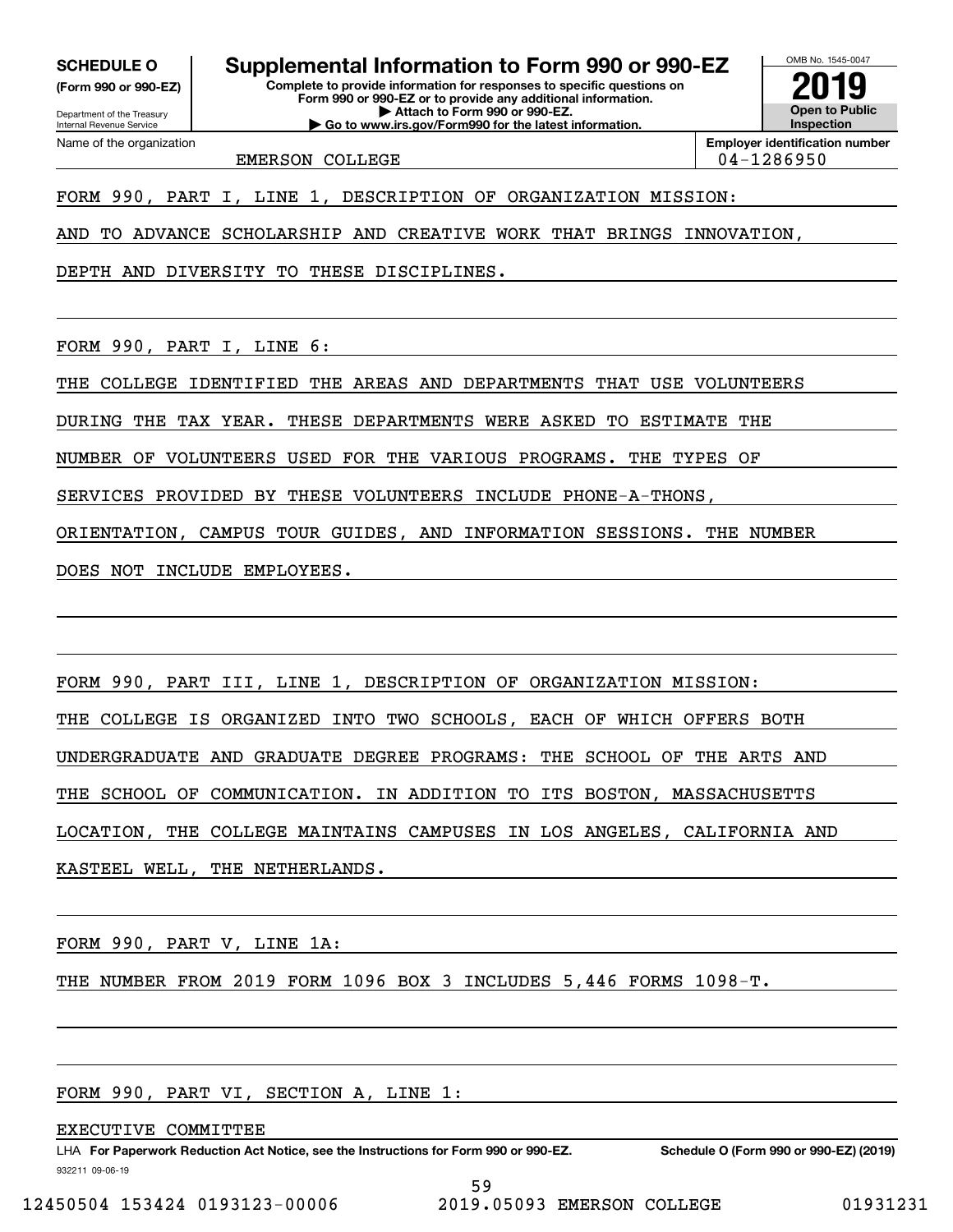| Schedule O (Form 990 or 990-EZ) (2019)                                                          | Page 2                                                  |
|-------------------------------------------------------------------------------------------------|---------------------------------------------------------|
| Name of the organization<br><b>EMERSON</b><br>COLLEGE                                           | <b>Employer identification number</b><br>$04 - 1286950$ |
| SUPERVISION OF<br>THE<br>THE<br>DELEGATES<br>GENERAL<br>ADMINISTRATION<br><b>BYLAWS</b>         | PROPERTY<br>AND                                         |
| COMMITTEE<br>ΟF<br>COLLEGE<br>TO.<br>EXECUTIVE<br><b>BETWEEN</b><br>MEETINGS<br>THE<br>AN<br>IN | OF<br>THE<br><b>BOARD</b>                               |
| CONSISTS<br>THE<br>COMMITTEE<br>ОF<br>THE<br>OFFICERS<br>ΟF<br>TRUSTEES.<br><b>EXECUTIVE</b>    | ΟF<br>THE<br>BOARD,                                     |
| BY<br>THE<br>CHAIR.<br>ADDITION<br>AND<br>TRUSTEE<br>ELECTED<br>THE<br>PRESIDENT,<br>A<br>ΙN    | <b>GENERAL</b><br>TО                                    |
| BOARD<br>MEETINGS,<br>THE<br>EXECUTIVE<br>COMMITTEE<br>SUPERVISION<br>BETWEEN                   | HAS<br>AUTHORITY                                        |
| APPROVE<br>THE<br>APPOINTMENT<br>OF<br>VICE<br>PRESIDENTS<br><b>DEANS</b><br>OF<br>AND<br>TО    | <b>SCHOOLS</b><br>PROPOSED                              |
| THE<br>COLLEGE;<br><b>EXERVISE</b><br>OVERSIGHT<br>THE<br>PRESIDENT<br>ΟF<br>GENERAL<br>ВY      | OVER<br>HUMAN                                           |
| APPOINT ACTING TREASURER AND/OR ACTING<br>POLICIES;<br>AND<br><b>RESOURCES</b>                  | <b>SECRETARY</b>                                        |
| NEXT<br>ANNUAL<br>MEETING.<br>UNTIL<br>THE                                                      |                                                         |

FORM 990, PART VI, SECTION A, LINE 2:

BUSINESS RELATIONSHIPS

DURING THE FISCAL YEAR ENDED JUNE 30, 2020, TRUSTEES VINCENT J. DI BONA AND GARY GROSSMAN HAD A BUSINESS RELATIONSHIP WITH ONE ANOTHER.

FORM 990, PART VI, SECTION A, LINE 4:

SIGNIFICANT CHANGES TO BYLAWS

IN FEBRUARY 2020, EMERSON COLLEGE AMENDED ITS BYLAWS TO DISCLOSE THE CHANGE IN THEIR OFFICER SELECTION PROCESS. OFFICERS OF THE BOARD ARE NOW SELECTED BY THE BOARD CHAIR RATHER THAN BEING ELECTED BY THE BOARD OF DIRECTORS.

FORM 990, PART VI, SECTION B, LINE 11B:

FORM 990 REVIEW PROCESS

THE FORM 990 IS PREPARED BY AN INDEPENDENT ACCOUNTING FIRM WITH INFORMATION

PROVIDED BY MANAGEMENT. A DRAFT FORM 990 IS GIVEN TO THE AUDIT COMMITTEE

FOR THEIR REVIEW. DURING THIS REVIEW, QUESTIONS REGARDING THE DRAFT FORM

990 ARE ANSWERED BY MANAGEMENT. CHANGES ARE MADE IF APPROPRIATE. THE FORM

932212 09-06-19 990 IS THEN PROVIDED TO ALL MEMBERS OF THE GOVERNING BODY BY WAY OF A

60

**Schedule O (Form 990 or 990-EZ) (2019)**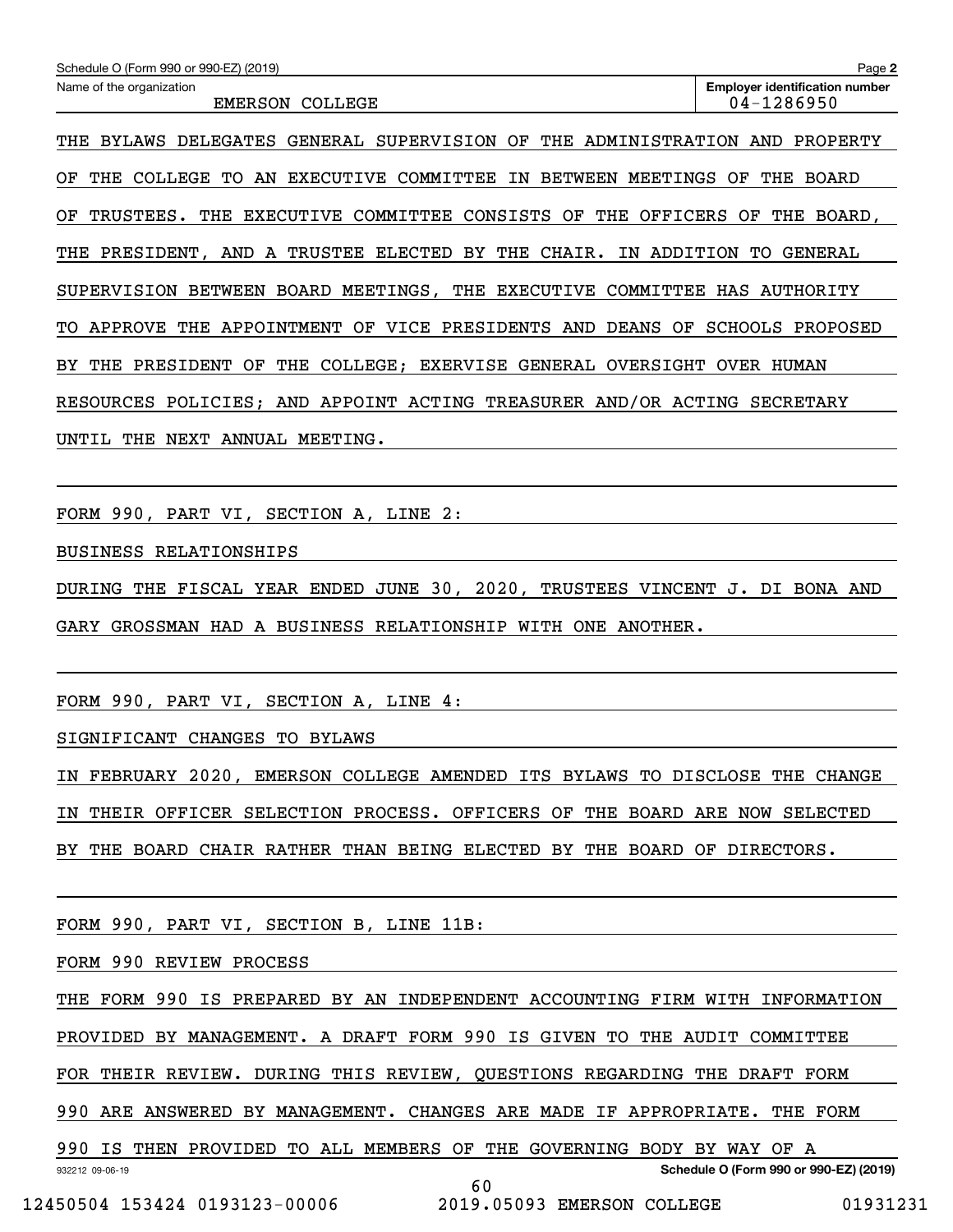| Schedule O (Form 990 or 990-EZ) (2019)                                                    | Page 2                                                  |
|-------------------------------------------------------------------------------------------|---------------------------------------------------------|
| Name of the organization<br><b>EMERSON</b><br>COLLEGE                                     | <b>Employer identification number</b><br>$04 - 1286950$ |
| PASSWORD PROTECTED WEBSITE ON WHICH THE ENTIRE FORM<br>SECURE.                            | 990<br>AND ALL                                          |
| REQUIRED SCHEDULES ARE AVAILABLE FOR REVIEW. ALL TRUSTEES ARE ASKED                       | TО                                                      |
| AND FORWARD ANY COMMENTS TO MANAGEMENT<br><b>REVIEW</b><br>THE<br>FILING                  | FOR CONSIDERATION                                       |
| NECESSARY<br>WITH THE INDEPENDENT TAX RETURN<br>DISCUSSION IF<br>AND                      | PREPARER. AT                                            |
| PERIOD.<br>THE FINAL RETURN.<br>AS IT<br>REVIEW<br>THE<br>WILL<br>THE<br><b>END</b><br>ОF | BE<br>FILED<br>WITH                                     |
|                                                                                           |                                                         |

THE IRS, IS PROVIDED TO ALL MEMBERS OF THE GOVERNING BODY PRIOR TO FILING.

FORM 990, PART VI, SECTION B, LINE 12C:

CONFLICT OF INTEREST POLICY

THE BY-LAWS OF THE BOARD OF TRUSTEES CONTAIN A WRITTEN CONFLICT OF INTEREST POLICY. OFFICERS AND MEMBERS OF THE BOARD ANNUALLY ACKNOWLEDGE RECEIPT OF, AND FAMILIARITY WITH, THE POLICY. WHEN AN INDIVIDUAL DISCLOSES A POSSIBLE CONFLICT OF INTEREST, OR WHEN A POSSIBLE CONFLICT IS OTHERWISE IDENTIFIED, IT IS REFERRED TO THE PRESIDENT OF THE COLLEGE AND THE CHAIR OF THE BOARD OF TRUSTEES. THE CHAIR REVIEWS THE POSSIBLE CONFLICT OF INTEREST AND, IF WARRANTED, SELECTS AN AD HOC COMMITTEE TO REVIEW THE POSSIBLE CONFLICT OF INTEREST. THE PRESIDENT AND THE VICE PRESIDENT AND GENERAL COUNSEL OF THE COLLEGE PREPARE A MEMORANDUM DESCRIBING THE POTENTIAL CONFLICT OF INTEREST THAT IS SENT TO THE MEMBERS OF THE AD HOC COMMITTEE. THE MEMBERS OF THE AD HOC COMMITTEE MEET AND DETERMINE WHETHER TO PERMIT THE POTENTIAL CONFLICT OF INTEREST. IF THE TRUSTEE HAS A CONFLICT, THEY MUST RECUSE THEMSELVES FROM ANY COMMITTEES TASKED WITH MAKING A DECISION ON THE TOPIC WHERE THEY HAVE A CONFLICT.

FORM 990, PART VI, SECTION B, LINE 15:

COMPENSATION REVIEW

DURING FISCAL YEAR 2017, THE COLLEGE REVIEWED AND REVISED THE COMPENSATION

61

932212 09-06-19 PAID TO ALL ITS OFFICERS AND KEY EMPLOYEES. THE COLLEGE WAS ASSISTED

**Schedule O (Form 990 or 990-EZ) (2019)**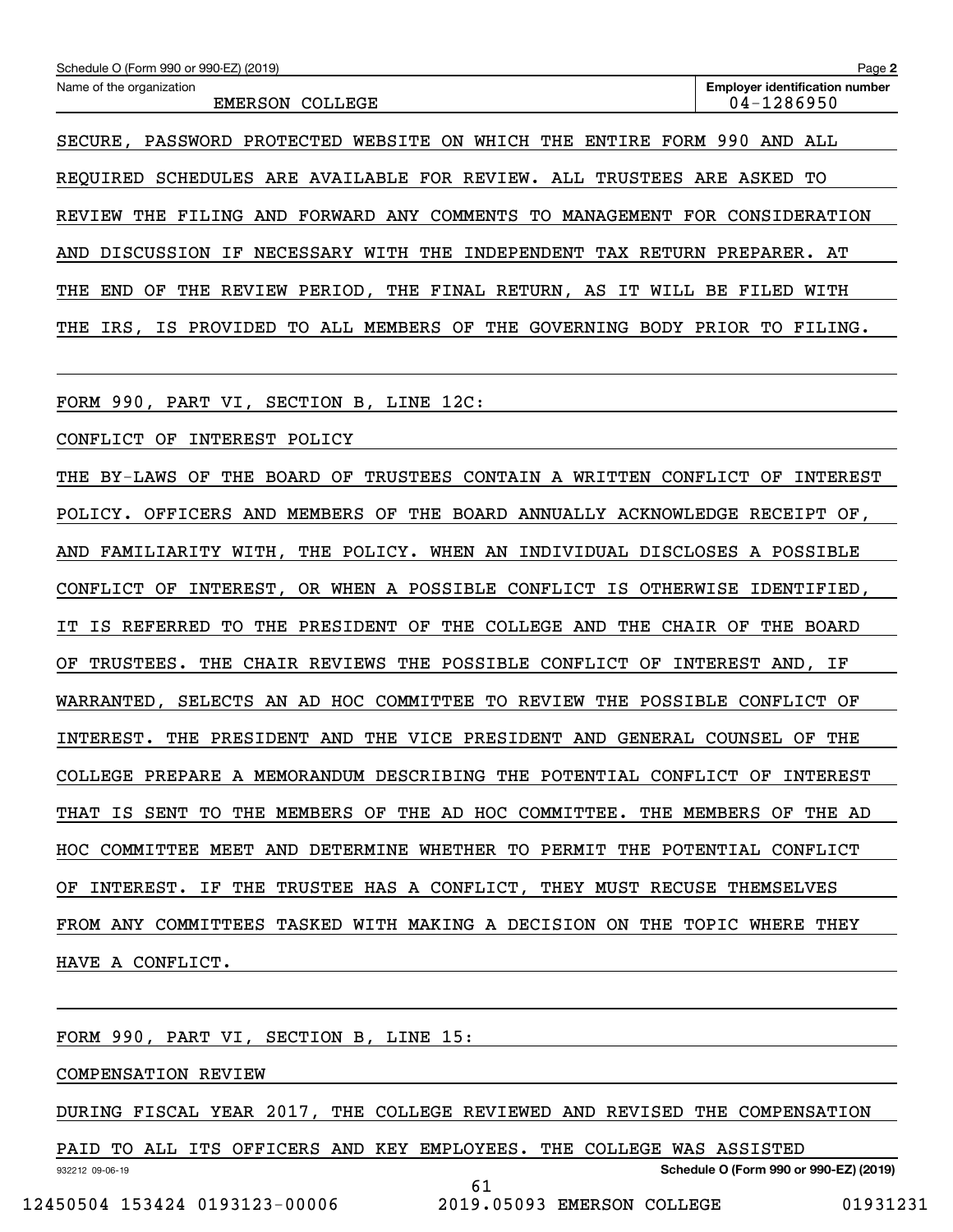EMERSON COLLEGE 2001 2002 1286950

THROUGHOUT THE PROCESS BY INDEPENDENT OUTSIDE COUNSEL.

VICE PRESIDENT COMPENSATION RECOMMENDATIONS ARE MADE BY THE PRESIDENT AND REVIEWED BY THE COMPENSATION COMMITTEE OF THE BOARD OF TRUSTEES. AFTER DISCUSSION, THE COMMITTEE APPROVES RECOMMENDED COMPENSATION TO BE SUBMITTED TO THE FULL BOARD OF TRUSTEES. THE PRESIDENT AND VICE PRESIDENT COMPENSATIONS ARE THEN CONSIDERED AT A MEETING OF THE FULL BOARD OF TRUSTEES. AFTER DISCUSSION, THE BOARD OF TRUSTEES APPROVE COMPENSATION TERMS FOR THE PRESIDENT AND EACH VICE PRESIDENT.

AT THE MEETINGS OF BOTH THE COMPENSATION COMMITTEE AND THE BOARD OF TRUSTEES, IT IS FIRST DETERMINED THAT NO MEMBER OF THE COMMITTEE OR BOARD HAS A CONFLICT OF INTEREST. THEN, THE COMMITTEE AND BOARD CONSIDER THE RESPONSIBILITIES OF EACH POSITION, THE COLLEGE'S NEEDS AND EXPECTATIONS WITH RESPECT TO EACH POSITION, THE JOB PERFORMANCE OF EACH VICE PRESIDENT AND THE PRESIDENT, THE FINANCIAL HEALTH OF THE COLLEGE, AND COMPREHENSIVE COMPARABLE DATA PROVIDED BY AN INDEPENDENT NATIONAL COMPENSATION CONSULTING FIRM.

THE ABOVE PROCESS, INCLUDING IDENTIFICATION OF THE BOARD MEMBERS WHO WERE PRESENT AND APPROVED THE COMPENSATION, WAS DOCUMENTED IN THE MINUTES OF THE BOARD OF TRUSTEES MEETING. THESE MINUTES WERE THEN APPROVED AT THE NEXT BOARD OF TRUSTEES MEETING. AS DESCRIBED, THE COMPENSATION PROCEDURES OF THE COLLEGE MEET THE REQUIREMENTS OF THE REBUTTABLE PRESUMPTION.

FORM 990, PART VI, SECTION C, LINE 19:

PUBLIC INSPECTION

932212 09-06-19 **Schedule O (Form 990 or 990-EZ) (2019)** EMERSON COLLEGE MAKES AVAILABLE FORM 990 ON ITS WEBSITE, AND FORM 990-T 62